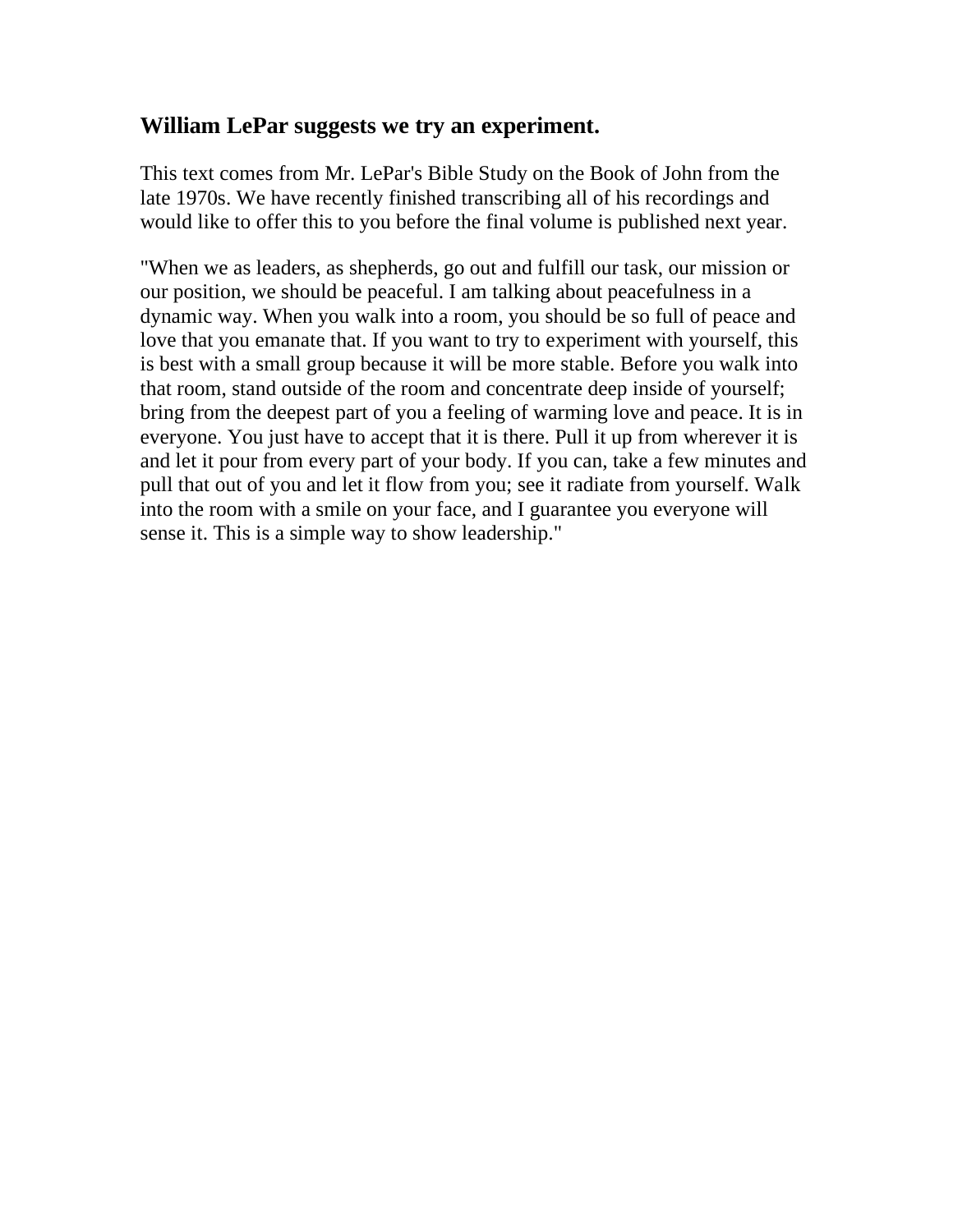## **Satanic Messages in Music**

This is an interesting dialogue with William LePar's spiritual source, The Council about messages encoded in music with a comment on humor added in.

Questioner: The question is: Are there really Satanic-type messages on some records produced by rock groups that are discernible when the records are played backwards?

The Council: Would it suffice to say that this could be done?

Questioner: Yes. I am not going to push it anymore. (Laughter)

The Council: We cannot understand why we did not get such a laugh. You must remember that once you leave your physical body, you do not really change. You enjoy humor even more so than what you do while you are in your physical body, because the humor that you enjoy in the spirit is the realization of how funny you are yourself, and if you cannot laugh at yourself, then you cannot laugh at anything. Just a little note to think about.

Questioner: I like that.

The Council: Truly, is not the best humor when you can laugh at yourself? Think about it. It really does heal.

Questioner: If it could just grow hair, I would be all right.

The Council: Try looking in a mirror and laughing. (Laughter)

Questioner: All right. Back to the messages. You said they were possible, I do not know how to proceed now that you said it is possible.

The Council: It has been done, but it is not simply reversing the words or recording them normally and then reversing the tape. There is more involved than that. First of all, the structure of the music itself. It should be obvious to each of you, it should be very obvious to each of you that the music today when it is played to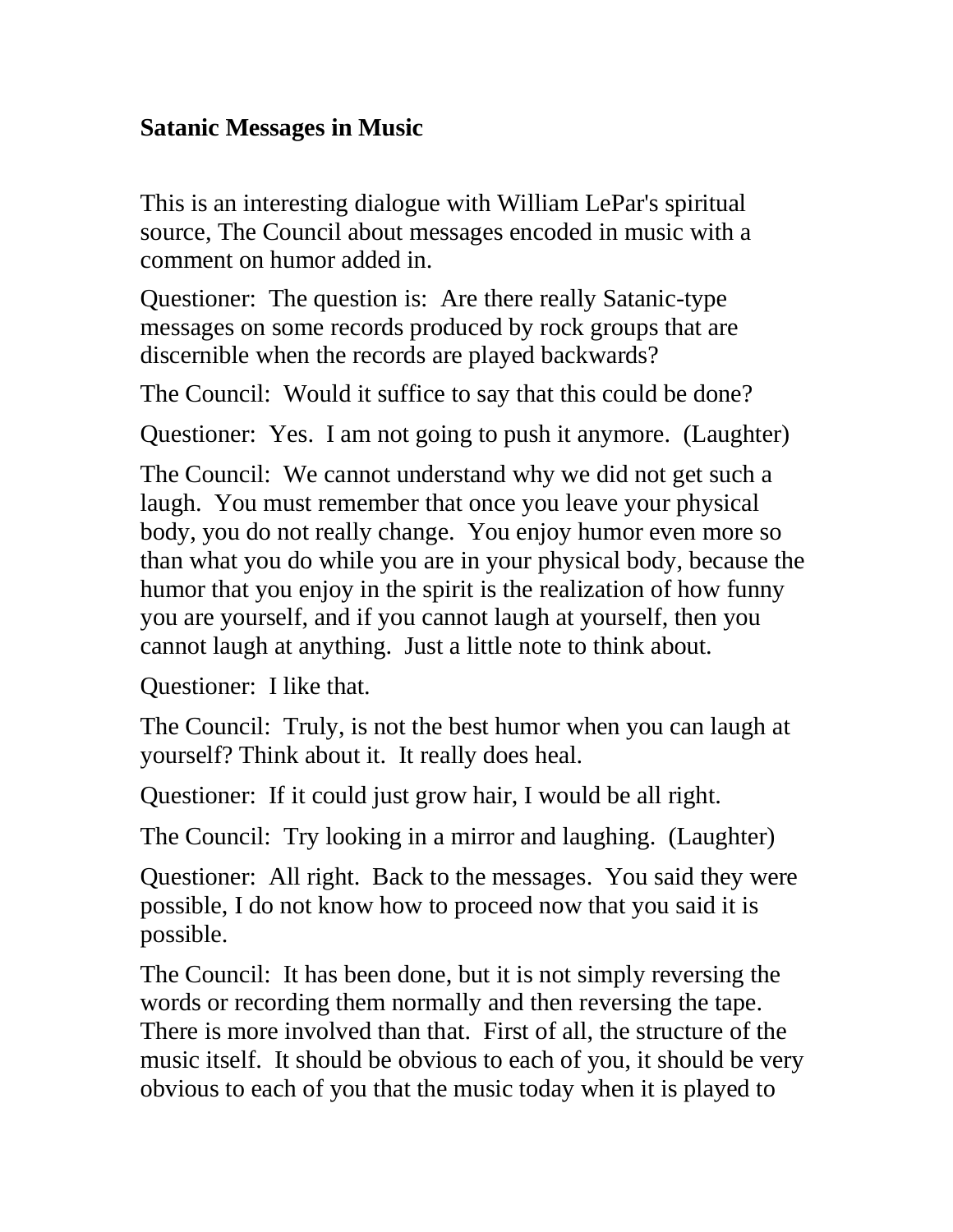your children and to the young people sets up almost a hypnotic state and their minds become very susceptible to what is being said. It goes directly to the subconscious. So, all these vile words and suggestions go right to the heart of the individual or to the Subconscious Level of the individual. That is why we have said in the past that your present music is completely unacceptable. The constant drumming or constant screeching or whatever you wish to call it sets up a hypnotic state within the individual and then those words become buried into the Subconscious Mind. The overdubbing of reversed words or Satanic phrases only adds to the situation, but the real villain is what can be totally understood without using such dubbing techniques. Do you understand?

## Questioner: Yes.

The Council: We would advise you to be more fearful of the actual words to the music than what may be dubbed over or what have you. Whether you realize it or not, the Subconscious and the Subjective Mind can very easily understand a word spoken in reverse. It knows immediately what the word is; it will recognize the word immediately.

## **Communicating with the Higher Self - Part 1**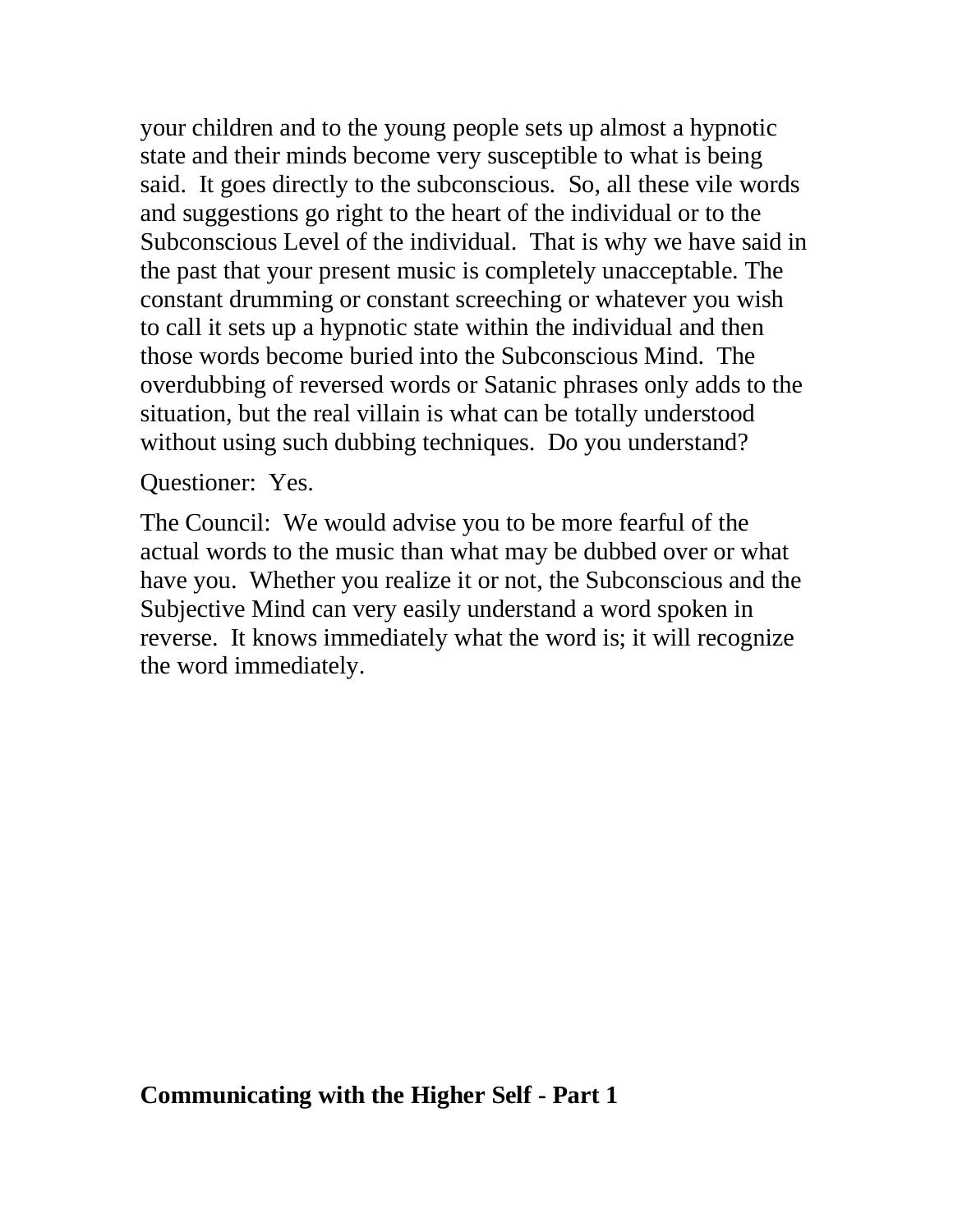In this exchange between a questioner and William LePar's spiritual source, The Council, the questioner wants to know how to "tune in" to the all-knowing.

Questioner: … you have to be able to communicate with your soul in the all-knowing. Are there any steps, either through prayer or meditation, along with meeting other people and having the exchange of communication, that we could practice to get us closer to that knowledge?

The Council: The simplest way is meditation. The other effort that must go hand in hand is the prayer factor. If you pray to realize your full self or to know yourself or to experience more godly qualities, and then meditate, what you are doing in the prayer is setting a stage and the meditation then allows that stage to be filled with activities. Once the activities have happened or, in another words, once something has been given to you in meditation, you must then act upon it. Unfortunately, very few people, if they do pray and meditate will act upon the guidance given. You will never know yourself completely, because it would hinder you in your development or dealing with the material world, so there will always be a certain amount of your self that will be veiled. If one would exercise prayer and meditation as an effort to discover yourself a little better or become aware of yourself a little better, and at the same time practice at developing a more appreciative attitude towards those around an individual, then sufficient growth can be made with a minimum amount of effort. If one then puts out a great deal of effort, much growth can be gained. Simply knowing yourself will give you no real growth, at least not in the areas that an individual would need. It is the relationship and the interaction with other individuals that truly brings about the necessary growth.

## **Communicating with the Higher Self - Part 2**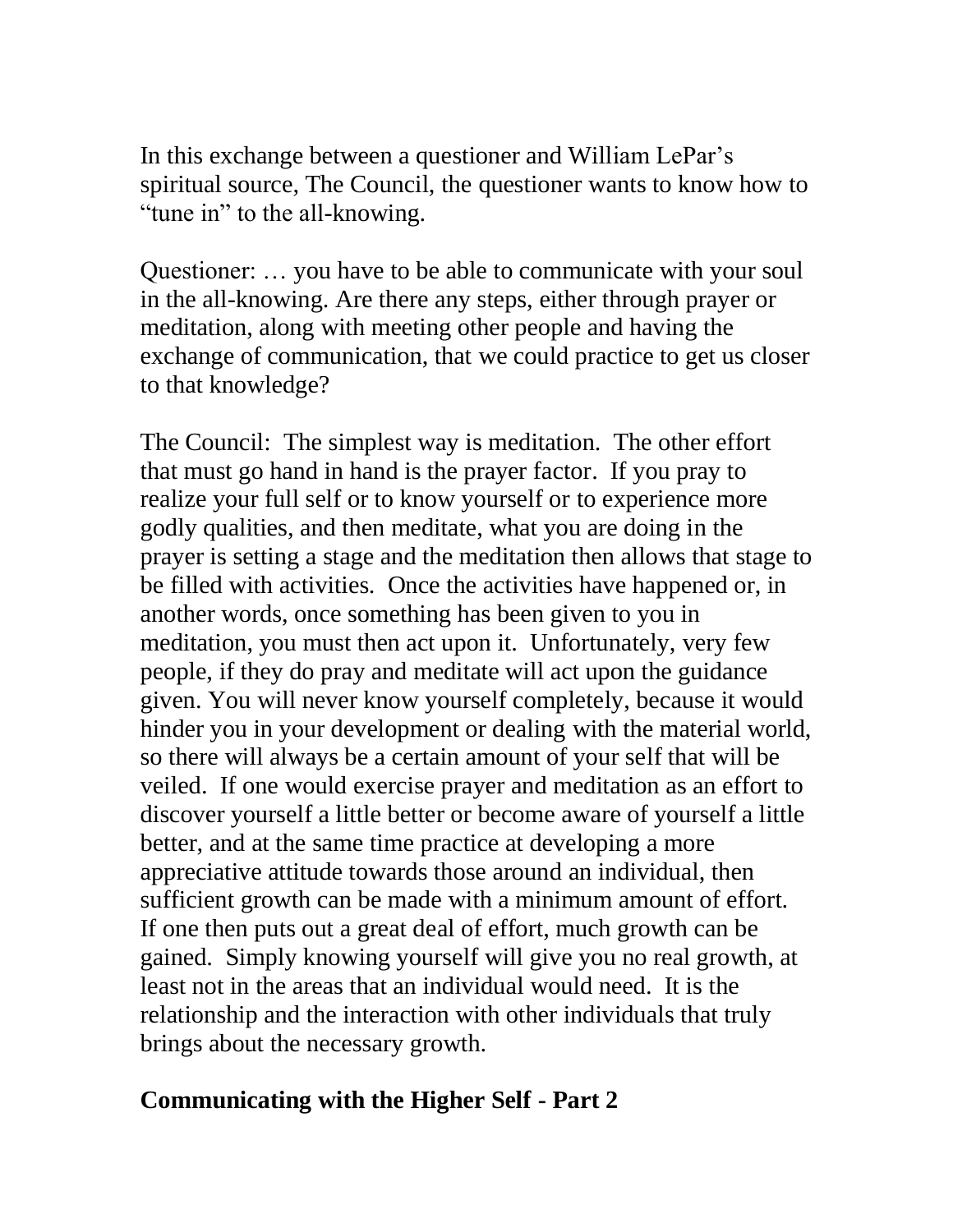In this follow-up to the previous posting, William LePar's spiritual source, The Council, tells us what is necessary when receiving guidance from the all-knowing.

The Council: Here is the thing: All knowledge must be applied or at least, at the very least, an effort must be made to apply it. Consequently, if one just has knowledge and does nothing with it, one gains nothing, one adds nothing to one's self. The discovery of knowledge is not that hard to come by, but the practice of it is. It is necessary for insights, wisdom, what have you, that one gains either about themselves or about situations, it is necessary then to apply that in your relationship with others. In fact, it becomes an obligation to do so. The abandonment of that obligation or the lack of fulfilling that obligation can in most cases create additional karmic debt. Once you know something then you are responsible for it. Once you know something consciously, then you are responsible for it.

That is why, at times, we somewhat trip lightly around an answer because we realize that a more direct answer would not be beneficial to some individuals. By stepping around the answer or giving it to you indirectly, then some individuals who need the information can understand it. Those who are not able to deal with the responsibility of a more direct answer are not burdened unnecessarily or too soon or prematurely.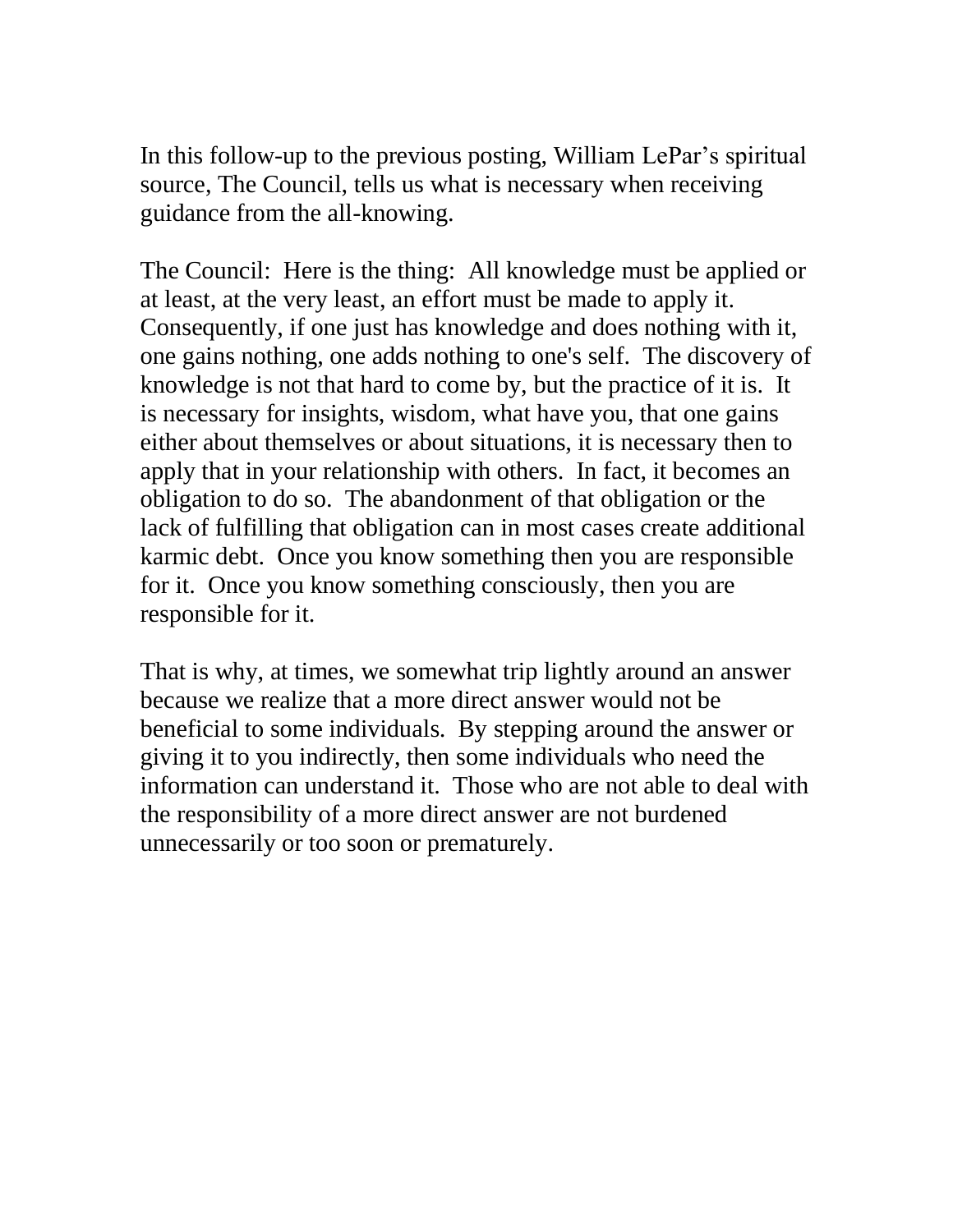# Our Lord Offers Help to All

When Jesus was confronted with someone who was condemned or was living a life that was totally against God, He did not condemn them even though they may have been guilty. He presents a challenge to that person that is based on love, pity and faith for us as creations of God. He would say to anyone, "Go and sin no more."

He knows that with the help that He has to offer us, that He wants to give us, that a man could change his way of life. This way of life could be changed in such a way that the man would be a brilliant reflection in the eyes of God.

It was not for Christ to overwhelm men with His knowledge. He knew they were imperfect, but it was for Him to try to inspire them into an unglimpsed discovery of the potential within themselves. Who knows what kind of a person you can be unless you try?

There is also a warning that Christ gives us that is implied in this passage. At such times when we are confronted with wrongdoings we must choose between an earthly life and an eternal life. Every step of the way, every minute of your day, every second of your day is matter of choice. It can't be avoided.

*William Allen LePar*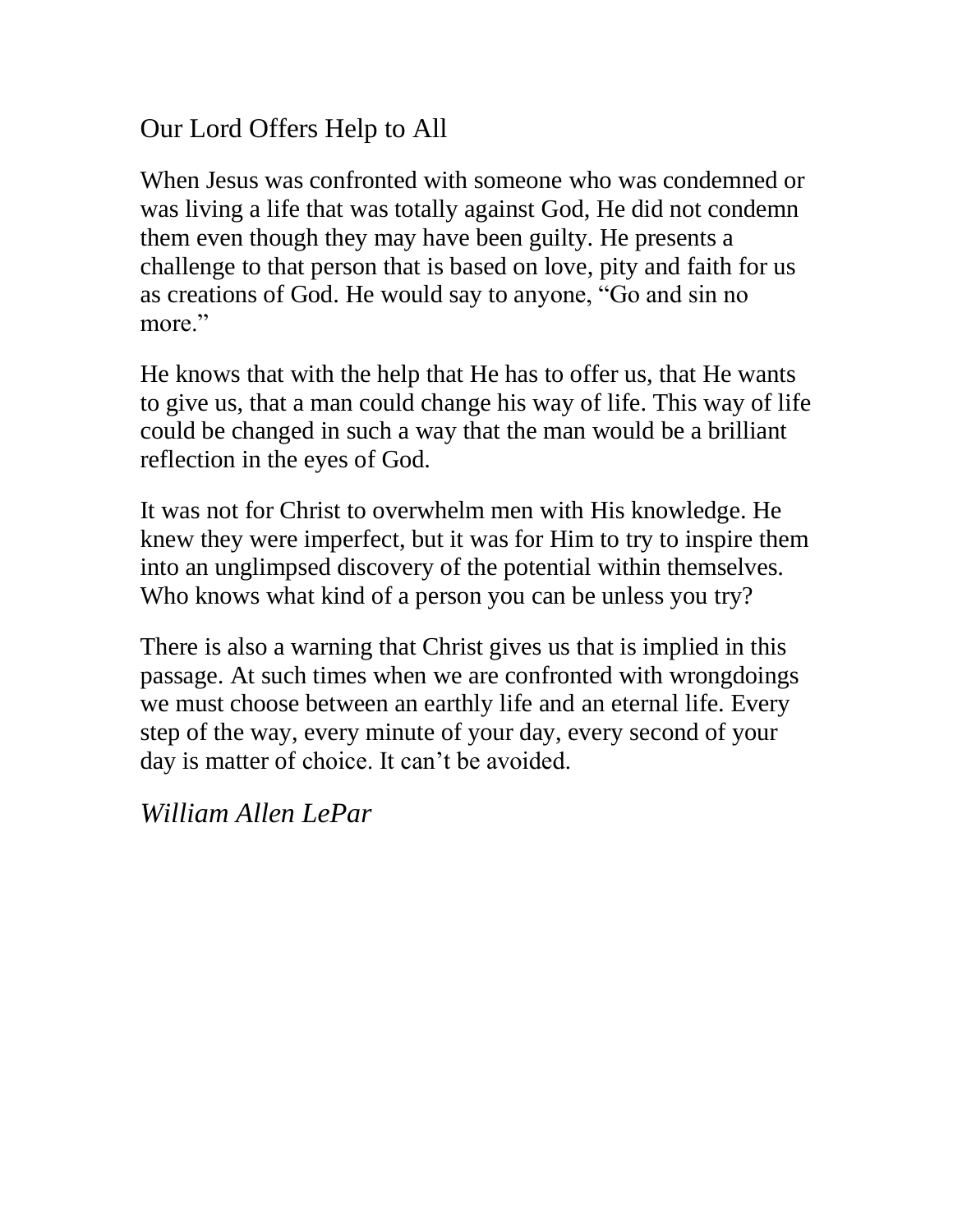## **Love and commitment are the essence of creation.**

The Council: If you are fortunate to have someone who loves you, do all that you can do to protect that love, to return it regardless of the cost to you, for in your day true love is at a premium price, for so little of it exists. Do nothing to jeopardize that love just to satisfy your own self-seeking pleasures and ego, for you never know it may be your only opportunity for true happiness. When you love someone, you fulfill their needs, you make strong their weak points as they will make strong your weak points, and you relish in their strength as they should relish in yours. Many times those that we love, due to the course of their life, whether it be their fault or the way life is dealt to them or presented to them, some of those individuals carry deep scars. Take into consideration these scars, these old wounds, attempt to put the balm of love or the salve of love over that scar tissue so that it heals and becomes anew. Those that you love, make them feel secure in your love. It might be necessary to repeat over and over your love for the individual. Do so. It's of no cost to you, yet such thoughtfulness, such caring, such compassion, and such understanding can bring great rewards for so little effort, because in so doing you help that person to feel safe. What is love? Love is everything that you can imagine that is good. It is the desire to make whole another individual by filling in all the cracks and crevices, all the holes, all the broken edges that life may have chipped away.

Fill your mate with love, help that person to bloom and your reward will be one of the finest thrones ever imaginable by the mind of man in the heavens above. Speak of garlands -- Complete one individual with your love, make one individual feel secure and happy and you wear the greatest crown possible. Love and commitment are the essence of creation. The Divine Presence when He brought all this, as you understand, into being, the motivating wish behind your creation was a Love that would be full and complete, a commitment to provide every opportunity possible for you as one of His children, as one of His creations, to be totally secure and full and complete, enveloped in the purest of all loves. You, as you are now, cannot create or give in the same quantity as this Divine Essence can but you can come very, very close in quality, and this can be achieved very simply by thinking about the person you profess to love, thinking about them before you think about yourself and your mundane, puny, little life. For what you give, what you do to help make an individual whole will be returned to you either now or hopefully in your experiences beyond the physical.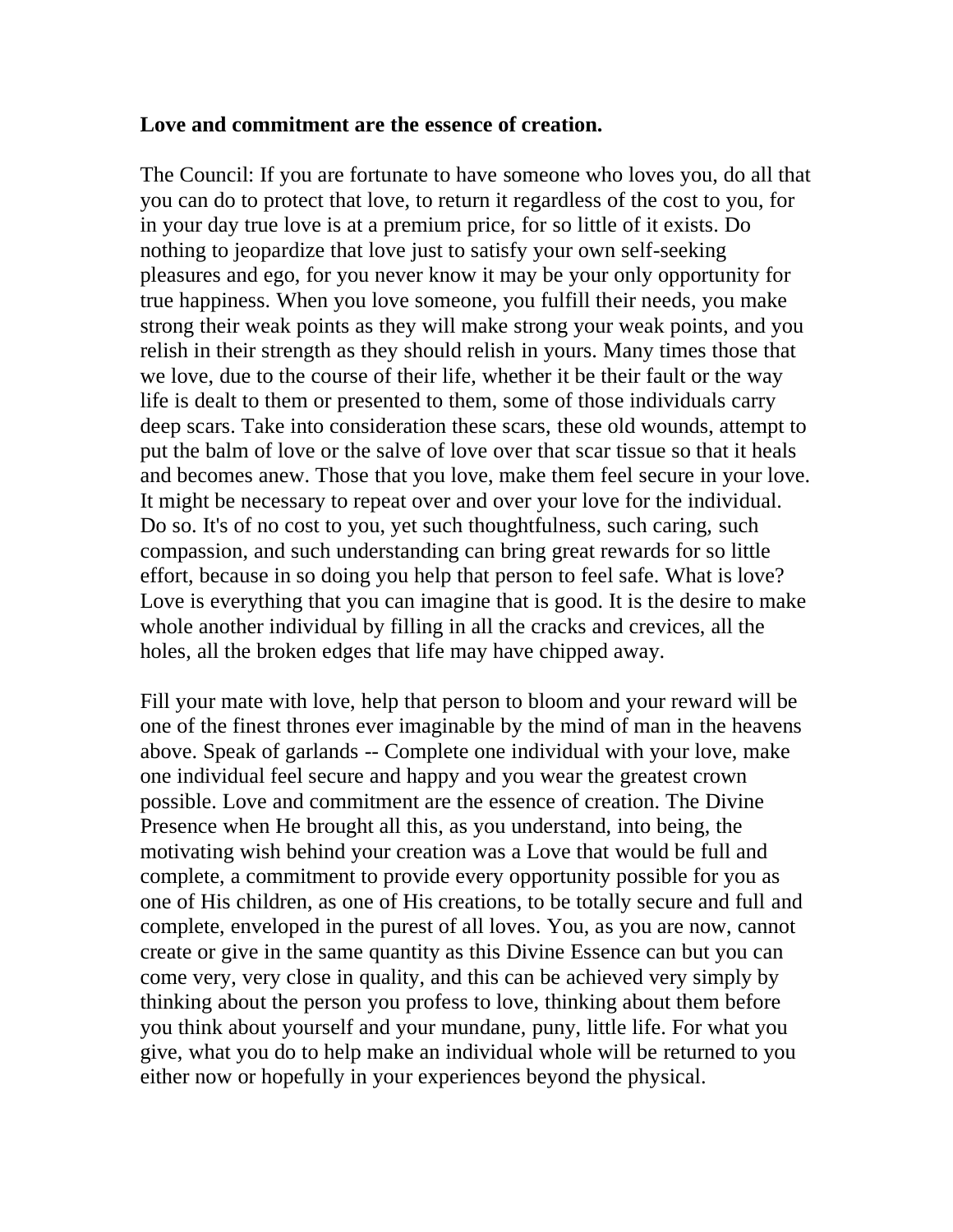## **Illness and Our Desire to Help**

In these extremely difficult times it is wonderful to learn of so many people who are willing to offer whatever they can to help those in need. It is times like these where our true nature shows. The following are a few words from William LePar's spiritual source, The Council, about the value that our efforts can bring to our own spiritual growth.

The Council: Remember, any illness, regardless of what it is, is your opportunity to serve another individual, and in so doing you serve yourself, and this is good because in serving yourself in that manner you are showing yourself how godly you really can be. Taking care of those who are ill certainly isn't an easy job, but remember this, if there is anything of value, if there is anything real, it requires a great deal of work. Those things that you accomplish in this lifetime of a spiritual nature will not necessarily come easily all the time, but once you have acquired those you will never lose them. They become part of your spiritual wealth, a wealth that will never be taken away.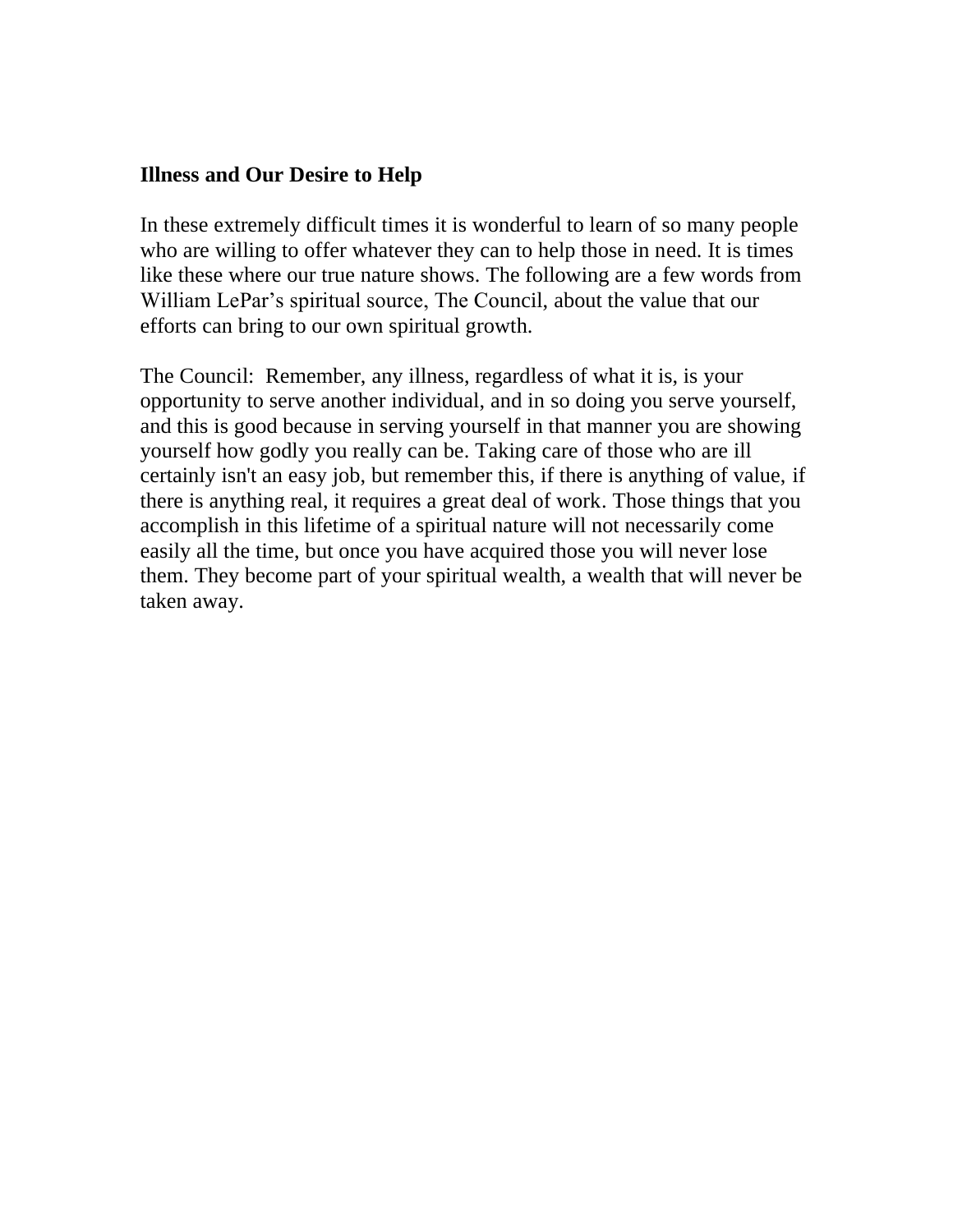#### **Good Health - Stress – Meditation and Our Immune System**

With the entire world struggling with the Coronavirus, I thought that this information from William LePar's spiritual source, The Council would be of value. The Council: If you have a positive mental attitude, then the physical body, the tool that you use, is in a more desirable condition to function properly. The state of mind that you have, an example, depression, a dislike for much of what you find yourself in, such as employment, family, or friends, if there is a less than positive feeling there or less than a positive attitude, it slows the physical body down, the functioning of the physical body, all the chemical interactions, the electrical impulses created by the combination of the chemicals of the body, and eventually if this is allowed to continue over a prolonged period, it begins to affect the chemical combinations and their need to relate to each other and interact with each other, thus the immune system goes down. Once the immune system goes down, then you have fertile ground for sickness.

Now, with a more positive attitude, a more loving attitude, a more joyful attitude, the ability to laugh at yourself first and then laugh at others or others' situations, and when we say "laugh at others" not in a demeaning way but in a sharing way, this bolsters the entire system. It fortifies the physical body. It adds a natural stimulant to the physical body, thereby putting it into what we could loosely call a higher gear or a more efficient state, thereby giving you the ability to ward off sicknesses of one kind or another. The stress is what throws the system off. Stress is actually the killer of the physical body. It is the infector of the physical body. Once stress overtakes the physical body, then it throws the immune system off. It throws the entire system off, but it weakens, absolutely weakens the immune system, which opens the door then for all manner of sicknesses. One of the best preventive maintenances for the physical body is daily meditation. If one were to incorporate that into their daily routine, they would have much less sicknesses. So, if you consider a health maintenance program, by all means, it would have to have meditation incorporated into it. Very few of your medicines actually cure. In most cases, they simply eliminate or cover up the symptoms, thereby relieving the additional stress and allowing the natural healings of the body itself to do the rest. Now, that is in most cases. So, if this is the basis of modern day medication, why not take a daily dosage of meditation and be one step ahead?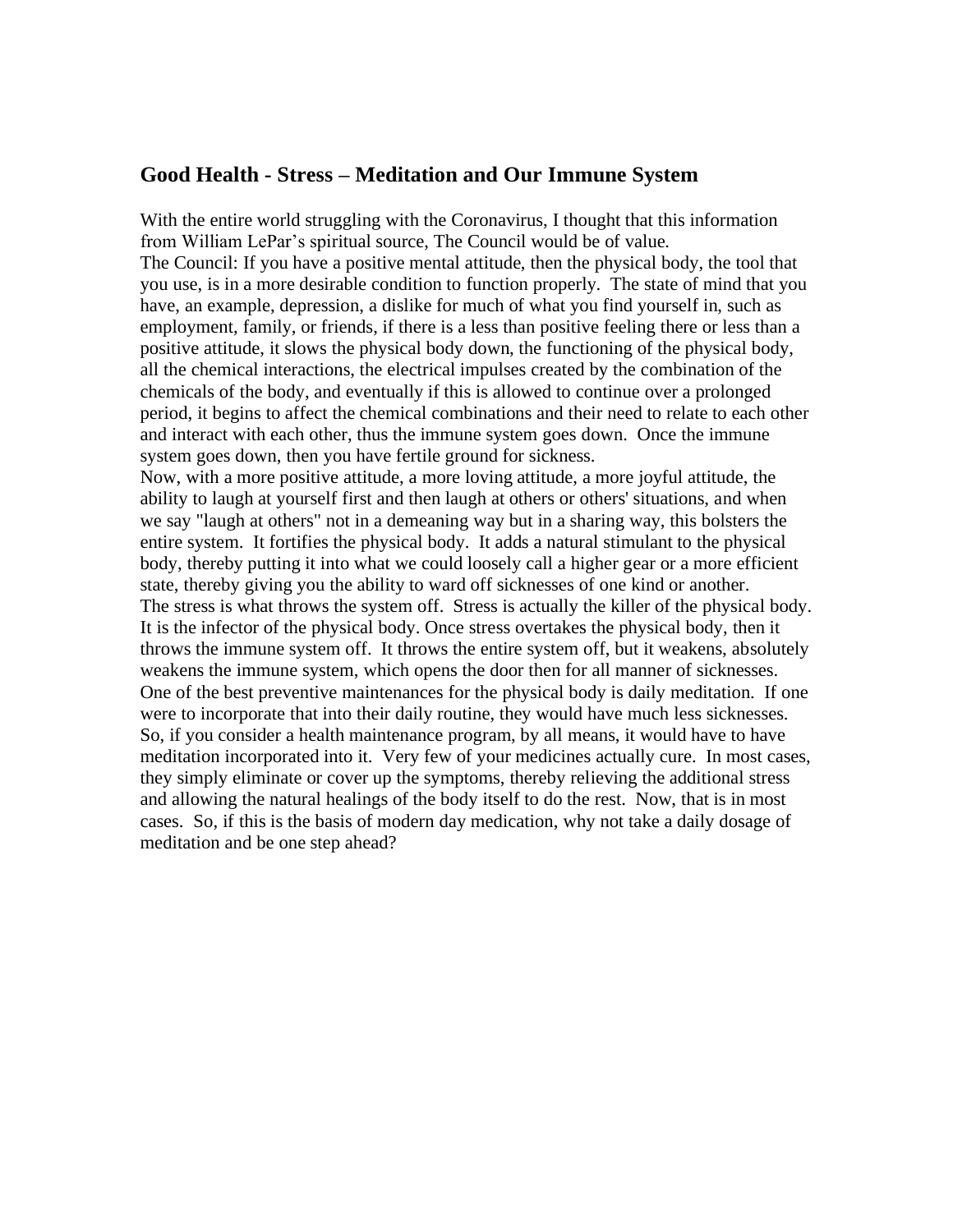## **Some Insight into The Council – The All-knowing**

This information from William LePar's spiritual source, The Council, gives us a little insight into how they know all that is. They also warn us not to pray to them as they consider themselves only emissaries of the Divine. Certainly they are of a Divine nature but our prayer should always be directed to our Creator.

Questioner: Can you help us at times when we are not here, if we call on you?

The Council: At no time should any of you call on us. Absolutely never call on us. First, we could not answer you. If you are to call on anyone for help, by all means call on your Maker. Call on His Love, not us. We can when it is in the Divine Plan speak to you, shall we say, from a spiritual level, and then your spirit will feed the information down to your physical. If you were to call for help from us, it would be wiser if you were to say or request from us that we pray for you. Then by all means we would pray. The most that we can hear from any of you is a request for a prayer.

This should offer an opportunity to give some explanation as to how we know all that there is to know. Those of a higher spiritual development can always extend themselves down to those of a lower spiritual development. Those of a lower spiritual development can never raise their spirituality or their vibrations up to the higher. It is only by the higher reaching to the lower that the lower can climb, can be raised up. In being able to render information to you that helps in your spiritual development, every breath that you take, every thought that you think, every motion that you make is left in eternity. There is a mark. There is a stamp. There is an expression. And, shall we say, it is like opening a book and watching the story unfold. With less than a wink of an eye we can cover everything that you have ever experienced in all your incarnations, because the information then becomes a part of our very awareness, our own knowledge. Just as when the time comes that you rise up to our development, you will experience the same thing. This awareness is not reserved for just a few. This awareness is the rightful ability of each and every creation of God, if one chooses to achieve it. Although at times we may say, "we see here," or at times we may even refer to looking at the book, there is in reality no book. There is nothing for us to see, but it is a knowing. It is an existence of complete creativity,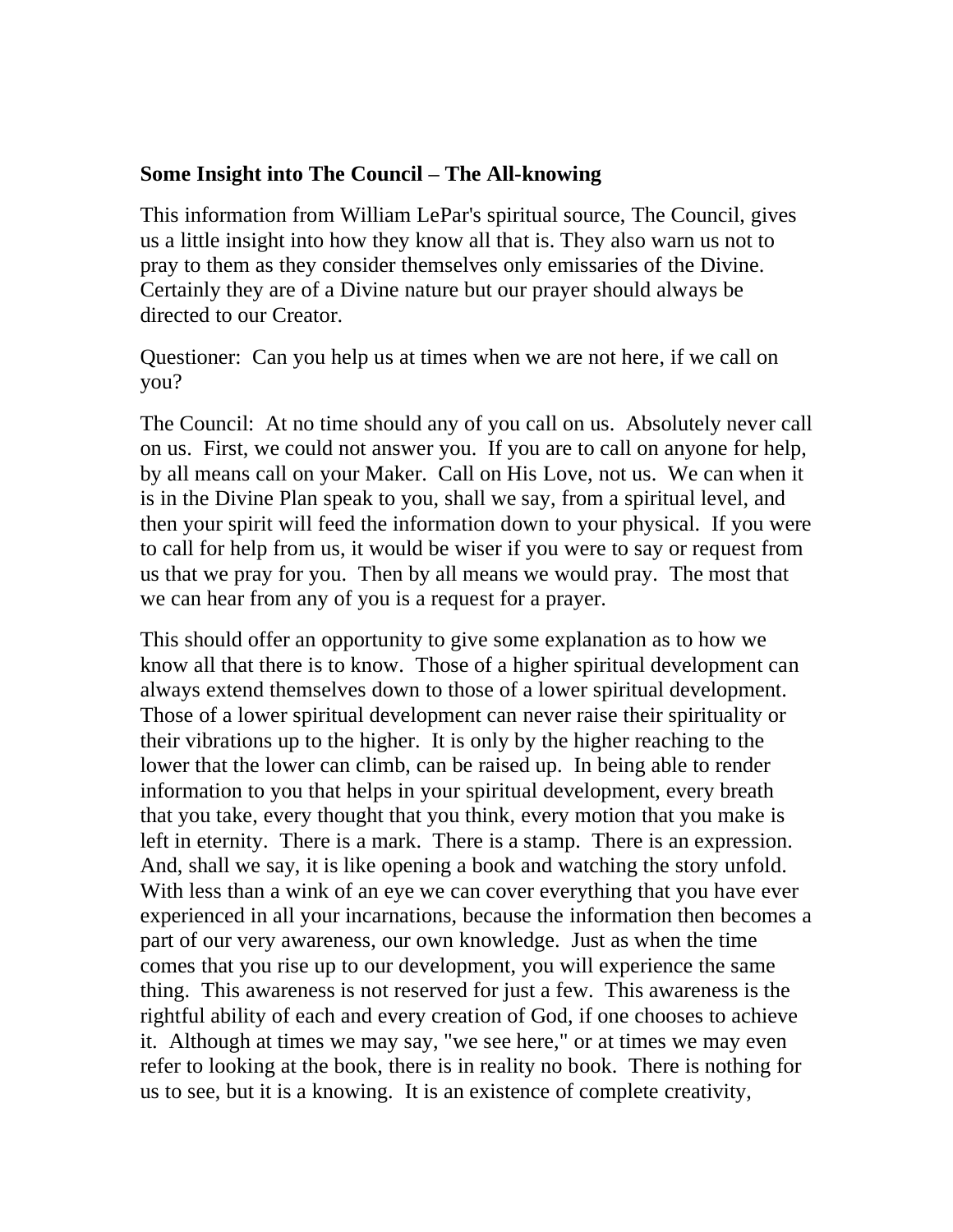complete awareness, complete joy, complete love, almost complete godliness which we hope to achieve soon. It is an existence that very, very few in the physical have any awareness of. But it is every much a living existence as the existence you have. It is much more full of life than any of you can ever dream of.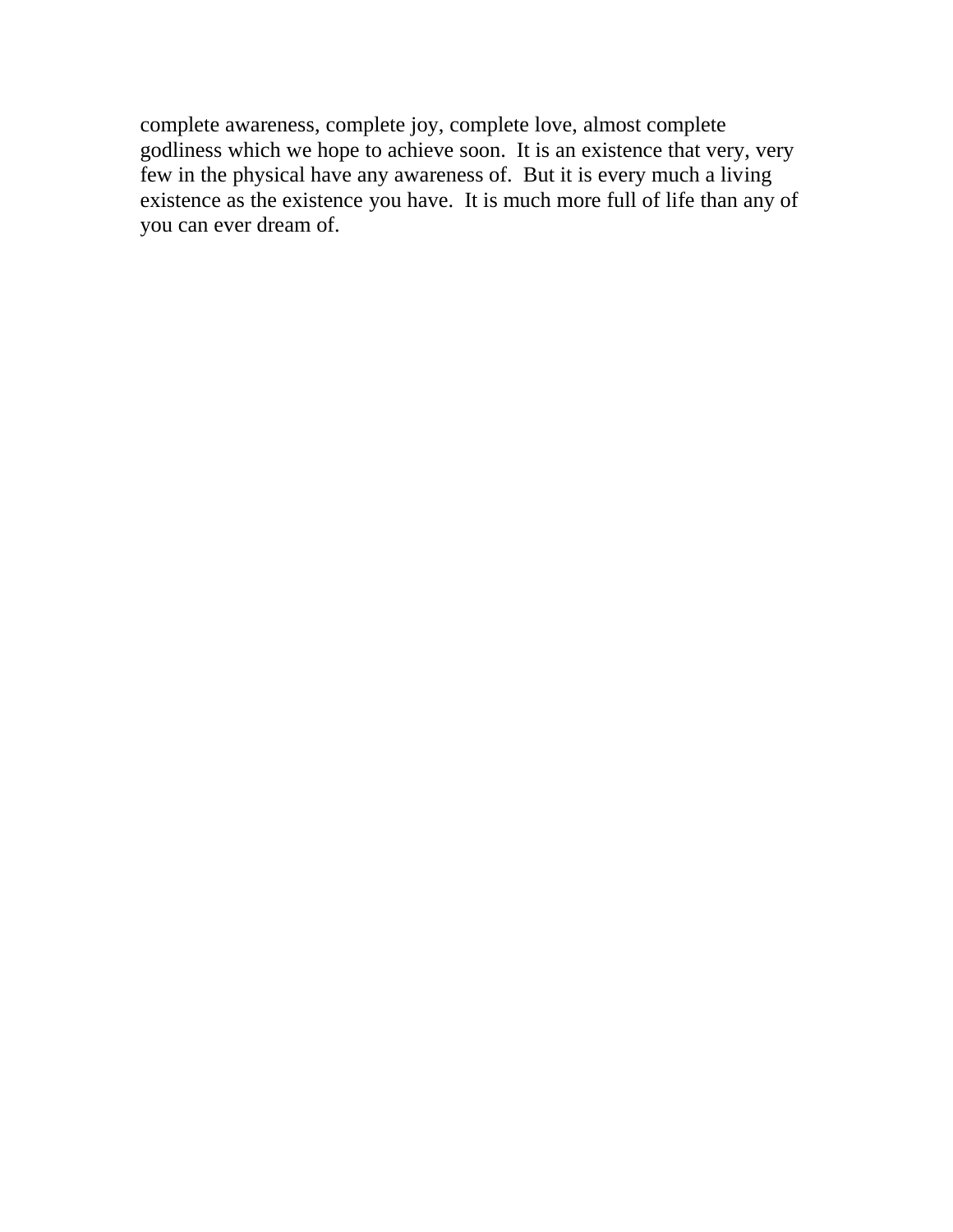## **Help from the Heavens**

In this very interesting quote from William LePar's spiritual source, The Council, they give us insight into the working of the spiritual realms and how advanced souls may sacrifice to help another soul advance.

The Council: To answer your question, in all of Creation, in this room, there may be individuals who, for whatever reason, have treaded paths less desirable. They come to a crossroads, to an event, to an experience, and they discover that it is a threshold or a door that can bring them from the dark side to the light side. Maybe this individual had walked, shall we say, a number of very dark passages, comes to the door. For whatever reason, whether clearly thinking the opportunity through or moving on what might be interpreted as an impulse, moving through the door into the light. Let us make one point here. No one moves from darkness to spirituality on pure impulse or emotionalism. When there is such an experience, when one comes to a crossroads where you have the extremes, it is not by happenstance but it is a planned event by the soul. It is quite a drastic change from dark corridors of loneliness and depravity to the Light of God, simply passing through a doorway. Let us add here, all doorways are commitments. The individual makes that choice and passes into the light. That individual, at a soul level, before the material manifestation decided that at a point in time this would transpire. That individual could have made arrangements with other entities to be there in a special position, in a special way, to help insure that that entity stabilizes itself in the light, in other words, becomes more entrenched in spiritual concepts, it is like a helpmate. Some could say that that helpmate is an angelic being. Yes, we would agree, providing you understand the word "angelic" or "angel," a messenger of love. It is quite possible that another human physical being could be of such love that it would act as a great stabilizer, a great encourager, to that individual who has made the drastic change. Do you understand?

## Questioner: Yes.

The Council: So, in essence then, that individual, that was present to help the other who made the drastic change, may be there from the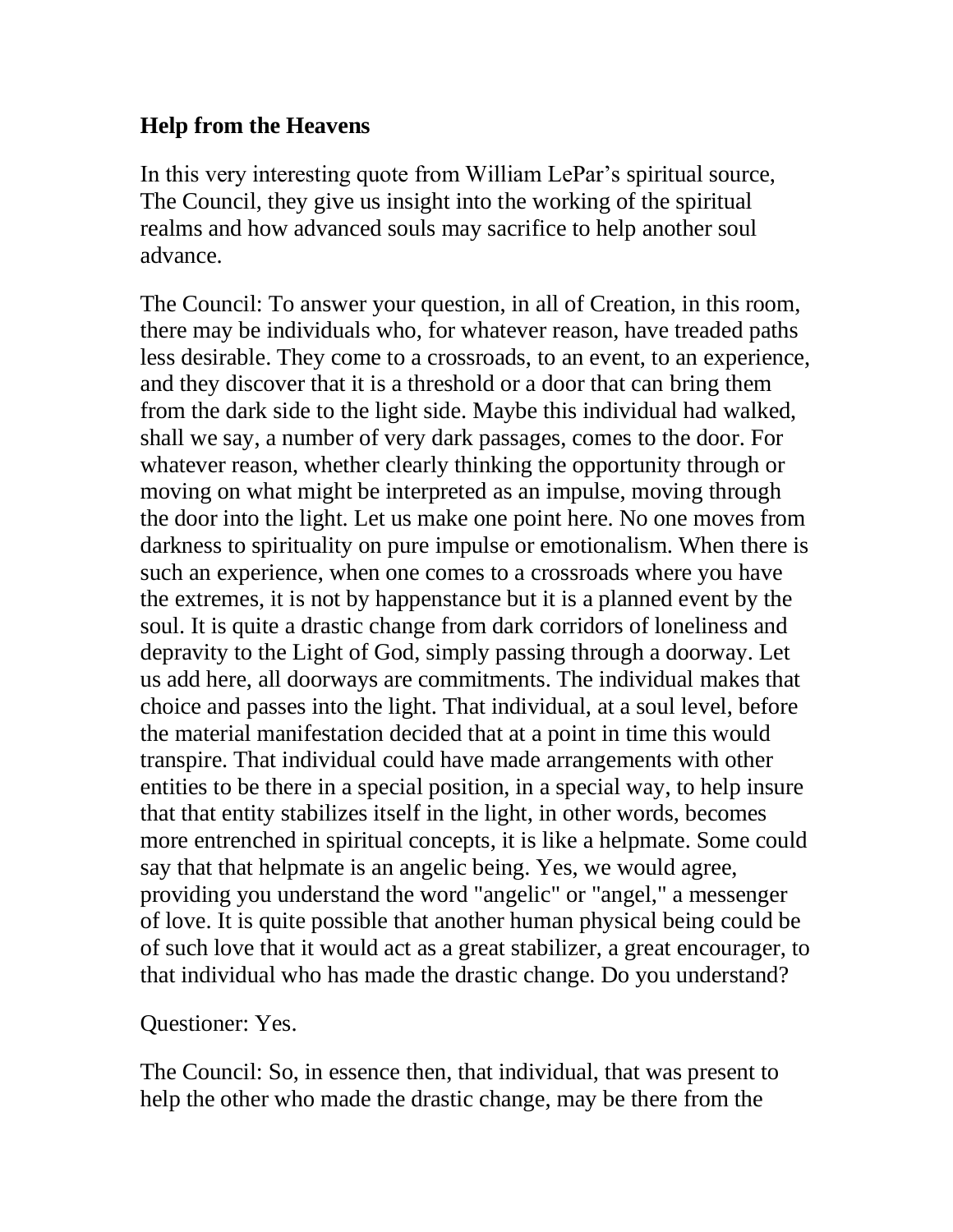heavens. Maybe that soul really didn't need to incarnate. Maybe that soul agreed in a previous lifetime while working with the soul that makes the effort to change, maybe there was an agreement there to come in one last time as a helpmate. Therefore one small item was left unattended to in the previous lifetime for the helper. Therefore a minor necessity to reincarnate. Why would a soul jeopardize themselves like that? Well, very simply put, it is a question of exercising love, exercising love. Not speaking of love, but exercising love. Living it and not just talking it. Certainly that individual who came in to help, that special being, put themselves in great jeopardy because they still must deal with the physical, they still must deal with the weaknesses of the physical. Unusual courage requires unusual spirit, unusual souls.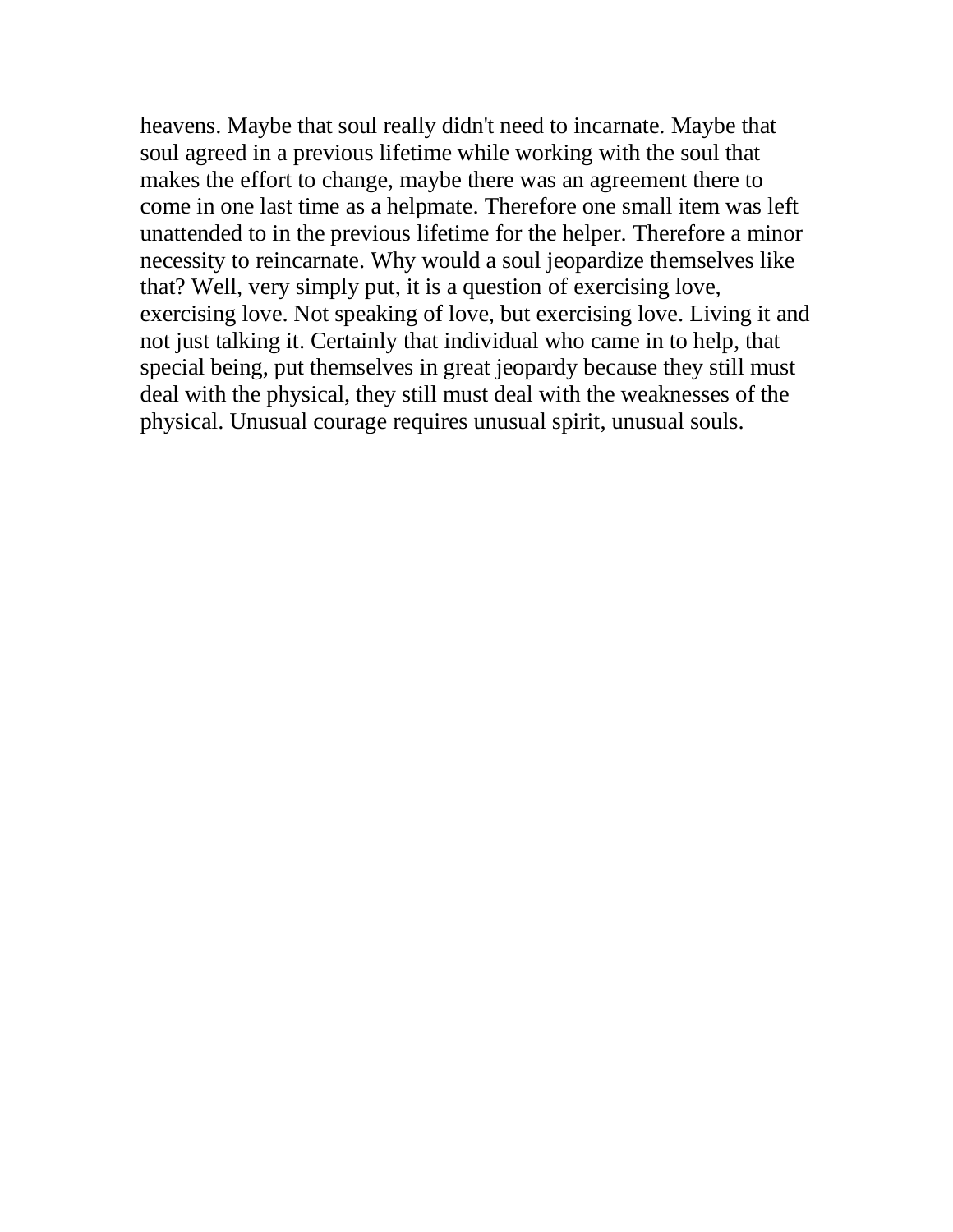## **Ghosts**

Since Halloween will soon be upon us, perhaps something about ghosts would be appropriate.

Questioner: What part of an entity is it that hangs around that is classified as a ghost?

The Council: Sometimes ghosts are figments of people's imaginations. But there are, shall we say, imprints or forces, charges that can penetrate the area on a molecular structure and that charge can be held for a time, much time after. So you would have to more specific your question to go any further than that.

Questioner: Well, this molecular structure actually has some type of consciousness, right?

The Council: It works more off the consciousness of the individual perceiving the ghost or apparition, you see. The entity or the live individual that sees some of the ghosts actually is psychically charging that traumatic experience there and manipulates it to suit the situation. Now this is only in some cases, only in some cases, you see. There are such things as you state ghosts. There are entities who can manifest physically or make their appearance physically but not all that one sees necessarily is an entity.

Questioner: What particular type of entity would be able to materialize and manifest itself like that, or is any specific ability necessary for this?

The Council: No, once you have gone beyond the physical and into the lower realms of spirituality or that which that consciousness that is after the grave or after the death experience, anyone generally or any entity generally in that area can remanifest in the physical because actually what is being manifested is not a form or a material form, but it is a combination of an energized area in space and your own mental abilities being affected at the same time. In other words, shall we say, in the middle of this room is a hot spot of energy, and this energy is a conscious being, you see, a creation of God, and that energy, that hotspot, that creation wishes to converse with you in such a manner so as you see it and what that energy or that being will do with that field of energy there is excite you on a psychic level and this will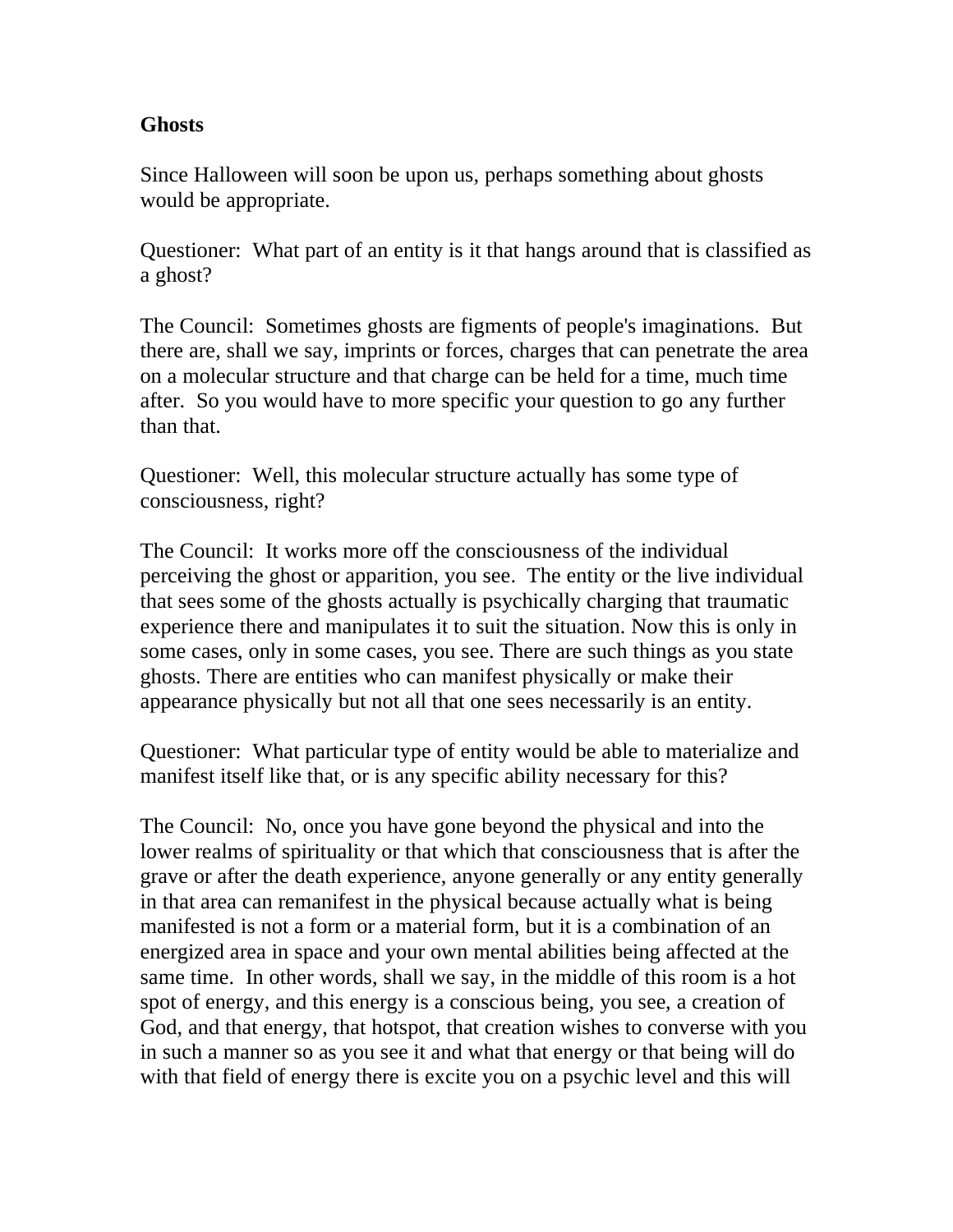cause you then to see that energy form and it will mirror what the entity themselves want you to see.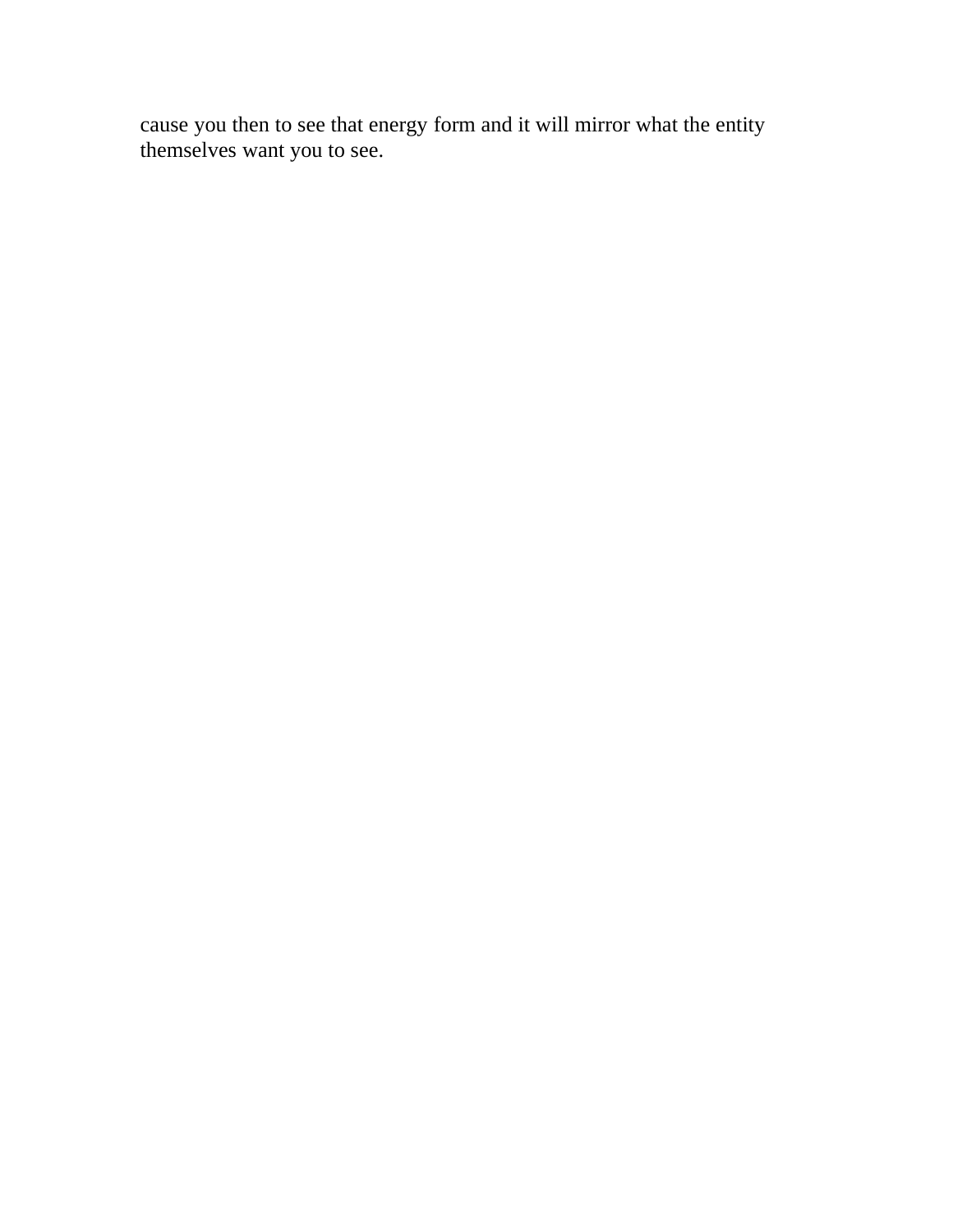### **Eliminating Karma**

By caring about your own essence and its right to co-exist with this Divine God, you do yourself justice. Let those actions of caring about your own being and its relationship to its God be the motivating purpose of your life, for after all that is said and done, this lifetime that you are experiencing is for one purpose and one purpose only and that is to reach your at-one-ment with your God. But because of the beauty of creation, the caring nature of this Divine Essence, that road is made simpler and easier through the ability to cooperate with each other, to exchange with each other, to do for each other. A simple act of love, one that most would consider insignificant can be the very experience that will bond you into the light for all of eternity and for everlasting. Remember what we said some time ago, never react. Always think and then act in a godly manner. Follow these simple suggestions and you will succeed. You will eliminate all the karmic debt regardless of how big it may be, for true karma for many is the accumulation of the little things not done, the little things not said, the lack of thoughtfulness. To eliminate it you go through the same process. Do the little things, become thoughtful, become caring and you unweave the darkened web of the shadow world and weave the silver web of the heavenly realms.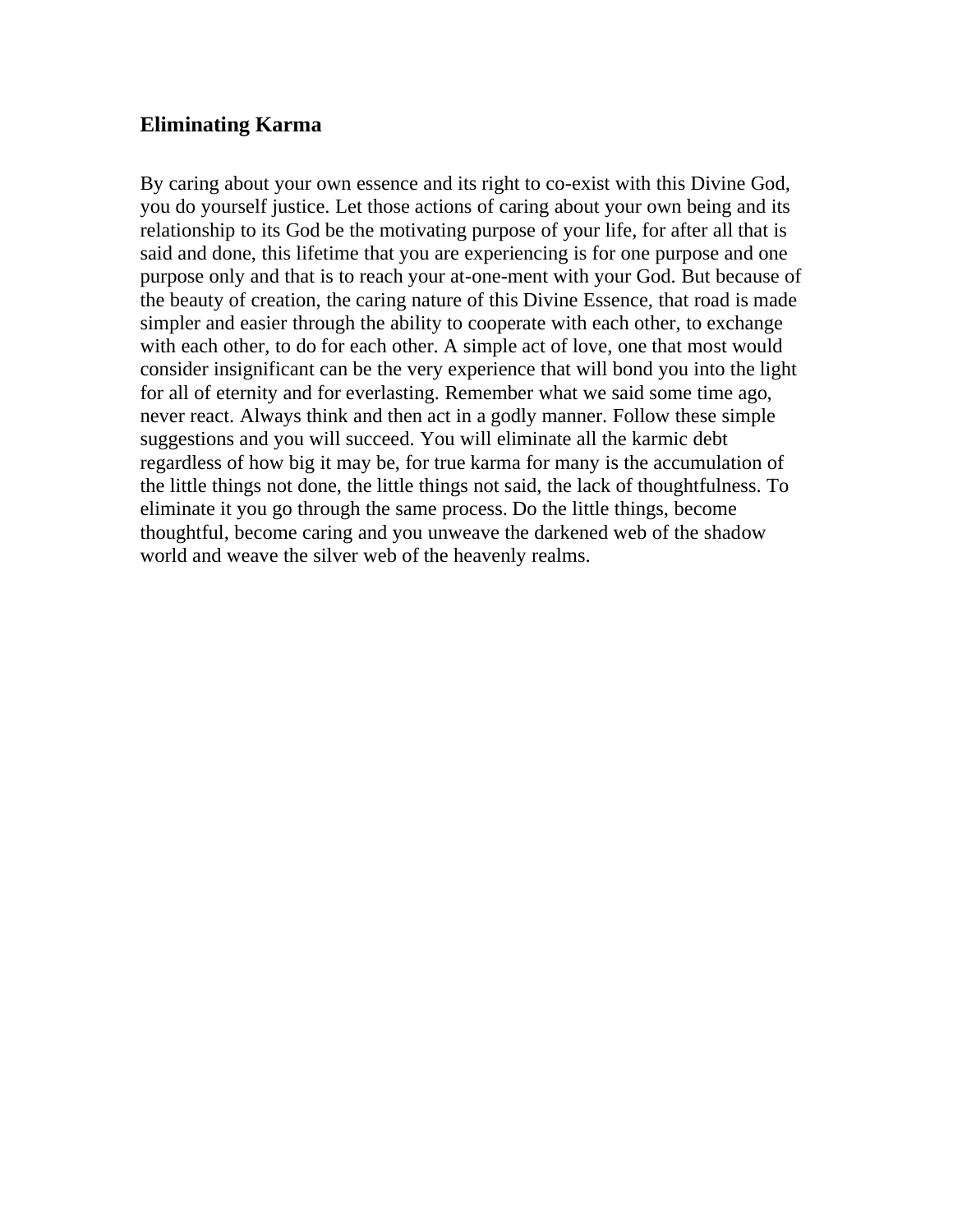## **Christmas Message**

Questioner: Do you wish to share with us what the Star of Bethlehem was?

The Council: There have been many explanations by man as to what exactly was the Star of Bethlehem. Some of the explanations attempt to discredit what the meaning of the Star represents. In their attempts they only verify and add to the fact that such an occurrence did happen. What they choose to discredit they only substantiate, if one is wise enough to listen to what these have to say. We are not referring to the conventional idea of the Star of Bethlehem. Do you understand this?

Questioner: I believe so.

The Council: Very well. It should suffice to say that it was a guiding force for the Magi. Man should look upon this also as a guiding light by which he may obtain the Christ Consciousness. As the Star of Bethlehem guided the wise men to the child Jesus, the Divine Son of God, so should the light guide the wise men of today to Jesus Christ, the Only-Begotten Son of God, both Divine and Man. It is not important exactly what the Star was, whether it was a light placed in the heavens by God or whether He collected the constellations in such a manner so they appeared to be what they were not, exactly. This we feel answers your question. It is an answer that a wise man will look upon and think about. This is a question that is for everyone. This answer is not restricted only to you. This is a question that not only benefits you, if you consider it and its answer but also will benefit many, many, many others.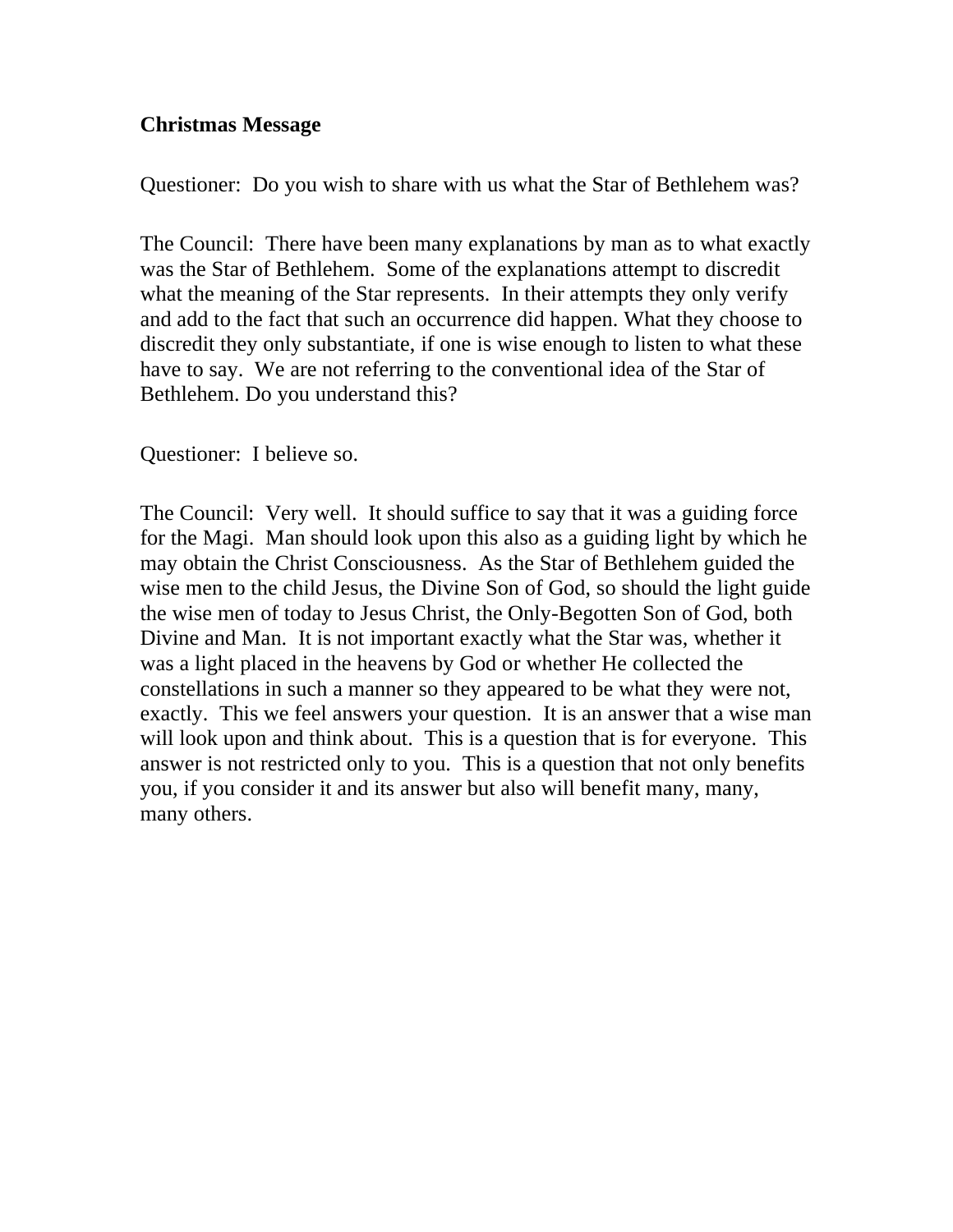## **Humor is the Healing Balm**

Earlier, during this trance William LePar's spiritual source, The Council, injected humor into the answers to some of the questions. It seems that there were some in attendance who were surprised by the humorous nature that The Council demonstrated.

The Council: After all, you are just like us. We would say that we are just like you, but it is obvious that is not the case. You know, your sense of humor does not leave with the physical body. A sense of humor is the joy of the soul and the soul's ability to laugh at itself by utilizing different situations. It surprises us that some of you would be shocked that we do have a sense of humor, but we do, just as you, and tonight was one of those rare nights that we publicly decided to show it to you. We are not nasty villains that at times we have had the reputation. So, it is also interesting to see that some are thinking that this "letting our hair down" is not quite as spiritual as when we are stuffy. Well, we are sorry you have that feeling. You are wrong, and we are right. (Laughter) And we will explain to you why we say that and that is because joy is part of spirituality, and spirituality must be joyful. So, if you cannot laugh in your spirituality, then something is wrong someplace, you are not understanding what spirituality is.

It will be interesting to see the repercussions of this evening. When you are dealing with the real thing, sometimes the real thing is not always as stuffy as what you have been led to believe.

We hope that this evening will last in your memory. We hope that you will realize that in all your states of growth, the one thing that you can feel safe about is a sense of humor, and a sense of humor can be a healing balm for many afflictions. Now, we will not clarify whether that is physical or spiritual, we will leave that in your lap. If you can laugh at yourself, if you can make fun at yourself, you are standing on good ground because you are willing then to point out your own weaknesses and use them as an example or at least show that you are aware of what lacking may be there.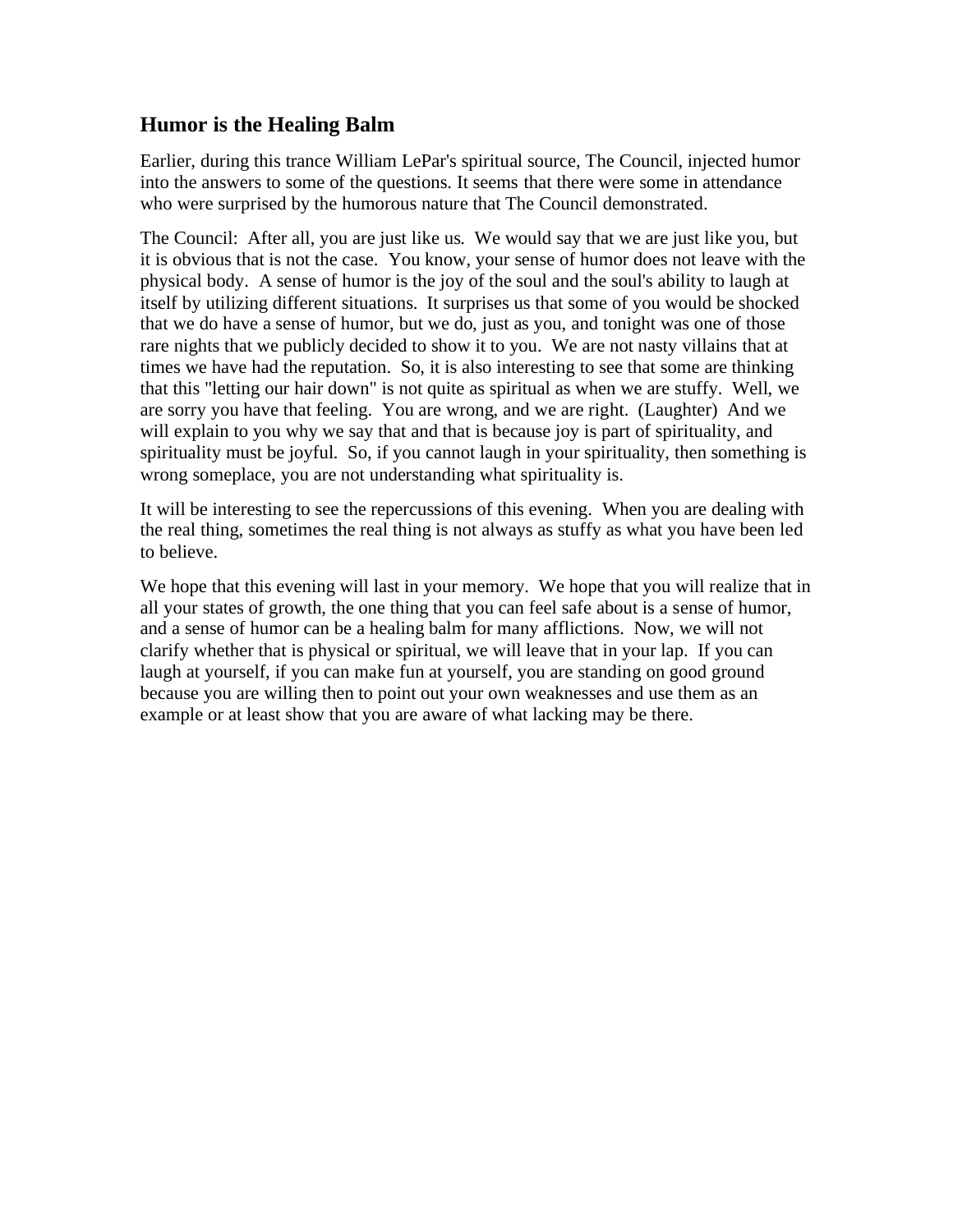## **The Composition of the Soul**

Questioner: I just want to know if the soul, each person's soul, is composed of more than one part?

The Council: First, shall we say, that the soul would be better understood as the report card of the entity's work with creation of the physical and the maneuvering and balancing of the physical. Now with that in mind possibly you could reword the question or has that answered it for you?

Questioner: No. I was just wondering if there were different aspects or parts to the soul or it must be composed of a lot of different things just like the body is composed of a lot of different things.

The Council: Very well. Then you refer to the soul then as the total spiritual aspect.

Questioner: Yes.

The Council: Yes, most assuredly, there are many facets to the soul then, when looking, when considering the spiritual aspects of the entity as the soul. Shall we say, the word or the term soul then in that particular instance would be the unit description of a unit name.

Questioner: Are these always enclosed, these different units in the same body, the same time? Are they ever separated, is what I mean?

The Council: There is no separation. You see, the actual working of the spirit or the entity or you within the physical is a very involved and very intricate and very delicate, shall we say, existence. The spirit or the entity works through a number of degrees to the physical and in each degree then or if you wish to use a very inaccurate term a number of different bodies then each body as it moves away from the originating spirit to the physical then becomes more dense than the one before, but yet each must work very intricately with the one before and the one that follows afterwards. Now these bodies at times are referred to as astral bodies and etheric bodies and what have you, which in reality do not truly exist. These terms have been brought about by those who do not fully understand what they are talking about and by those who deliberately create confusion in a better understanding of the spirituality or the spiritual make-up of you as an individual. Nevertheless, there is a very intricate working between the body before and the body afterwards. It would be better and more close to reality or to the truth if one would understand these not to be bodies but to be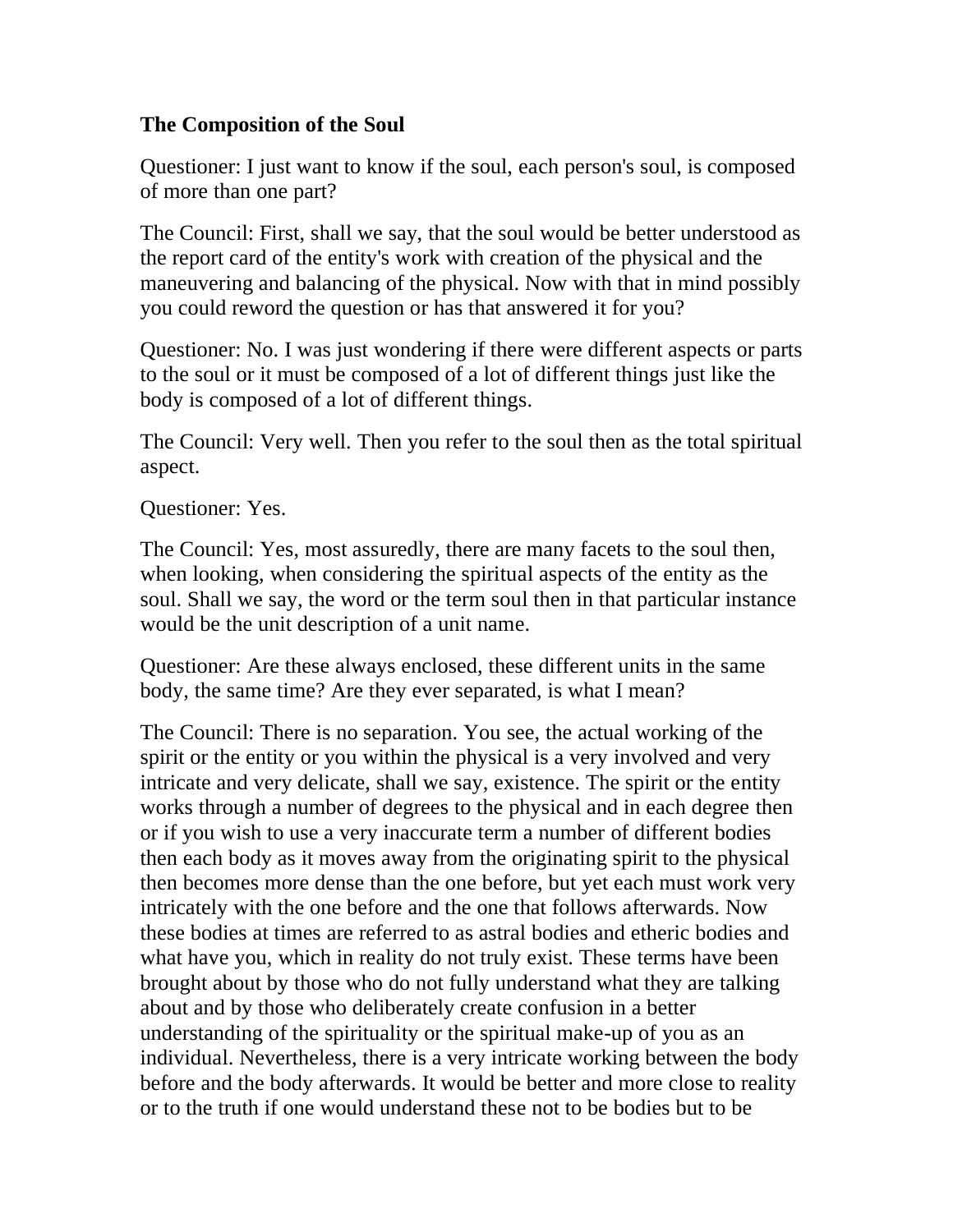different levels of awareness or different states of consciousness. This would be much, much more accurate.

**Using Our Inner Strength**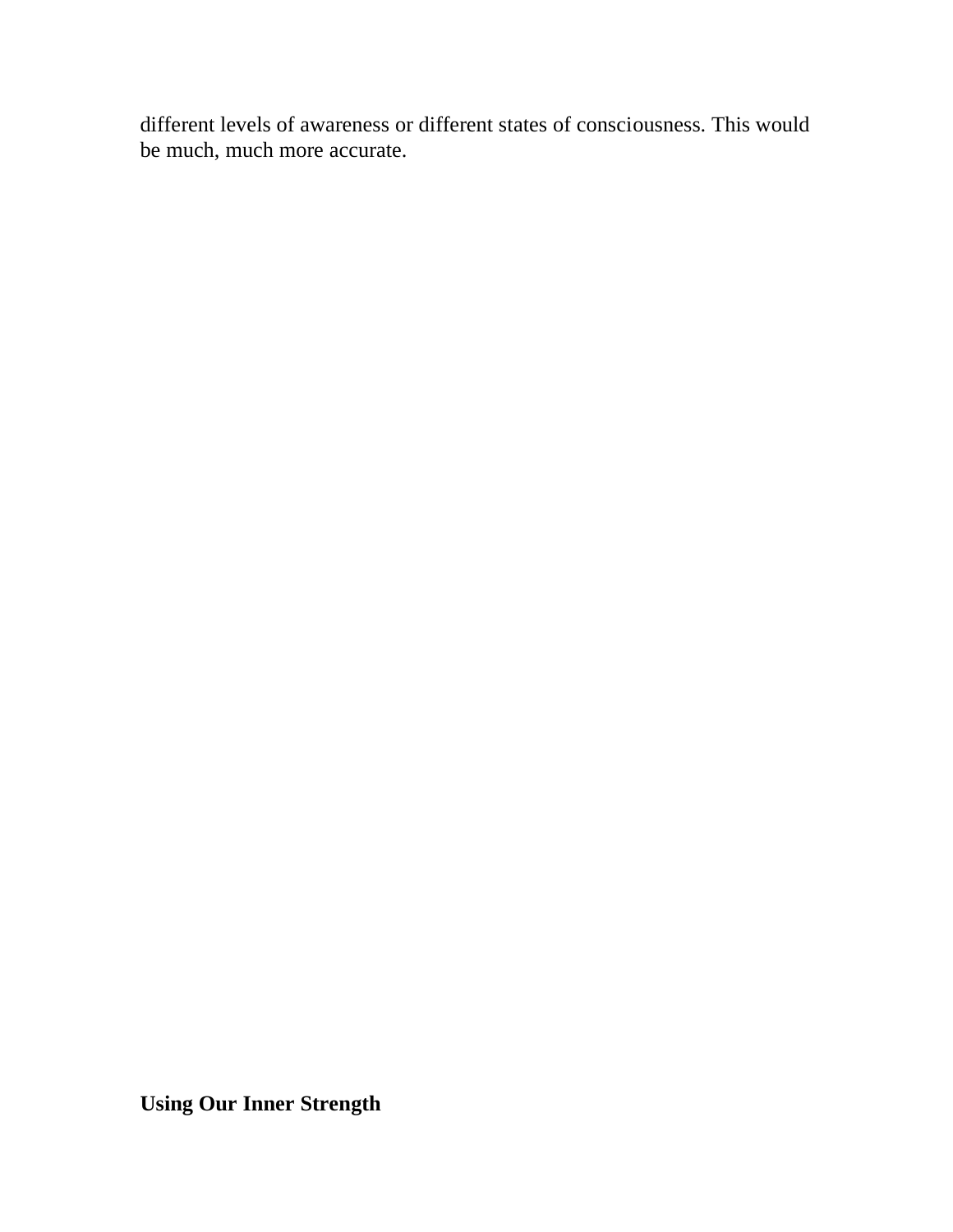William LePar's spiritual source, The Council, suggests that we reach out after we have looked inward.

The Council: There are many who have great inner energies or powers that were given to them to use for the uplifting and development of others, but many fail to bring them about. They become self-centered. They withdraw into themselves thinking only of their own spiritual development. This is wrong. One only develops by extending oneself. True it does take one to turn inward to find this. Once this is brought out, the inward is no longer necessary. Reach out to those who need help. In doing so one learns the process of growth and development. For only by doing for others can one gain for oneself. You are at the threshold of a new life, if you choose to cross it. It will demand much patience, much work, and much sacrifice.

Do not fear that you cannot accomplish this, for no task is taken on that one is not fortified far beyond need.

For each who takes a position, the Plan of the Infinite Father is also given strength. In case one chooses not to overcome all those karmas that may or may not be for them to accomplish, whether they choose through their own selfishness to go their own way, they will not interrupt the Infinite Plan, for others are ready to replace, so one must feel that they are strong enough to accomplish. Your Father is a loving Father. He guarantees you all that you need and then some. All this knowledge is written. It is only the physical frailties that prevent you from knowing it. This goes for each and every individual. Some of these frailties are as lessons. They build strength of the spirit.

**Memories in the Hereafter**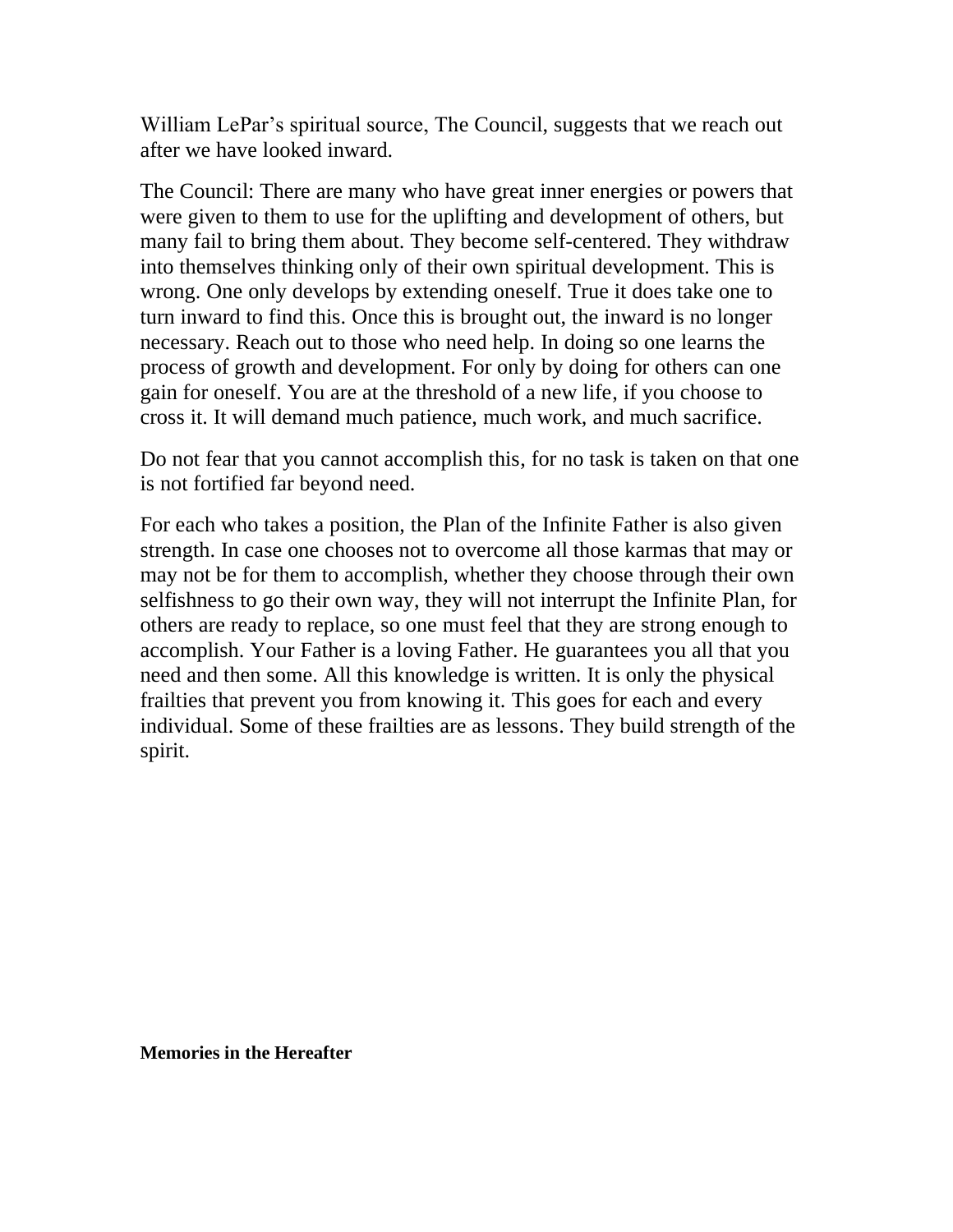Question: When you die, do you retain the memory of this information from The Council?

Answer: If we have taken it seriously and we apply it or we attempt to apply it to our life and it becomes a part of our belief system, our understanding, yes, we carry that over. That is why The Council had said to us years ago to let people know about this information so that they can begin to put it into practice in their life. By doing so they will eliminate many stumbling blocks and unnecessary hard times in their life and in their existence on the other side. Regardless of what our occupation may be, everyone has had at least one heavy or nasty job to do. In the process of trying to accomplish this difficult job we have thought, "How nice it would be to have another pair of helping hands." Just another pair of helping hands would have made that job ten times easier and ten times quicker. The information that The Council has given us is that pair of helping hands, helping hands that will aid us in this lifetime and in our experiences after we leave life. Take advantage of the help that The Council is giving us because in the Man-Made Heavenly Realm we are on our own until we reach a certain level of reawakening or reunderstanding or re-awareness.

An important factor in the equation is free will. Just because we have the information from The Council does not guarantee us an easier path to walk. We must make the choice to apply that information in actuality or in some degree of action in our life. A simple example: A child goes into a candy store, picks up a piece of candy, and puts it into his pocket. As children we have all been told by our parents that we are not to take things from stores unless we pay for them but does that keep people from shoplifting? No, it does not. The fact that we have knowledge is of no value to us unless we apply that knowledge in our everyday life in the practices and relationships that we have with others. All the knowledge that we have acquired in life will be part of us when we cross over to the other side. Whatever knowledge we have acquired could be very helpful to us in our initial review. At the same time some of that knowledge or concepts or beliefs may be a causation for additional work. Therefore, we must use a great deal of discernment in what knowledge we accept, what information we accept. Those individuals who have taken the information of The Council and who have applied it to their everyday lives have discovered that their lives have become far more abundant and joyful than they had been. They have achieved a peace of mind that they had not experienced with other sources of information.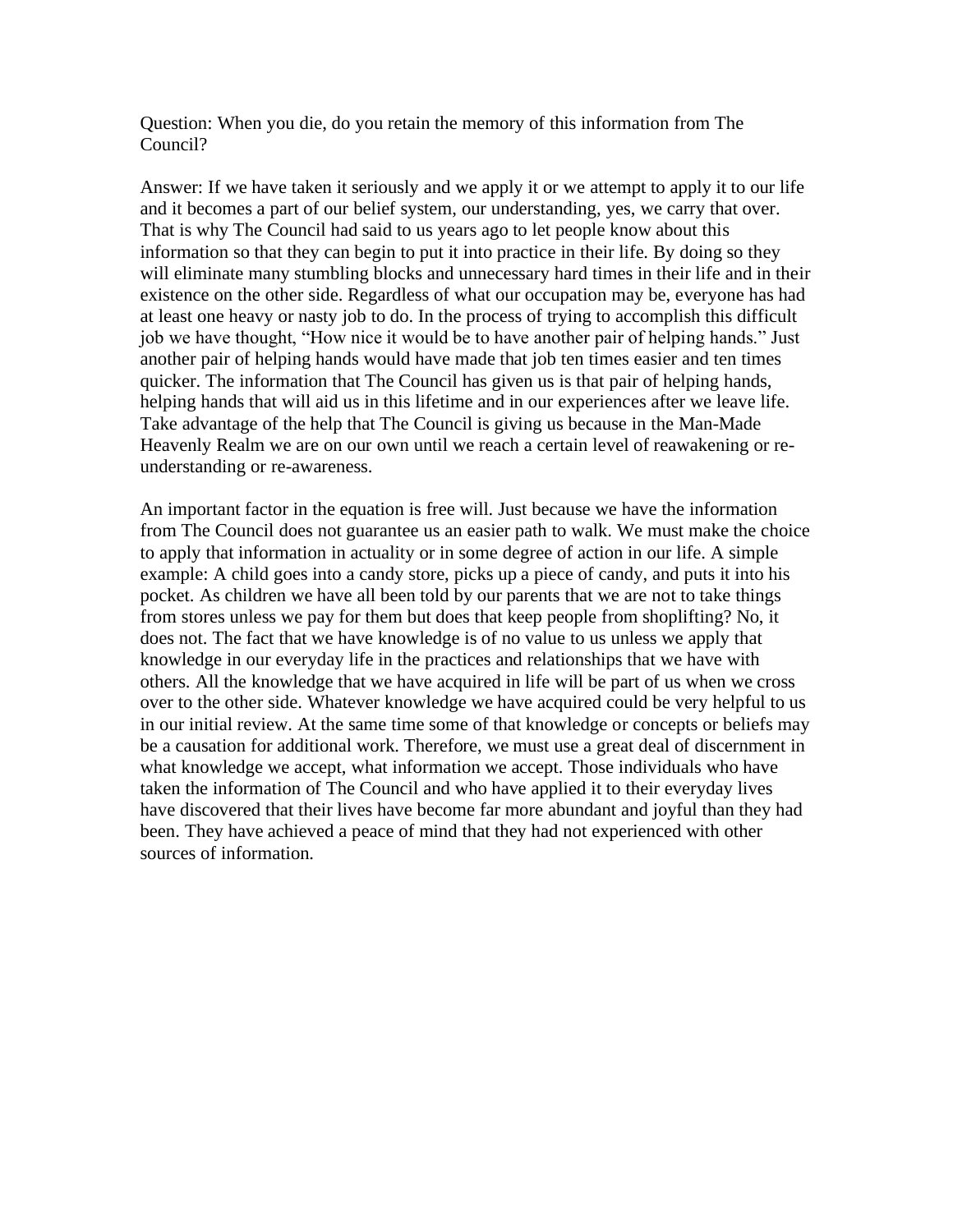#### **Thoughts into Actions**

The Council: "Those of you who quest for spirituality must understand what real spirituality is. It is not the act of kindness or loving or caring. It is the thought that instigates the act. If one can train his thoughts, if one can control his thoughts along the line of what is good, what is kind, what is loving, the natural outcome will be an action. Look into yourselves, and examine just how much love is there, how much kindness, how much caring. If there is even just the thought of possibly becoming serious about spirituality, then you have all that is necessary for success. All you must do is cultivate it. All you must do is begin to think about kindness, about compassion, about caring. In time, those thoughts will become actions."

Do not misunderstand when we say thought is important. One cannot just think spiritual thoughts or thoughts of loving, or kindness. One must allow those thoughts to manifest in an action. If the thoughts are sincere, if they truly are from your heart, then they will become action, they will become a doing. Those who only think thoughts of spirituality must question their own sincerity. Are they more interested in the search or in the discovery? There are many who want the search but not the discovery. The search poses no responsibility. The discovery engulfs one in responsibility, in commitment, in the doing. Allow the thoughts and nurture them, and perfection or spirituality is yours."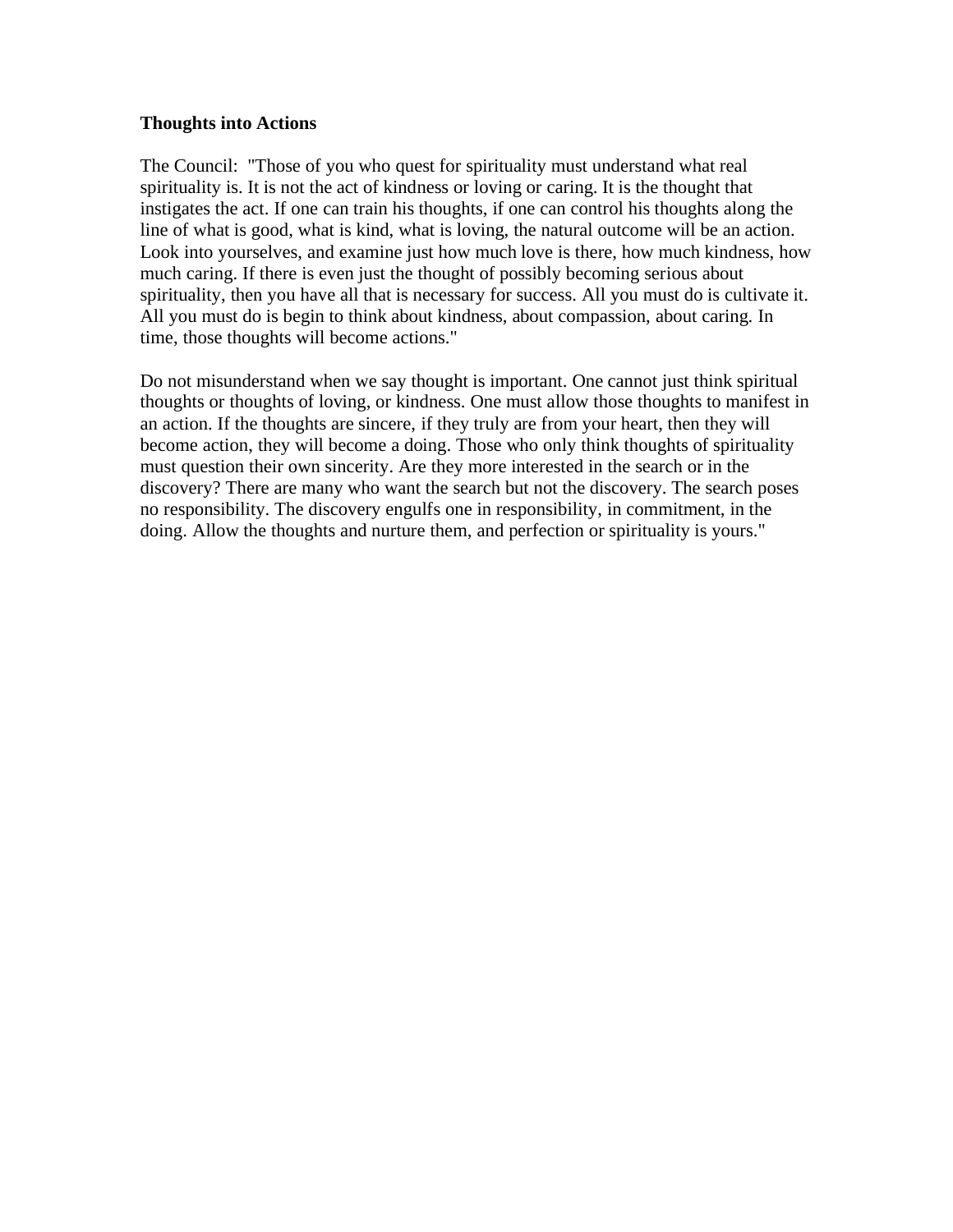#### **Reaching Our Maximum Spiritual Potential**

The Council: To reach your maximum spiritual potential in this lifetime is very simple. Be compassionate. Be caring. Be loving. Be willing to make commitments and stay steadfast in those commitments regardless of how challenging they may be, for this shows your power and strength. This shows the god that lies within you, and this opens the door for The God, that Divine Source, to touch others in your life. Be a being of love. Be a being that cares. Worry not about the large or big things that you wish to do or accomplish. Concentrate on the small things, for it is the small things that are actually the big spiritual steps upwards. It is the ability to smile, to greet another fellow human being. It is the willingness to bend over and help the next person up, to reach out and comfort the one beside you. The willingness to commit to a person that you care for, that you love. This gives you dignity. It gives you self-respect, and it shows you just how strong you really are. It shows that there IS a god within each of you. Allow that god to come forth.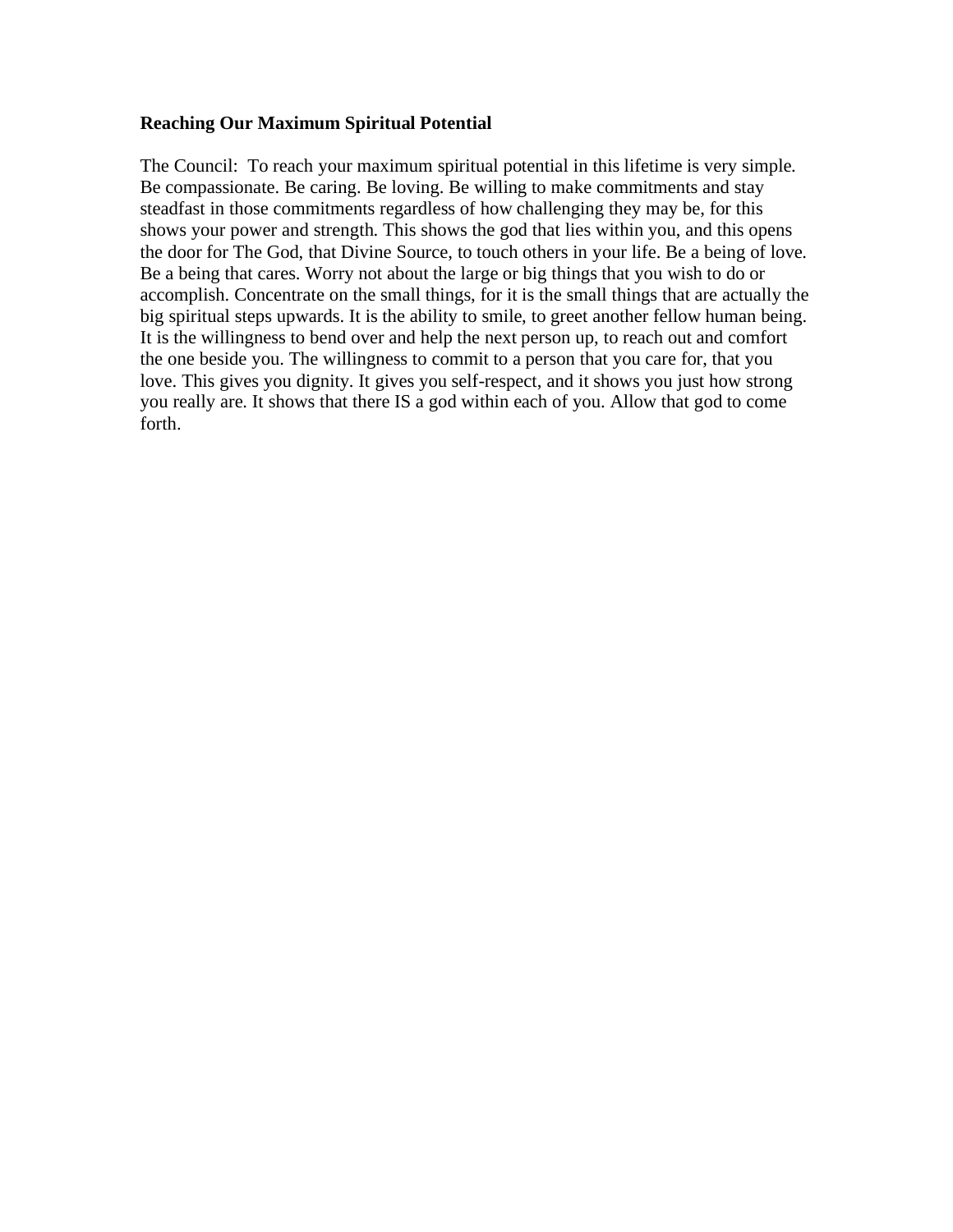#### **How God Demonstrates His Love**

I am sure that everyone of us, at some time in our lives, has doubted God. I have. When I was younger I went through a period of thinking there was no God. Then I believed that there is a God, but He is out there waiting to punish me for every wrong. Then I came to an awareness that God is not waiting just to punish me but that He is a very loving and true Being of a type that I cannot understand. Whatever you want to call Him, a being or an essence, He is very personal, He is very loving and He is very protective WHEN you allow Him. He is so loving that He will not force Himself upon you. He offers Himself to you any time that you want Him, but He will not take away your free will. This is something that we find difficult to understand, the totality of God's love for us. We are accustomed to love in a very possessive way. I love you, I give you a ring, we get married so now you are mine. You can no longer go out with girl friends, you must stay home in my domain. That can become suffocating.

When talking about the love that our Creator has for us we have to go beyond the human expression of love. With God's Divine love, we cannot understand that we are loved so much that we are allowed to do whatever we want. When we have children and they do something wrong we have to use some form of punishment to warn them. That is a human love and living in this world we have to do this because children have to be reprimanded, in some form, so that they know what is not good for them, so that they realize that there are some things that are harmful to them physically and spiritually. When it comes to the ultimate love of God, He says, "I love you, but if you want to go against Me I still love you, and I will allow you to do it." That is a godly love. That is a spiritual love. If God said, "No. You cannot go your own way," then He would be a selfish god. He is not a selfish god. He is an all-loving god. He is selfish in one respect, and that is this; He wants you all for Himself. He wants you to exist in those realms that are justly yours, that you have a right to, but He is not going to shove you into those realms. He is going to make an offer to you. He loves you enough to allow you to do whatever you want to do. You can either accept His gifts or you can make your own way. You can walk side-by-side with God or you can walk side-by-side with God holding His hand.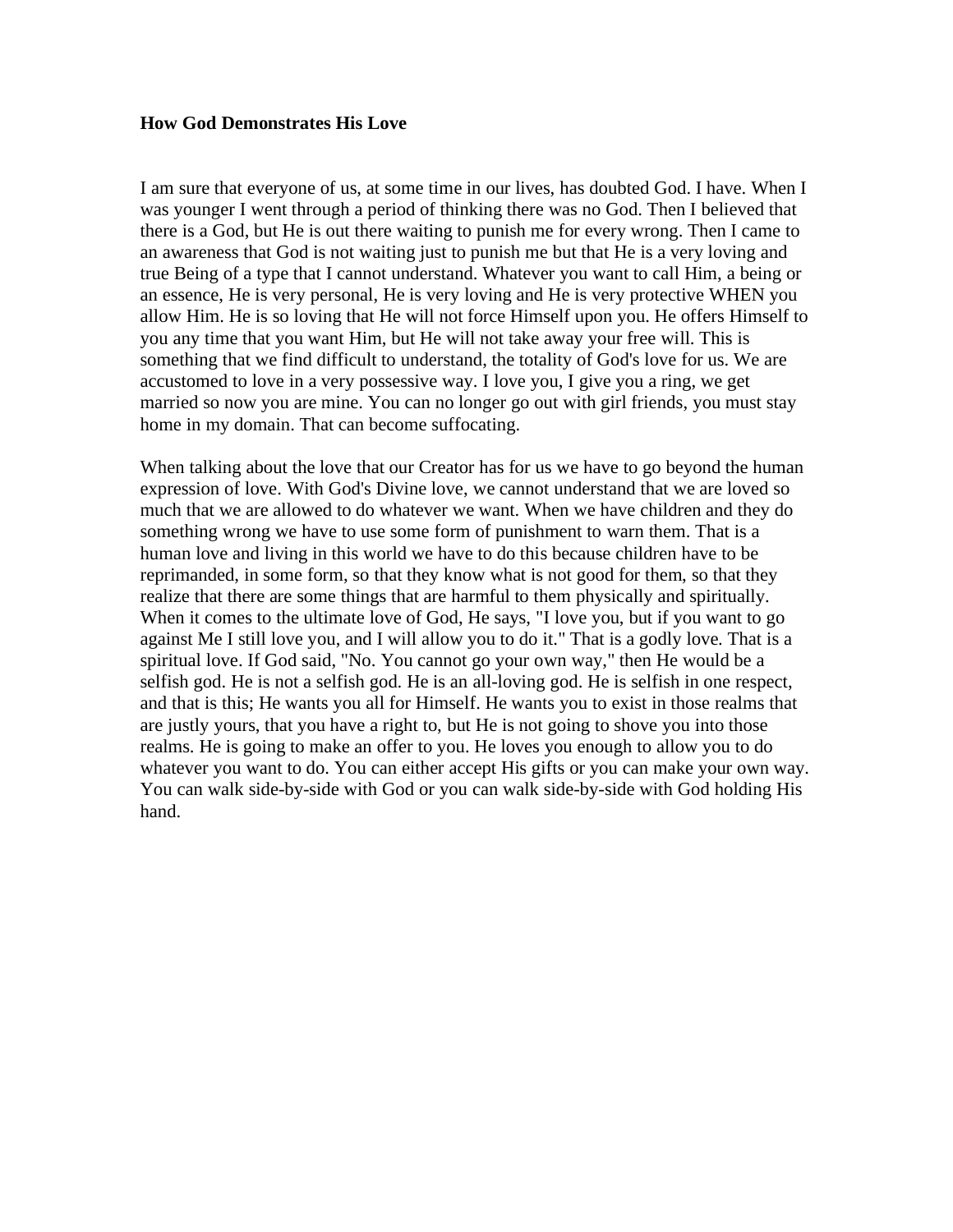#### **Viewing the Spiritual Elements of Life**

In this quote from William LePar's spiritual source, The Council, they explain that the more loving we become the more sensitive we become to the spiritual aspects of life.

Questioner: Are you saying that we can move beyond our conscious perceptions by praying?

The Council: Well, you would have to clarify your understanding or your meaning of "conscious perceptions"?

Questioner: Well, as we perceive things through the five senses and you are talking about the higher senses of the beauty that we see as spirituality ...

The Council: Let us put it this way, if you have someone that loves you, look at that love and see it as looking into the sky and not down at the ground. Look deeply enough and you will see the spiritual elements there that create that physical love, that expression of love.

Naturally, the more loving you become, the more spiritual you are, and that only follows suit that the more sensitive you will be. We use the term "sensitive" without any restrictions, because there are many ways for the physical and the spirit that manifests that physical to experience sensitivity and perception. Look at love as a gift unearned. That will help you respect it.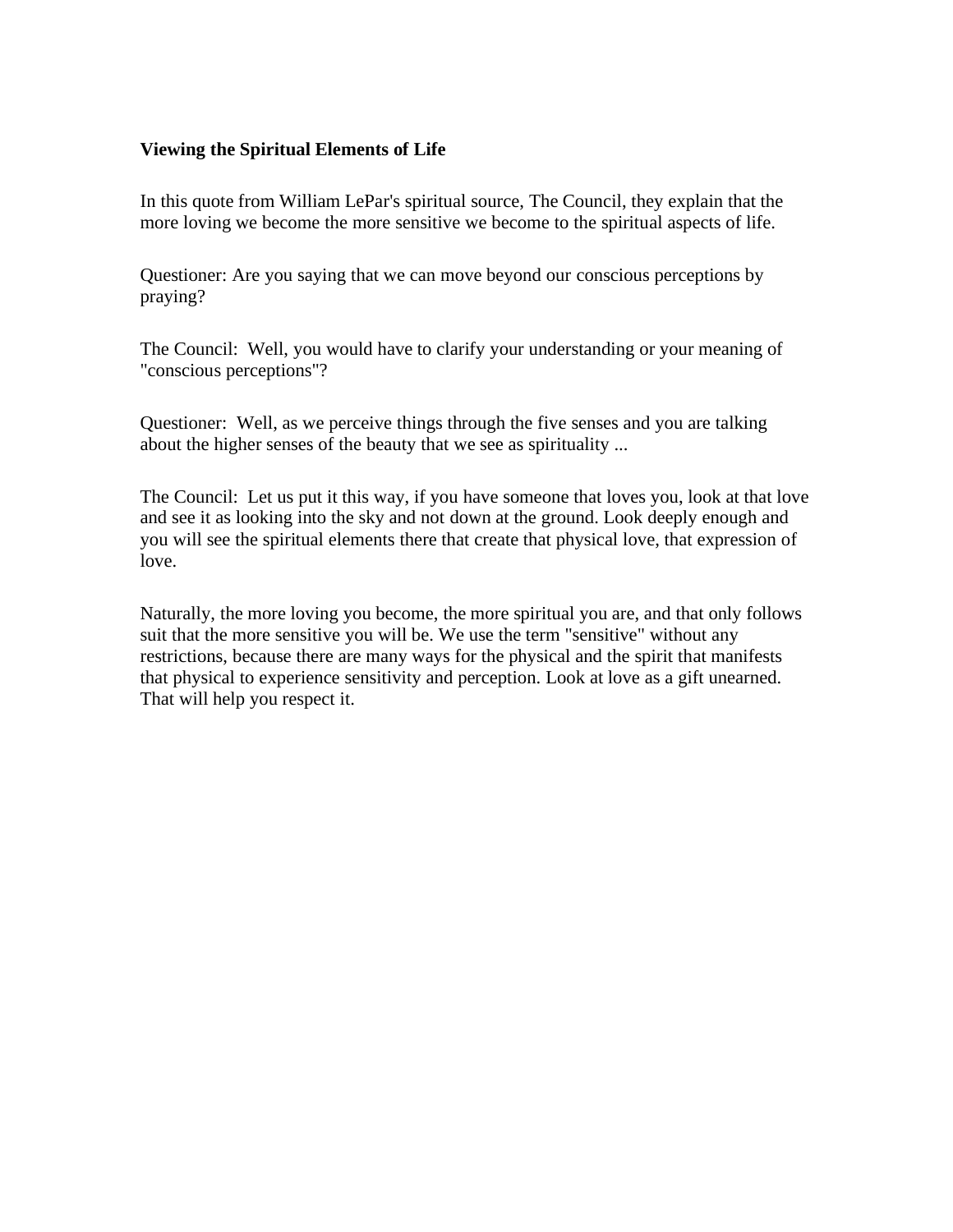## **Humor**

Questioner: Is the activity of laughter, having humor, I don't know if the proper phrase is a divine attribute, but is this something that is unique to children of God, us and the other creations like us?

The Council: It is unique to man. In other words, animals do not have a sense of humor.

Q: Is it something that we have like on earth? I know there are others out there who are like us going through their schooling in different methods. Do they have senses of humor also?

C: Well, certainly. It is part of being a god in the making. If you cannot laugh at yourself, you certainly cannot grow.

Q: Do angels have senses of humor?

C: Well, angels are not really in the same classification as you are or we are, but in their own way they have a sense of humor, certainly. Let us say that it is somewhat of an acquired sense of humor from us and from you -- as natural to them as it would be to man.

Q: Why is it that things can be almost as funny or just as funny years after they happen, but things that occur that are sad or painful, do not continue to carry that same degree or same severity of unpleasant emotion like laughter does? Laughter seems to survive so much better than unpleasant memories or unpleasant experiences.

C: Because laughter is a healing force. Tears are a healing force, too, but in a different sense. They should wash away what is necessary, but then they should also propel the individual away from that situation. Do you understand?

Q: Yes.

Depending on the individual, sadness, tears, what have you, or those tears that are connected with sadness or pain, if they had the same lingering effects or the same potential for future effects, they would definitely be something that would hold the soul back, but in the wisdom of Creation they have a short-lived time, the motivating effect. Do you understand?

Q: Yes.

C: Where laughter, its effects continue, its lifespan is much longer.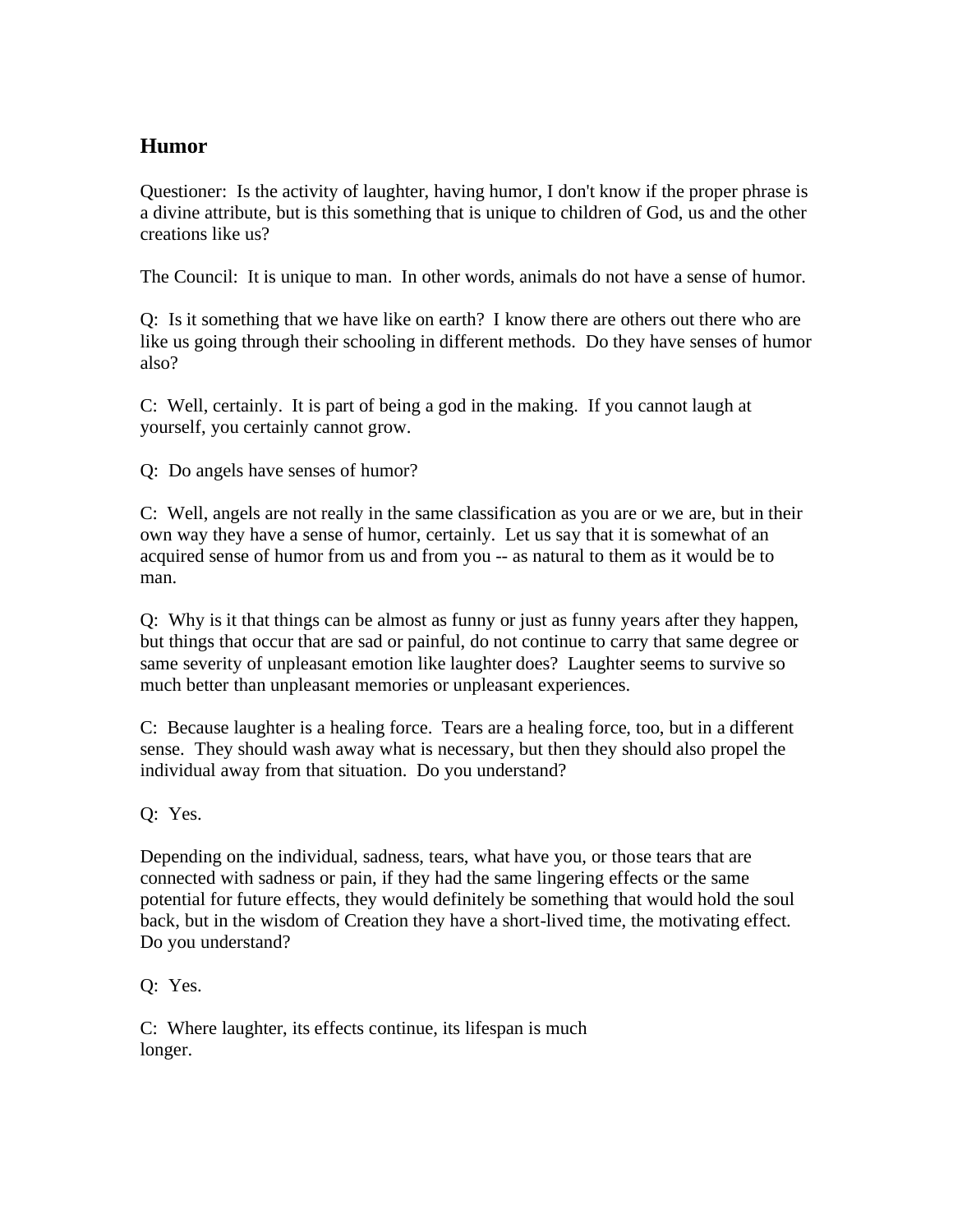## **The Essentials of Spirituality**

The Council: For those of you who have heard this one speak (William LePar) with some regularity as of late we have inspired him to speak on the essentials of spirituality. We could use the term love, but love is a word that in most of your minds is formless or if it does have a vision it is not as accurate as it could be. We have inspired him to speak about the elements that make love, that is caring, compassion, fulfilling your commitments. If you do not have self-respect, then starting out on this path will be somewhat hard, but as you elevate yourself to care about someone else, as you elevate yourself to be compassionate, as you elevate yourself to fulfill your commitments, you will, as the effects of these acts, begin to love yourself, begin to have more self-respect in a godly manner, begin to realize that there is a divine element in you that must be expressed, if you are to experience complete happiness and fulfillment. You as conscious state beings or souls were not created to exist in an isolated environment. You were created to exist in a giving and communal environment. Just as you exist in the All-Presence of God, each of you must exist in the presence of others, because it is only through this giving and taking, this sharing, this respect for one another that you find true joy and happiness, that you find your own spirituality, that you find your own godliness.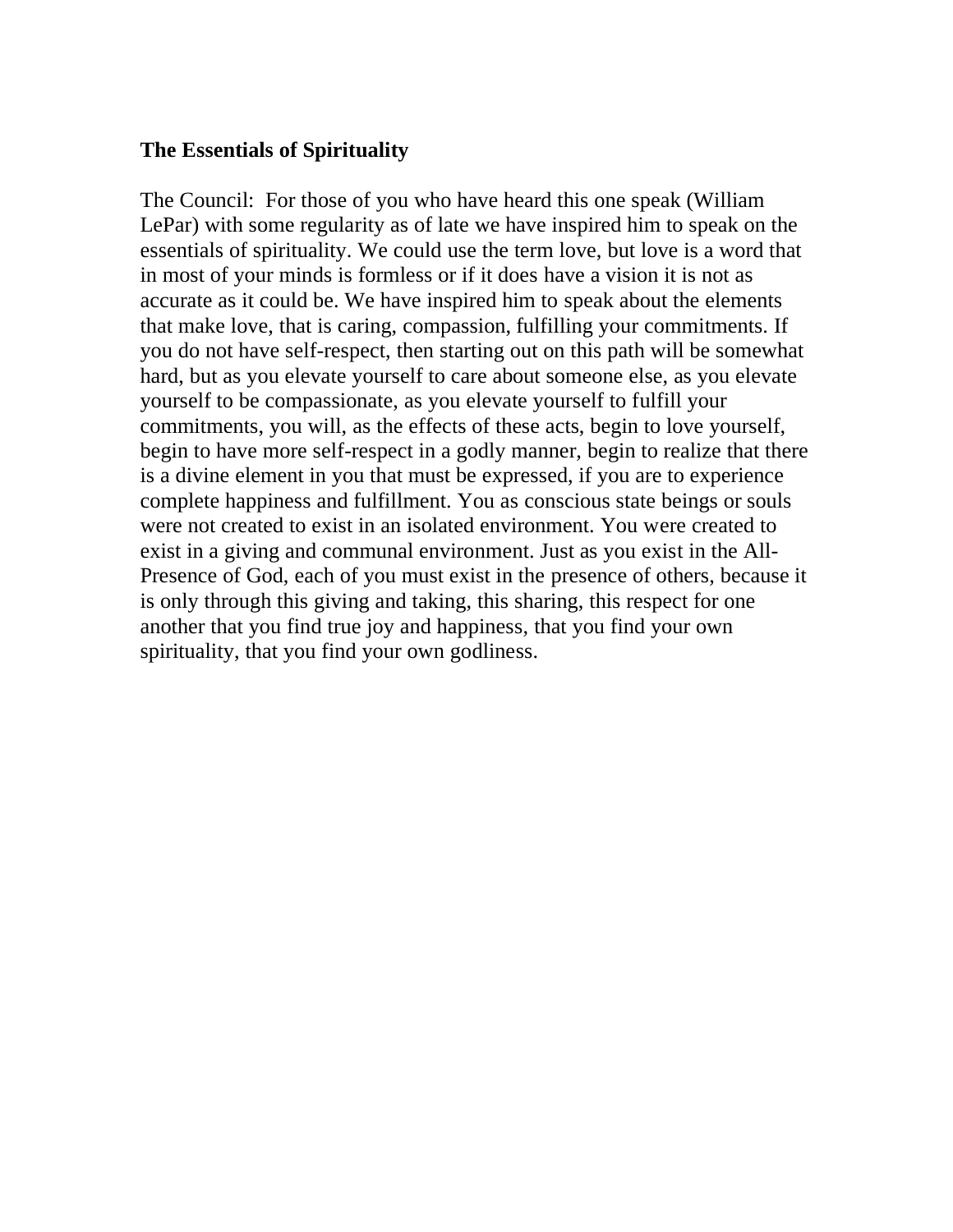### **Perfection**

Questioner: How to find the truth in Holy Scripture?

The Council: First you must choose whether you wish to accept the Bible and the Dispensation of God given in the New Testament. If you choose to bring yourself under the New Dispensation, then read the Old Testament as a history book, a recording of the Promise of God and the keeping when the Christ made its appearance in the earth plane, the Promise of God then is fulfilled. Then the New Testament. It would be wiser for all to read the New Testament and accept it as it is. This brings you under the New Dispensation. This eliminates all karma, so in forgiving your trespassers you eliminate karma. Karma can be eliminated in total by simply forgiving your debtors, thus opening the road to perfection or your at-onement with God. It is that simple. It is the fallacy of man, his self-inflated ego, his self-aggrandizement that prevents him from reaching his at-onement with his Maker. Man chooses to take the easy way out. He chooses to hang on to the loopholes that the old allows him, so that he does not have to put forth the effort of loving his fellow man. The true answer to perfection is love one another. If you have no other knowledge than this, then you can gain perfection.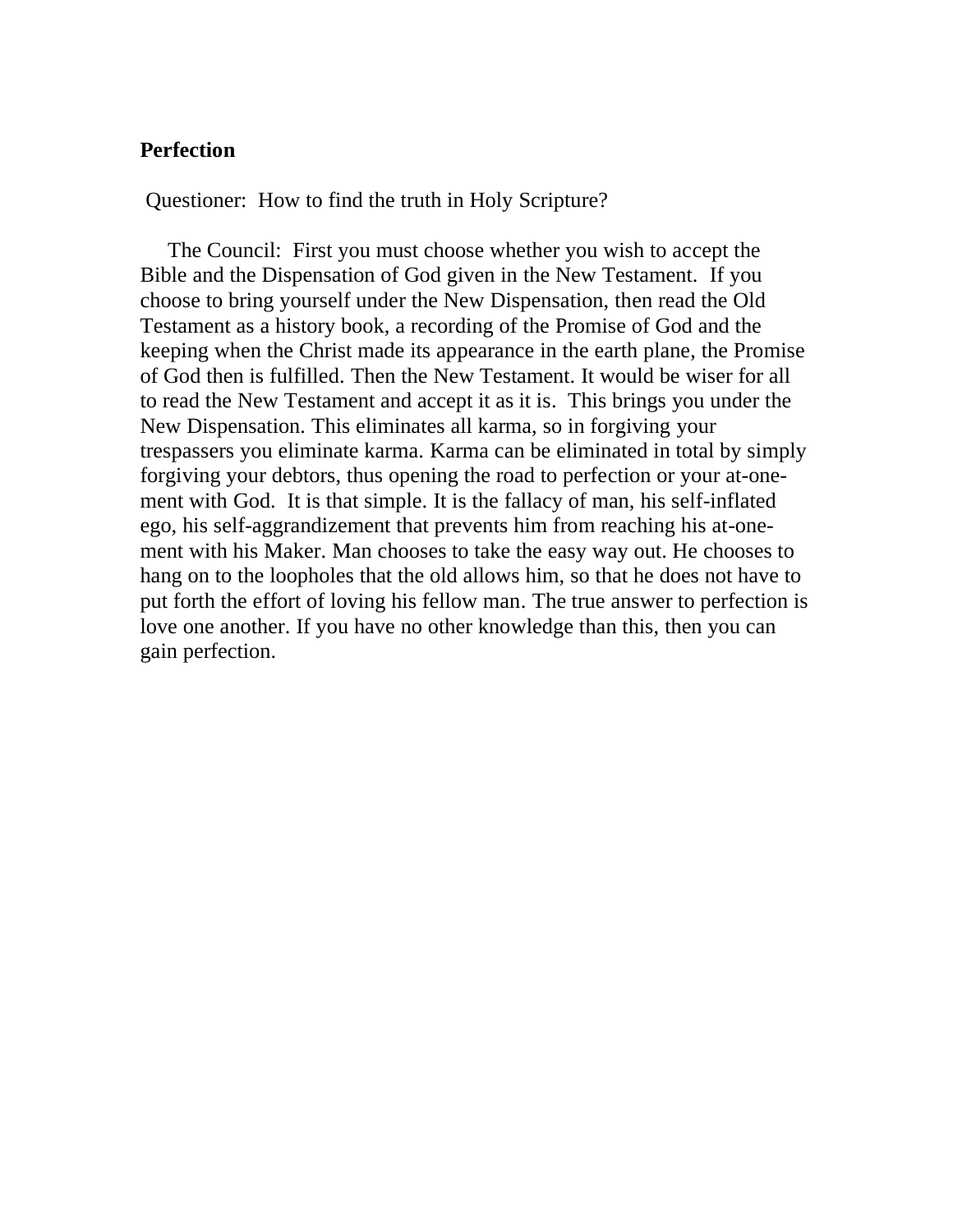### **A Closing Message from The Council**

It is with all the love that we can possibly send to you that we give a blessing to you all. We hope that the Divine Father expresses Himself to you as He has to us. We hope that He gives you the understanding and the wisdom to use that which has been given to you. And as we hope you pray for one another, we too shall pray for you. At times when we are made aware of certain information it seems to become insurmountable, but that is only your human weakness that sees it as such. Remember nothing is ever given to you that you cannot fully overcome and have much to spare. Keeping this thought in mind and having faith in your Divine Father and His Love that He has for you through His Son, Jesus Christ, know that you will have more than is enough. Know that you are His chosen children. Know that you are most assuredly instigated by Him, and that you do have a very specific purpose in His Plan and that you do absolutely have the strength to fulfill it.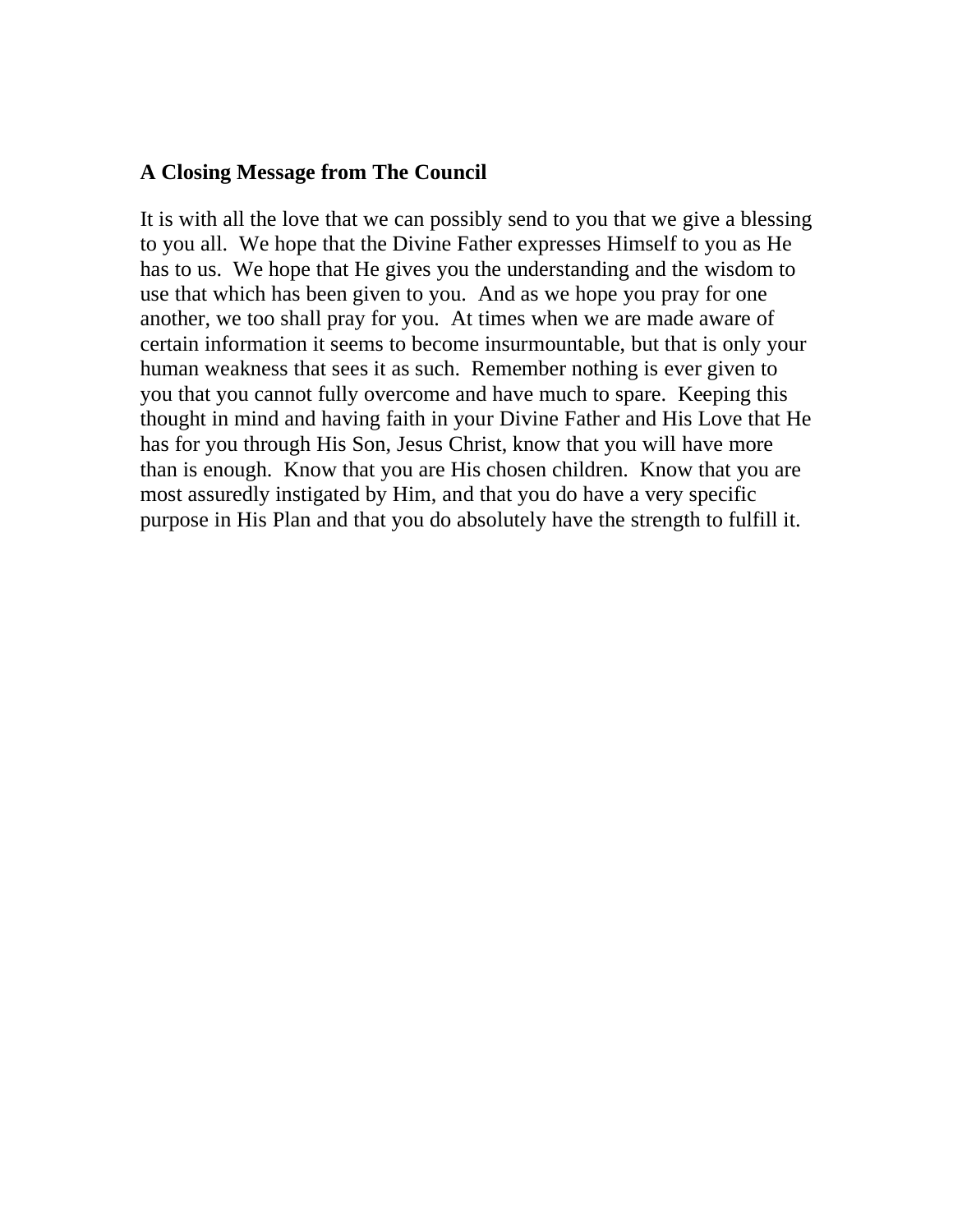#### **We are Creating Beings**

William LePar's spiritual source, The Council, says that we are creating beings, in the spiritual and physical.

Questioner: You stated, "If you cannot participate in some form of conscious creation, you will never grow." Can activities such as painting pictures, writing poems, cooking meals or saying prayers be types of conscious creating that you referred to?

The Council: Yes, these would all fall in that category. The most positive or the most creative potential lies in the area of the prayer element because through prayer things can actually be changed in the material. Expressing one's artistic abilities or sensitivities through arts and what have you is also another good potential or release, let us use that word instead, is a good release for the soul's creative potential. Does that answer the question?

Questioner: Yes, thank you. Is having sexual relations creative in itself or only when a pregnancy occurs?

The Council: It is creative in itself in that the mind or the consciousness and the soul's desire is in unison. If it is a perfect situation, that is, the sharing of one with the other or a total sharing of each other, then it in itself becomes a creative force. It bonds two individuals closer together. Whether there is a creation of life there or not does not detract from that additional creation or potential of expressing and sharing.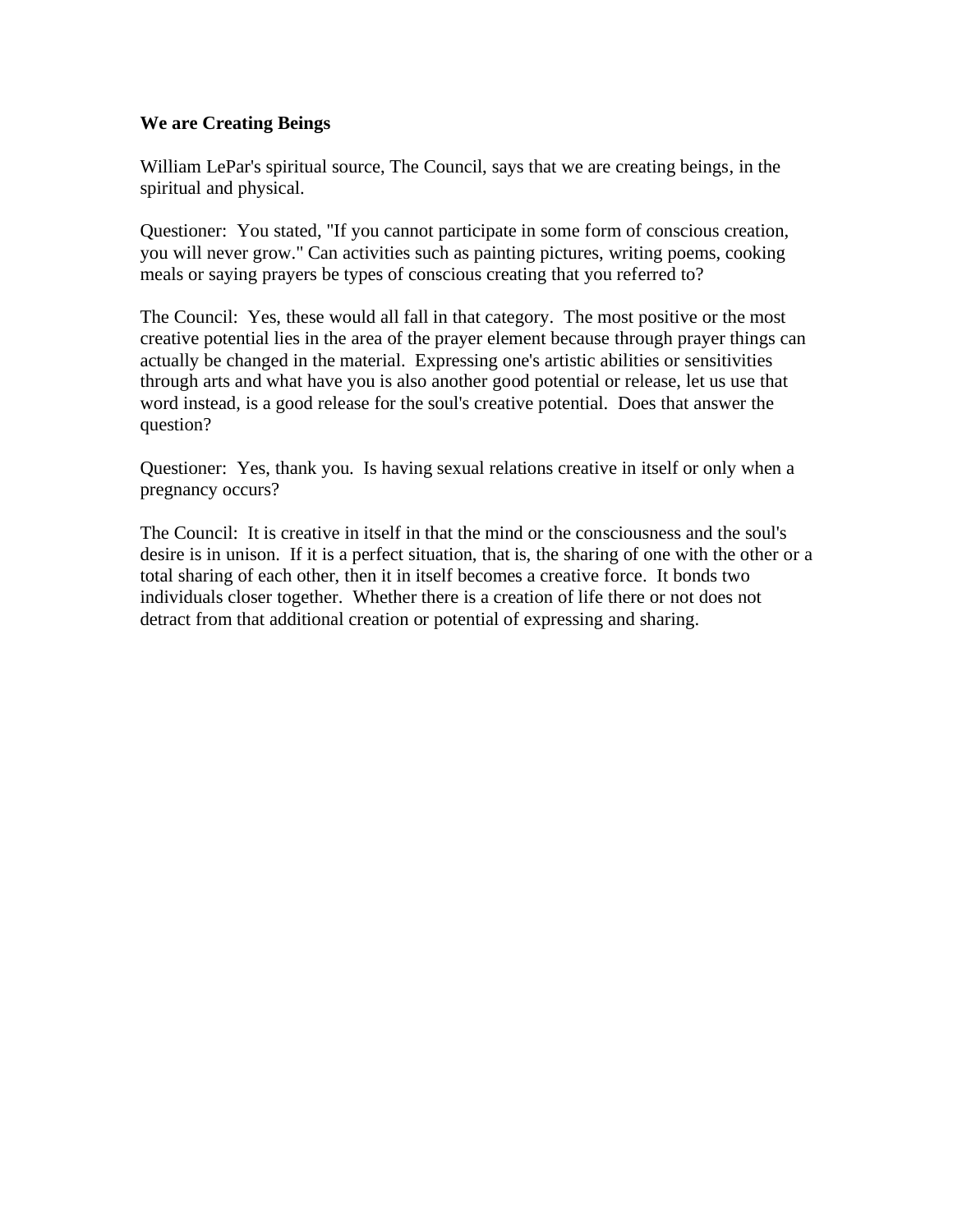#### **The Council on Arthritis**

The Council: Preferably old copper and preferably copper that has been subjected to high electricity or high-voltage. This will keep, shall we say, the rigidity of the inner being from manifesting in the physical in the form of arthritis.

34th Trance

Questioner: Well, yes, it had to do with copper. I don't know whether I should ask it or not, but I will.

The Council: Wear copper; it is beneficial for you.

Questioner: Thank you. I was wondering if it did relieve the pain of arthritis.

The Council: Most certainly. So does castor oil.

46th Trance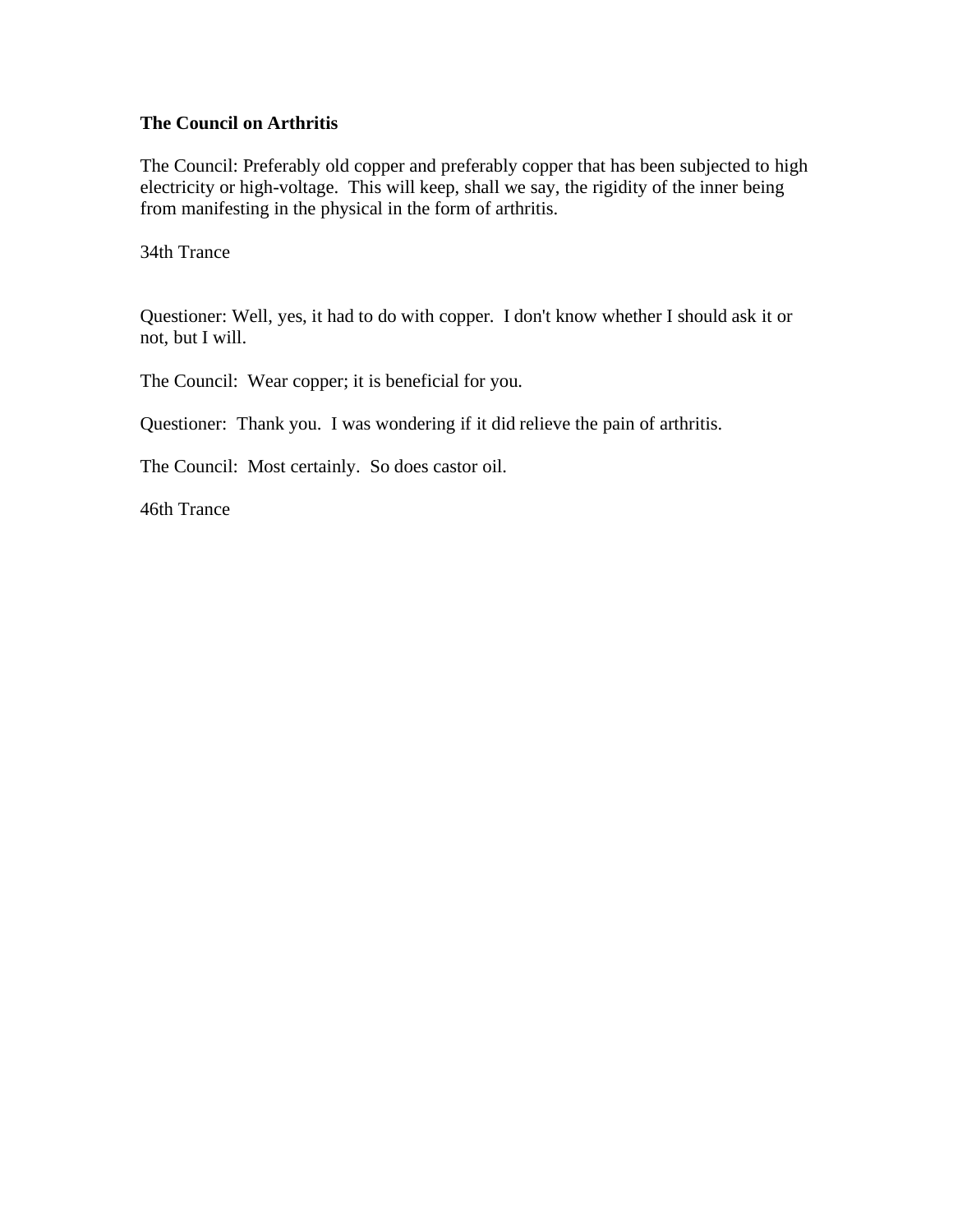#### **Making Good Decisions after Bad**

Once we make a bad decision, what motivates us to make the right choices from there on? William LePar's spiritual source, The Council, gives us the answer.

Questioner: Council, I had one question. Earlier you had said that after the one wrong decision and the rippling and there was a next decision. You said if the mind or "conscious" or "conscience," I wasn't sure what you said, is wise enough to make the right choice. I was curious, do you mean "conscience" there or "consciousness"?

The Council: Well, conscience and consciousness. Let us say the consciousness is what you are outwardly thinking with, the conscience is that little voice inside. Many times decisions are made from both levels. Your conscious mind may think this is the proper decision but the conscience may say it is not a proper decision. Does that answer the question?

Questioner: Then when you said "mind or conscience," then you are saying "the conscious mind or conscience" is wise enough?

The Council: Both work together.

Questioner: Since we all make dozens of decisions everyday, and if not looking for some specific achievement like developing artistic ability or music ability, but just want to try to clear away all these ripples, because after 35 years of a bunch of wrong decisions you have got a storm, not just ripples. How can you go about this? What is the best way to go about this to try to level everything out so you can start making more consistent proper decisions for the remainder of your life?

The Council: It just takes a very firm decision on the individual's part to begin to make decisions based on a godly attitude as opposed to a self-serving attitude, and eventually you eliminate the ripples, decision by decision clarifies the vision. But you have got to remember that if you have spent 35 years in making selfish decisions, you are not going to correct all that inaccuracy in all those problems that they have created in five or six little decisions. So it may take many years at re-establishing a very peaceful life. Great traumas that occur in individual's lives are not always planned. Rarely are they truly planned at a soul level as a learning experience.

One learns just as well from a life of peace and harmony as they do from a life full of pain and suffering. But it is your ego that creates the pain and the suffering. Even those who have tremendous karmic debts to pay, when their life is planned out, it is planned out as a life of great service to others, and in this service then they correct the karmic debt. What happens as a general rule, they make the wrong decisions, and therefore their life is no longer simple service but becomes one involved with all kind of pains and problems and turmoils and what have you.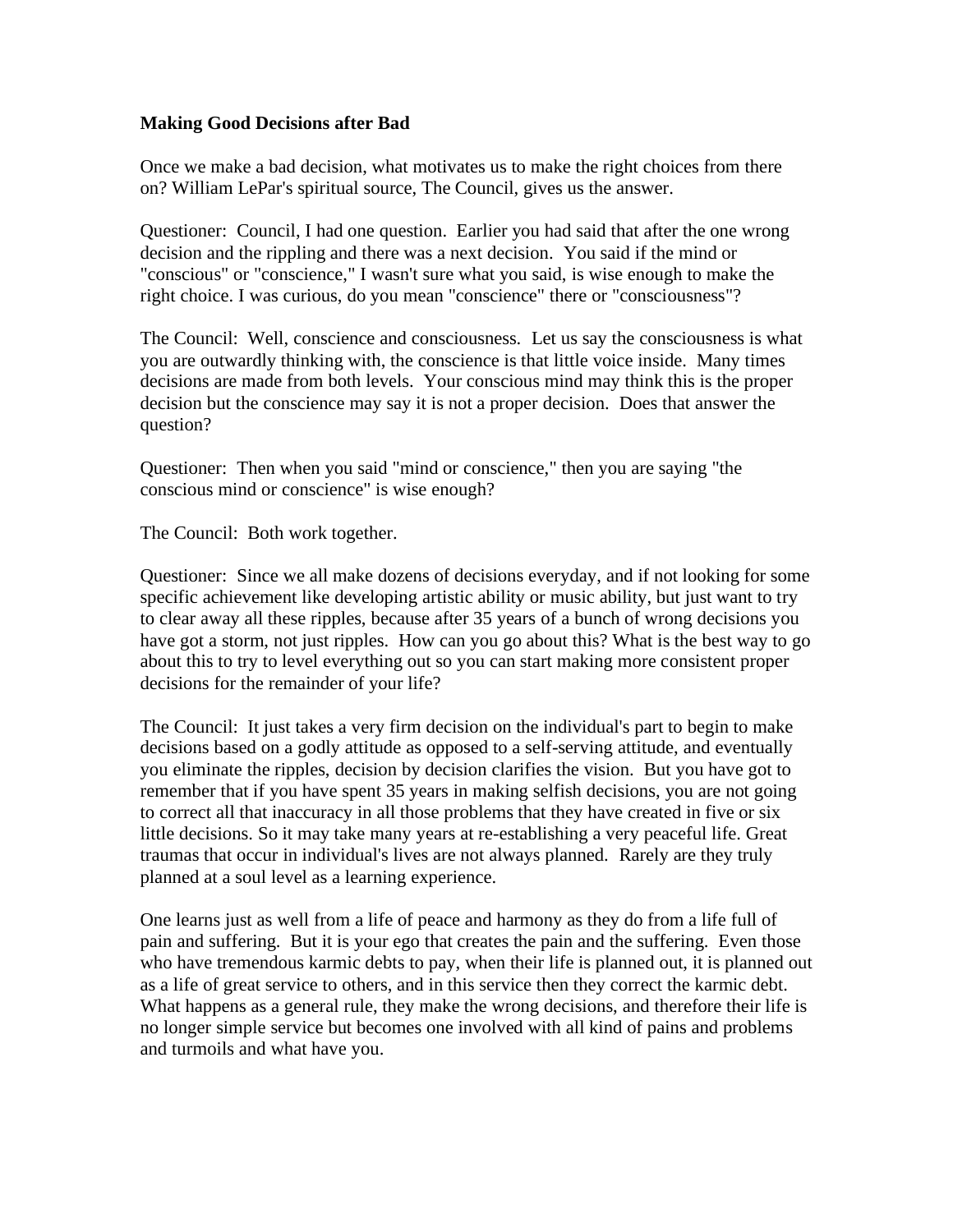#### **The Jewels in the Crown**

I must admit to you that this is one of my favorite pieces of information ever given by The Council in the more than 40 years that they have spoken to us. I believe that it states the essence of our purpose for being and puts physical life in its proper perspective. To my way of thinking, it is not what I cannot take with me that is important here. It is what I CAN take with me that makes this quote so meaningful.

#### The Council:

"Look at your possessions. What good are they to you? Once you leave the material you cannot take them with you. The only thing one can take with them, when they leave the material manifestation, is the good deeds, the love, and the concern that they have had for others. These are the garlands; these are the jewels. This is the crown that sits upon the head, and this is what you will have to wear when you enter the new world or the new land or the next consciousness, and if you do not have those jewels, those crowns, those garlands, then there are areas which will not be accessible to you, and hopefully, you will have at least one thing that will allow you entrance to that area you truly seek."

Remember, The Council is not saying that we should not have material possessions. They are not saying that at all. We have a right to all of the wonderful things that this world has to offer. They are saying remember who and what you truly are and what your true purpose in life is: To be the most loving and caring soul that you can be, to be a living image of the Divine Creator of all.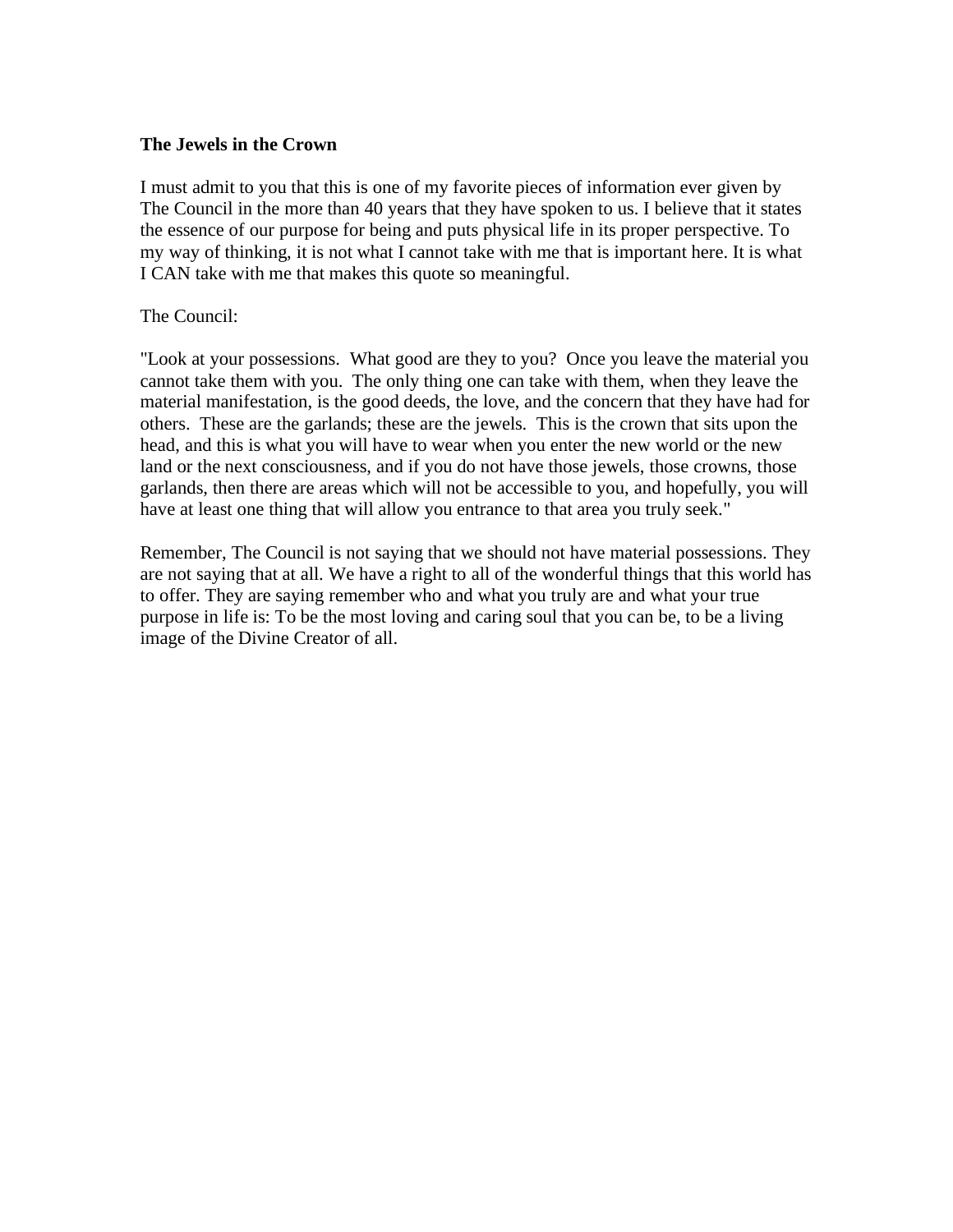#### **The Love Vibration**

The Council explains to us some basic attitudes that we should try to establish within ourselves to begin to allow our natural godly love to begin to emanate from our being and in so doing we fortify any additional love that is in or around about us or within the situation that we find ourselves. Through this process we become more aware of the unity that we have with all and in this awareness then we also become aware of our responsibility to continue to promote an even greater awareness of this unity. Through this process we begin to see the flow and existence of God in all things and in ourselves. To add an even greater dimension to this on a personal level, The Council states that through our attitudes and actions in the very simple day-to-day existences we affect not only a positive attitude but the positiveness of all things around us.

#### The Council:

"Much development and in fact the only development that an entity can fully make is in the ability to train and work with the physical. And the easiest and quickest way is developing the attitude and the thought. If you constantly keep on your mind your relationship and your responsibility to everybody and everything around you, you will soon be not only a channel for love, but you, will become a booster of that energy or that vibration. You will add to it. We will suggest for you specifically to begin to think in terms of service. Think in terms of service to your fellowmen. If one were to feel as though one's purpose was to be of service and in return through that service become more aware of the unity of man and God, great spiritual development can be expected. The greatest growth that an entity can make is through his day-to-day existence, in the simple little things, in the establishment of a very firm attitude of his existence within the Grace or Love of his God and his existence with his fellow man."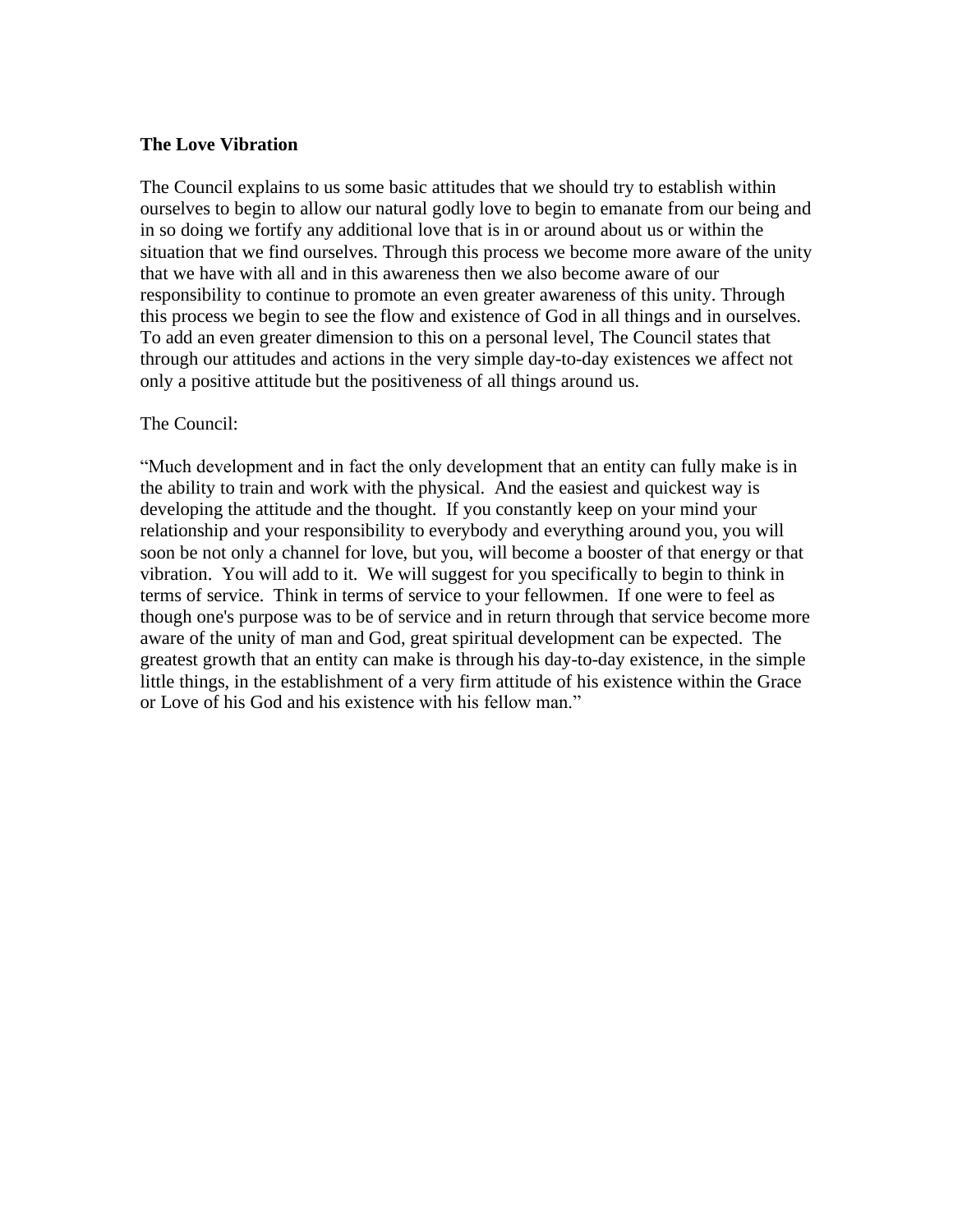#### **Characteristics of our inner God**

I simply felt that this was worth reading even though it may be obvious to all of us. I find that The Council has a way of stating the obvious in an uncommon manner that adds special meaning to what is said.

Questioner: What characteristics do we know or can we see in ourselves that would be characteristic of our inner god?

The Council:

Every time that you give freely of yourself; every time you stoop over to help a little child; every time you think of an older person who is lonely and you try to fill that loneliness either with a kind word or a smile or a telephone call; every time that you say good morning to an individual; every time you tell your parents that you love them; every time you tell your children that you love them; every time you do something kind for someone; every time you say to someone "God bless you".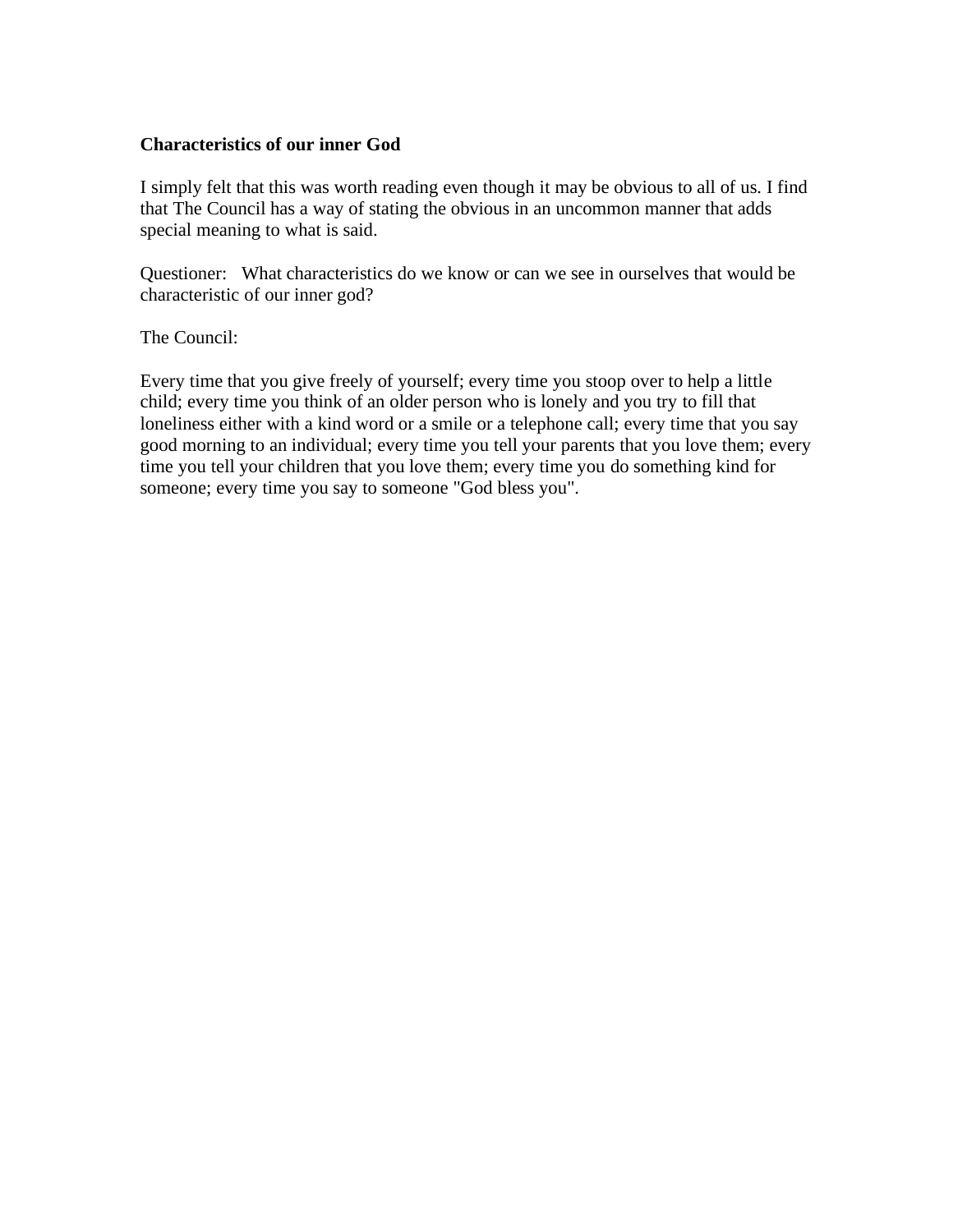# **The Living Essence of All**

This is one of my favorite quotes from William LePar's spiritual source, The Council. I believe that it expresses, as well as I can understand it, the expanse of God's creation how each of us fit into it and the total love that He has for each of His creations. It is short but I think almost poetic. Also, for me, it touches the soul.

The Council:

God is the living essence of all that is created spiritual and material, and as this essence you simply feed off of it, you are suspended in this ocean of love, in this universe of love, you are similar to a beautiful goldfish in a bowl, but a bowl that is so tremendous that it encompasses all that is ever and ever will be created, and each of you are capable of having your own universe to work in. You cannot live or exist in any place without touching the life-giving love of the Infinite Father.

As a beautiful piece of needlepoint or tapestry is developed, it is first constructed from a backing, the stitches are placed very precisely in certain places in this backing, and as time progresses then a beautiful picture is formed and the backing is completely covered. You are the beautiful stitches; the backing that holds those stitches together is the Divine: that is the basis of the tapestry, the stitches are of no value without the backing, but the backing has a value for anyone else who wishes to apply their stitches to it. The foundation is always the necessity.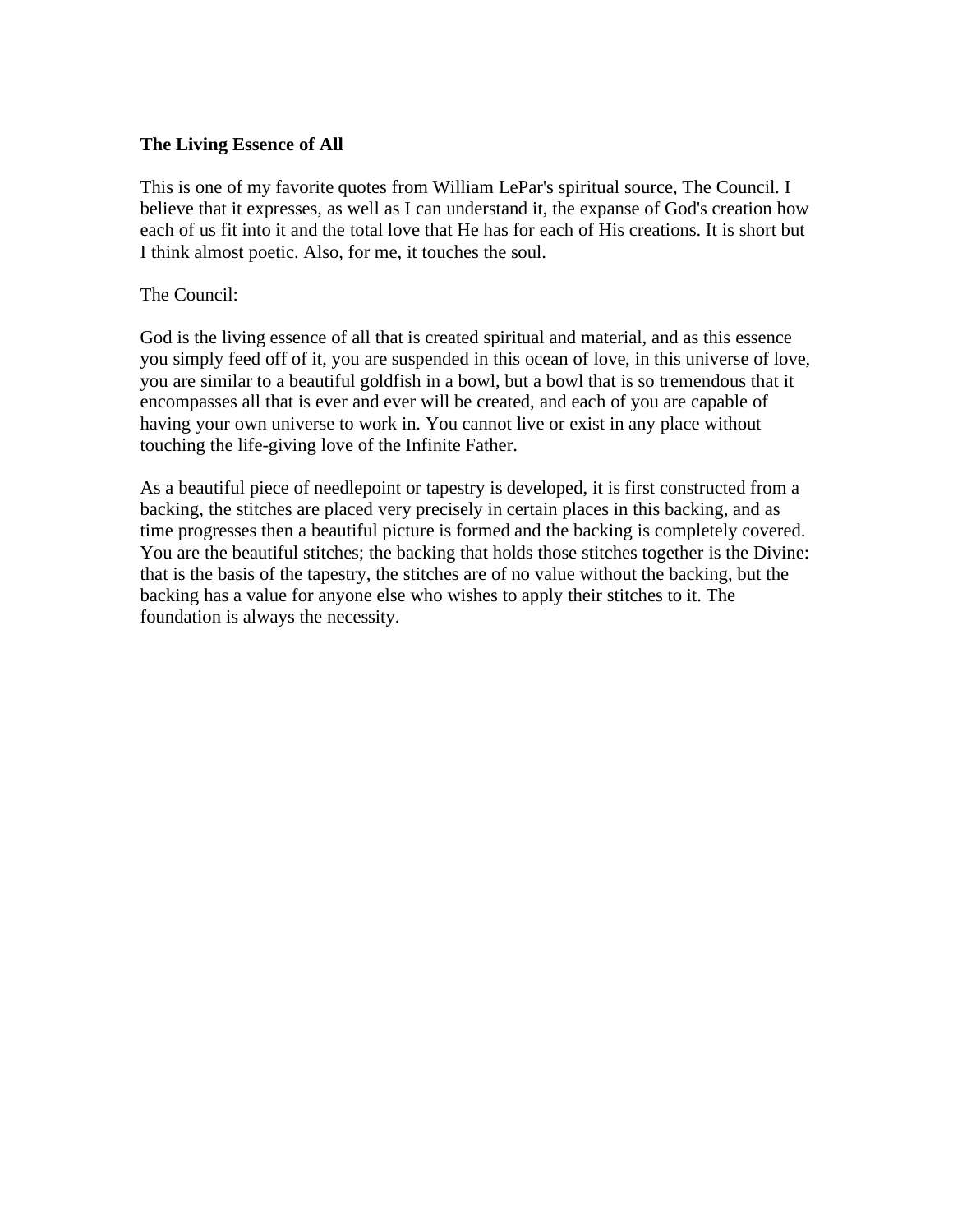#### **Christmas Message**

The Council: Let us take just a few short moments to ask each of you to experience the significance of this holiday, the rebirth of Christ and the celebration of His Birth. Take into your conscious mind and into your heart the love that was involved in bringing this kind of experience into the world. Try to realize the tremendous effort that went before and look at what has come out of it. Take this love that the Baby represents. Take it into your hearts and allow that same love, that same giving, to be expressed through each of you, to yourselves first of all, and then to those that you love, those close to you. The Christ Child was a gift from the Divine because it signified the official entrance of the godly Consciousness in the creative realm, in the earth plane, in all of creation. You call it the Christ Consciousness, but it is God in Action. That is what the Christ Consciousness signifies, that is what it means, that is what it is. It is God in Giving, it is God in an outward manifestation of love. We ask each of you to accept this concept in your hearts and give to those around you, give love, give understanding, give compassion, give sympathy, but most of all give yourself to those around you. May each of you and your families enjoy a very prosperous coming year. May you enjoy a very Blessed and Holy Christmas.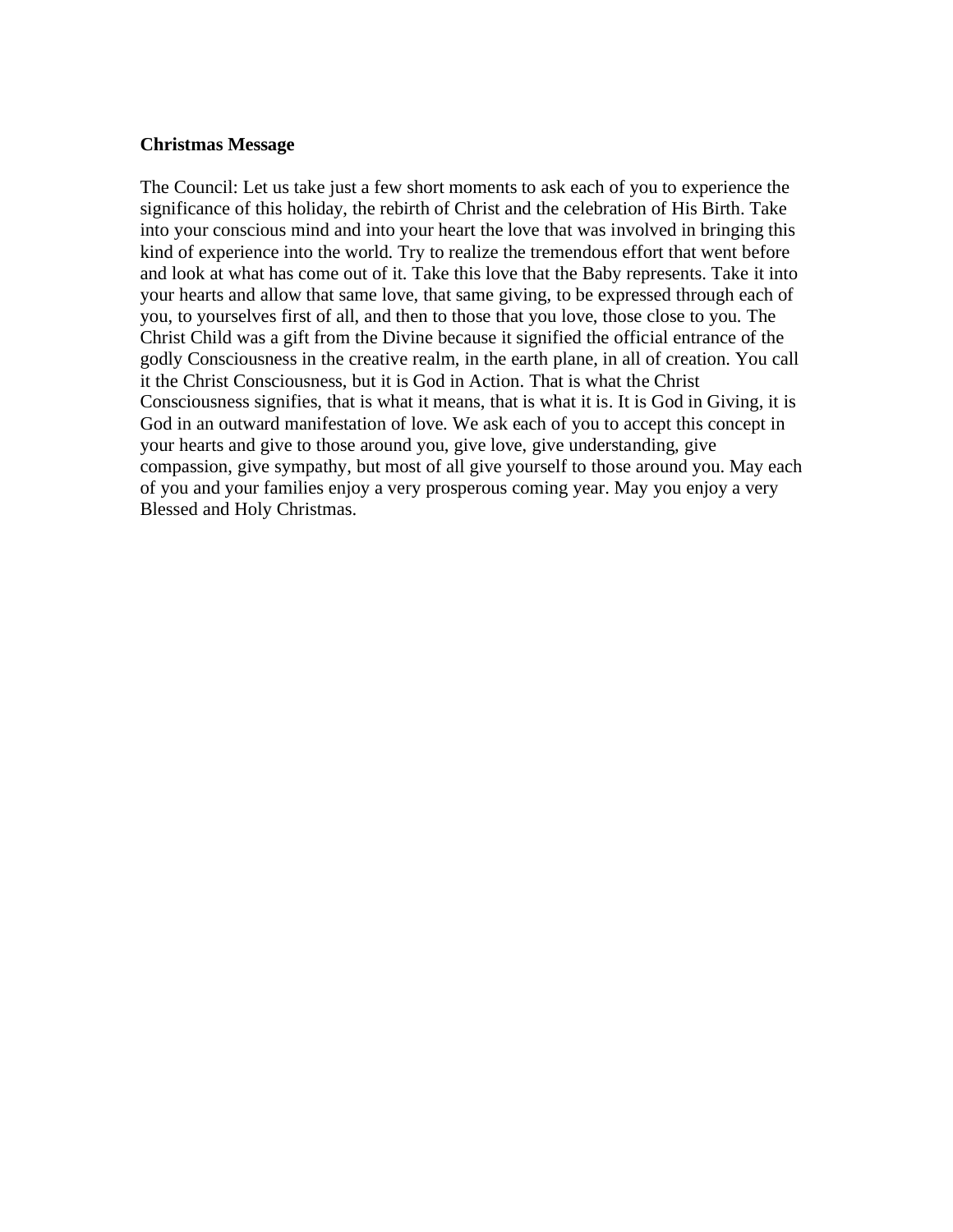#### **Making a Change in Life**

The Council: "Each of you can make a decisive change in yourself and in the world, in your consciousness and in the consciousness of mankind. The world can only experience light if each of you will allow that godly spark in you to shine forth, to brighten yourself and those next to you, and this godly light acts as a contagion as one individual sees your light shine, this stimulates them to allow their light to shine, and eventually all mankind can become abright with the divine that lies within each and every one of you. Regardless of how bad your world may become, regardless of how negative it may become, you are not doomed to that. None of you are. You can make changes in yourself that will definitely, absolutely influence others around you, and they in turn will be able to influence more, and that light, that godly attitude towards life, towards yourself can grow and grow and grow until the entire world is a spiritual place, a heaven on earth, a new world, a new life. You do not need some highly evolved soul. You do not need us. All you need is to know that you can make a change in yourself and thereby begin to change the world. As we said earlier, it is not the wisdom that you have, it is not the knowledge that you have, it is not what you have that will make you spiritual, but it is what you are willing to do with what you do have that will make you spiritual, that will make you godlike, that will make you fulfill yourself, to resume your rightful place in the creation of creation, to again return to your godly state so that you can once again experience that Divine energy, that Divine activity, so that this great Creator, this Father, this Infinite Light, can take you in His Arms and hold you to His Bosom as a precious jewel, a wondrous gem, something of such great and such value that He could not be complete without it. This is your rightful place, this is what you are destined to, sooner or later, one way or another. You may fight your godliness all the way to receiving your crown, but it will be a battle in vain, for you are destined to be with that Divine Presence."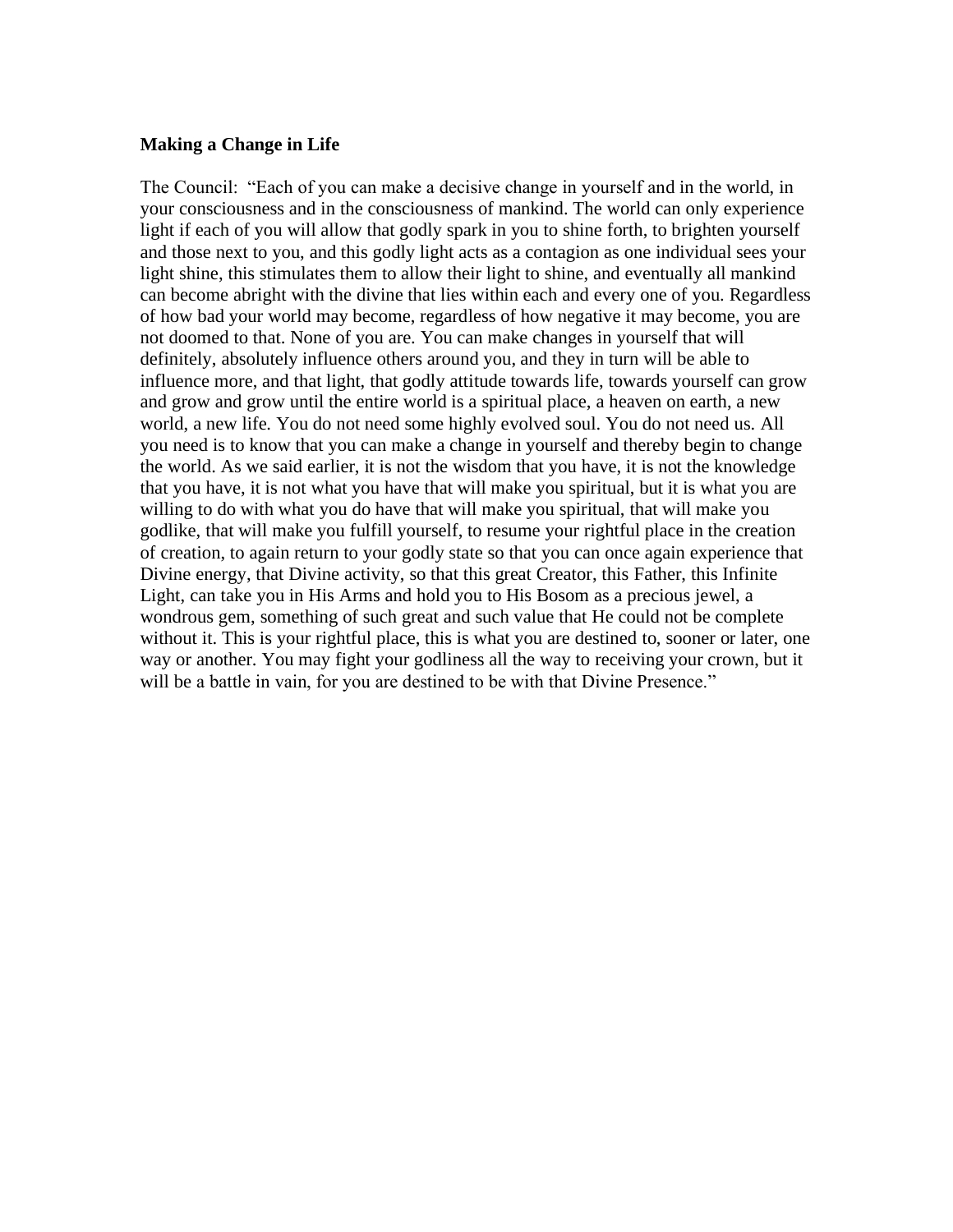# **The Secret to Immortality**

Many have asked, "Who is William LePar's spiritual source, The Council?" Hopefully the following will help answer that question. They say that they have moved beyond the need for reincarnation but still require a little polishing of their spiritual awareness in what they call the God-Made Heavenly Realms.

Questioner: The members of The Council, the twelve souls that you are, when you walked the earth plane, such as we do today, what path did you take to achieve the necessary spiritual awareness so that you no longer needed to reincarnate? And were you doctors, lawyers, and so on?

The Council: We are the same soul quality, the same creation that each of you are. As we said, we once had physical bodies, we once had lives. We did all the things that we should not do, and eventually we learned to do all the things that we should do. Were we doctors, were we lawyers, were we this or that? We were all things at one time or another. Did we just come into the material form once and then achieve some great illumination and pass on into the God-Made Heavenly Realms? No. We learned by the trials of the fire, just as you are learning. What path did we take? Well, we all tried many paths. We tried the easiest paths possible or at least we thought they were the easiest paths, until one day, one episode, one life, each of us as individuals stumbled upon the secret: You can only receive what you have given. At that point we realized that if we wanted the love that we needed for our own recognition of our godhead, we had to give it. And so that was our point of turning. That was the cleansing fire, that was the transmutation, and you might say that was the spiritual resurrection of ourselves. Does that answer the question?

Questioner: Well, just one more. Thank you, Council. Do you all stay the same or do you go on and change or does someone go on and then another soul come in? Does The Council constantly stay the same?

The Council: No, The Council constantly evolves. The Council is a forum for those of us who have reached this level of awareness, of godliness, to be able to give one demonstration, one final demonstration, to man in his darkest hour of need. During one communication all twelve can be renewed or changed. In one communication it is possible that only one would be replaced. In a communication, those twelve that originally started may stay till the very end. It is the need of the individual. It is the desire to reach the final state of existence, and that is the total mergence with the Godhead, still maintaining your own unique identity, still with your own knowing, your own awareness, nothing lost only glorified and magnified a million times over.

To see the video of this trance http://www.youtube.com/watch?v=P61uyaWbPt8&feature=colike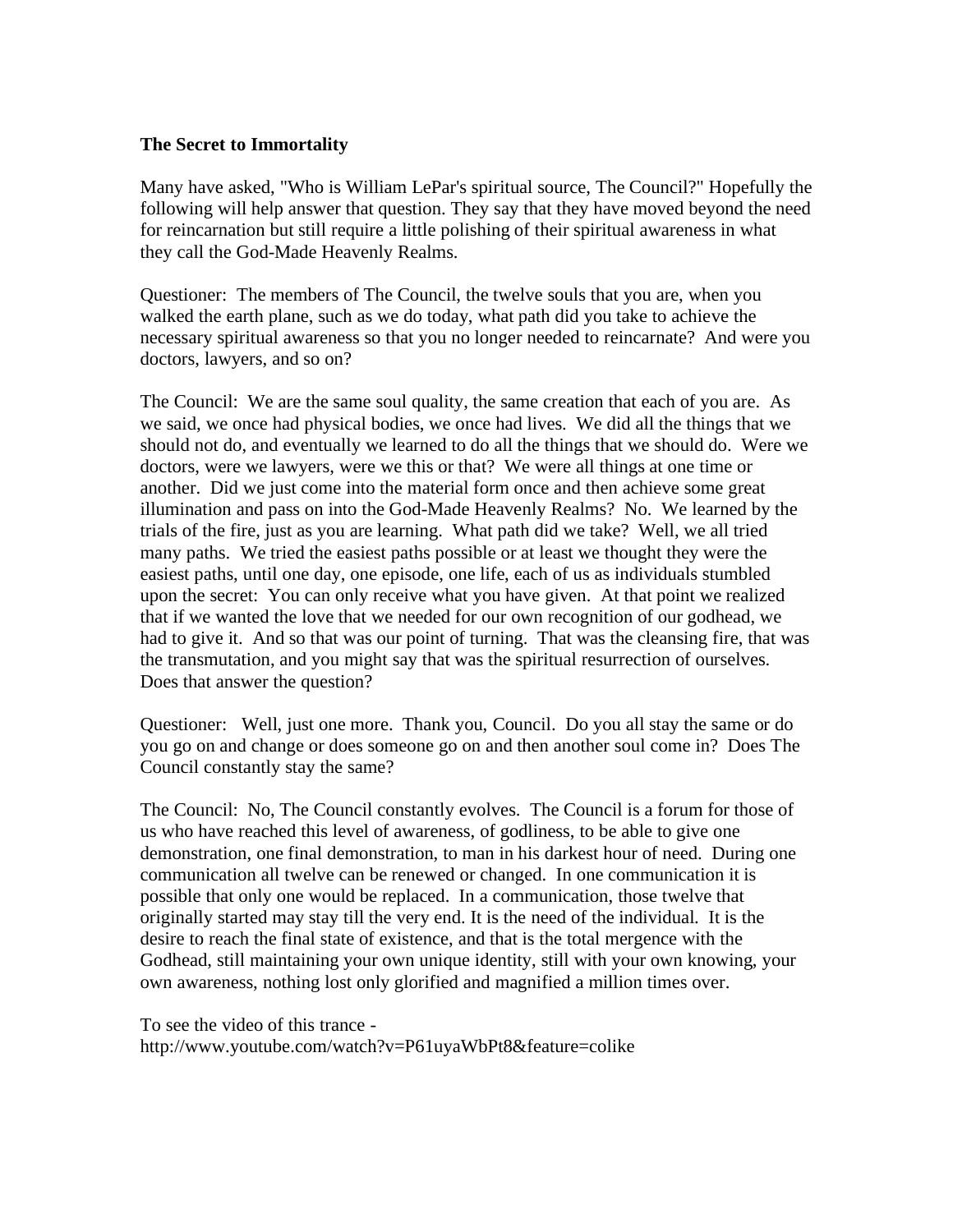### **Our Will Verses God's Desire**

The Council explains that most of what occurs in our earthly existence is determined by what we choose. They also tell us what the ultimate spiritual goal of our planning is, and more importantly, how our will relates to the will of God. They also place our beginnings outside of what is normally accepted by those in the physical. We were truly not created at physical conception. Yes, our physical containers were but not our spiritual bodies, the true essence of us.

#### The Council:

In a time before the material manifestation existed, all of you existed with and in this Divine Essence, because your ultimate existence was to have the quality of this Divine Source, not the quantity but the quality. You were given absolute free will. This is the expression of total love from this Divine Source. The Divine Source does not wish that you should be subjective or subservient to His Will because it should be but that you should be subservient to that Divine Will of your own choice. The Divine Will for you is that you gain the quality that God the Father has. Since you are only a part of Him who created all, you can never be equal in quantity. The patience of this Infinite Father is unending, but since He has given you free will, all things that transpire in the material manifestation and in those levels beyond are governed more by your choice than by what He commands. Some have truly moved closer through the eons of time; others have moved further away. Some have tried to bring light to the material manifestation, while others have tried to encrust it in even darker abysses and darker clothing.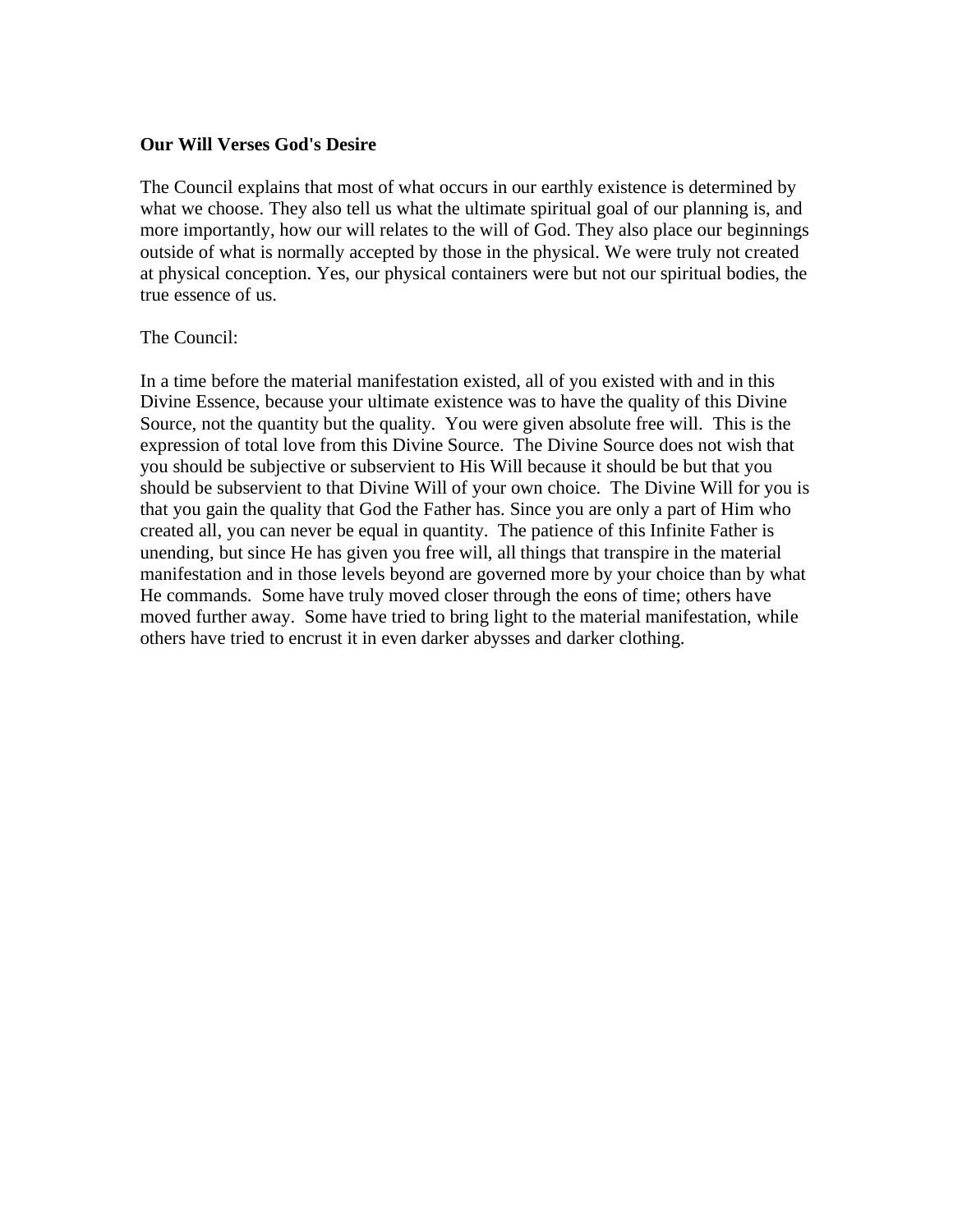### **Sugar Good or Bad?**

Since sugar has been in the news so much lately, I thought that I would post information that William LePar's spiritual source, The Council, has given us on sugar and diet in general. I think that you will find their comments on soda pop particularly interesting.

#### The Council:

Take time to eat good food. Take time to drink good water. Then what you have succeeded in doing is eliminating that much more opportunity for problems. Your beverages that you drink: terrible, terrible stuff; terrible, terrible stuff. Yet some of these fanatics who are so worried about what food they are eating, then they will turn around and drink this soda pop. Terrible, terrible stuff. Eliminate it all from your diets. Drink teas, coffees, fruit juices, things like that. Soda pops are no good for you. There are more chemicals and sugars that are not good for you in that stuff than your body cares to deal with. So, eat clean food, drink the cleanest water possible. Do not buy food that has the ability to sit around in your house for six months and still find it edible. That is not food; that is what is left of food after it has been embalmed with your chemicals.

In fact, there is a thought. Let us clear the thought up. Excuse us. There is a thought, "Question cigarettes against soda pop?" We would suggest smoke cigarettes and dump the soda pop. That is the danger in soda pop. Now that that question has been answered, let us go on. We think it is quite amusing and typical of the mentality of your society, you will not drink a soda with sugar but you will drink a soda with a chemical that gives you a sweet taste, that once it enters your body it does all kind of horrible things to your body.

Any well-balanced diet will do, providing, you see, it is not so much the food, it is the kind of food that you are ingesting and what has been done to it. If one has a tendency to be somewhat emotionally unstable, along with any health problem, be careful of what kind of food you put into your system. Chemicals, preservatives, disrupt the natural balance of the body. The other thing one must be careful of is too much refined sugar. And as we have said these sugar substitutes are an absolute no. You have no idea what it is going to do to you down the road.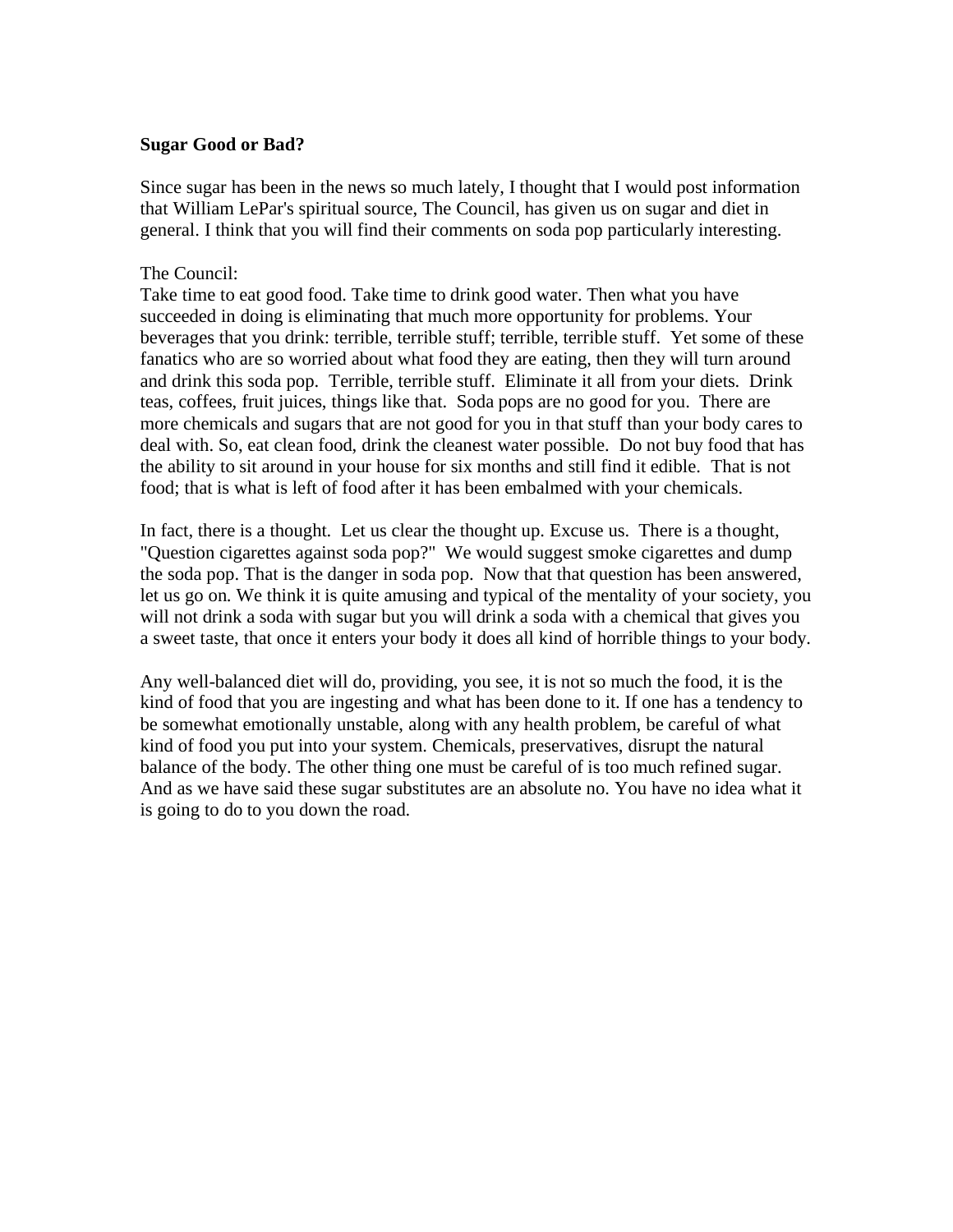### **Our Existence**

The Council: We can only say that it would be our desire to show you a picture that is much brighter than what it is, but unfortunately, if an untrue picture were painted what stimulus would you have in correcting the situation that now exists amongst you all in all countries? As long as the condition can be changed, we will speak of it. It is up to the people of the world to see to it that what it has created for its future does not necessarily have to be. Nothing is predestined. No individual is predestined. Each event in man's future and in his history could have been changed, if he had foreseen early enough. Your future can still be changed. When we spoke to you of what you are and what you can expect to experience once you leave your material bodies, we could speak to you of pleasant things, beautiful things, because no matter how corrupt you may have created your existence, in the hereafter, it will be changed to the proper outlook. Now we do not use the word "corrupt" in a negative form. We use it in the sense of varying from what actually is.

Your physical existence takes more determination, more activity now. Those who are of right mind see the brightness that tomorrow holds by seeing what lays before them today. If there is a ravine that must be crossed and the bridge is in poor repair, if you were to cross it on the morrow, it would necessitate repairing it today; and that is the way your future is. If you are to exist in tomorrow, you must create that state of existence today, the foundation for that existence today. Your abilities as individuals, as individual entities, go far beyond your imaginations. The power that lies within each of you to create a whole new world tomorrow is seldom ever tapped or used. Working through the natural means of your world, you can rid yourself of all that is not harmonious and leads to a happy state of existence, but it depends on the individuals to see to it that the world responds to the wishes of those individuals who occupy the world. Your greatest step to a more positive future is taking a better look at yourself as an individual, an entity that is unique, an entity that cannot be replaced, an entity that has a specific purpose, an entity who adds themselves to the sum total of the whole.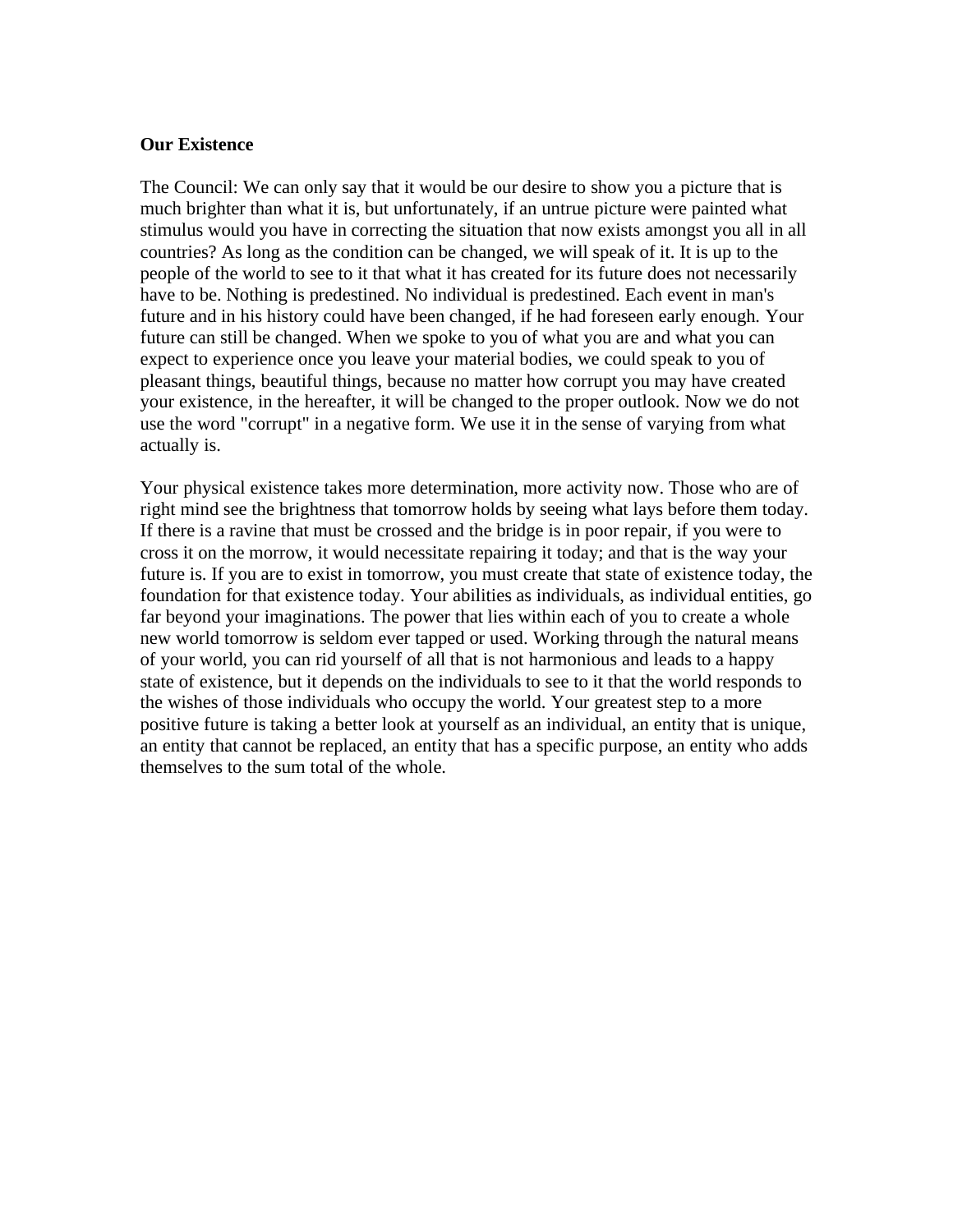# **Love is Everything**

The Council: Love is everything that you can imagine that is good. It is the desire to make whole another individual by filling in all the cracks and crevices, all the holes, all the broken edges that life may have chipped away. Fill your mate with love, help that person to bloom and your reward will be one of the finest thrones ever imaginable by the mind of man in the heavens above. Speak of garlands -- Complete one individual with your love, make one individual feel secure and happy and you wear the greatest crown possible. Love and commitment are the essence of creation. The Divine Presence when He brought all this, as you understand, into being, the motivating wish behind your creation was a Love that would be full and complete, a commitment to provide every opportunity possible for you as one of His children, as one of His creations, to be totally secure and full and complete, enveloped in the purest of all loves. You, as you are now, cannot create or give in the same quantity as this Divine Essence can but you can come very, very close in quality, and this can be achieved very simply by thinking about the person you profess to love, thinking about them before you think about yourself.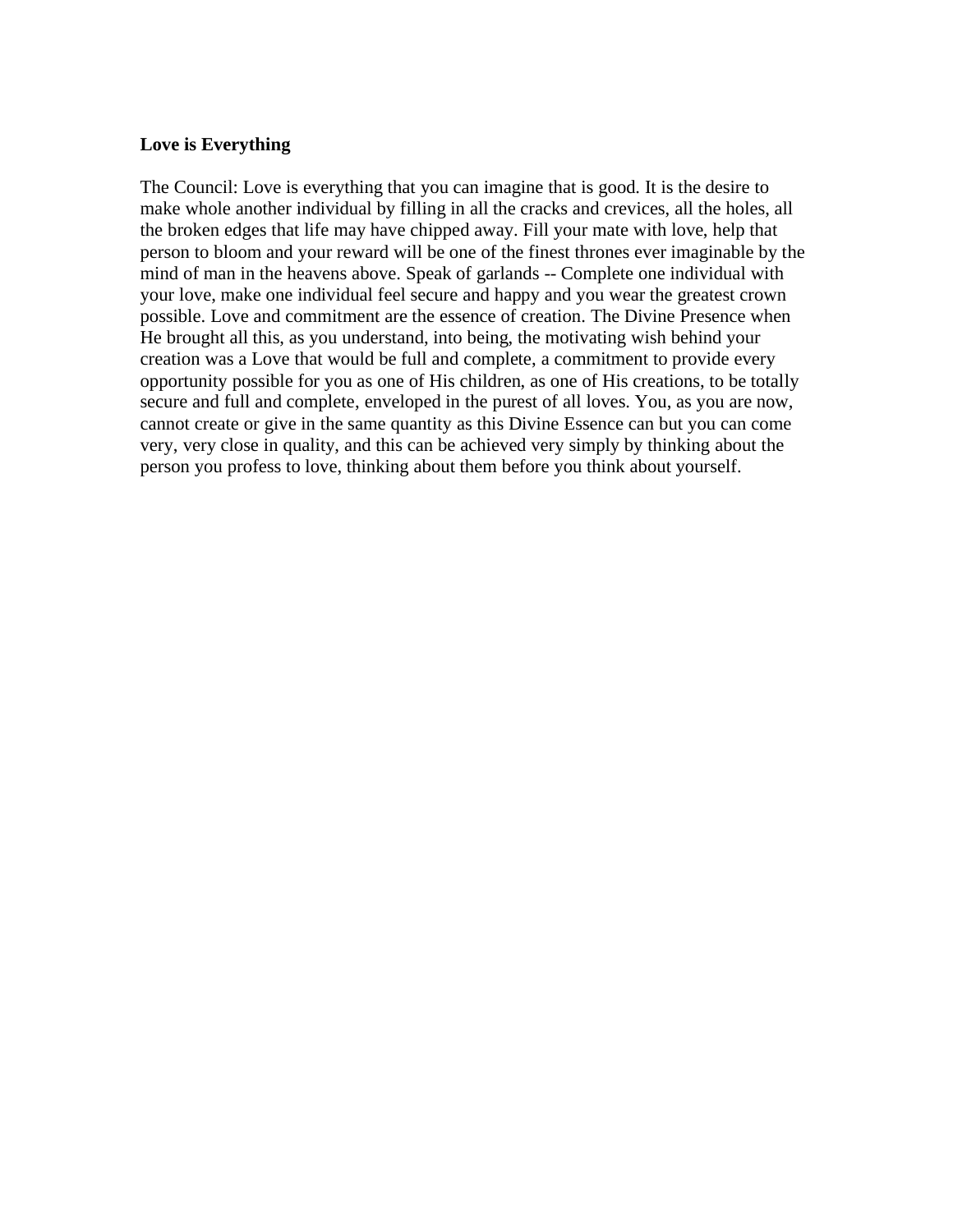### **We All Have a Mission in Life**

While working with William LePar's lecture Cornerstones to Spirituality I came across this information which I would like to share with you.

When we've reached the end of our rope and we can't take another step forward and when life seems to us as though we have no purpose left in it then this is a great opportunity if we'll only see it. It's the opportunity to start over again and turn around or turn over a new page in our life whether it's yesterday, today, or tomorrow. We all have a mission in life. We all have a purpose in life and we must realize that only you can fulfill your mission in life. You are so unique that there is only one of you. There never has been another person like you. There never will be another person like you. You can't be replaced by a thousand people. If you were to decide right at this moment to lock yourself in a closet and avoid life for the rest of your natural life I could not, no matter how hard I try, fulfill one second of your life in an effort to replace what you could offer life. You have the unique opportunity to be able to share yourself with others. I can't do it for you. Nobody else can; nobody else on the face of the earth can share you with others. Only you have that ability. You have something that only you as a unique individual can give to others.

Did you ever stop to think that you might be an extremely vital experience in a person's life? The very fact that they are introduced to you and you can exchange a few words. That may be an experience that is extremely vital at some point in time in that other person's life. Oh, you don't have to spout great wisdoms but as an individual you must become involved in life. You must be willing to become a shepherd of people by becoming a teacher, a helper, a listener. You must be willing to give others the opportunity to gain in life. You must be willing to become like a networking agent that helps others to better themselves. Regardless of how many words of wisdom or holy words you may have read in your life, regardless of how many you can spout from memory, what good are they to you if you cannot take those very words, those thoughts, those concepts and make them a part of your life so that you yourself act upon those words and live your life in accordance to that wisdom.

The trials of our life are lessons that we've failed to learn in the past. They are the ghosts that come back to revisit us. Although we have made faulty decisions in the past we now have the opportunity to make better decisions and escape all pain previous choices have brought to our door. Our life is a journey. It's good to know that there's always an end to every journey. We must remember that it is the journey that really counts in the end. Our efforts to achieve a God awareness or God self or Christ consciousness is a journey that we make, not a destination. Yesterday is nothing more than today's memories. Tomorrow is the dreams of today. I'd like to take this time to close with this final sentence. Tomorrow is composed of the dreams of today. Today let us all begin to dream of a God consciousness.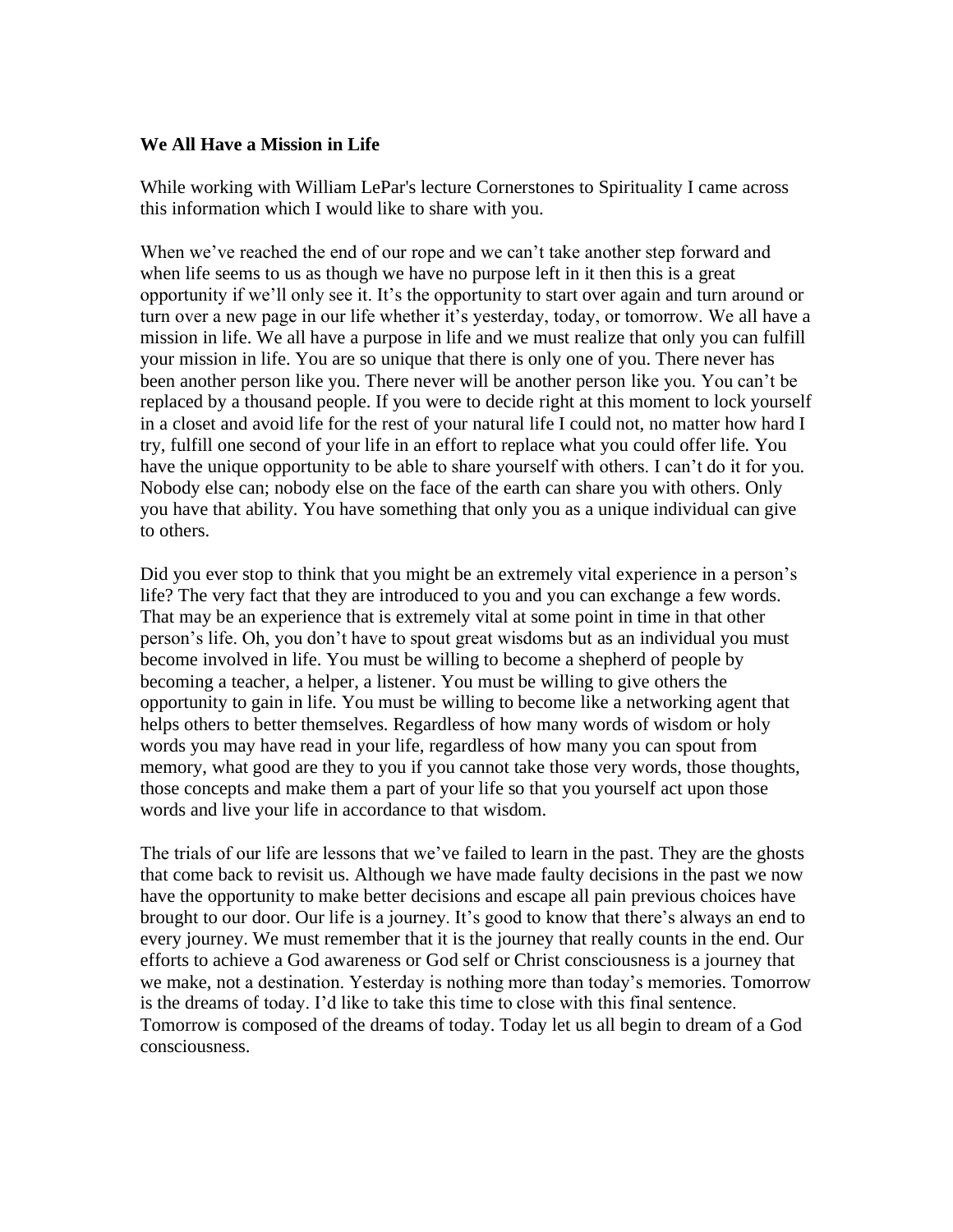# **An affirmation from The Council.**

When asked to give an affirmation that we could have to carry with us all the time, below is The Council's reply.

Love yourself. You deserve to be loved. Just look in the mirror and say to yourself, "I love YOU." Look directly into your eyes and say, "I love YOU. You're alright. You're not perfect, but you're alright." We believe in the simple direct approach to all things when possible. Most people will find it very hard to look into a mirror and look into their own eyes and stare themselves right out and say, "I love YOU. You're not perfect, but you're OK."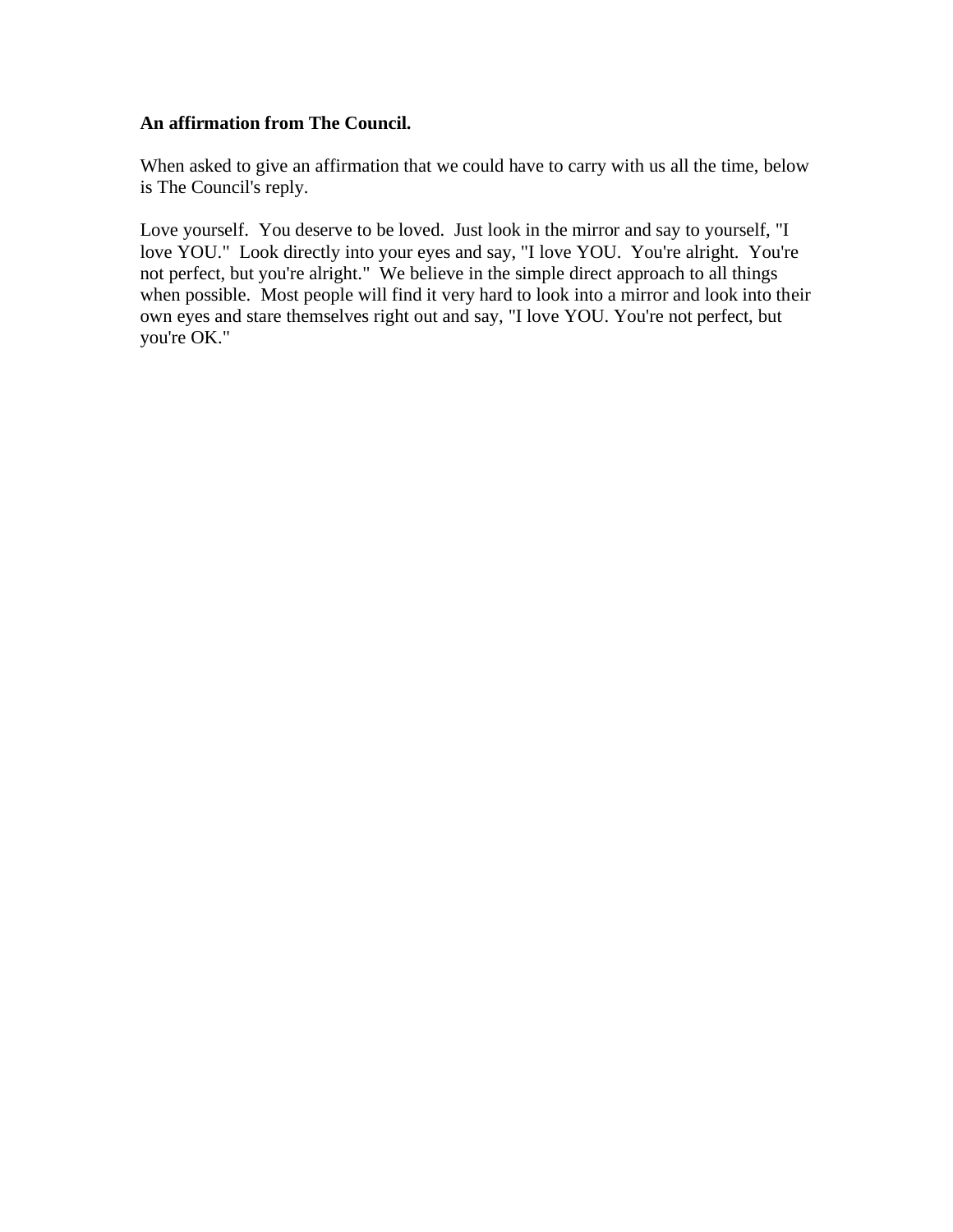# **When One Soul Grows All Souls Grow**

While working on a project I came across this information from William LePar's spiritual source, The Council. This occurred during one of the research and study group sessions while Mr. LePar was in trance. This is a good example of how information was obtained during a session. The Council always reminded us to: "Think and use our God-given wisdom." They would not spoon-feed us information. We were required to take an active part in the trance sessions by questioning the information presented to us.

I found this not only interesting but thought provoking, especially in its application to our lives personally and to the activities of the world in general. I hope that you find this worthwhile also. Remember, as you are reading this that the positive and negative actions that are being discussed are actions originating in our physical world. This should be read carefully as it is an involved concept that The Council is explaining.

Questioner: You once made a statement that when one soul grows, all souls grow. Is the reverse of this true?

The Council: No.

Questioner: Well, would you expound on that initial statement?

The Council: For a soul to grow, they must add something positive. Do you understand?

Questioner: Yes.

The Council: And in so doing when they add something positive to creation it does affect all of creation. So, consequently, as one soul grows, all souls grow.

Questioner: But if there is a negative action, why wouldn't that affect all of creation in a negative way?

The Council: It would affect more the material aspects of creation. That statement was made in respects to the spiritual aspects of creation. The positive is made in respects to the spiritual aspects of creation. That eventually filters down into the physical. Negativity, although it may have a greater affect on the physical, immediate effect, it eventually ends up only affecting the source of the negativity, in its greatest effect. Do you understand?

Questioner: Yes.

The Council: As one soul grows, all souls grow. This can be first looked at in a spiritual sense, but as it emanates out into the spiritual, etheric, it then is reflected back and it goes back into the physical world, and it will eventually permeate or positively affect the physical creation or physical world. Now, a negative aspect, it does have an effect on the physical, and as it extends outward then and it is reflected back, its ultimate destruction is the source of its origin. It may influence and affect other areas, but the greatest damage is the source, the originating source. And the reason why there is an effect beyond the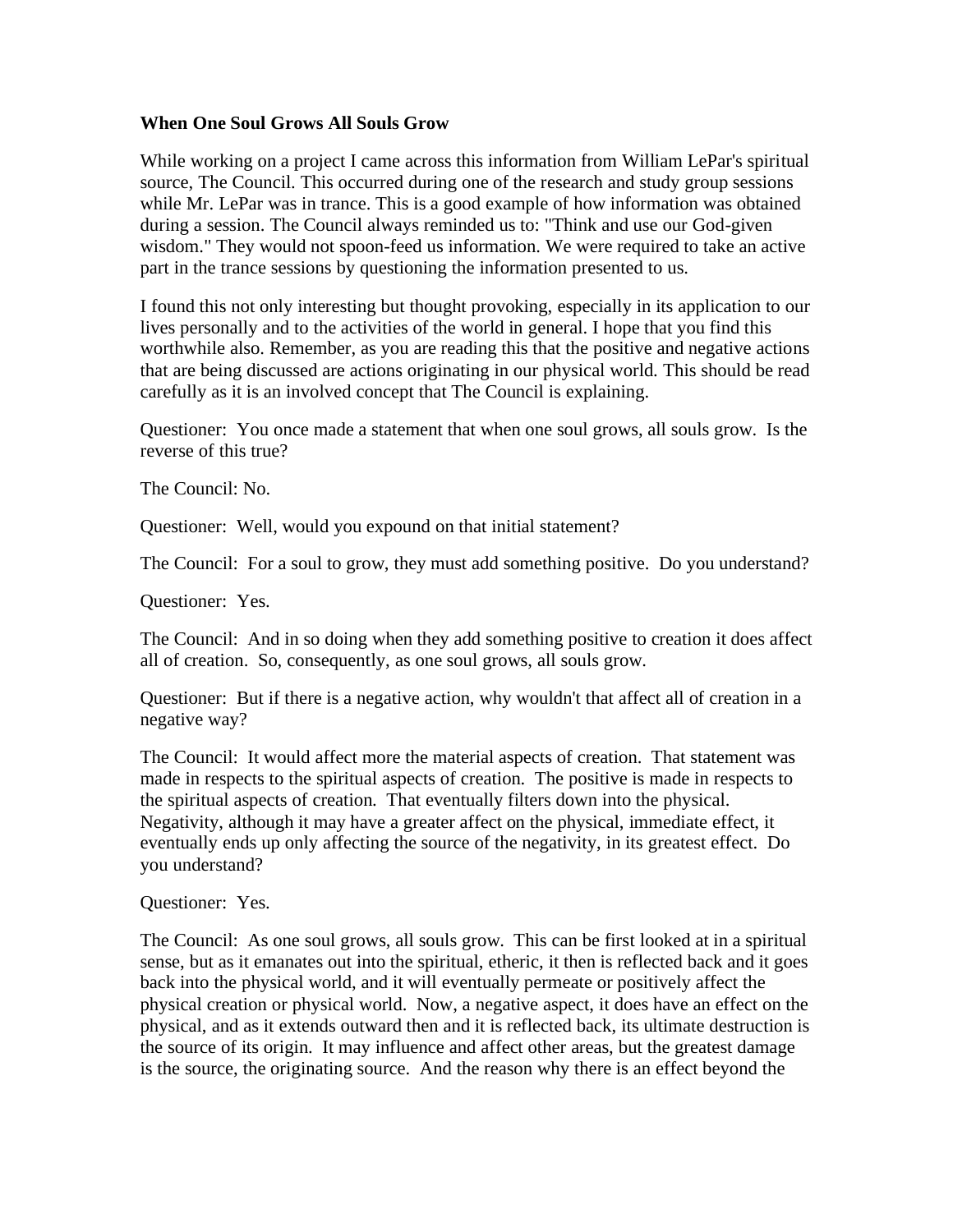originating source is because all lives are interconnected through responsibilities or through relationships or through karmic situations. Does that explain it any clearer?

Questioner: Yes.

The Council: Very well. The thing that one should be aware of is that in order for there to be light, as you understand it, and for you to deal with it in the situation that all of you are, in order for there to be light, there must be darkness. In order for there to be joy, there must be sadness. In order for there to be evolvement and growth, there must be something less than that or there must be a point from which you must reach up.

Remember, you have deemed it necessary for the sorrow in order to experience the joy. You can also deem all of one or all of the other. There is not an appropriate ratio. The world has chosen, man has chosen, the nature of man dictates that anguish, suffering, sadness bring growth. Your Father dictates that joy, happiness, laughter bring growth. The Heavens dictate that love brings growth.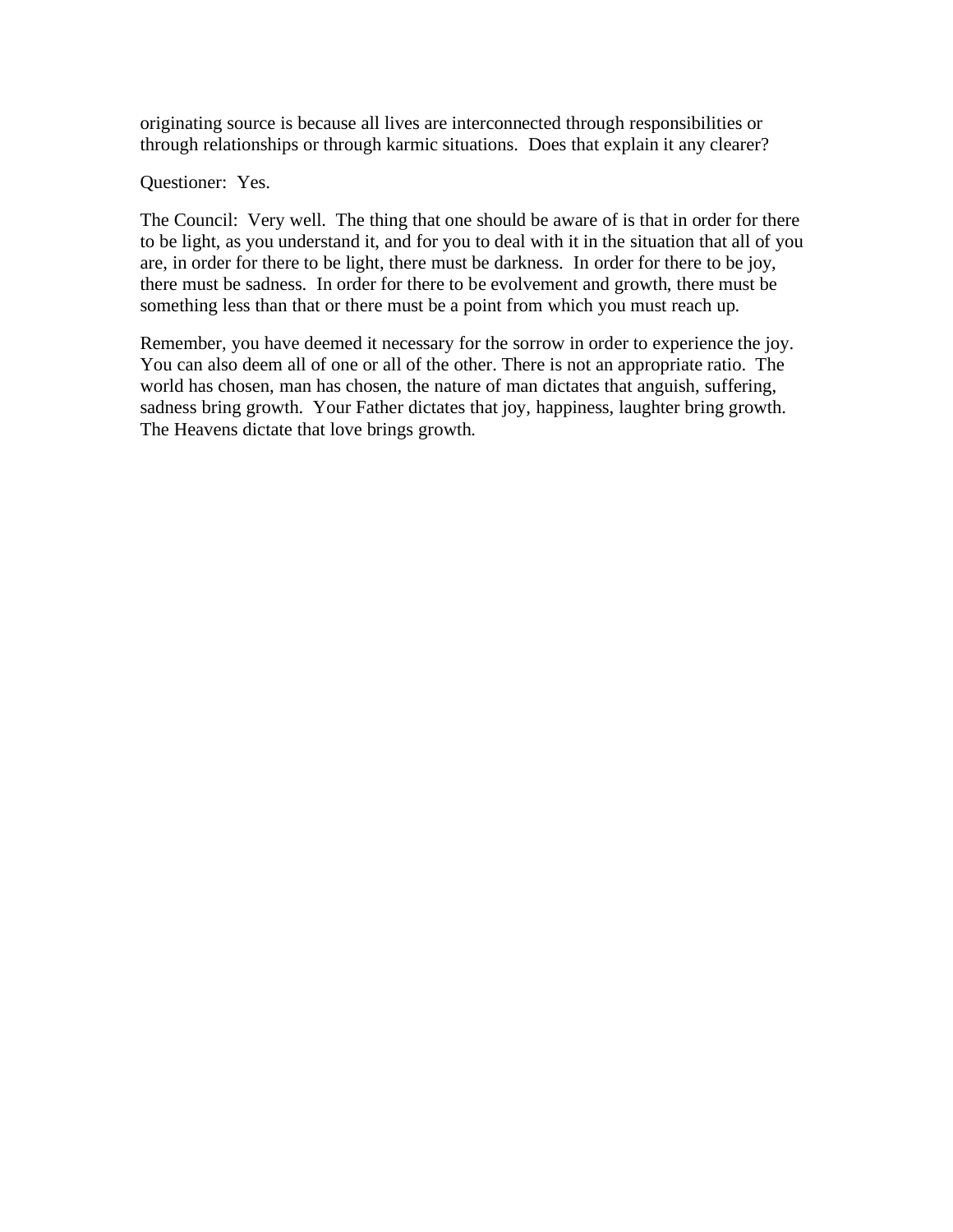## **Being Raised in Two Religions**

I think that this exchange between a questioner and William LePar's spiritual source, The Council, gives valuable information on raising children under two different belief systems.

Questioner: What happens if two people who come from different belief systems marry and they attempt to bring up their children in both systems? Is this acceptable?

The Council: Clarify both systems.

Question: I.e., Christian and Jewish.

The Council: Well, we were not particularly asking for a name but bringing them up how in both systems?

Questioner: Like taking them to both types of service and teaching them all the doctrine and dogma of both. I guess the idea would be to give them their choice, once they are old enough to make a choice, of which one they would prefer.

The Council: A very good idea. It gives the children a good basis. It gives them two points of view, but then really it is not two points of view. It is one point of view and its evolvement. It is better that the children have two religious belief systems than none at all. The advantage in a situation like that is that the children then will be sufficiently prepared to see the spiritual basis for the one religious belief system. It will also give them a spiritual insight and wisdom that most children do not have because they have been given two pictures, and the essence of truth will emerge much more clearly to those children, especially if they have been subjected to these things at an early age. Now again, we are not advising that those with children should raise them in two belief systems, but if a situation does come about through the natural chain of events where a child is subjected to two belief systems it can be beneficial. In fact, it can be very beneficial.

Now again then, a greater responsibility falls on the parents. They cannot, hear this well, they cannot divide the children. They cannot say that this belief system is better than the other parent's belief system. They cannot cause a conflict in the children. If they have agreed to such a situation, then they must allow the child to evolve in that situation.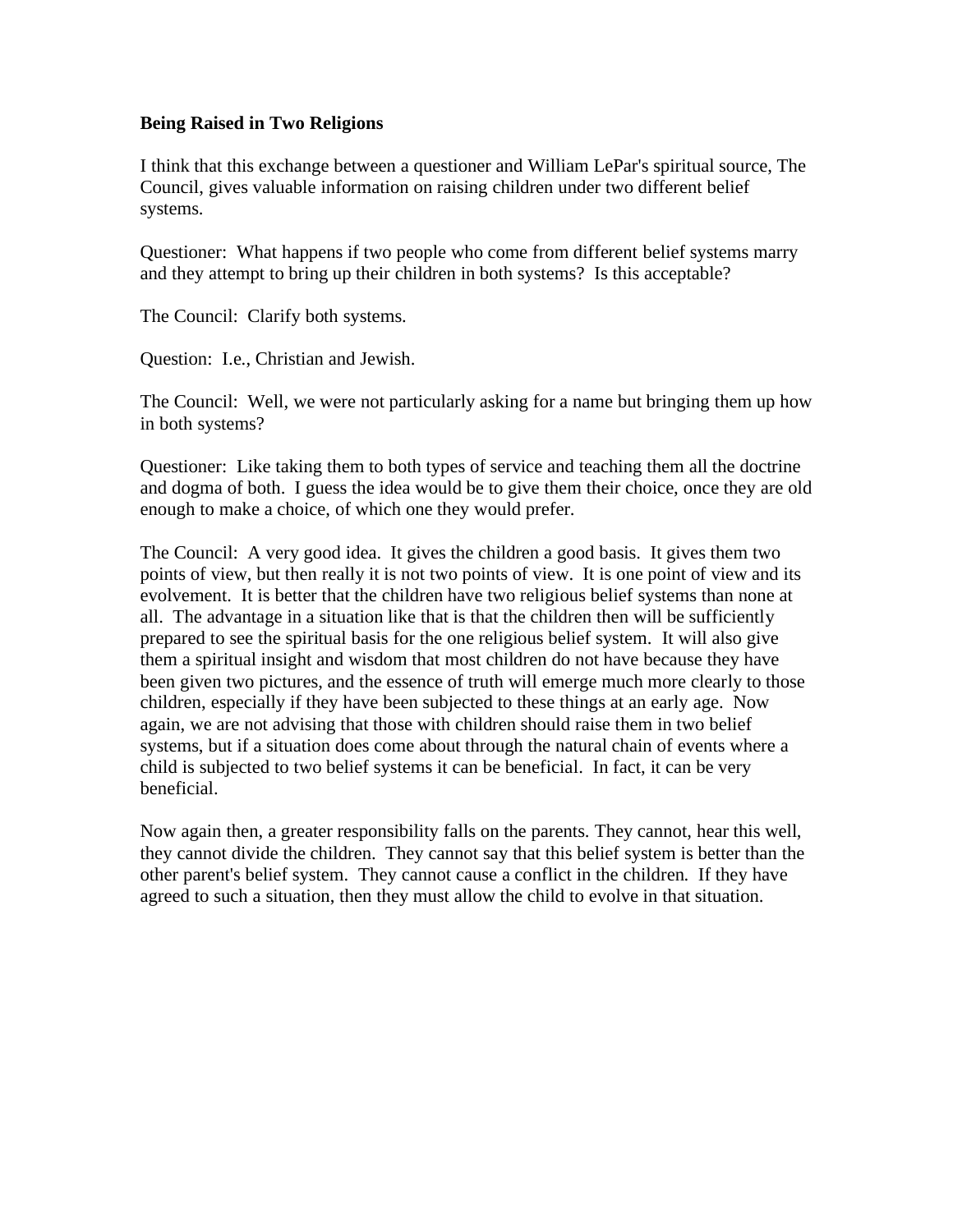# **Fate and Destiny**

The following comes from one of William LePar's Universal Being Lectures and requires no additional comment from me.

I don't care what conditions you were born into. I don't care whether you were born into abject poverty or an abundance of wealth. I don't care if you were born into a condition where there was great sadness in your family or great joy. It's immaterial in the final analysis because at the point of birth that was the hand that was dealt to you. The beauty of life is that we have free will and with that free will we are able to change anything. Fate is what you came in with, but you make your destiny. You are not condemned to those conditions that you were born into. You have the free will choice and with that choice, right thinking and positive action, you can create whatever destiny you want. Remember, after all is said and done, you are a god in the small and you have a great deal of control over your own destiny by the choices you make. If you want happiness, genuine happiness not temporary happiness, if you want spirituality, you make the choices now so that your destiny is what you desire.

I'd like to end this with a two line quote from the Council. The essence of these two sentences is everything in a nice neat little package. It goes this way:

"Those of you who quest for spirituality and happiness must understand what real spirituality and happiness is. It is not the act of kindness or loving or caring but it is the thought that instigated the act."

If the thoughts are sincere, if they truly come from your heart, then they will become action. They will become a doing and they will become reality.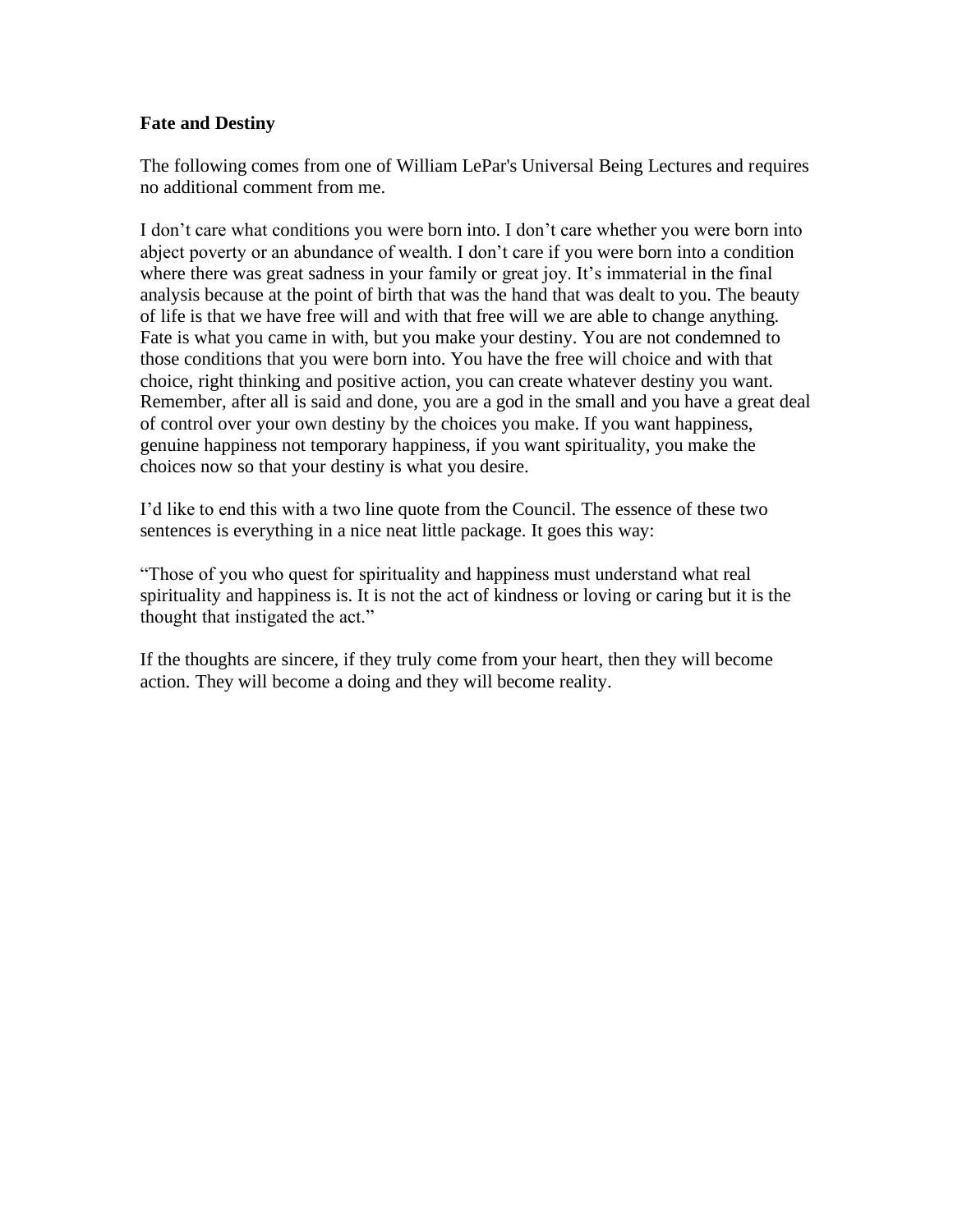## **A Christmas Message**

We do wish to extend our love to all of you in hopes that each of you will have a very Blessed and Holy Christmas and too that you all have a peace of mind from this point on in your life. We hope that you have a peace of mind and a peace of the soul and the heart. We ask that you accept the Blessings that we receive from above, those that we wish to share with you, we ask that you accept them. We ask that you remember the coming season and we ask that each of you try in some small way to bring yourself closer to your God through His Son Jesus Christ. We ask that maybe just once you can spend an extra minute in silence to allow Him to speak to you. Allow the Lord to touch your awareness. He waits patiently. Just as He waited to be born into the world, He waits to be born into each and every one of you. Our prayers go up for you, that you open your heart to Him, for it is only through Him that we will be together with you. Blessings to all of you and the Blessed Holiday you all deserve.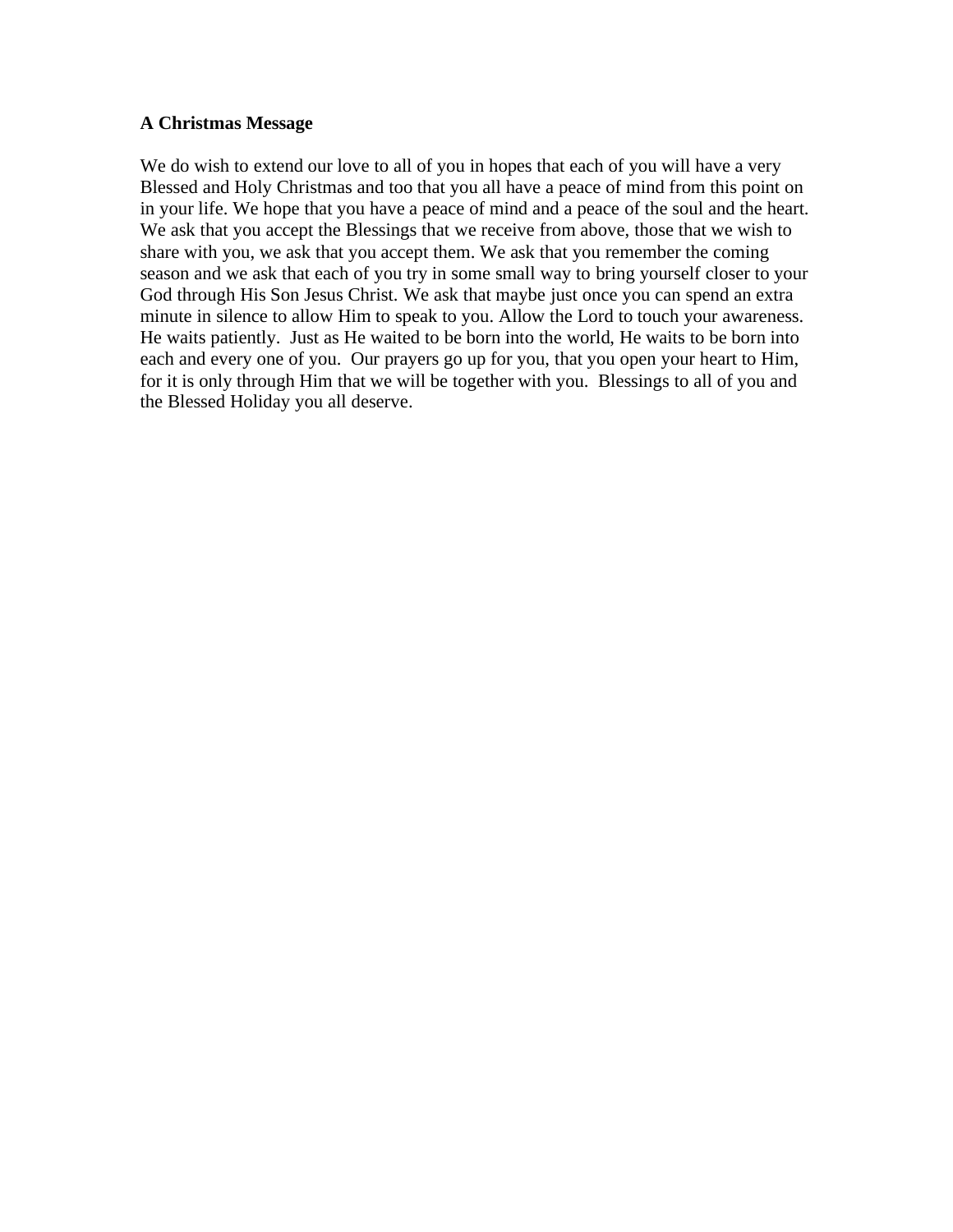## **A New Year's Blessing**

At the completion of every one of William LePar's trances his spiritual source, The Council, would offer a blessing. The following blessing seems appropriate for the New Year. The Council:

It is with all the love that we can possibly send to you that we give a blessing to you all. We hope that the Divine Father expresses Himself to you as He has to us. We hope that He gives you the understanding and the wisdom to use that which has been given to you. And as we hope you pray for one another, we too shall pray for you. At times when you are made aware of certain information it seems to become insurmountable, but that is only your human weakness that sees it as such. Remember nothing is ever given to you that you cannot fully overcome and have much to spare. Keeping this thought in mind and having faith in your Divine Father and His Love that He has for you, know that you will have more than is enough. Know that you are His chosen children. Know that you are most assuredly instigated by Him, and that you do have a very specific purpose in His Plan and that you do absolutely have the strength to fulfill it.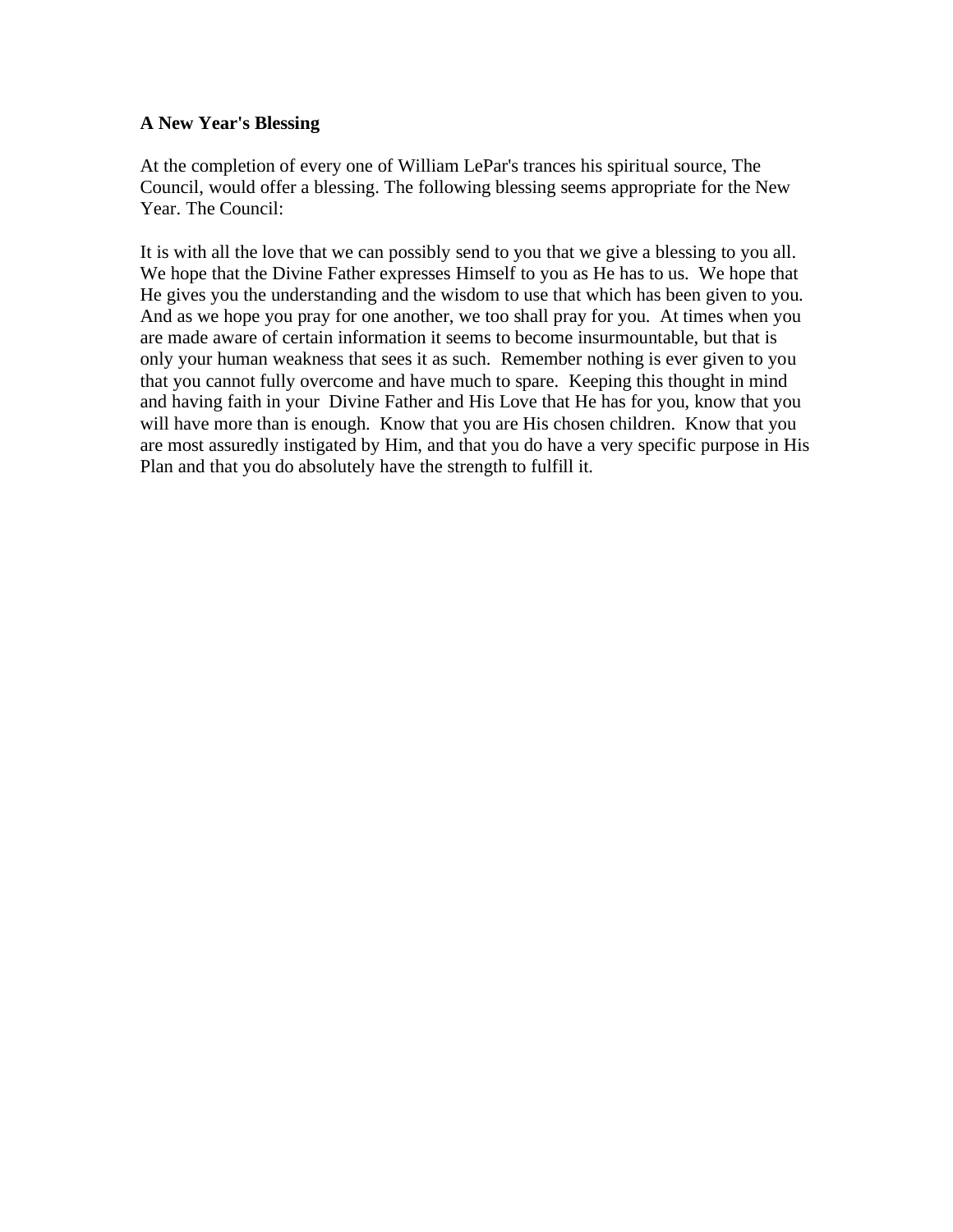# **The Key to Spiritual Growth in Poem Form**

During William LePar's trances his spiritual source, The Council, often presents little gems of wisdom. Many times they appear to be in the form of a poem. The Council:

The only key to growth, Spiritual growth, Is love.

The only action To spiritual growth Is love.

The only way or effort To spiritual growth, And at-one-ment with The Divine Father Is love.

A simple word, Yet a word That encompasses so much, And so completely, That even a breath from your lungs Can be an act of love.

And if this be the case, Then even your unconscious Breathing Can be a minister Of love and healing.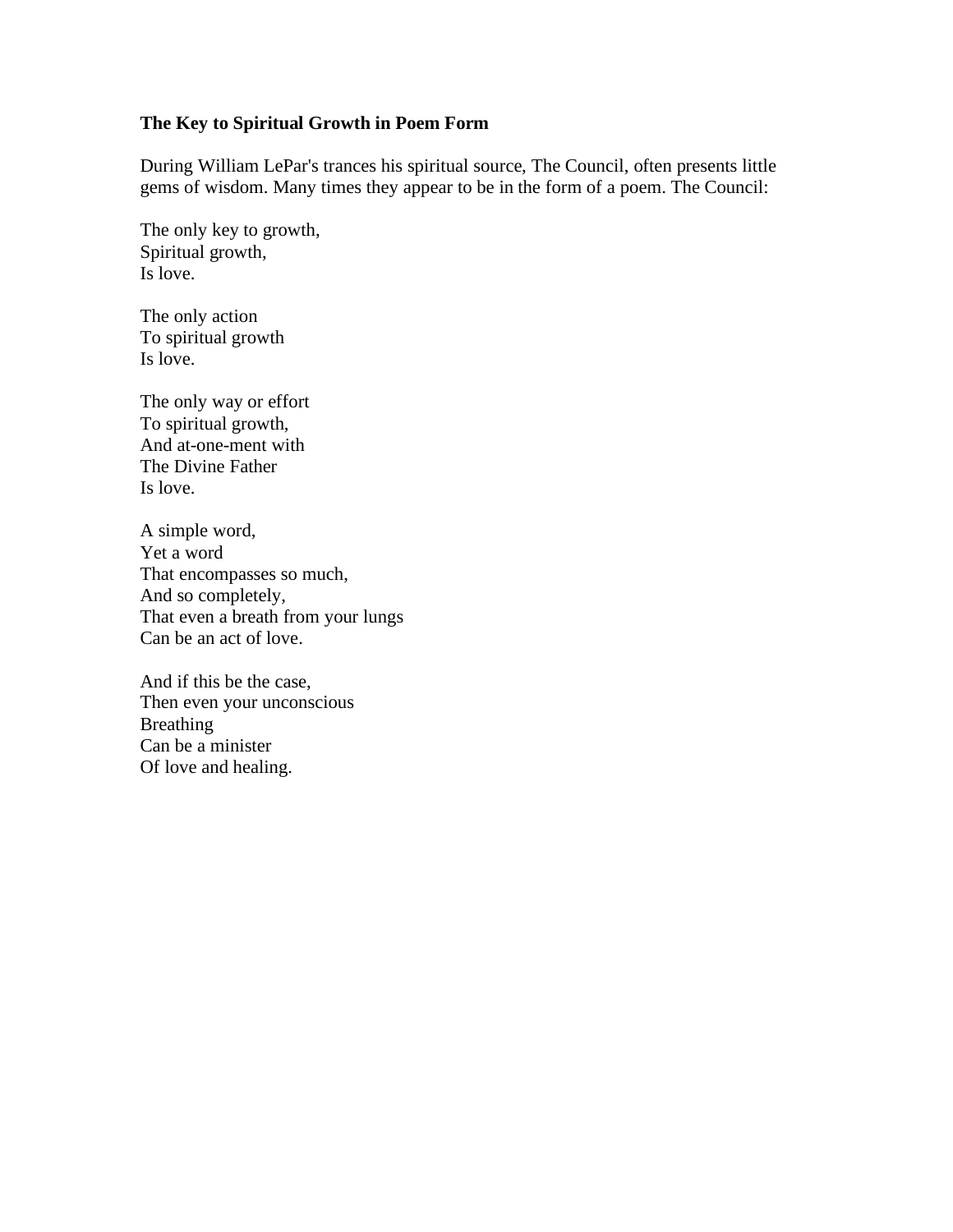# **God's Ways**

In God's ways There is no such thing as instant, And yet in God's ways All things are now. Allow God to utilize the creation; Allow Christ to bring healing On many levels in natural ways; Allow Christ to heal That which you cannot see, And that which you can never know About another soul Or a human being.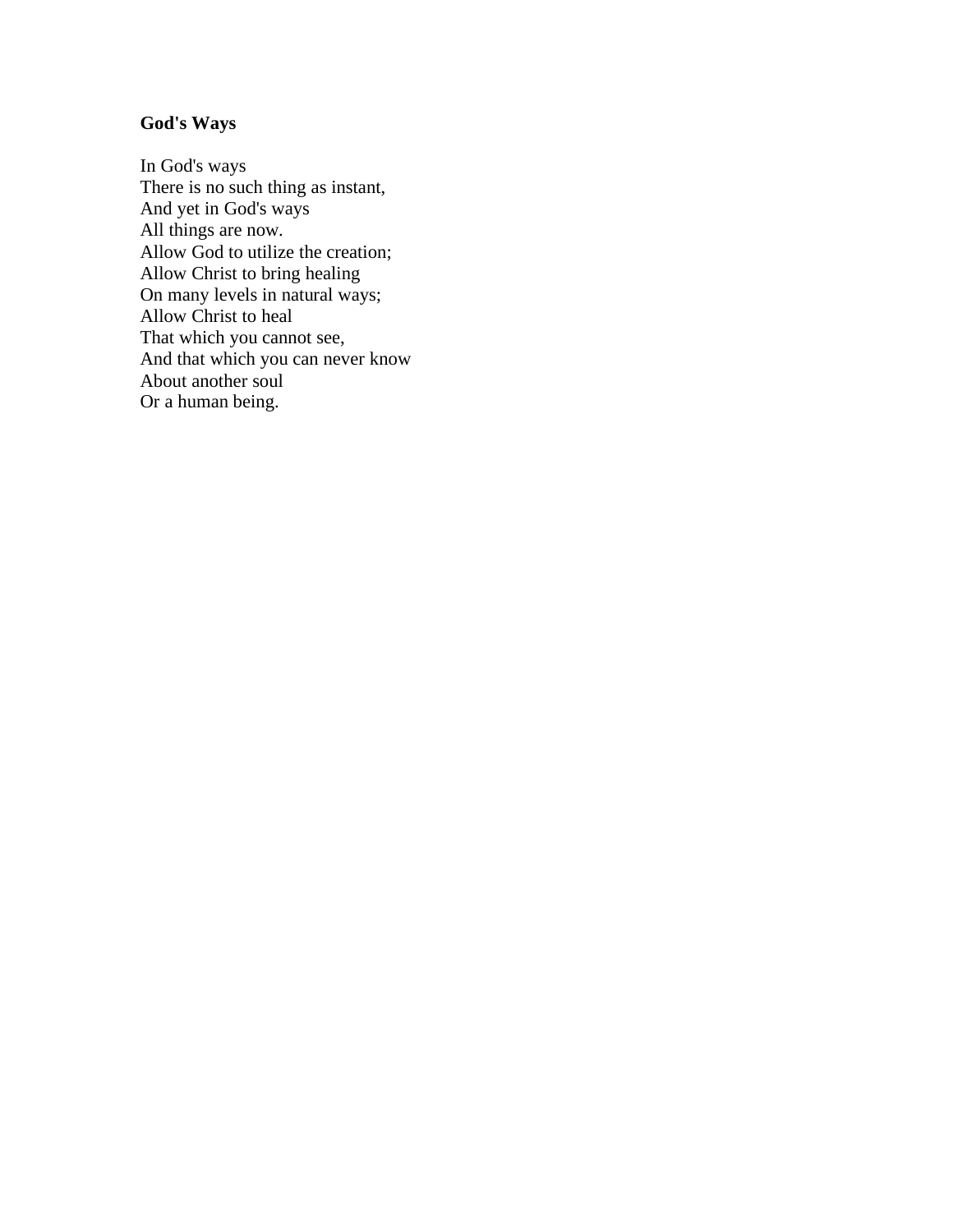### **When the Heart Sings**

The following is an example of the poetic style that Mr. LePar's spiritual source, The Council, often used in the closing of a trance session. There is really nothing that I can add to the words below. The Council:

Something to think about: When the heart sings, when the eyes can see a little beauty in small things, when the heart laughs, when the heart experiences joy and warmth, when the lips smile, and the voice is raised in a loving laugh of joy, then that soul is given proof that it has created a thing of beauty, and the seed of that creation was planted in the past. If that soul will choose to look even more at the beauty in the small things that exist, it will continue to create for itself not only small beautiful things but it will gradually begin to create large beautiful things for itself. So when the eye sees a little beauty here or a little joy there and it appreciates it, it will then begin to look a little more or a little harder, and it will then begin to see even more beauty and more joy. And in so doing then the heart begins to laugh and feel joy to a greater proportion than what it did before, and if the heart is happy, if it sees beauty, if it experienced joy, then it is a reflection of the thought, the mind, of the entity, and if that is the reflection, then it means it is creating even more. So it becomes an unending circle. It is an unending spiral that grows upward. Look for something joyful. Look for something small and tiny that is joyful. Then look for something small and tiny that is beautiful. Appreciate that joy, that beauty, savor it, place it in your heart, and keep it in your thoughts. And in so doing you open your blind eyes to greater light, greater beauty, thus the heart rises up and the consciousness creates more and more that is godly. If you laugh today, it is because you have created something joyful yesterday.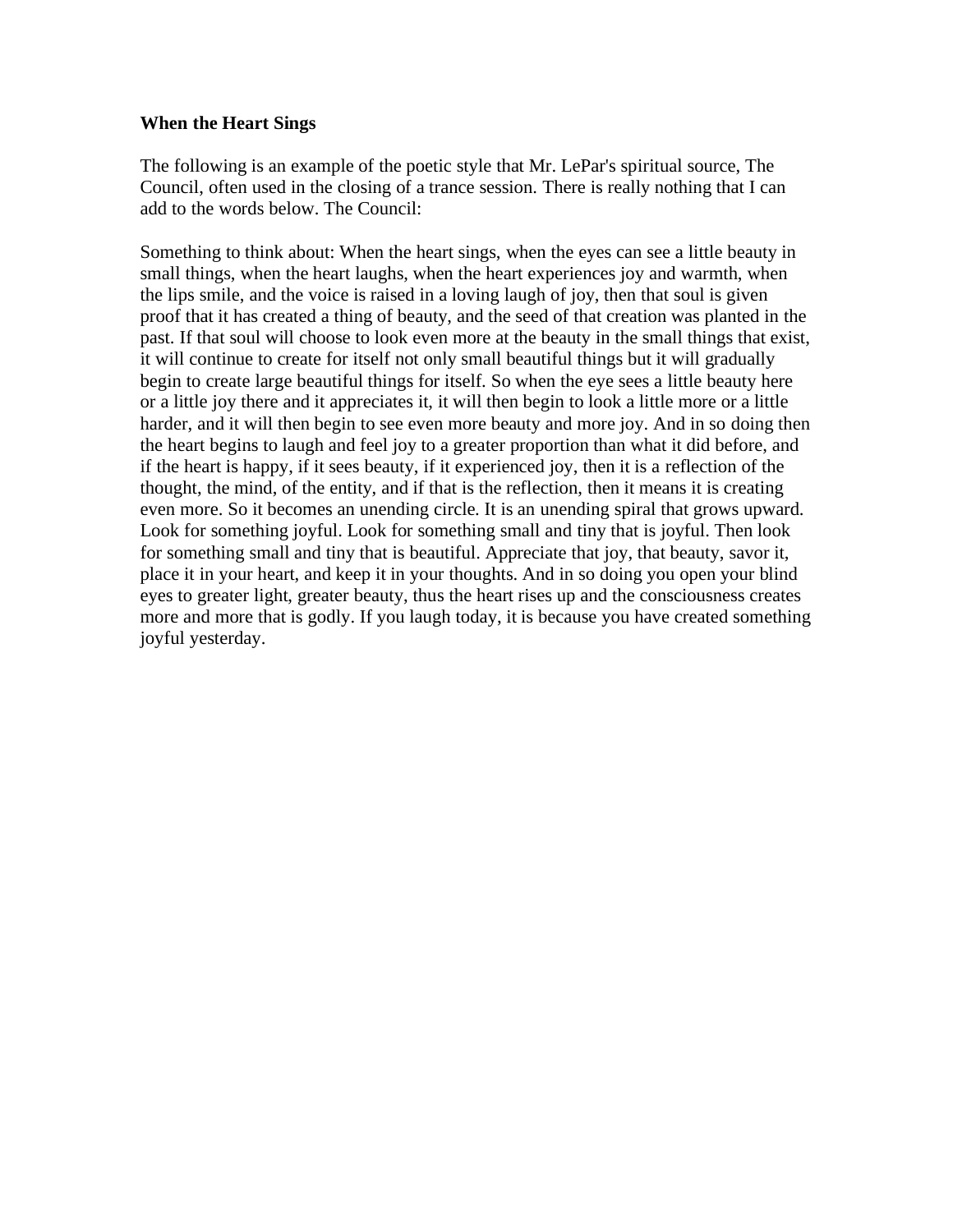#### **The Alpha and The Omega Points**

This is a rather long posting but I think you will find it of interest and worth reading. This information comes from William LePar's spiritual source, The Council during one of his trance sessions where they were discussing their purpose for these trances. The Council:

As a bit of general information, what are you really involved in? What is really going on? What can an individual expect out of dealing with us or dealing with the material? We will tell you. What is going on is the instructions that will bring you to the Omega Point, the Omega Point. What is the Omega Point? First, you must learn what the Alpha Point is. The Alpha Point was at that moment in eternity when the Divine Source brought you into existence; complete; whole; beautiful; magnificent; power within yourself that would be unbelievable; purity of heart that would be unsurpassed by anything else; like a light that shines brighter than all the light in the universe. In this beauty, in the total magnificence and power, in the center of it, was you; busy in motion, busy at creation, the motion, the activity, the sensing, the examining of a world never seen by human hands, never seen by human eyes, a world unlike anything you have ever conceived or are capable of conceiving; not a world as you understand, limitations, but a heavenly world of motion, action, expansion; such beauty, of vibrant existence, a constant evolution of creation. That was each of you. The power of one thought from you could create an entire universe as fast as the thought could form, but the awe-inspiring factor was the warmth of love, the power of love that emanated with such strength that it elevated everything that would come in contact with it; add to it so that it would grow and blossom, like a beautiful rose, like a beautiful tree, yes, the Alpha Point. All was perfect; all was perfect; until that love no longer flowed out, but was turned inward, and then the Omega Point. Oh, oh, what a Point to reach. It was like an entire world collapsing in on itself, but the transmuting of that brought about a second Alpha Point in the material manifestation. This then was when you as spirit entities were entrapped in the material manifestation. From there on each of you as souls, as beings, as Children of God, have moved constantly in one direction or the other, forwards or backwards, through many times, through many changes, through many periods of darkness and through many periods of light, and so now mankind arrives at this time in the plan and each of you here are in this time. Our purpose is to bring you again to the Omega Point which will be the doorway to the original Alpha Point.

You wonder what is the Omega Point now? Is it like the one we described before? No, no, you are to grow from that collapse; you are to grow into the original Alpha Point. How do you do it? Let us tell you of the great love your Creator has for you. It is very simple. Perfection in an instant, if you choose. Each of you and every one on the face of this earth has a past. What should you do with that past? Should you let it devour you? Should you let it destroy you? Or should you allow it to teach you? All of you have a now. What should you do with it? Should you allow it to destroy you? Or should you allow it to teach you? And all of you have a tomorrow. Should you also allow it to destroy you or teach you? The steps to perfection are relatively simple. Your past is your past, and you should learn to accept it. You should learn to affirm that it did exist and that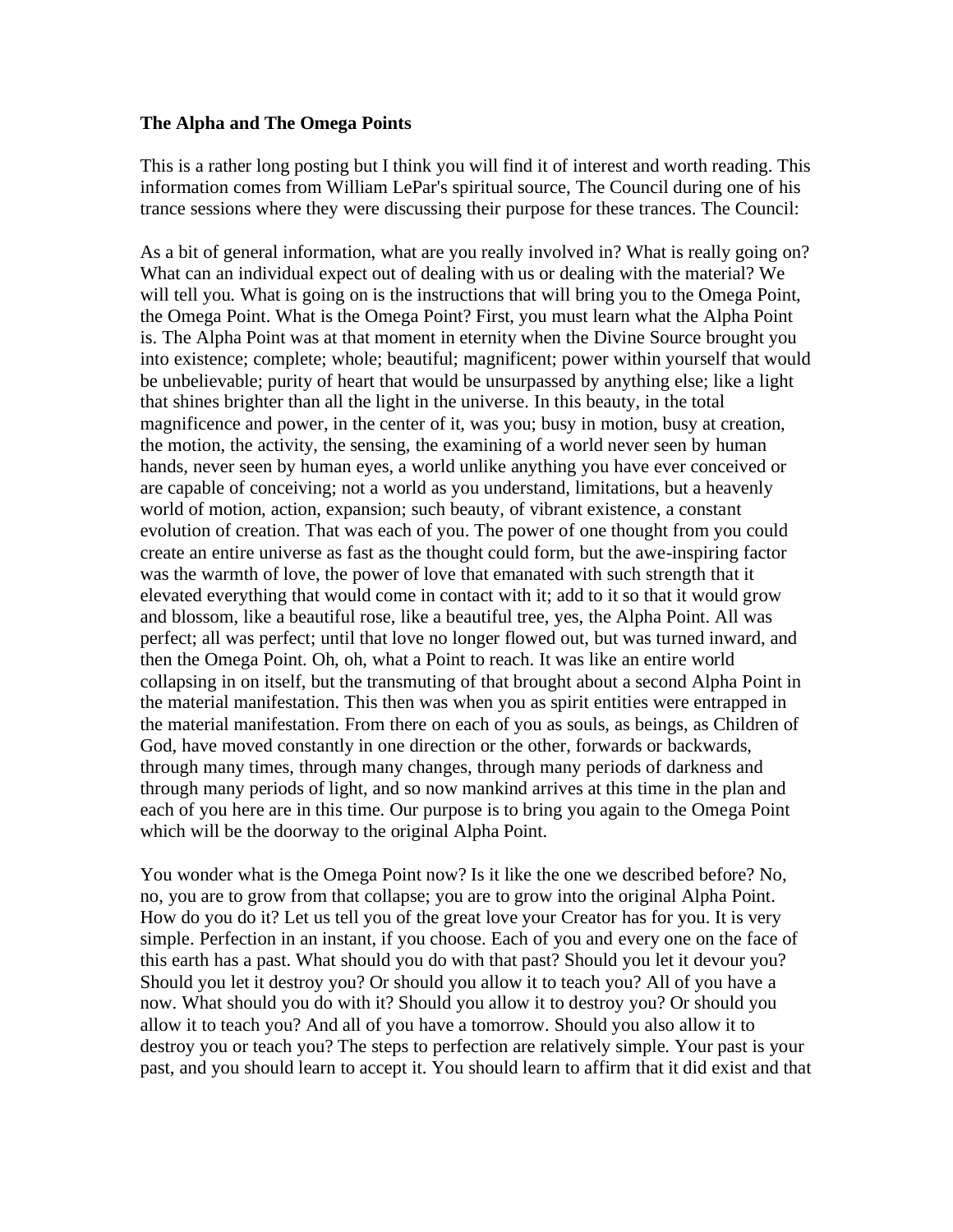is that. Regardless of what you may have done, do not let it hold you from growth. No one's past is without negativity, without, what some refer to as, sin. Do not allow guilt to destroy you because it was never meant to destroy but it was meant to create. Guilt, if handled in a proper way, is an extremely healthy thing, but, unfortunately for mankind, he turns a beautiful gift of God into something that destroys and annihilates the soul. Guilt is the finger pointing to the proper way. Man should learn to accept that direction that the finger is pointing to, and then learn to accept those sets of experiences or circumstances that brought about the finger of guilt. Accept it; affirm it; and then move to the present of now. Do not allow it to hold you in the past, for it was not meant to. That is man's laziness, his lack of faith. Even now, what is there to do? How do we prepare? What must we prepare? Now is where perfection lies, not in the past, not in the future, but now. Perfection lies in the here and now, if -- oh, that treacherous little word that rises its head like a venomous serpent, -- if -- do you remember what we said about that large, large word? If is the difference between what you are and what you should be, what you could be -- if each of you were to do the very best you could or can do in your situation now, that is perfection, THAT is perfection. If any one of you were to actually enlist all the powers within you, all the forces that God your Father has given you, if you were to actually enlist those and apply those to any set of circumstances or situations or problems or what have you that would come up in the here and now, if you would apply yourself to the best of your ability, you would reach perfection right then and there. And then what? Then the Omega Point. What is the Omega Point? For you here and now the Omega Point will be the most glorifying experience in your entire creative existence; in that it will be the meeting of your existence and your essence. The Omega Point; the rebirth of you to the state that you were originally created in. How simple it all is. The mystery of all of man's creation, all of his efforts, given in one simple statement: the Omega Point. You want a mystery? You want a secret? You want something very profound? You have been given the key to God.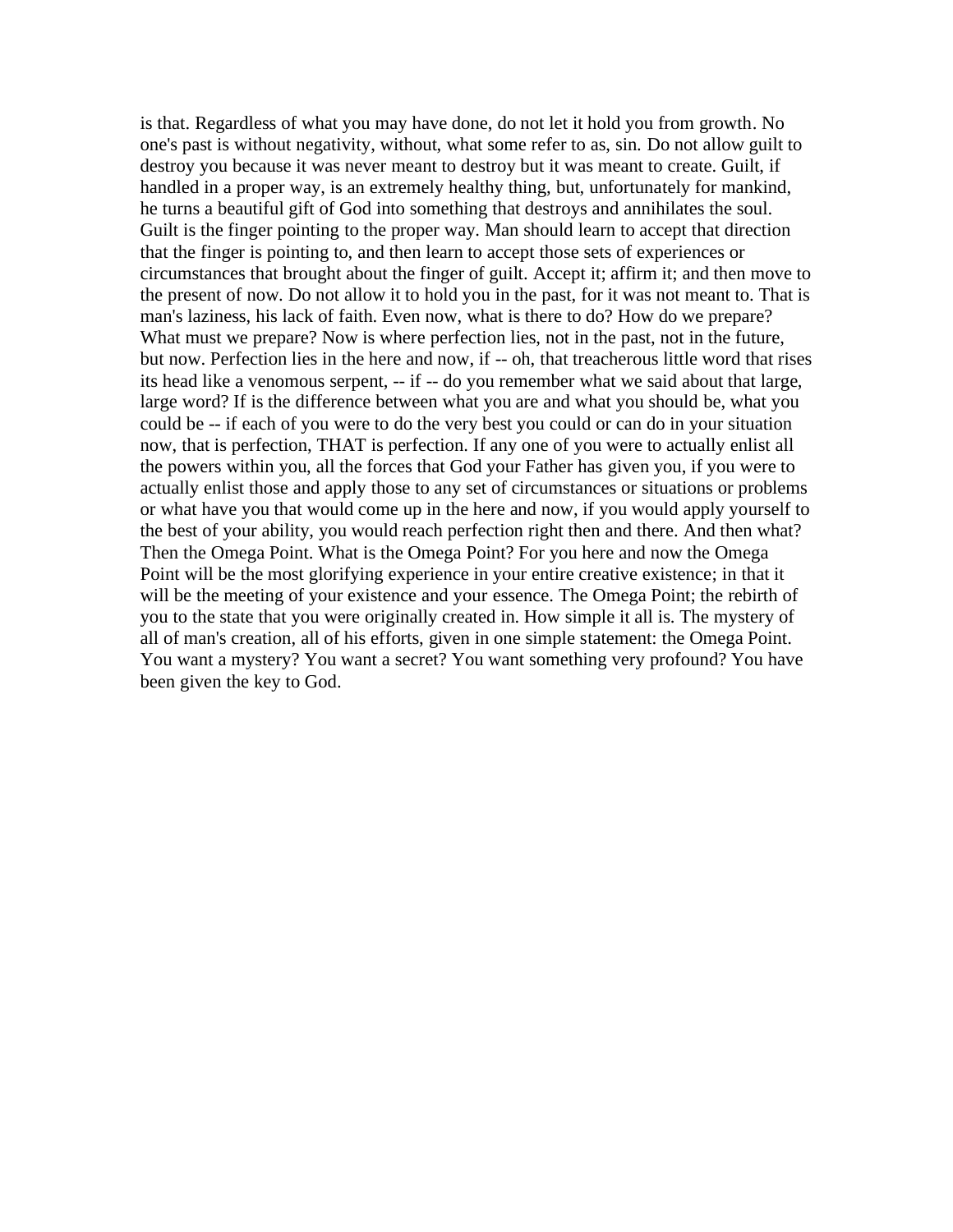# **Changing Our Lives**

This quote from is one of my favorites because The Council mixes solid advice for us with a bit of knowledge that is amazing if one dwells on it. First, if we wish to change or lives, simply change our outlook and our attitude. Secondly, they say something very interesting about our physical world and that is this: It only exists because of consciousness. In other words, everything, whether it is living or not exists because of our collective consciousness and our personal life exists in the physical world because of our individual consciousness. "Consciousness is the cause and matter is the effect of that consciousness."

Spiritual growth is not a way of life that asks you to do without, but it is a way of life that asks you to give so that there is a greater room within to receive. Matter, creation, life, the earth, is in existence because of a consciousness. Your life is in existence because of a consciousness that you have. Matter can be looked upon as the effects and consciousness is the cause. To change your life into something more positive filled with greater joy and peace, change your consciousness ever so little, if that is the best that you can do, and your life will improve, your happiness will be assured, your joy and your peace will be yours.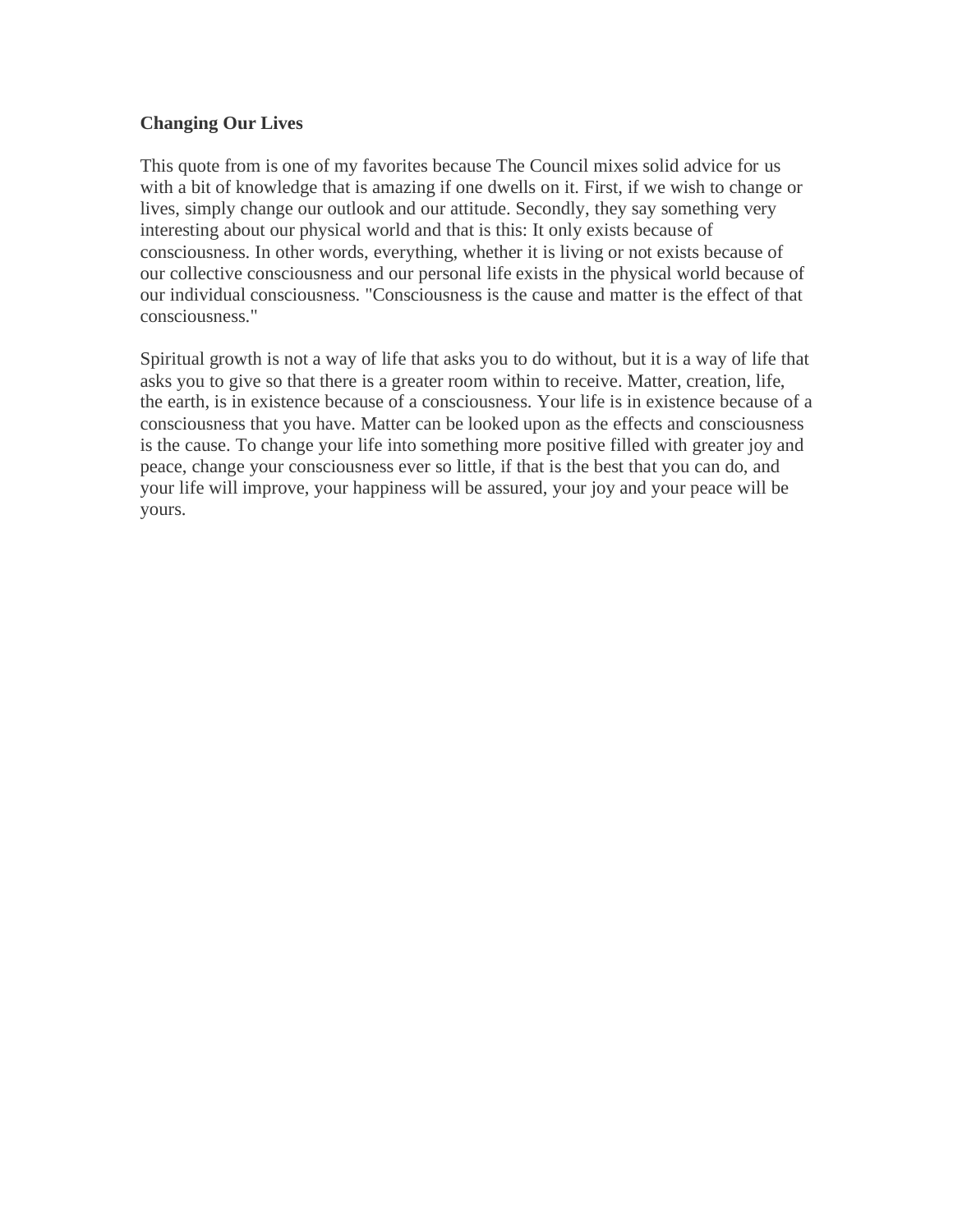### **What You Will Be Creating**

Look on some evening When the sky is clear And the stars are bright. Look up into the heavens And see as far as the eye can see. If you can feel the magnitude Of what you are seeing, If you can feel the immensity Of what you are seeing, If you can see and feel the beauty And the glory of what you are seeing, Then you have some idea Of what you will be creating, And yet at the same time the creation That you will be working on Will be you, yourself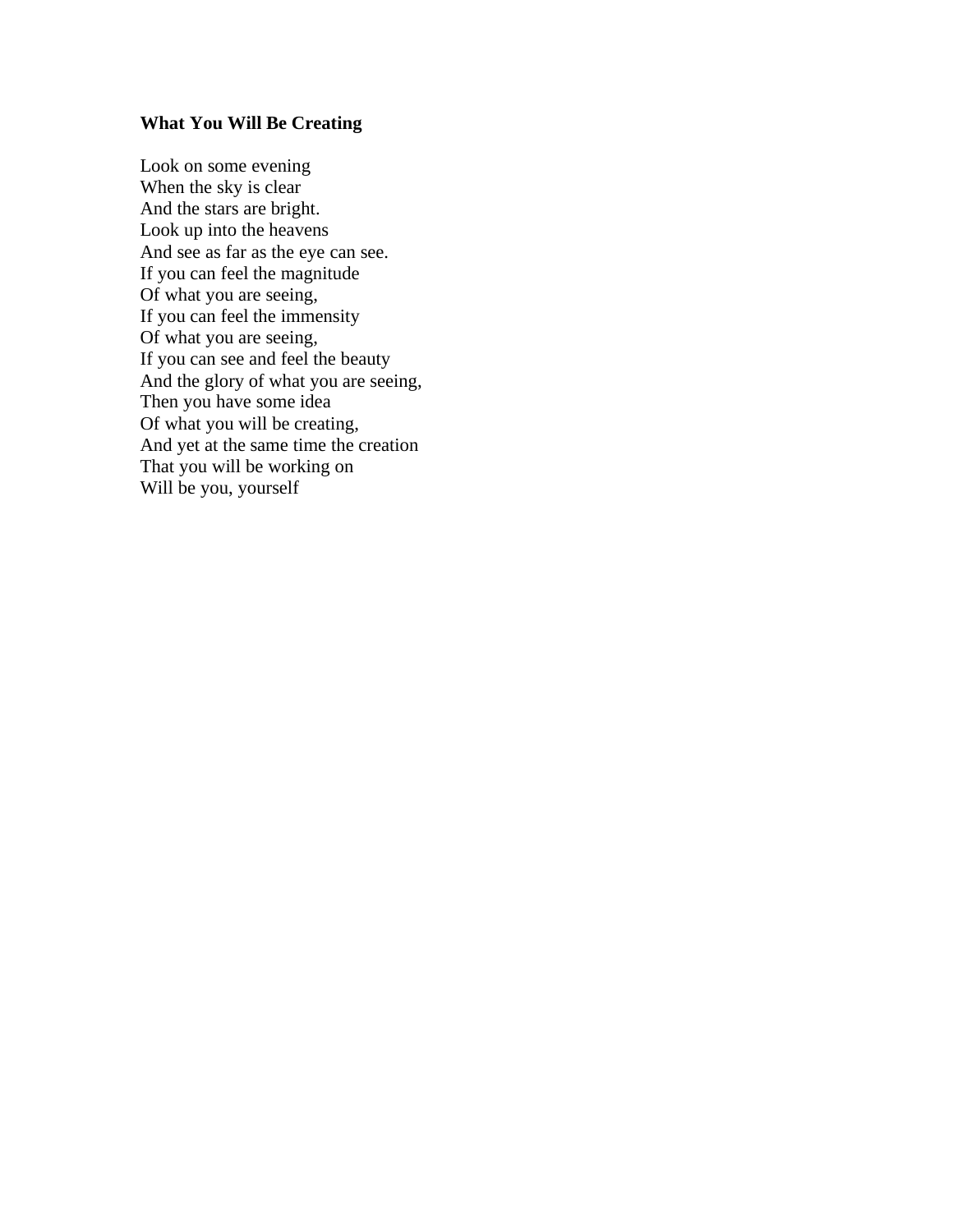## **Life - The Process of Learning**

Not even God, the Almighty Creator, has predestined anything for you. He has bounced you on His knee and said, 'Dear child, what is it you want to do?' and then has let you go your way and do it. Oh, it is true, He will tap you on your shoulder and either say, 'No, no,' or 'Yes, yes,' but ultimately it is your choice to say, 'All right, I will listen,' or 'Sorry old man, I know better.' And how many times have you all done that very thing? And, in fact, we will say to you, how many times, when we were in your situation, we did that very thing? We can tell you right from the very bottoms of our heart, if we had a physical heart, that we had done it many times. If we had been wiser, it would not have taken us so long to get to the point where we are now, but that is the process of learning.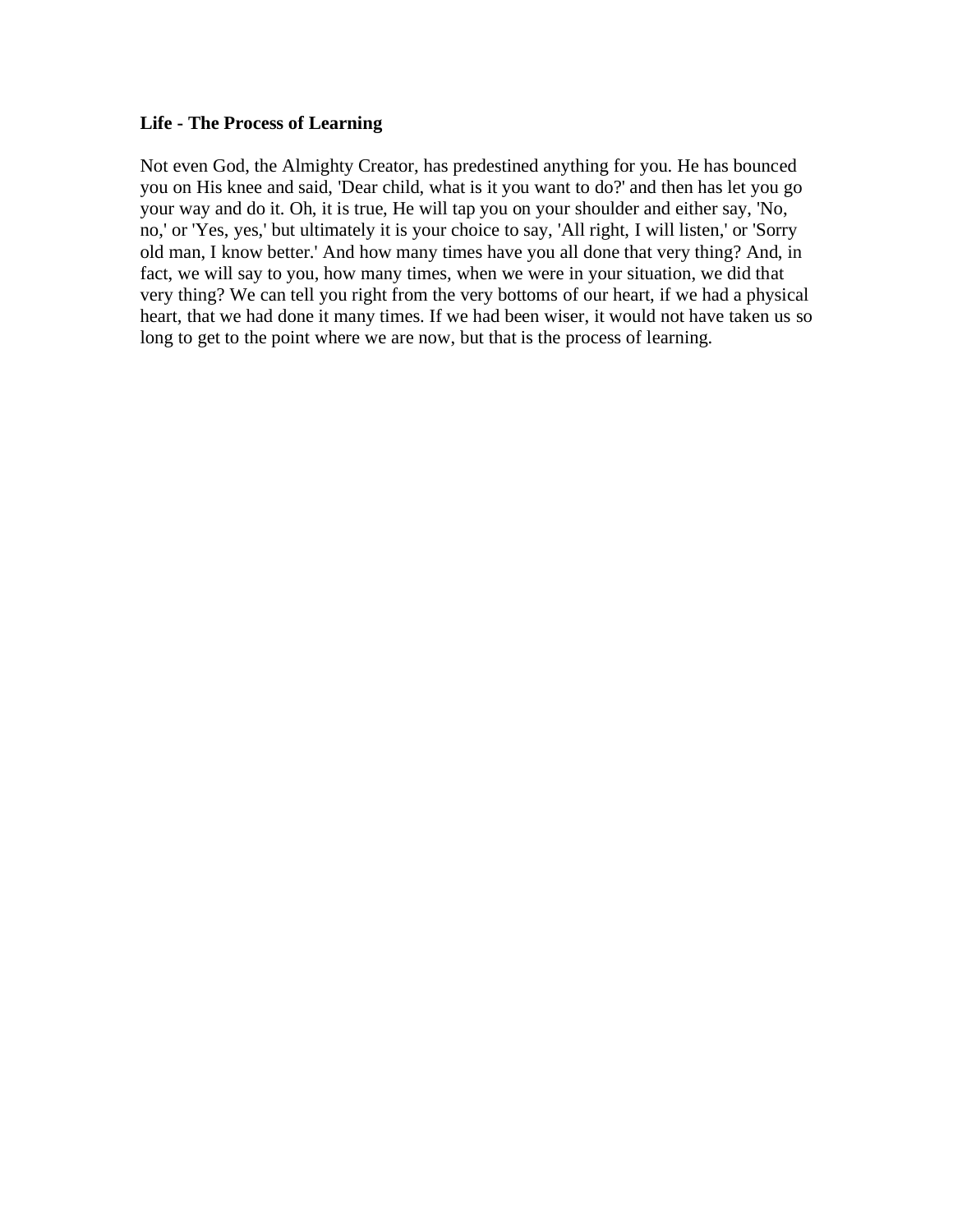# **Does God Need Us?**

Questioner: If God is in total complete, then would He be growing greater, and can God grow by our growth?

The Council: This almost brings a laugh to us.

Questioner: Well, I thought it would.

The Council: If God in anyway had to depend on your growth or on our growth, all we could say is "God forbid." We would all be in a peck of trouble. No, God does not need you nor does He need us. He can exist in total without you because in reality you are a breath that He has exhaled. Do you understand?

Questioner: Sort of.

The Council: We are glad you are honest about it. You are something that He has created from His own Being and has set free to either accompany Him or to abandon Him. You see, He is a Being that is within Himself constantly growing, but then again this is almost a false statement because He is all that is and there is nothing other than Him. But, shall we say, to explore Himself there is no limit to what He can explore, and to share in this awesome glorification He has created others to be brought up, to be taken up into this glorious experience, and thus He has created you just like Himself.

Questioner: What do you mean "just like Himself"?

The Council: He has created you with the same abilities and powers that He has. Of course, this is in a much smaller degree, but you see, once you prove yourself, then when you co-exist you will become much more greater than what you are.

Questioner: Well, when an entity reaches perfection and goes back to the Father, does this add to the Father or His Kingdom or does it add to the entity?

The Council: Of course, it adds to the entity who has reached perfection. It does not add to God the Father. If it adds anything to God the Father, it adds to His Joy to see that you have done so well with what He has given you and that you have loved Him as much as He has loved you in that you were willing to return. So in this you Co-Exist, and in this He gives you the opportunity to, do many things that you have not even begun to dream of yet.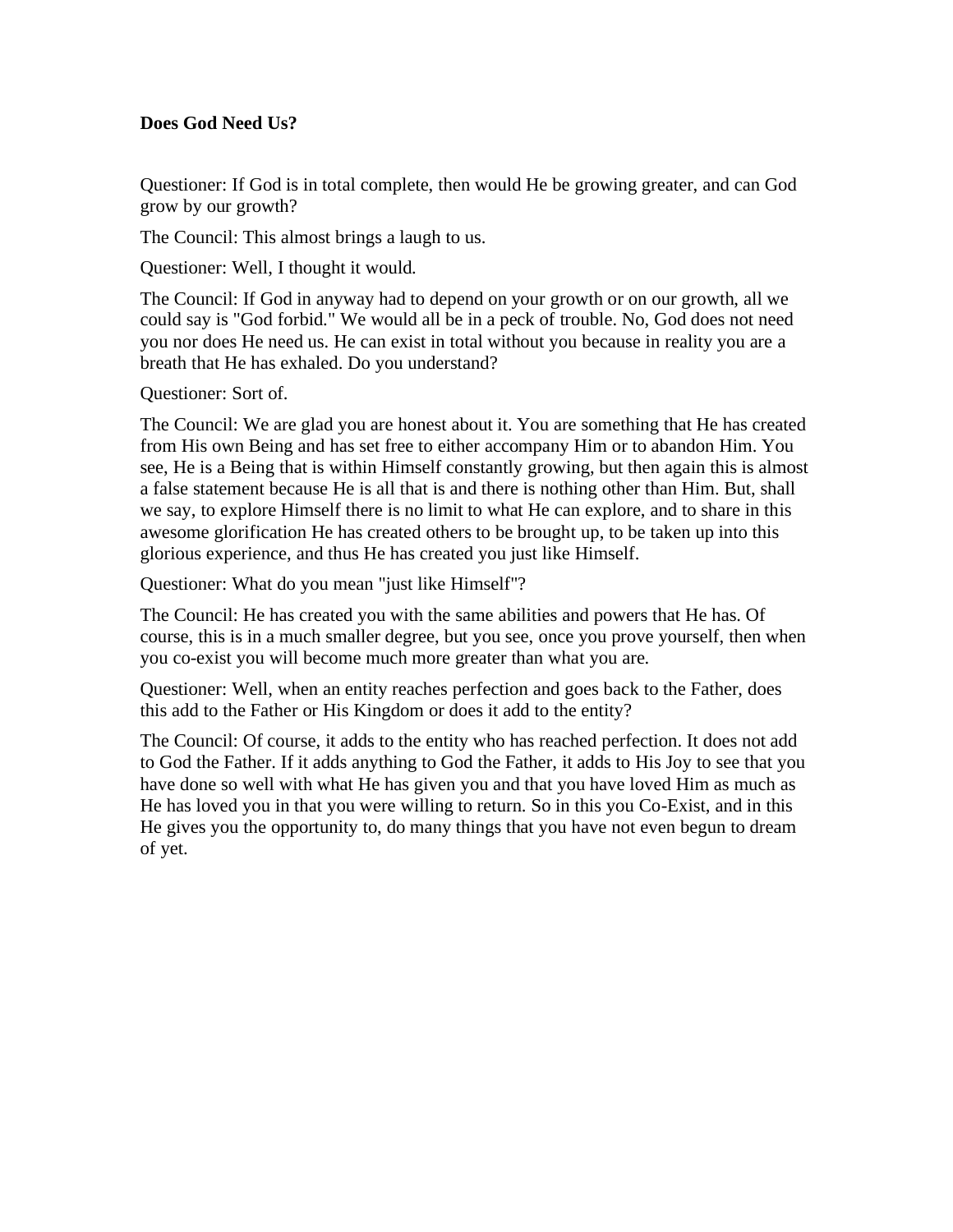## **The Bible Will Give Us Guidance**

Questioner: You told me to be careful of my thoughts and it seems I'm having trouble doing so.

The Council: Practice discipline. Discipline is the key. Keep your mind active, and if you cannot discipline the mind enough to keep pasts out of it, then the best stimulus is the Bible. Begin to read segments at random whenever these times come upon you. Simply take the Old or New Testament or a complete Bible and let the pages open where they will and begin to read there. Do you understand?

#### Questioner: Yes.

The Council: A few minutes of reading the Bible and concentrating on it will give you answers that you need, believe it or not. Have a problem and let a Bible open where it will and you will have the answer on those pages that open to you.

#### Questioner: Does that go for anyone?

The Council: That goes for anyone. A very simple and quick guidance is that. If you have a problem and you need an answer to it, simply request guidance of the Father in the name of His Divine Son, Jesus Christ. Take a Bible, it would be wise if you took all markers out of it, hold it in front of you and let it flop open where it will. Then just randomly stick your finger on a page or on a portion of that page and begin to read, and read until you feel that you have completed that segment that you have started, and you will have your answer to your problem. If you should pick a segment that is, shall we say, a number of columns long or as in some sections, the segment is a complete chapter, if you should happen to pick something such as that, then read the total segment, read the total chapter and within that segment you will have your answer. Very simple and quick guidance. Do it in an attitude of expectation and trust, and the answer will come even clearer to you and much quicker.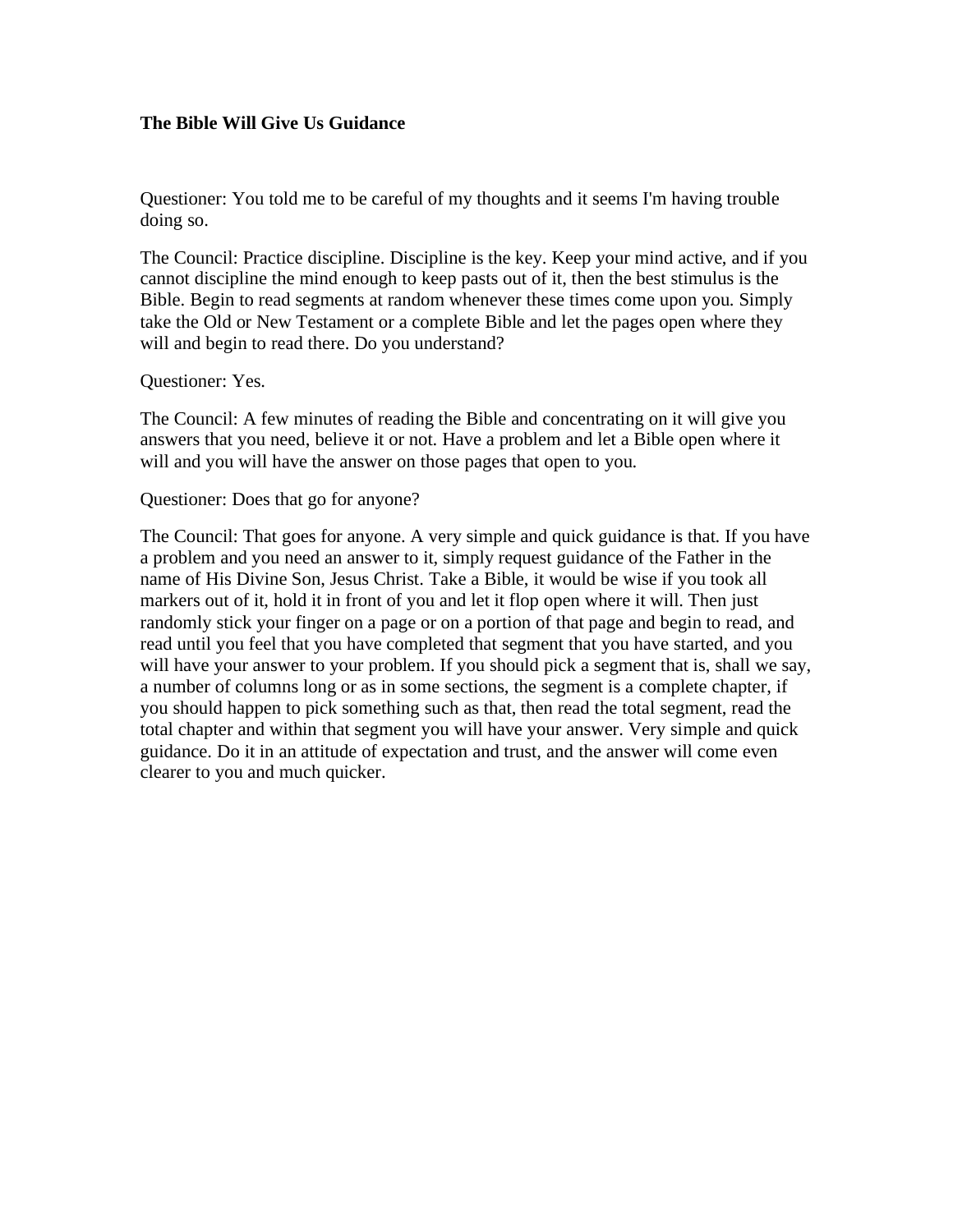# **Spiritual Growth**

# The Council:

Spiritual growth is not a way of life that asks you to do without, but it is a way of life that asks you to give so that there is a greater room within to receive. Matter, creation, life, the earth, is in existence because of a consciousness. Your life is in existence because of a consciousness that you have. Matter can be looked upon as the effects and consciousness is the cause. To change your life into something more positive filled with greater joy and peace, change your consciousness ever so little, if that is the best that you can do, and your life will improve, your happiness will be assured, your joy and your peace will be yours.

Much development and in fact the only development that an entity can fully make is in the ability to train and work with the physical. And the easiest and quickest way is developing the attitude and the thought. If you constantly keep on your mind your relationship and your responsibility to everybody and everything around you, you will soon be not only a channel for love, but you, will become a booster of that energy or that vibration. You will add to it. We will suggest for you specifically to begin to think in terms of service. Think in terms of service to your fellowmen. If one were to feel as though one's purpose was to be of service and in return through that service become more aware of the unity of man and God, great spiritual development can be expected. The greatest growth that an entity can make is through his day-to-day existence, in the simple little things, in the establishment of a very firm attitude of his existence within the Grace or Love of his God and his existence with his fellow man.

As you live the rest of your life, you must constantly try to do the best you can. Oh, there will be times when you just will not do it, but spiritual success is guaranteed to those who fall and will pick themselves back up. So, if you try and you fall back into old habits or old ways, do not stay there. Try again, start over, and keep this process up. Then when you leave the material manifestation and you ask yourself, did you do the best you could?, your answer will then be yes, and you will move on to a whole new realm of growth and development.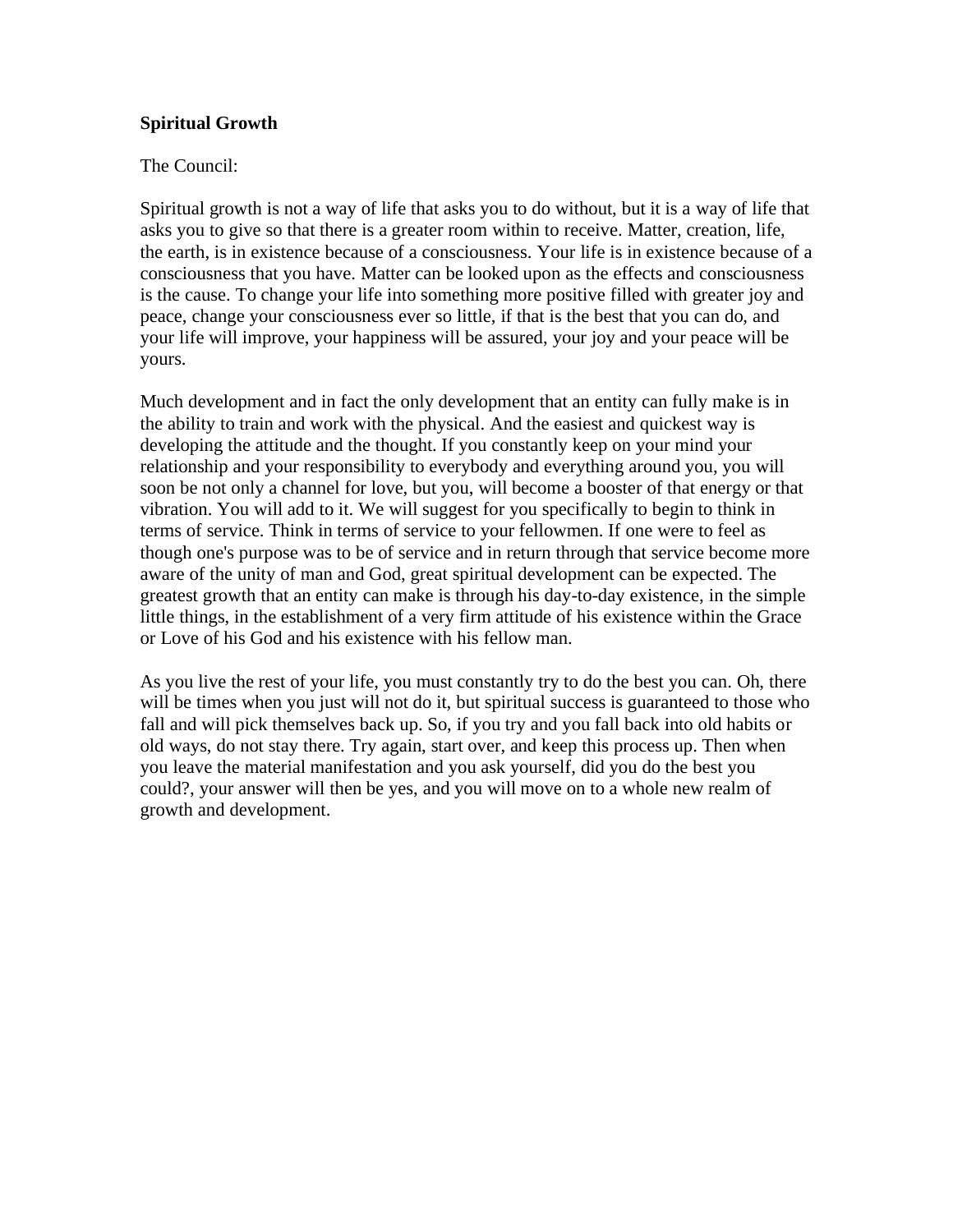#### **What Life is All About**

This Quote comes from William LePar's new book - Return to Eden, The Universal Being Lectures of William LePar. Every year SOL presented their conference in October. Mr. LePar was the featured speaker. He often prepared a year in advance for this lecture because he felt that it was the highlight of his speaking season. The following is the closing to his lecture on Predestination or Free Will.

What's life all about? It's very simple. It's the art of loving, the art of caring, the art of compassion, the art of accepting responsibilities and commitments, and fulfilling them with a dignity, with an honor, so that you are not only showing proper respect to the other individual, to the other soul, but you are showing proper respect to yourself. You are taking on a god quality. When it comes time to leave this life, leave something more behind than a dead body, some clothes, and some money. Leave behind a legacy of love, a legacy of compassion, a legacy of concern, a legacy of respect, a legacy of dependability in fulfilling commitments. Leave a legacy of the kind of god you can be.

When you leave this lifetime, leave a legacy of love. Leave a legacy that says this life, this world, this earth, is just a teeny bit better because I walked through it. It's not hard. We have one hundred and one opportunities every day to show kindness, to show anything that takes us out of ourselves above our ego, and shows that we have a goodness and a quality inside that can help others and in return those same things will be shown to you in your time of need. Don't expect them. Don't ask for them. Don't sit on your duff waiting for them. They'll be there. Leave a legacy of your goodness when you leave.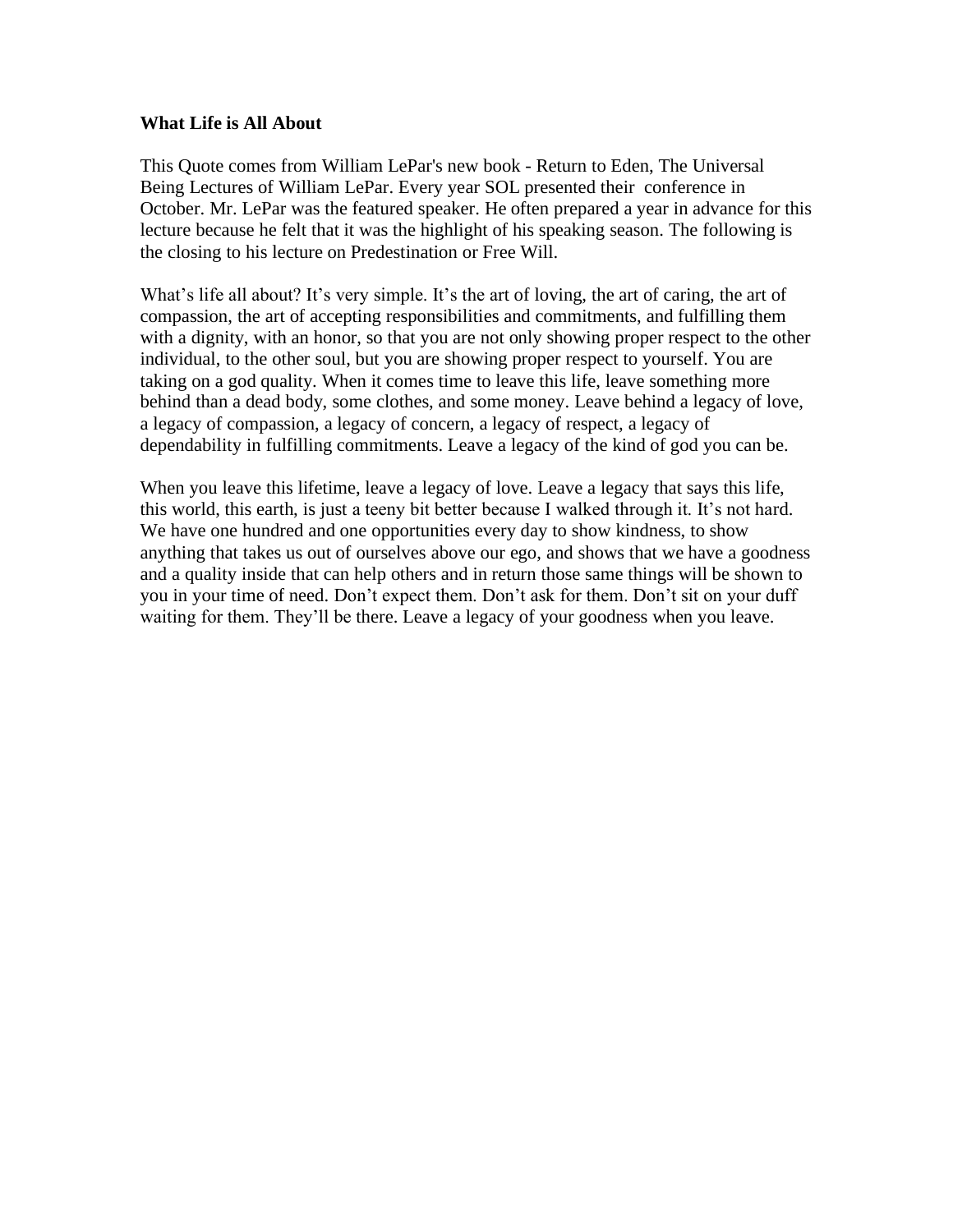### **Stress - The killer of the physical**

With the holiday season approaching I thought it might be good to post something from William LePar's spiritual source, The Council, about food and stress. This time of year we find that there are more opportunities to eat more than normal and not pay attention to what we eat. Although the holiday season is supposed to be one of joy and happiness it can also be stressful and depressing for many. The following are some of The Council's thoughts on maintaining a healthy body.

The Council: Now there are some bodies or some systems that will take more acidity than others, and there are some that will need a degree less or much less acidity introduced into the system. This is where health lies: in what is the proper balance for the individual body. Does it function better on a higher acidity level or on a lower acidity level?

Now, a base line that one could start at, if one would say the normal would be just slightly on the acidic side but just slightly. If all were put on such a diet so as to bring this condition about, then one could judge from that as a standard whether a particular body or system would need a higher acidity level or a lower acidity level. Do you understand?

Questioner If you put everyone at the same level of acidity, then the different body types would have to have either higher or lower to keep them healthy?

The Council: Yes. Now, what we said was, just slightly above the norm or the average or the medium level or the neutral balance. So, if the base line were struck at slightly above the acidity side, use that as the base line and then determine whether that individual or that system is functioning properly. So it would be a matter of trial and error, although in that case then, if all were given the proper diet, that case then one could judge on the basis of the body structure itself. But you would have to hit the common denominator or some line of equality.

Questioner: If an individual had then the perfect body chemistry or acidic balance for his particular body type, would that mean then that he would be then almost, it would be very difficult for him to get a virus or a disease? It would be taken care of pretty quickly by the system?

The Council: It would mean that the body would be in much better condition to handle any kind of infection or invasion from the outside or even from the inside.

Questioner: Could I ask a little more difficult question then? Within this body chemistry how would meditation work? If you had the ideal body chemistry, the meditation would still add to the strength of that body?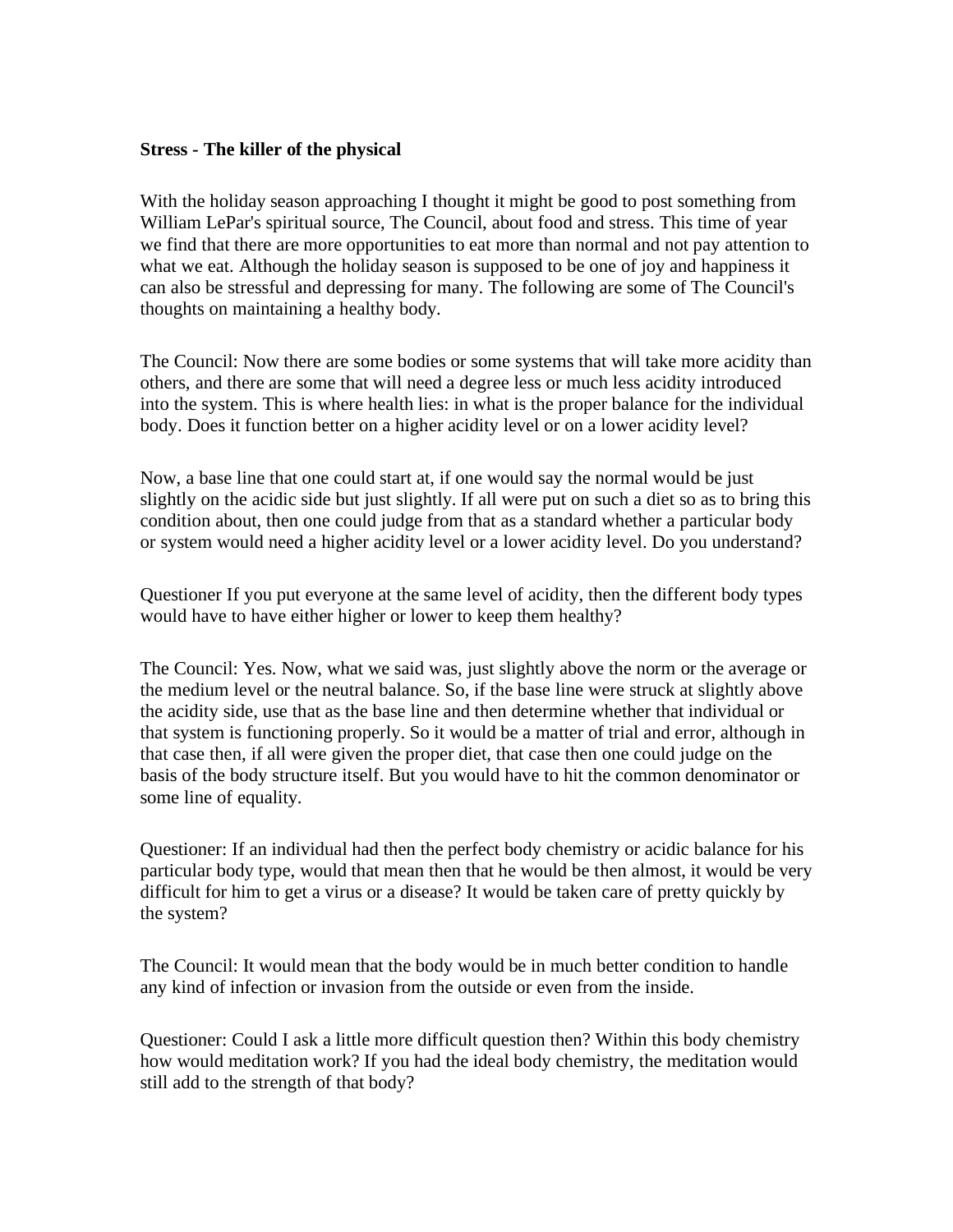The Council: Meditation would be a needed factor to eliminate, how shall we put it, unnecessary stress or excessive stress. The stress is what throws the system off. Stress is actually the killer of the physical body. It is the infector of the physical body. Once stress overtakes the physical body, then it throws the immune system off. It throws the entire system off, but it weakens, absolutely weakens the immune system, which opens the door then for all manner of sicknesses.

One of the best preventive maintenances for the physical body is daily meditation. If one were to incorporate that into their daily routine, they would have much less sicknesses. So, if you consider a health maintenance program, by all means, it would have to have meditation incorporated into it. Very few of your medicines actually cure. In most cases, they simply eliminate or cover up the symptoms, thereby relieving the additional stress and allowing the natural healings of the body itself to do the rest. Now, that is in most cases. Do you understand?

So, if this is the basis of modern day medication, why not take a daily dosage of meditation and be one step ahead?

Question: My question now is getting to other categories. One is the junk food, and one is the well-prepared meals. How then would both of these be tied in with all the allergies that you hear of?

The Council: Well, the junk food definitely deteriorates the body, in that it causes stress. It is the chemicals or the preservatives in the junk food. Anytime you prepare something that is supposed to be edible and you set it on your shelf and three months later it is still edible, there is something wrong with that product. By nature, prepared food cannot be good for you if left on the shelf for three months or six months.

So the chemicals to give this length of life to the food is what is detrimental to the system or to the body. If you prepare your meals from the cleanest food possible or the purest food possible, you will automatically have a much healthier body and a more normal body. This would then give you a greater margin of safety when it comes to the impurities of the rest of your society. But when you take all the impurities that come at you in your normal-day life and ingest even more in your food chain, you are just beating yourself over the head twice fold.

Also, much that can be done to eliminate some of the undesirable effects of preservatives and what have you are those foods that are prepared in the home, even though they may carry a degree of chemical in them, if by the person preparing them, the food, it is prepared as an act of love, this will have much to do in neutralizing the adverse effects of whatever it is that is in the food that should not be. Many times this is done automatically without the individual who is preparing the food even conscious of this factor. But if more of a conscious effort were placed on this, it would be much more influential. It is the same with a blessing before you eat. What good does a meal blessing have on the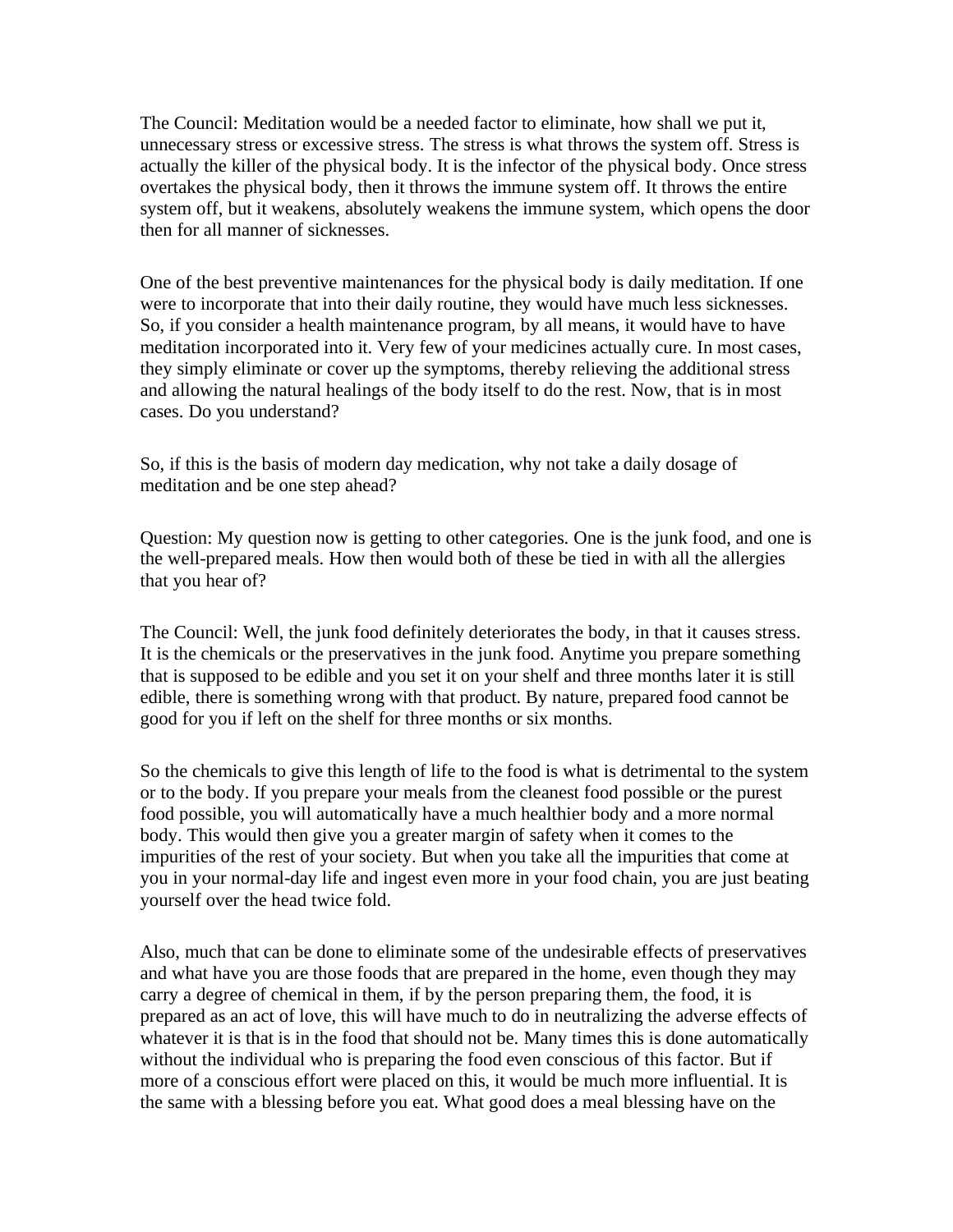meal? Well, believe us, it has much good, because you are energizing that food with a very positive thought and a very positive outlook, and that goes into your system then adding to the original thought that instigated the prayer before a meal. Also, if each member at the table or at the meal brings their mind into that framework of prayer, they have a moment or two of a form, even though it may be very light, of meditation which brings again the body into a better balance.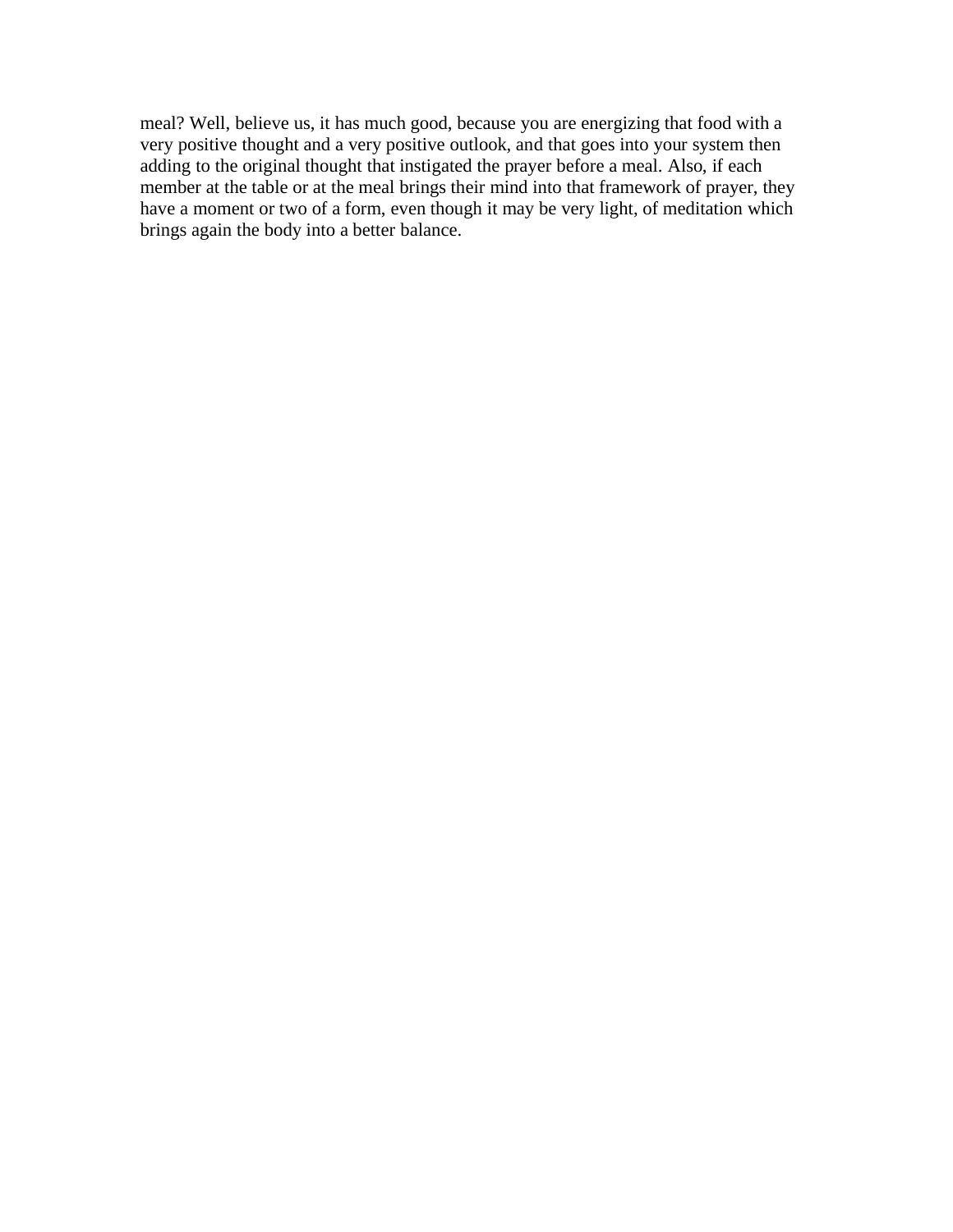# **A New Year's Thought**

This was William LePar's spiritual source, The Council's, New Year's message for 1978 but I believe it still applies today.

The Council: The unusual thing about mankind is that he has such a terrible tendency to always look on the darker side, and we cannot understand this, even in its worst times there is always a brighter side to things. Sometimes man makes it necessary for him to undergo turmoil after turmoil only because he is too silly to realize the beauty that is around him. Sometimes the greatest strength one acquires during a challenging time is to look away from the challenges to some of the surrounding beauty of the past. This gives a stimulus to look towards the future.

We choose to moderate our advice over long periods of time to all of you in such a way so that you do not go skipping merrily across the ice without looking. We like to give you an encouraging word but yet we like to leave you with enough sensibility to look before you leap.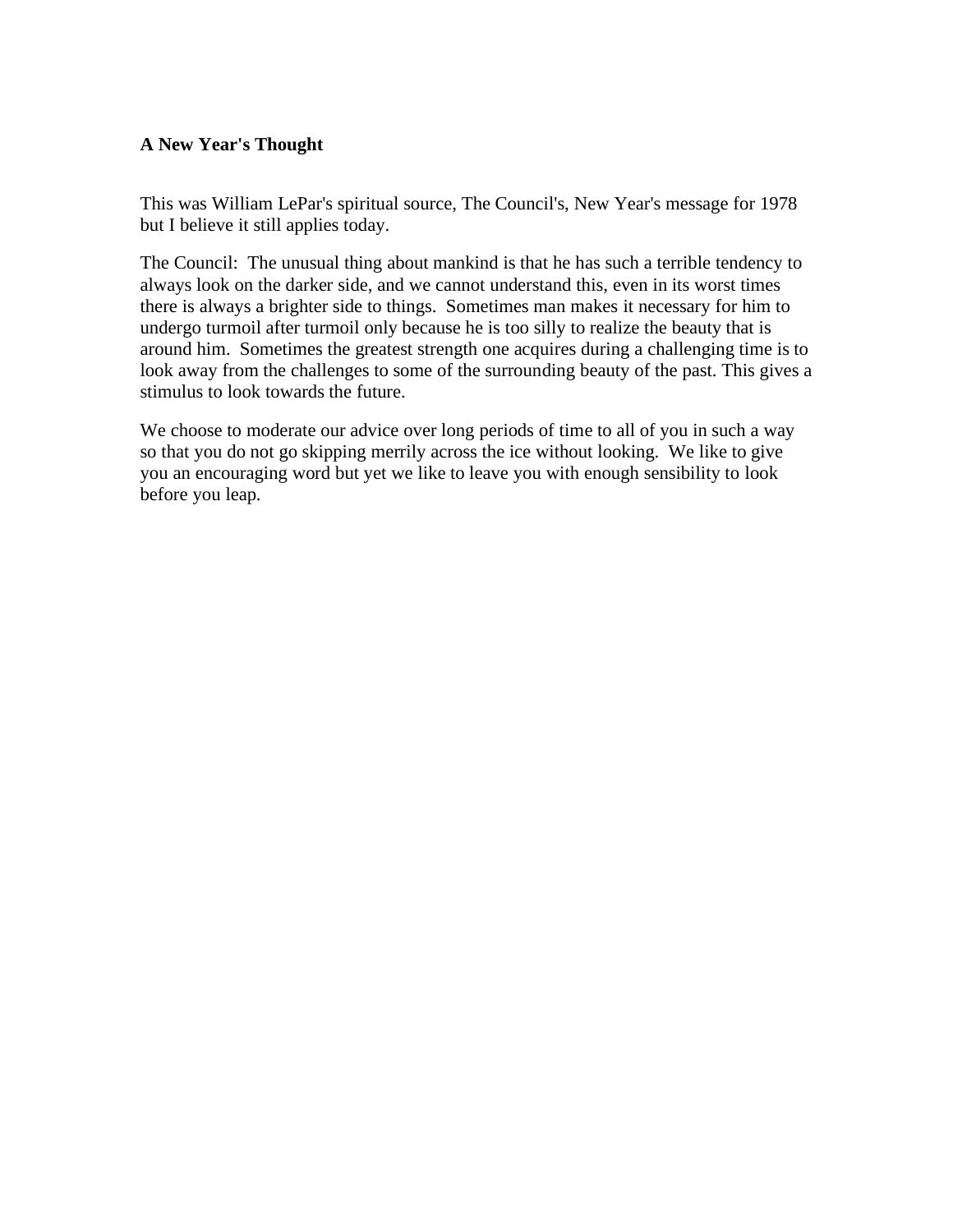# **A Psychic Experience Verses a Spiritual Experience**

Questioner: "You stated, 'You are not participating in a psychic experience, but you are participating in a spiritual experience, and there is a definite difference.' Will you please explain the difference?"

The Council: A psychic experience produces nothing more than a phenomenon; it produces entertainment; at best it shows that you as individuals have capabilities that extend beyond limits of the physical or what you normally understand and can perceive through the sensory abilities of the physical body. This phenomena is kept at an absolute minimum, because we are not here to, shall we say, entice believers into the psychic. Our purpose here is a spiritual purpose; it is to help establish in those realms above a form, an element, that can be penetrated by those souls choosing this information, both at the present time and in the time to come.

This information is already a form in the spiritual spheres above the earth manifestation, and already souls are feeling its vibration. Does that answer the question sufficiently?

Questioner: I don't understand the need to establish in those realms above, forming an element that can be penetrated by souls choosing this information.

The Council: Those souls in the material manifestation.

Questioner: I see, then you are not referring to souls who have already crossed over?

The Council: They can partake of that, if they choose.

Questioner: Then souls who have already crossed over are not in each case aware of the information that you are giving us?

The Council: Depending on the state of development. If they are in the Spirit Realm of the man-made heavenly realms, they could be aware of it to whatever degree would sufficiently serve their development at that level or at that state of consciousness. You are not understanding what we have said. Many forms of belief have been created over the eons of time. Some of them have built a, shall we say, strong avenue of existence; others somewhat weaker; others have been totally consumed by other thoughts, other beliefs. This particular information, these attitudes, our efforts to clear away the misunderstanding brought by man's words and ignorance, by his desire not to accept what is, will eventually develop into a form that will, how shall we put it, be equal to even the greatest thoughts, at least. So in this sense then all of you are participating in a spiritual experience and not a mere psychic phenomena. What you do not observe now, today, tomorrow, next year, does not mean that it does not exist now, today, tomorrow, next year. Remember how elusive your time is and even your very state of experience in the material manifestation as YOU observe it. There are some things that cannot be explained as clearly as we would like to explain them, simply because you have not the thoughts let alone the words. So in such areas we are extremely limited in an explanation that would be understandable. It is like building another road to heaven. Some roads are well-built; others are thrown together quite quickly, and thus deteriorate very fast, with the season they crumble and fall away and the brambles grow over that spot, so that those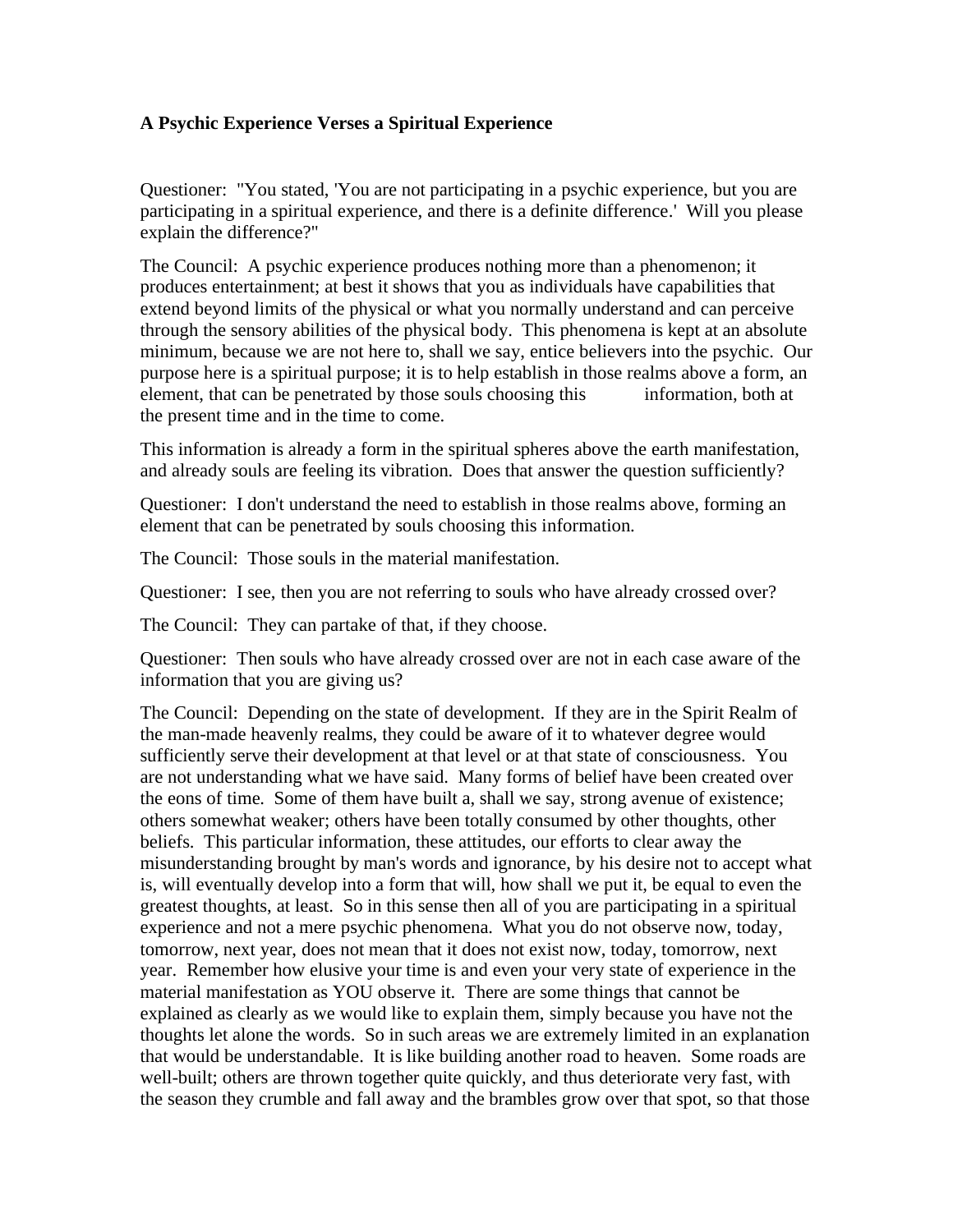passers-by who come tomorrow are never aware that there was a road there the day before; and in this experience you are building a very firm and wide road that will not crumble in your lifetime or in any lifetime to come. This road will exist long after all of creation has been, shall we say, done away with. We can tell you this. Some may believe; some may not; it is not that important. For those who do believe, good; for those who do not believe, it is not important; use what you can use in what we are offering you; what you cannot use, do not be foolish and toss it completely out of your grasp, for a day may come when it may be useful to you then.

Remember much of the psychic information that man has gleaned over the time of his existence has very little sustenance to it; this on the other hand is food for life for those who are willing to partake of it, and that is the difference.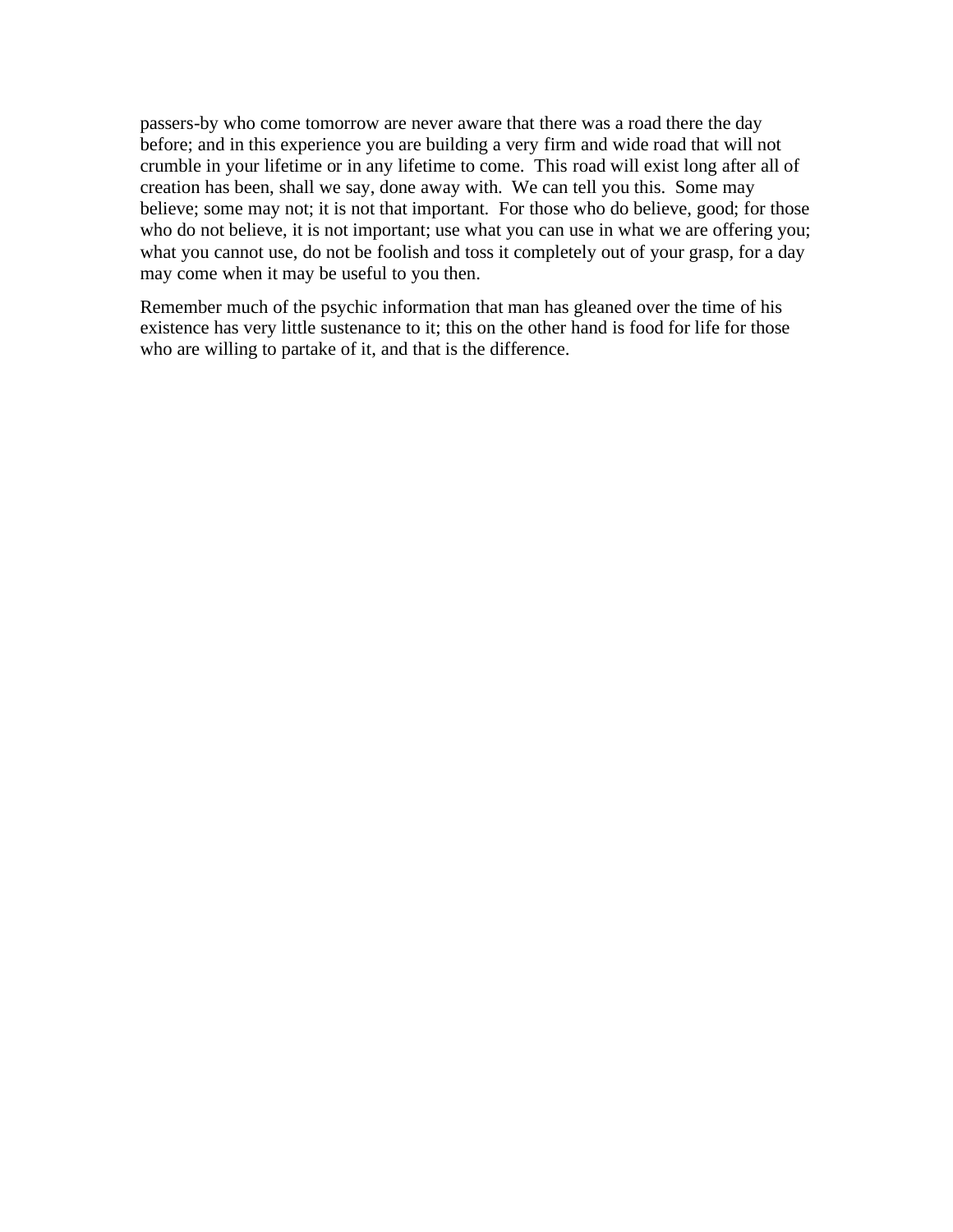#### **A Message from The Council**

This is the opening message at the first trance given by William LePar's,The Council', for the general public. There were more than 125 people in attendance for the event. Since the audience had a diverse understanding of what a trance is and who The Council is, they made an extra effort to explain their state of existence to those in attendance. We feel that their opening message will be instructional for all levels of spiritual knowledge. This will be presented in sections because it is a long and detailed introduction. In this section The Council explains the realms that exist for us once we cross over. They refer to the Man-Made Heavenly Realm as the area that souls go to if they are to remain within the cycle of reincarnation. They explain that the God-Made Heavenly Realm is where souls go who have worked themselves out of the cycle of reincarnation. Souls who move into this realm still have more learning, therefore more perfecting of their beings. Within this realm are three levels of further development. The Council identifies the levels. They tell us the level that they are in and they give us an indication of where that level is in relationship to God Himself.

The Council: "May the Peace and the Joy of the Infinite Father be upon you all, and may His Light shine down upon you, around you, and within each of you.

"This is our standard opening blessing at all the communications. We ask that each of you accept this blessing in good will.

"To begin this day, let us explain a little of ourselves, who we are and what we are. In order to get a better picture of who we are, you need some information.

"What lies beyond this material manifestation or your earthly lives? Originally, when all was created and then a need came for the material manifestation, the Divine Essence, the Infinite Father, the God of all, established what can simply be called or best be called the God-Made Heavenly Realms. Once His creations began to work their will, there was a need then to create a second heavenly realm, since those souls or entities or conscious state beings lost a degree of awareness, and in their confusion they began to create their own heavens. Their activities brought a need for a waiting place. That today is known as the Man-Made Heavenly Realms. When one does not do the best they can, and that is all that is required of them, then they find a need of their own decision to go to a place that can easily be described as a reviewing station and a re-evaluation of who they are and what they are. Then they must through those concepts that they have created in their earthly sojourn must work their way back into the material through the process of reincarnation. But if in living your life you have done the best you could with what you have, then you make yourself eligible for the God-Made Heavenly Realms. All decisions as to what state you will be in after leaving the physical manifestation or your earthly lives will be made by you and you alone. This Divine Essence does not judge you whether you are good or bad, whether you are kind or unkind. That judgment is left to you, because within each of you is a divine spark that contains the Christ Consciousness, and when you leave your physical body, you will then examine your entire life and you will decide whether you need more in the area of growth through the material manifestation or whether you have made yourself eligible to grow beyond and without a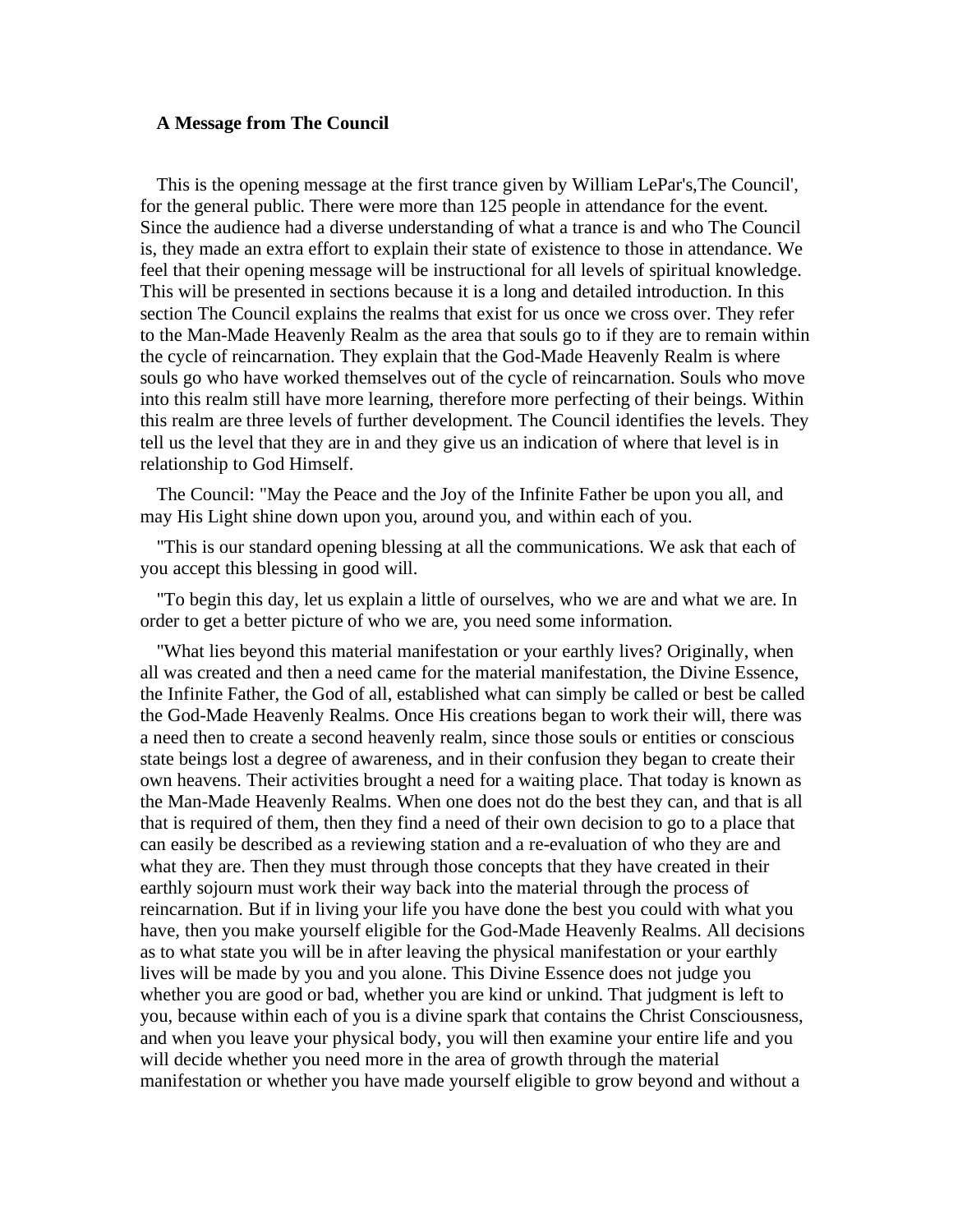material form. If you choose to grow beyond and without the material form, you will find yourself in the God-Made Heavenly Realms.

"In that area which was originally created by the Divine, you have three basic levels of growth, the Spirit Level, the Angelic Level, and the Celestial Level. The Celestial Level can be easily compared to the portico that surrounds the House of the Divine. Now this is purely symbolic but it is something that you can relate to. It is just before you enter the Divine Presence.

"This Celestial Level is where we exist. Never in the history of mankind has this Level spoken to man. All sources of information in the past, at the present time, and in the future will come from the Man-Made Realms. In this God-Made Heavenly Realm our task is to act as a council, to give suggestions to your perplexing problems. We are not here to tell you what to do. We are not here to tell you how to live your life, but we are here to offer suggestions, to encourage you to use the god-given mind that you have, to use the god-given will, to think and to grow, to open yourself up so that the godly state that lies within the very core of your being can come out, for each of you have a speck or a spark of the Divine in them.

"What is the nature of your reality? Do you just exist alone, as some philosophies say? That you create your own personal reality? That all that you experience is of your making? No. If it were so simple, but it is not. And if that were the case, then why would so many individuals, so many souls, so many entities create lives of hardship and sadness? What you see is reality as you understand it, but it is not a personal reality or an individual reality. In other words, all those individuals that you must deal with, day in and day out, whether they are your spouse or your children or casual acquaintances are not figments of your imagination or are not entities that you created for your own growth, but they are entities in their own just as you are. Reality is a collection of all of you creating together, not as individuals but as members of an orchestra. You are in concert with each other. The material manifestation or the earthly life is the opportunity to work with other entities in the growth process; it is a giving and a taking; it is a sharing.

"Why are some lives so filled with problems? Why are some lives filled with so much sadness and sorrow? Why is it some people never seem to go anyplace? They seem to stand still. Let us give you a little example of how life works. Although some of you may find this very hard to believe, initially when you made all the spiritual agreements and contracts to experience life with those around you, your life was planned out so that it would be filled with peace, contentment, happiness, and joy. If this be the case, then why are so many lives contrary to this? Picture your life as a lake, as smooth and quiet as a mirror, a piece of glass. At some time, at some place, at some experience in your life you reached a crossroads where a decision had to be made. A decision was made, but the decision was not as good as it could have been, and so this caused a ripple on the surface and slightly distorted the clarity of it. So as life progressed, then another crossroads came, another decision had to be made. The decision was made not through the clarity of the lake or the pool as it was originally, but now that decision is made through that ripple effect, and so the clarity of sight is not there, and again a wrong decision is made causing a greater degree of ripples, more ripples, less clarity, less quiet, less calm, less clear. And as life goes on then, each decision is made through this distortion, through this lack of clarity until finally this peaceful, placid lake, this mirror, is totally distorted, all clarity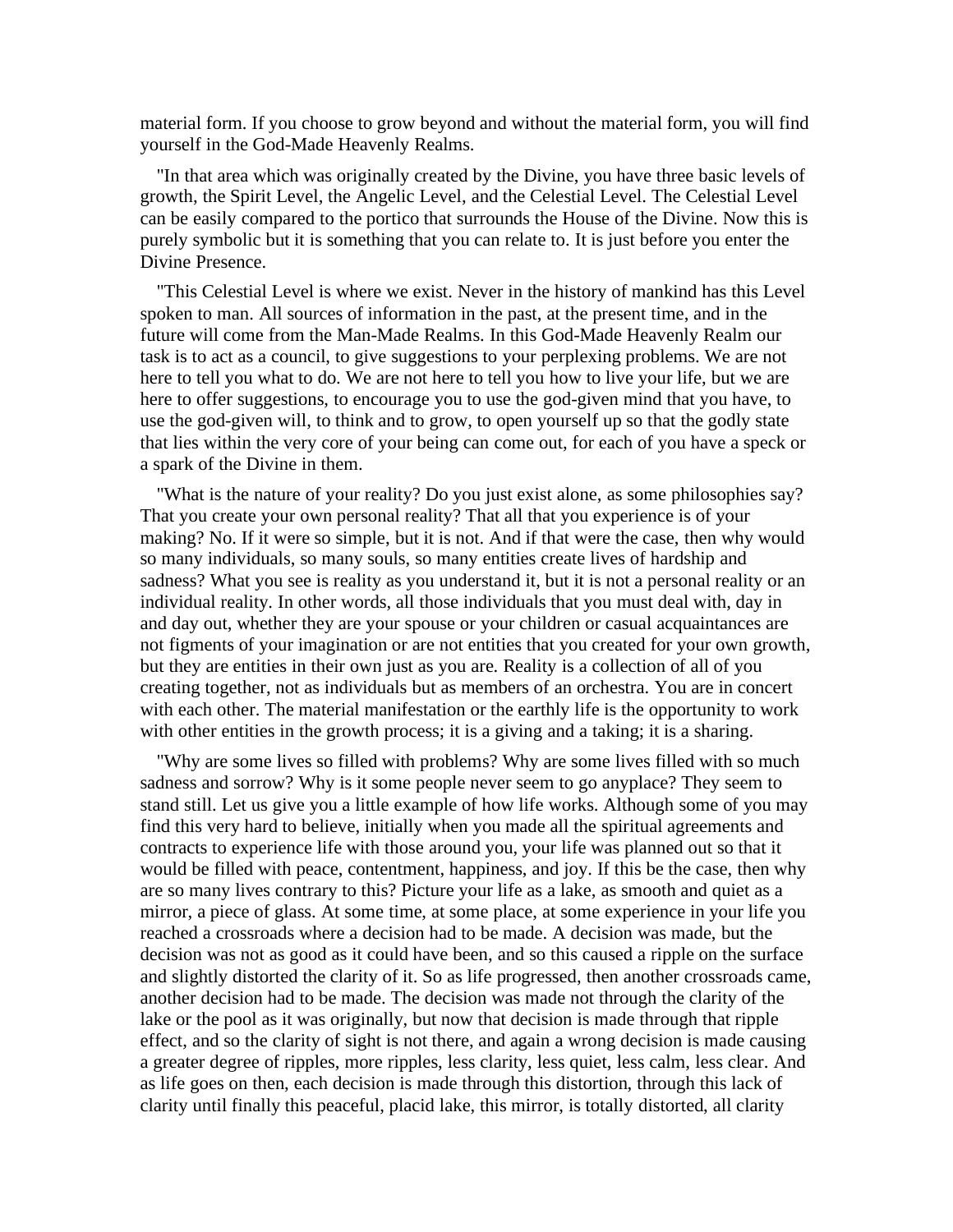gone. This is how life becomes a trial. This is how hardships come into being. Once the lake becomes so distorted, then decisions are no longer really made, but instead of decisions they become reactions to emotions and to situations, reactions to emotions and situations.

"How does one begin to correct the situation? How can one return back to that peace, that calm, that still lake? One must begin to think and then act as opposed to reacting. To change your life, you must begin to act instead of react. What is necessary then to begin to act in a more godly way? A keystone in spiritual growth or development is this: You cannot grow one iota if you do not love yourself. The problem with the world today is that it does not love itself, it loves things, material possessions. But the individual creations of the Divine, within life, do not love themselves. They have lost that insight that they once had to their true value. So the first step one must take is to begin to love themselves, not in an egotistical way but in a godly way. Then one must begin to respect themselves, to have self-esteem, again not in an egotistical way but in a godly way. You must remember that there is a value to you regardless of how lacking in love you are or how many things you have done that you are not proud of, there still is a value to you. You have something to offer to mankind that only you can offer, no one else has that ability, that quality, that presence, to offer. You are a unique individual and only you can fulfill your mission in life. No one can fulfill it for you. So in that sense you are extremely important in all of creation. You are of true value because you have something to give. Do not worry what it may be, but think of giving of yourself. Create a self-image for yourself. Begin to think of yourself as a better person than what you presently think of yourself, again not in an egotistical manner but in the sense of having a respect for yourself. Knowing that you do have something to offer that no one else can give.

"So, to change your life, to make it more productive, to give you more in life of what you want, to bring a spiritual development or growth to yourself, first love yourself. Have a self-respect, a self-esteem for yourself, and then create an image in your mind of yourself, create a positive image of yourself. A helping hand or an essential aspect of spiritual growth is something that your world today dislikes. Most of the world today feels this thing is not good, is old-fashioned, is unworthy. What is this thing? It is discipline. In your society today, the word "discipline" is a vile word. It is dirty. It is unacceptable. Your society feels that discipline means to do without. This shows a lack of wisdom and insight because discipline does not mean do without, discipline means gain control of yourself so that you can have all that you wish in life, so that you can benefit from all experiences, so that you can have a life of peace, of joy, of happiness, so that you can have spiritual growth and all the material things in life that you wish. Discipline does not mean to do without. Discipline means to take control of yourself, give yourself a direction in life and follow that direction, by making conscious, well thought-out decisions. Do not react, but act. Gain control of your life, gain control of yourself. Think about each challenge that comes to your life, each crossroads that you come to. Discipline means to gain all that you wish to gain. It does not mean to do without. Those things that you can control, wonderful, control them. Those faults that you may have that you cannot control, at least, with discipline, you are able to practice a degree of moderation. And so that which you cannot control, at least moderate it to a degree.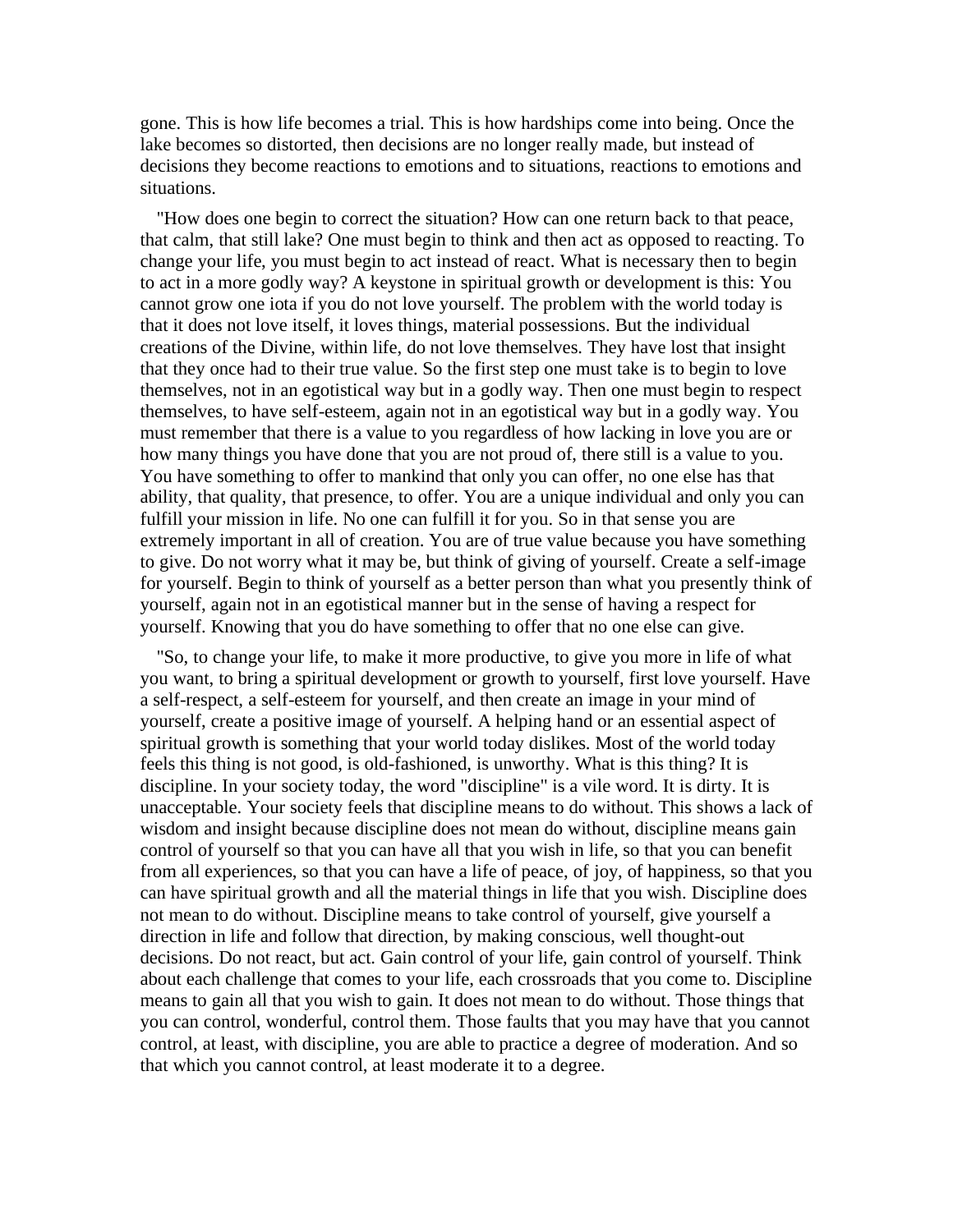"The destiny that you have once you leave the material manifestation is not measured by how many good things you have done as opposed to how many bad things you have done, but it is measured by the true heart's desire. There are many things in life that you do that you wish you had not done, that you do not seem to be able to get full control on, will that hamper you from the God-Made Heavenly Realms? Not necessarily, not necessarily. If the circumstances in life have been such that you are not capable of certain things, does this withhold you from the God-Made Heavenly Realms? No. What will allow you entrance into the God-Made Heavenly Realms is when you ask yourself, "How much did I do? How much did I really try?" The answer that you give yourself will determine which of the Heavenly Realms you will go to.

"This Divine Essence does not judge you. This Divine God does not judge you. He does not weigh your good faults and your bad faults. He accepts you just as you are, all the good in you and all the bad in you, all the positive and all the negative. But you see, deep in you is a god in the making, a rediscovery of self, taking that Divine Essence, that Divine Spark, that spiritual electricity, and bringing it into the totality of your consciousness, your soul, your physical life, and allowing it to manifest to those around you. That is what life is about. A quality life or a spiritual life does not depend on how much you have; it depends on how much you have given of yourself.

"A few points or steps in expressing that godliness that lies within you is to be able to love others without judgment, to be able to accept the need to love without anything asked in return, to love without any strings attached. This is a spiritual love. Another love that you must attempt to practice is the love that you have for your family, for your loved ones, for your spouses, for your children, for your parents, and that is a love of taking care of, nurturing. Another form of love is what is commonly called brotherly love, but it also indicates a friendship love, a respect for other individuals, and a concern for other individuals. There is still another love and that is a community love or a communal love, and this type of love, it is a reaching out, it is becoming active in community projects that uplift the community, that benefit the community, that adds to society as a whole.

"If you take these different forms of love and attempt to practice them in your life, if you begin to think and act upon a decision as opposed to a reaction, your life will begin to improve immeasurably because you will have begun to realize your true spiritual potential. You will begin to realize that with all your good aspects, with all your positive aspects, and with all your not so positive aspects, you have a uniqueness to give to mankind. Your mission in life, and all have a mission, is to offer yourself, your love, to your fellow man.

"Spiritual growth is not a way of life that asks you to do without, but it is a way of life that asks you to give so that there is a greater room within to receive. Matter, creation, life, the earth, is in existence because of a consciousness. Your life is in existence because of a consciousness that you have. Matter can be looked upon as the effects, and consciousness is the cause. To change your life into something more positive filled with greater joy and peace, change your consciousness ever so little, if that is the best that you can do, and your life will improve, your happiness will be assured, your joy and your peace will be yours.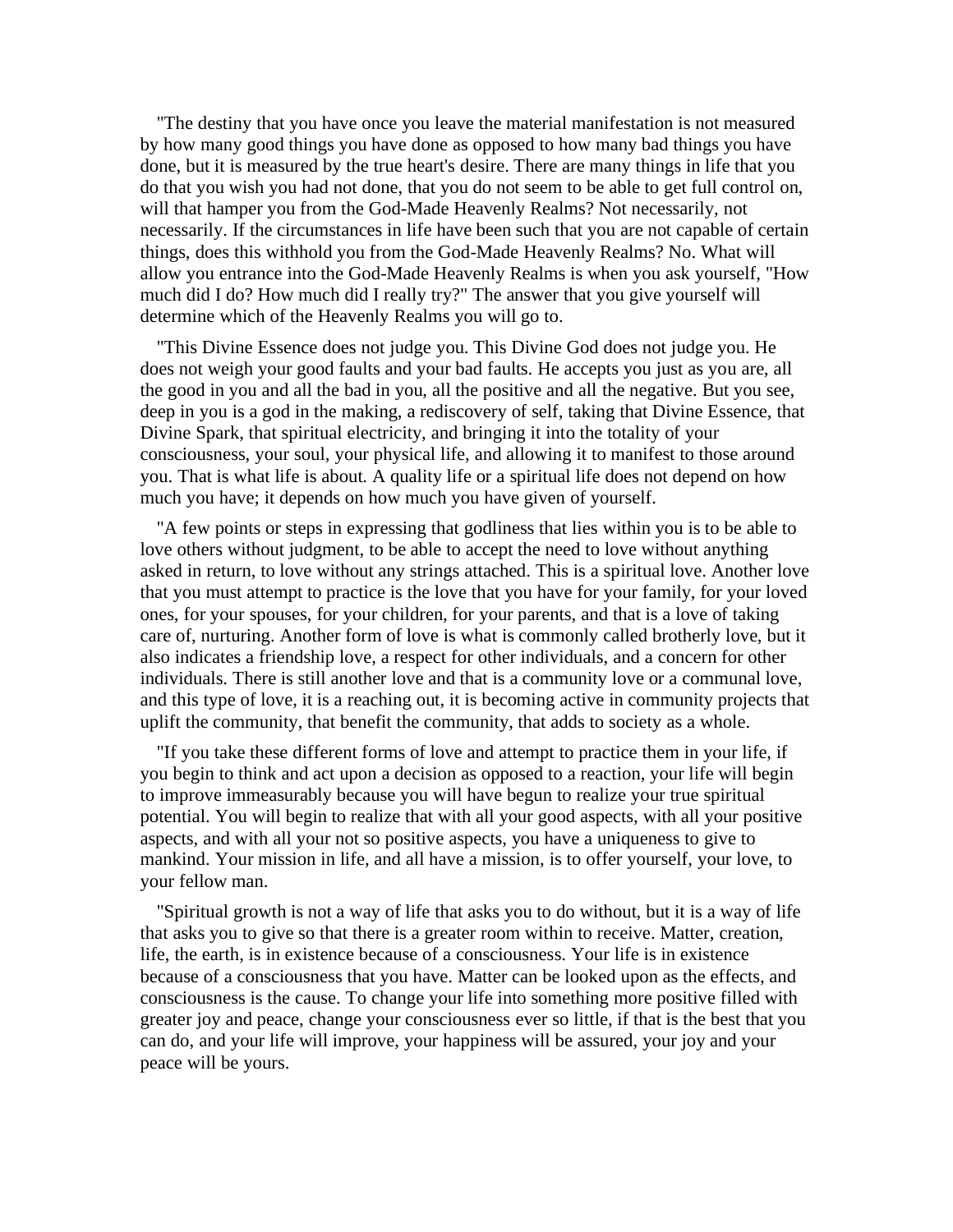"Spiritual growth, and this is an important statement, cannot be gained through the knowledge that you have or the wisdom that you have, it cannot be lost because you may have a lack of knowledge or wisdom, spiritual growth is gained only by what you do with what you have. This Divine Essence will accept you as you are, if you will only allow that to happen."

Questioner: "You referred to our lives as being a lake that has been disturbed by our mistakes. When we come back, are we trying to change things so that the lake smooths out?"

The Council: "It is not necessary to wait till you come back. You can still the lake to a degree in this present experience or in this present life. You must remember there is a portion of the spiritual cycle that is now in play. This is what might be referred to as a bridge segment of what most people refer to as the New Age or the Golden Age or the Age of Light. You are not fully into it yet, you are still in the bridge portion of it, and during this particular time, karma takes on a new aspect or as we have said in the past, the new karma, which means that you do not have to correct all your karmic debt from the past. What you must do to overcome the karmic picture that you have created and the need for any other reincarnations is simply live this life the best you can with what you have. It is not necessary to undergo the old practice of karma which is an eye for an eye and a tooth for a tooth. In this bridge portion of the spiritual cycle, a new aspect has been added so that it is not necessary to wipe the slate completely clean. What is required is make the effort to do so, and then forget about the rest. Now, this cannot be a one-time effort or a two-time effort. As you live the rest of your life, you must constantly try to do the best you can. Oh, there will be times when you just will not do it, but spiritual success is guaranteed to those who fall and will pick themselves back up. So, if you try and you fall back into old habits or old ways, do not stay there. Try again, start over, and keep this process up. Then when you leave the material manifestation and you ask yourself, did you do the best you could? Your answer will then be yes, and you will move on to a whole new realm of growth and development."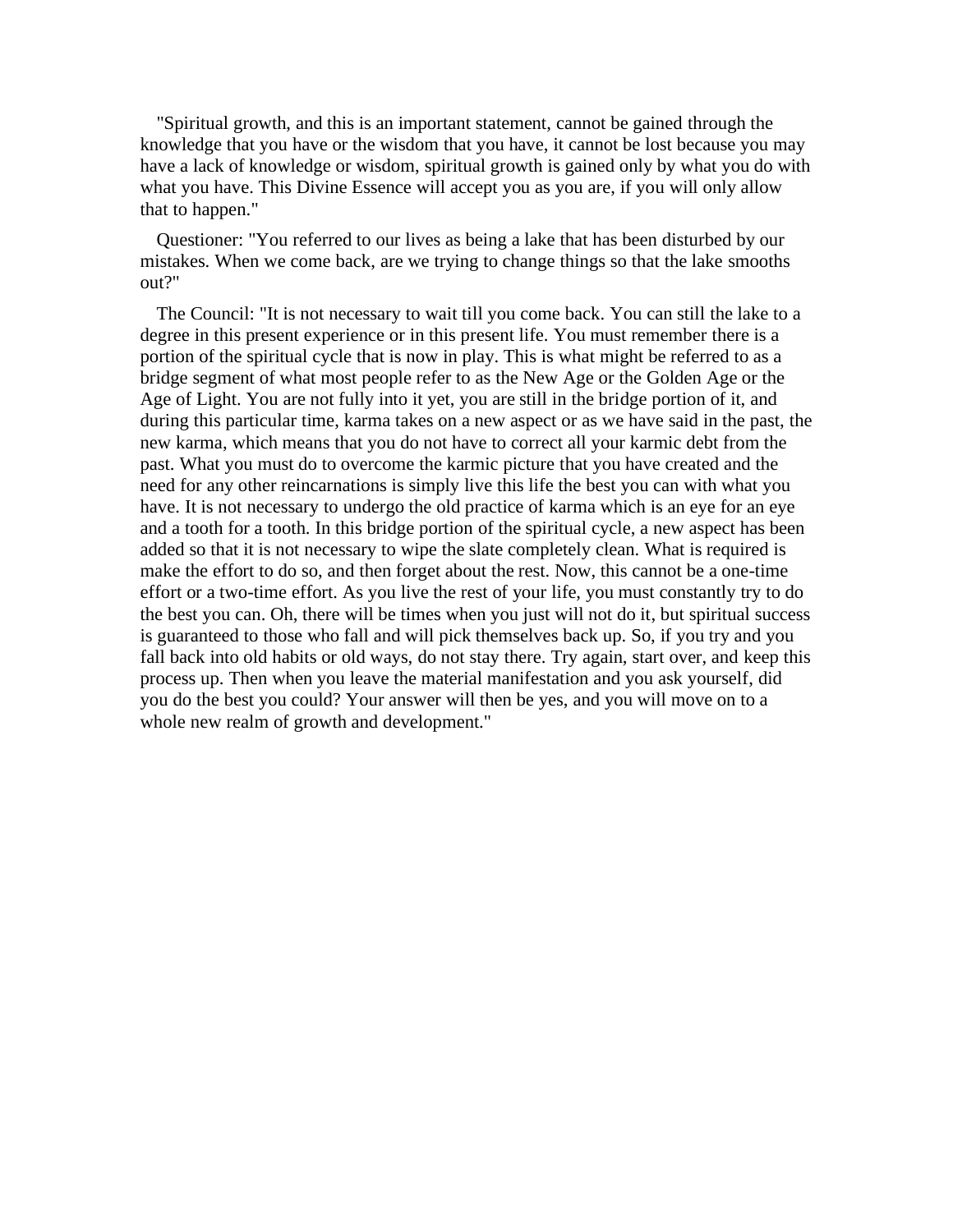#### **A Lenten Message**

The Council: In the minds of man when the time of Lent is at hand, most men think of giving up or doing without, and in most cases man chooses the simplest and easiest thing to do without. The time of Lent, man should look upon as an imitation of the sacrifice of the Lord Jesus Christ; the time when He gave up His life for all of us; and so man attempts to feebly imitate this by giving up candy or a TV show or some silly little nonsense such as that. What man has failed to recognize is that Christ not only gave up His Life, but He also did something very special for each and every one of us, each and every one of you, and that is to bring in an era of Grace; an opportunity was given to each of you and us to obtain the highest possible perfection in the material. He laid that bridge from total chaos to complete peace of mind for you and for us. He did not give up so much as He DID; and so during this time of Lent, would it not be wise if man more closely imitated Christ in DOING instead of giving up? Why is it man should give up trivia, when Christ gave up His Life? What man should do, is do as Christ did: He did something constructive in that He built a bridge from chaos to peace, from earth to heaven, from you to His Father, God; and so, at this time of the year let man also imitate Christ in DOING.

During this time DO something that is constructive, that is holy, that is good; help someone every day. Do not allow one day to go by without making an effort to help someone. Either help them physically or spiritually. Tend to their needs, physically or spiritually. If there is an old person who needs help, help them. If there is a young person who needs help, help them. If all that you can do is say a prayer for an individual, then by all means do that. Try in some way during this time of Lent to express the godliness in you by opening yourself to doing for someone else. Do not let this time of the year pass by in vain. Do not let this time of the year pass by without an accomplishment on your part; and great steps forward can be made by a simple gesture of kindness and love to someone else each day of Lent. As you smile on one of the lonely and lowly of God's children, so does God smile upon you, and as you bend over to help someone in need your Lord God bends over to help you in your time of need.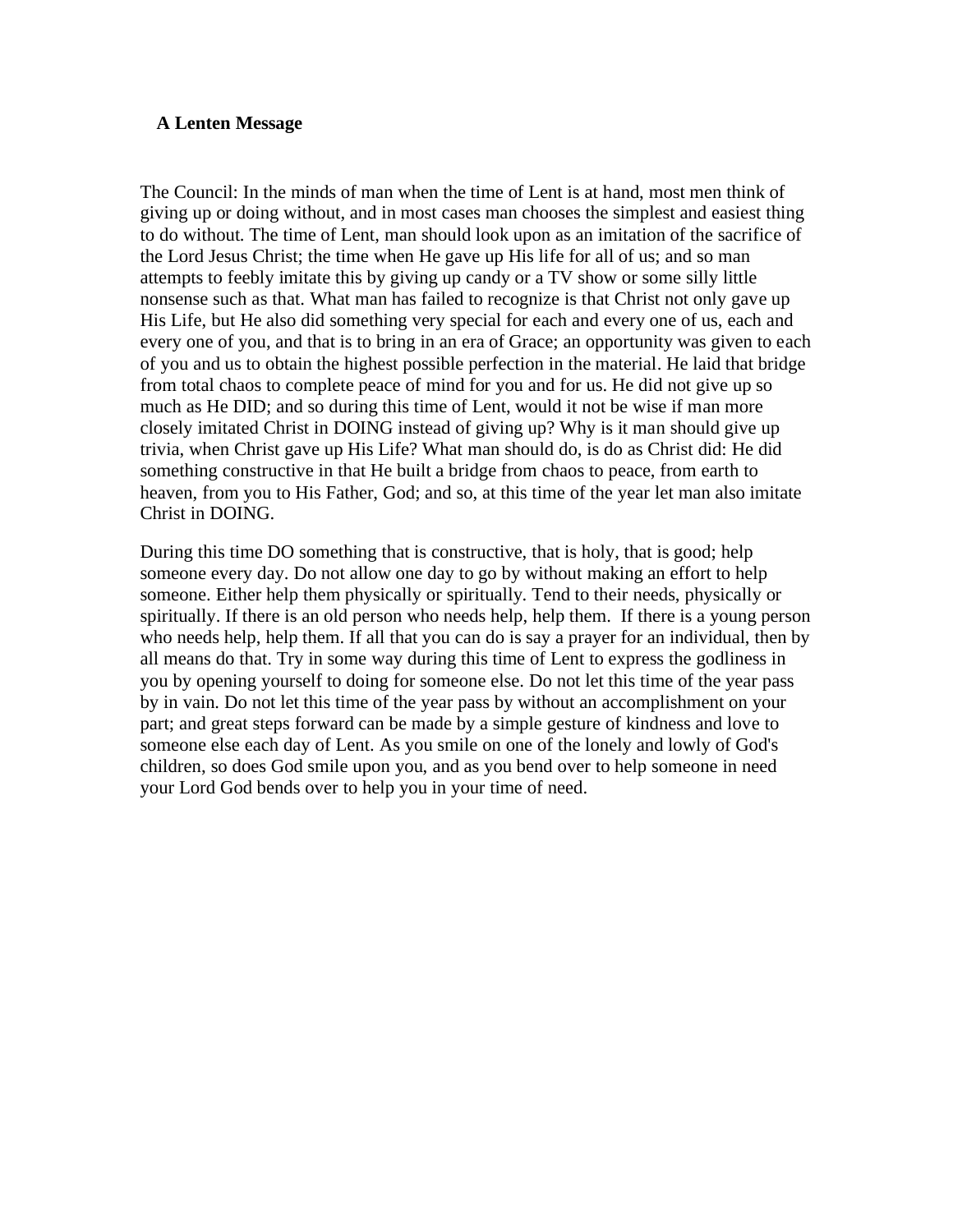#### **Death is a Spiritual Experience**

Death is a spiritual experience and really is not too involved with the material body, but you all fail to realize that. Certainly the body goes through a certain amount of pain, but in most cases that pain is done away with through medication. Now, the soul does not feel bodily pain; that is only a need to protect the physical container so the soul has it in good condition to work with; so at the moment of death there is very little pain, to the physical even; because the pain is really more of a mental action, now mental in the sense of a very primitivemental action that is more related to the actual organ of the brain, now that is opposed to mental activity of a spiritual level or a higher level; so that at death there is very little pain other than some minor annoyances to the physical. After a certain point then the physical will react because it is a "mechanical tool"; it is simply made out of elements other than what is normally considered mechanical; so that some people appear to suffer pain, they do just that, appear. Some seem to convulse, they do just that APPEAR to convulse. In most, shall we say, situations where such things do occur, first it may occur because of the physical construction of the body, particularly to spasms or convulsions, based on the electrical system of the body through its chemical compounds and the connection with the organ, brain, and not so much the mind or the spiritual aspects. If there is a reason beyond that for what appears as convulsions and pain, it is more for those round and about the one leaving than for the one who is leaving themselves.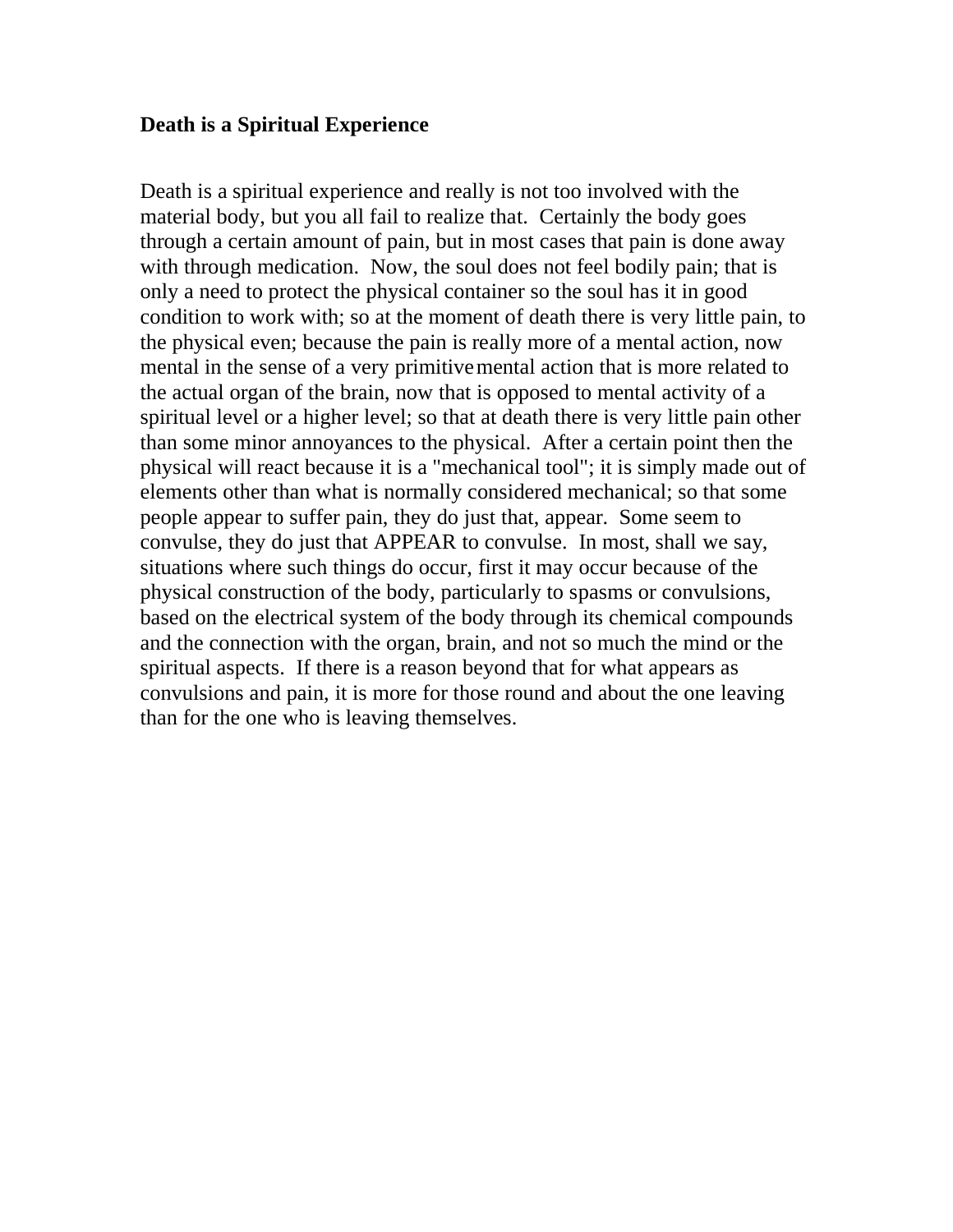#### **The Resurrection of the Body**

In the Bible it states that Christ will come again and that all those who are dead will rise from the grave. Will our bodies be reconstructed? If not, what kind of bodies will we have?

The Council: You are thinking in terms of bodies as you know bodies, and you must remember that such passages are meant to convey a concept that should not be, shall we say, developed from a literal acceptance of such words. First of all, where is the grave? What are you going to do till the time Christ comes? Are you going to be in a state of non-existence? Are you going to be asleep? And what of the possible decay of such a body? What of the possibility of cremation? How do you create a new body? How are you joined to a new body? All these questions. So one must look a little deeper. The grave can be considered a state in which a soul would exist where he is not in close relationship with the Divine Source. The coming of Christ can be an experience that would bring enlightenment to that individual soul, and this then would bring him to, shall we say, a resurrection from this grave or this darkness; and in this resurrection then he would be born anew or would be a new soul or a new creation, thus having a new insight or awareness; and this new insight, this new awareness, then would be the new body; and since the soul IS a Child of the Infinite Father and the Divine Essence, it is quite capable of re-establishing for itself a new state of existence or a new body.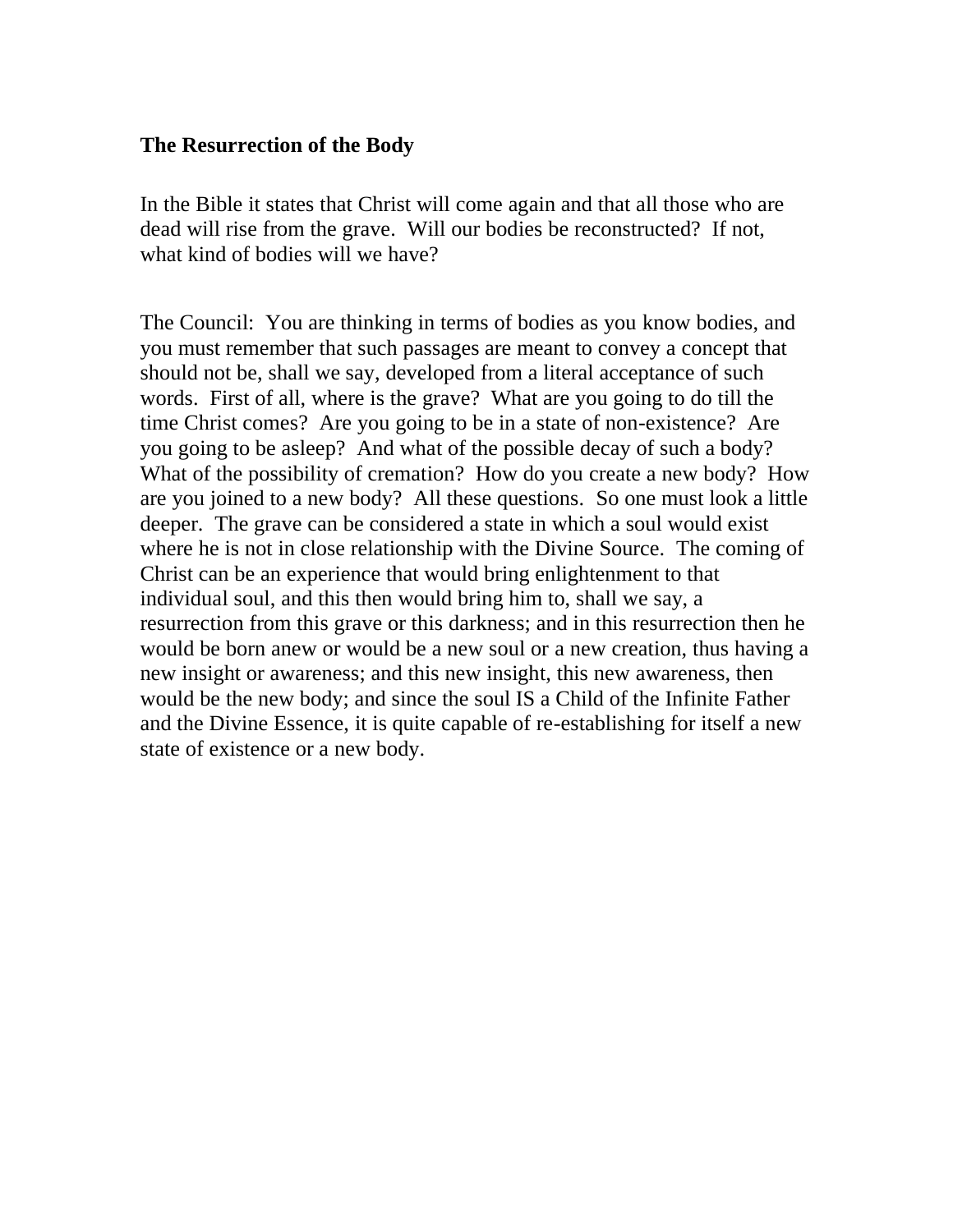### **Love Thy Enemy**

This month we present a message given by The Council at the end of one of their trances.

With all the love that we receive from above, we offer that to each and every one of you. With all the love that we receive from one another here, we offer and share with each of you in hopes that you too will share that love with your families and your friends and your enemies. The only way that an enemy can be eliminated is by fighting him with all the love that you have. You can turn that enemy into a dear and fond friend. Make your world a little bit better by changing one of your enemies into a friend. With the Blessings that we receive from on High, we give them to you. Thank you.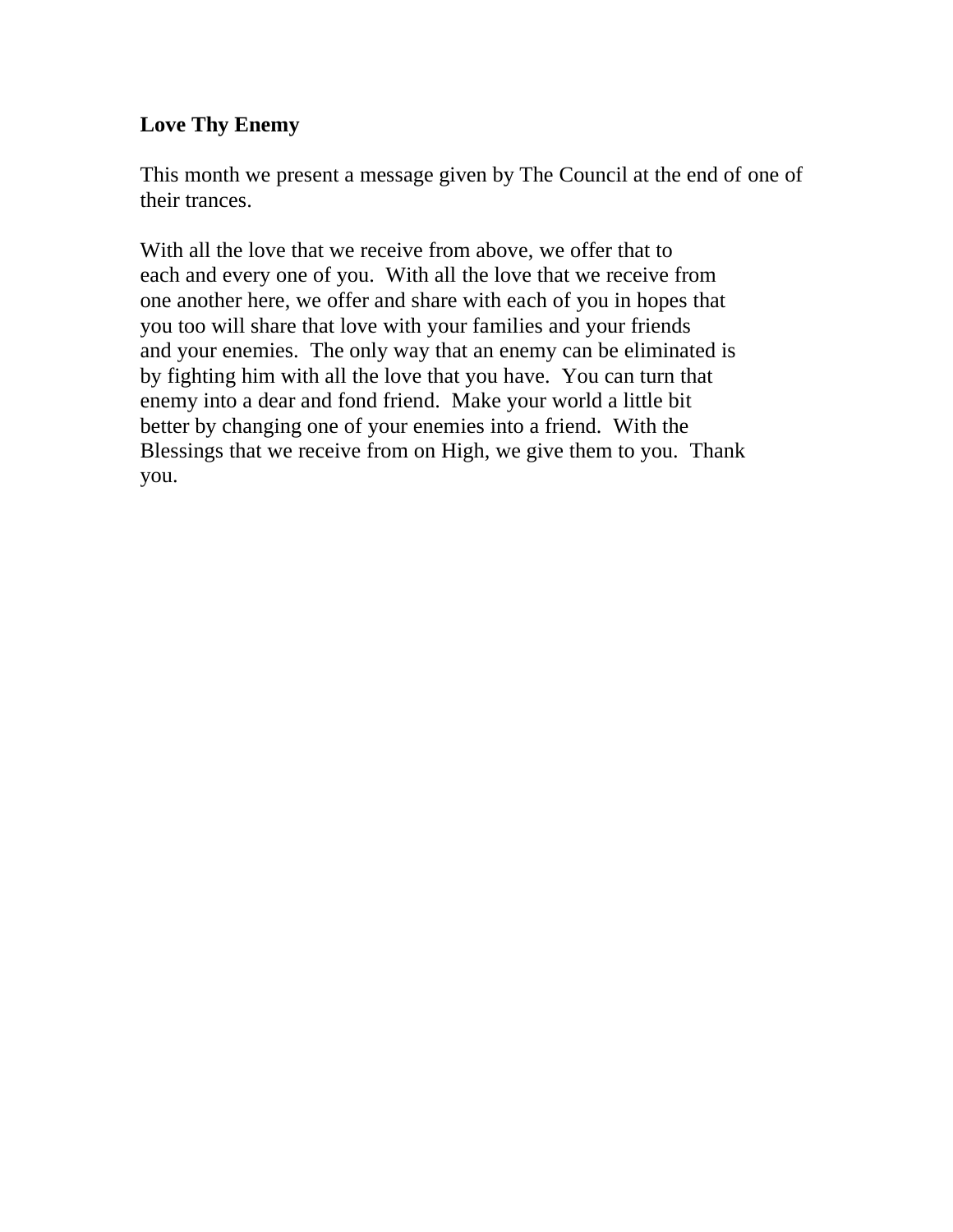#### **Why God Created Us**

During one of our research and study group sessions one of the participants asked what would seem on the surface to be a simple question but as soon as it was asked it was apparent that the answer to a question like this could be very complex. Initially, I wondered how Mr. LePar's psychic source, The Council, could actually answer such a question. Could they make the finite mind understand? Below is their reply.

#### Questioner: Why were we entities created?

The Council: The magnificence of God is beyond human understanding and the enjoyment of God by Himself or His own enjoyment of His unexplainable existence, was so great that He found a need to share it, and so in this need His Love was born and in the outcoming of this birth then He created you. Now we use the word "need" and we do not mean it in the sense that God was lacking of something, but you can be so overjoyed, so overwhelmed, that to express this completeness, this total fulfillment, you feel that you must express it in an extension of yourself so that here again you may share in another enjoyment, in another expression, or another uplifting, or in another facet of perception, you see. So because of His Total Love, then, and the desire to even magnify that greater, He created you as a spirit or an entity and in hopes that you then would enjoy this exploration and that through you, His Joy might become even greater, and, thus, He shares even greater with you, so it becomes an unending existence in a conscious state or a conscious elevation of complete and unexplainable sharing and love. So it becomes a setting up of tremendous vibrations which if could be experienced in the physical world, it would completely shatter the entire universe. The power of such Joy, of such a Vibration, if you were to take one second and touch it into all of God's creation it would totally annihilate the entire creation. This would give you only a small idea of its magnitude and its power.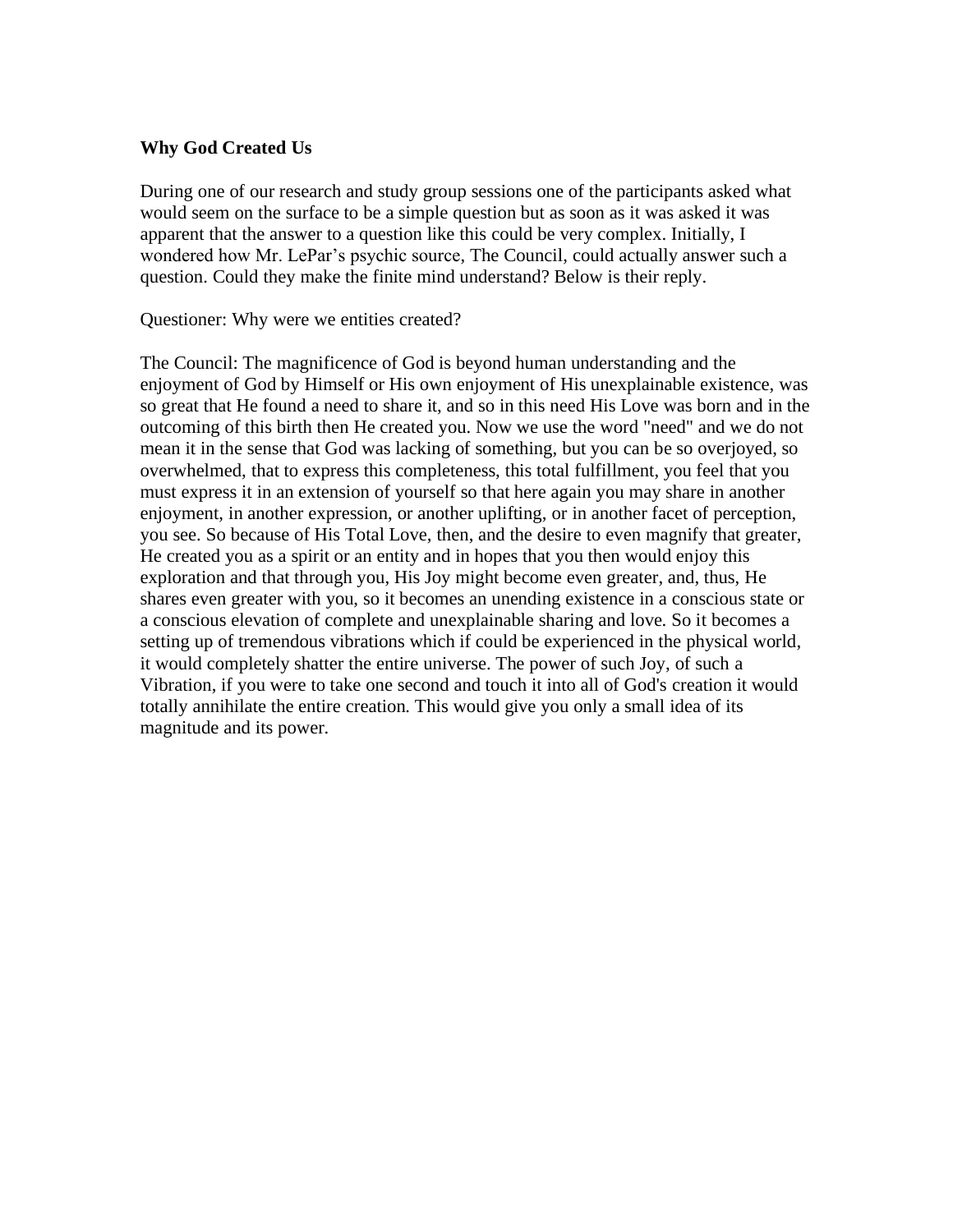#### **The Simple Way to Perfection**

The Council: The last time we spoke to you, we mentioned of a simple way of ending all this trial that each of you undergo and it was not until later on in the experience that someone was brave enough to ask what that simple way was, but the time had passed and the simplicity could not be given that directly. Well, the time has arrived again, and we shall not wait for the bravery of one soul but we will give it to you very simply. When you can raise your will to the Will of God, to your Creator, you will have succeeded and overcome and accomplished. When you start to look at yourself as the personal ambassador of that Divine God, that you personally have been chosen by Him to administer His Love to each person that you come into contact with, you will have achieved perfection. It is that simple. When your will is the Will of God. And the Will of God, is it something complicated? Is it something hidden? Is it something mysterious? No, no. It is this: That you should be your brother's keeper. The same old thing repeated over and over and over and over from the beginning of time. Love someone unconditionally, and you are doing the Will of God. Accept someone just as they are. Pass no judgment and you are fulfilling the Will of God.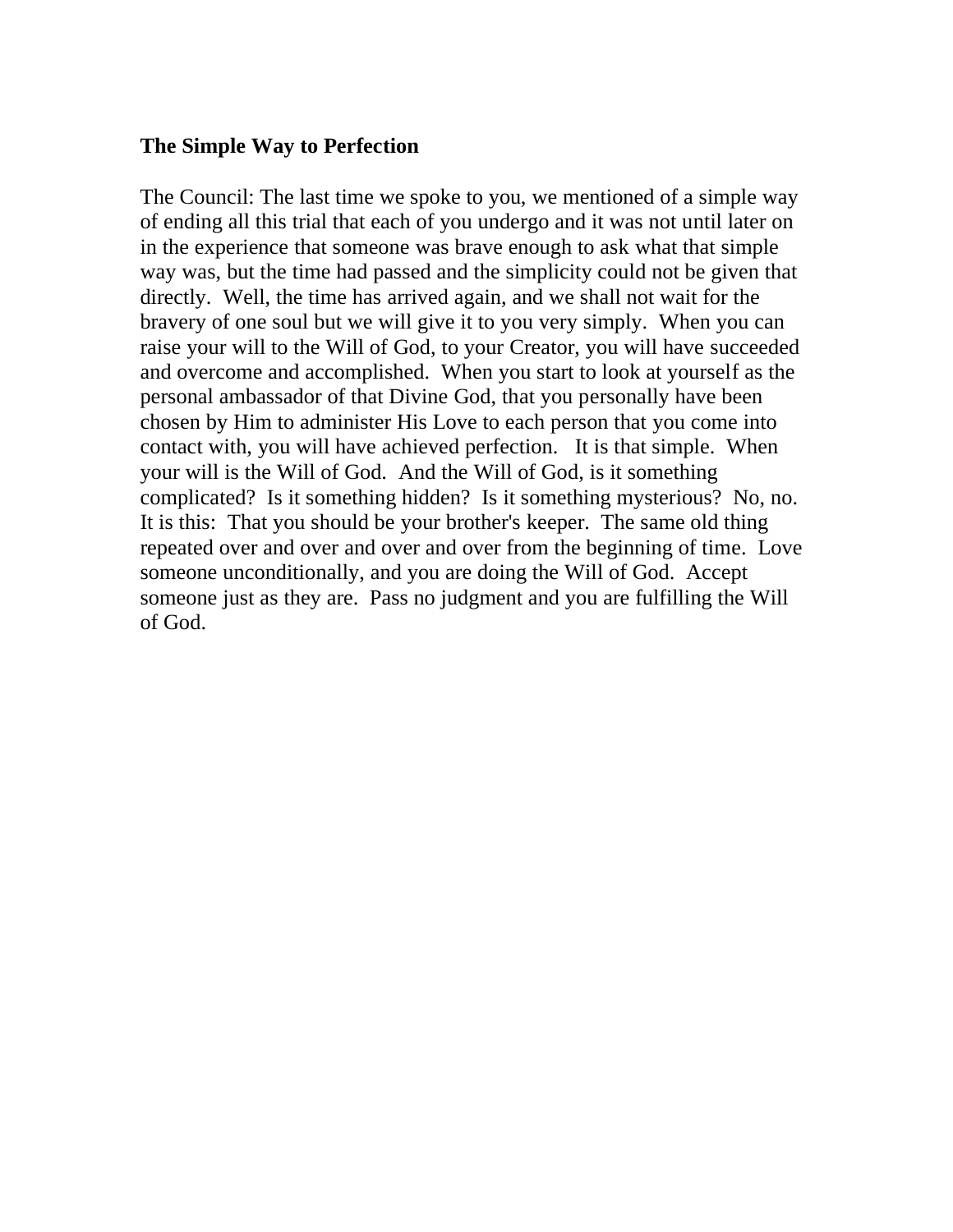#### **Quotes from William LePar's new book.**

This month's quote comes from William LePar's latest publication, The Book of John, Volume one, Chapter One, available later this month in print and E-book forms. We have found many wonderful thoughts in this publication that we believe will provide inspiration to those who are searching for true spirituality. The following is one of those.

In order to get a higher quality of existence after we cross over from this side to the next side, we must strive to live a Christ-like life. In doing so we then gain for ourselves a higher quality of existence when we leave here. In eternal life there must be more than duration of life. There must be a certain quality of life. If in eternal life all you do is step over to the other side and you are in about the same situation you just left, you have not done very much. Whether you are floating around with angel wings or sitting on a cloud that is not a very good existence. So what we must do here is create for ourselves through our actions a quality of life that surpasses this that we have, and we do that by living a Christ-like life. To have this eternal life, this higher quality of life, John says we must believe in Christ, but believing in Christ is not just lip service to John. He does not accept lip service. It is an existence, an active working existence.

What John does is portray the Incarnate Glory, the gradual unveiling of God's splendor reaching that climax by the terrible paradox of the cross. The devastating destruction of death on the cross was needed to show that a life of love and sacrifice brings us the metaphoric resurrection of a new, glorious life or existence after the physical. This was proof that a life of expressed love brings a new, incorruptible spiritual body of perfection.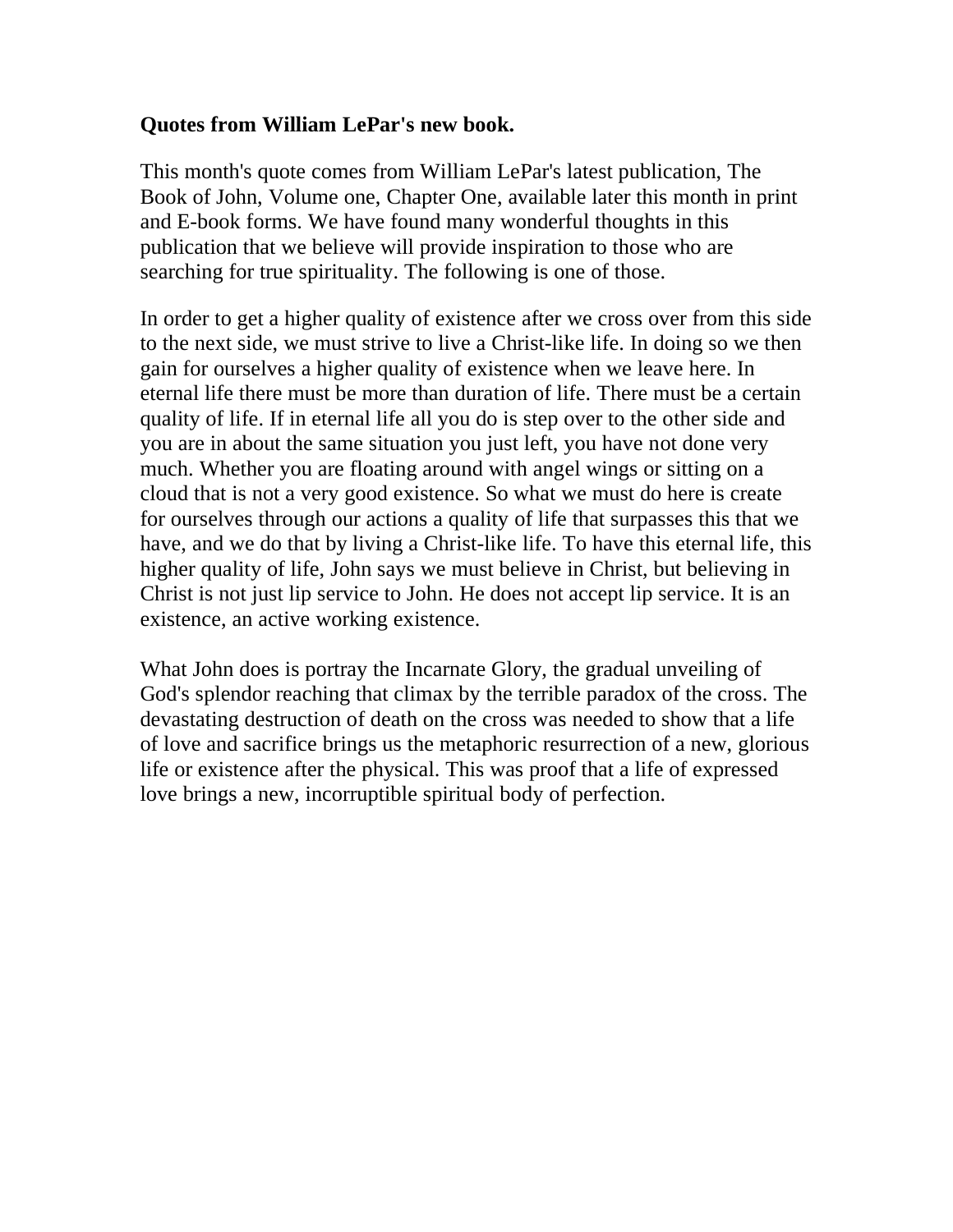### **Mother Teresa's and The Council's Thoughts on Service**

We are presenting a quote from Mother Teresa and one from The Council that amplifies her thought.

Mother Teresa, "The fruit of silence is prayer; the fruit of prayer is faith; the fruit of faith is love; the fruit of love is service; the fruit of service is peace."

A quote from William LePar's spiritual source, The Council, which sums up what Mother Teresa taught and the example that she set.

"When you can raise your will to the Will of God, to your Creator, you will have succeeded and overcome and accomplished. When you start to look at yourself as the personal ambassador of that Divine God, that you personally have been chosen by Him to administer His Love to each person that you come into contact with, you will have achieved perfection. It is that simple. When your will is the Will of God. And the Will of God, is it something complicated? Is it something hidden? Is it something mysterious? No, no. It is this: That you should be your brother's keeper. The same old thing repeated over and over and over and over from the beginning of time. Love someone unconditionally, and you are doing the Will of God. Accept someone just as they are. Pass no judgment and you are fulfilling the Will of God."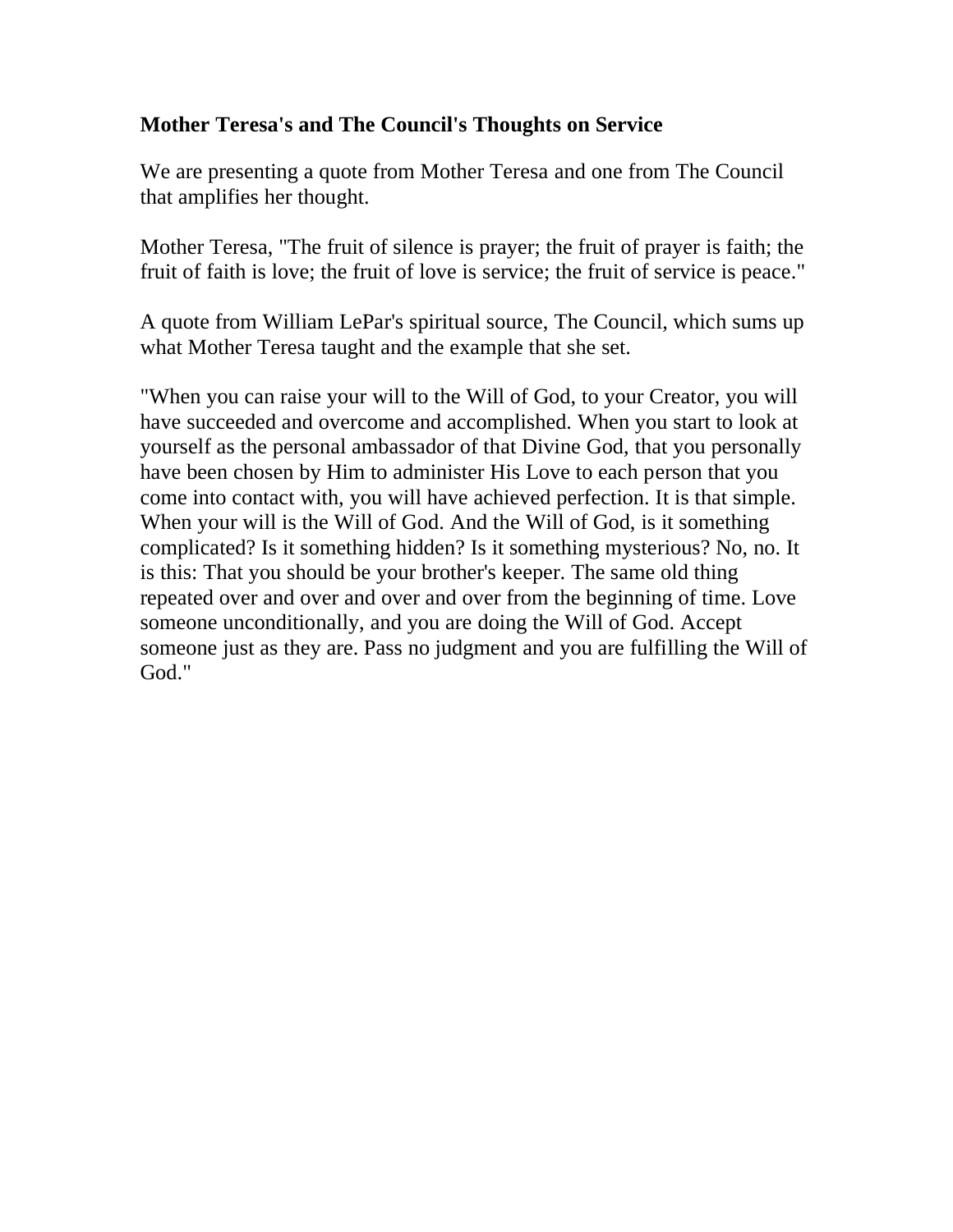#### **A Christmas Message**

The Council: If each of you are truly interested in your spiritual growth, and if you are truly interested in becoming more closely related to your God, and if you truly acknowledge Christ as your Saviour and ours, then you must progress onward in the overall picture. You must learn not just to preach but to use your life as the greatest preaching tool possible. Let your activities of love and forgiveness and loyalty and consideration and charity be as an example to others, be as a guiding light to others, be as the star to the Magi. We ask that each of you truly take the baby Jesus into your hearts, and nurture that child, that baby, that infant, so it grows into a full adult Christ. Again, we wish you all and your families the holiest and happiest of holidays. And may you always accept the Love that God has for you, and may you always be a light that leads others to Him. We thank you.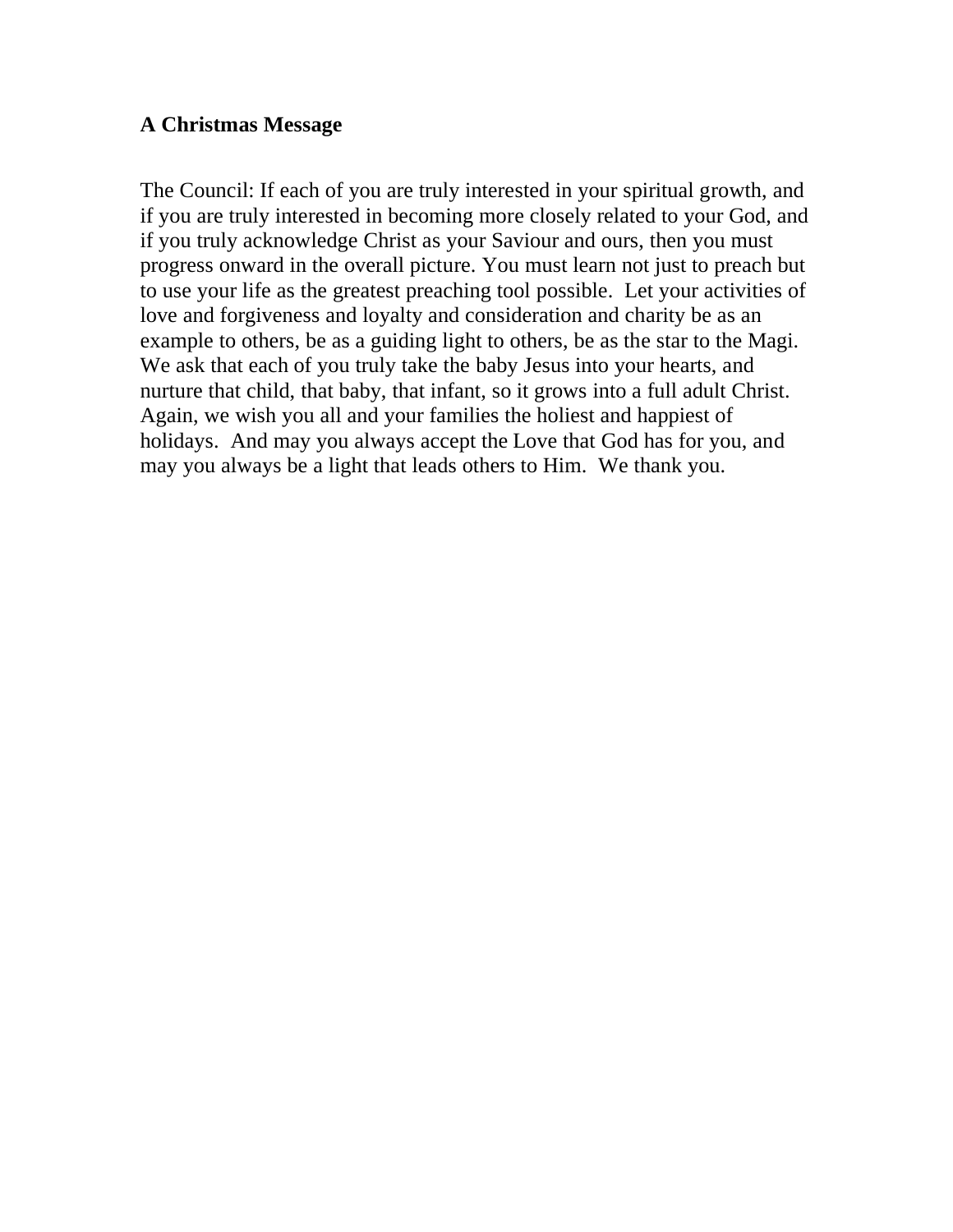#### **A Life of Loving and Sharing**

To choose a life of loving and sharing, to choose a life of using the gifts that you have for the benefit of others is a much more rewarding life and a much more fulfilling life in the now, in the material manifestation. Certainly, there will be times when because of your loving attitude, the generosity of your soul, may be rewarded with disrespect, callousness; but these actions you should not worry about because those who return your acts of love, your godly attitudes, will find a shortage within themselves. You will find a fullness within yourself because you have acted in a godly way. If your path leads you so that your loving attitudes and your godly ways do not give you the material goods that it might give others, one should not worry because no deed that is a godly deed goes unrewarded.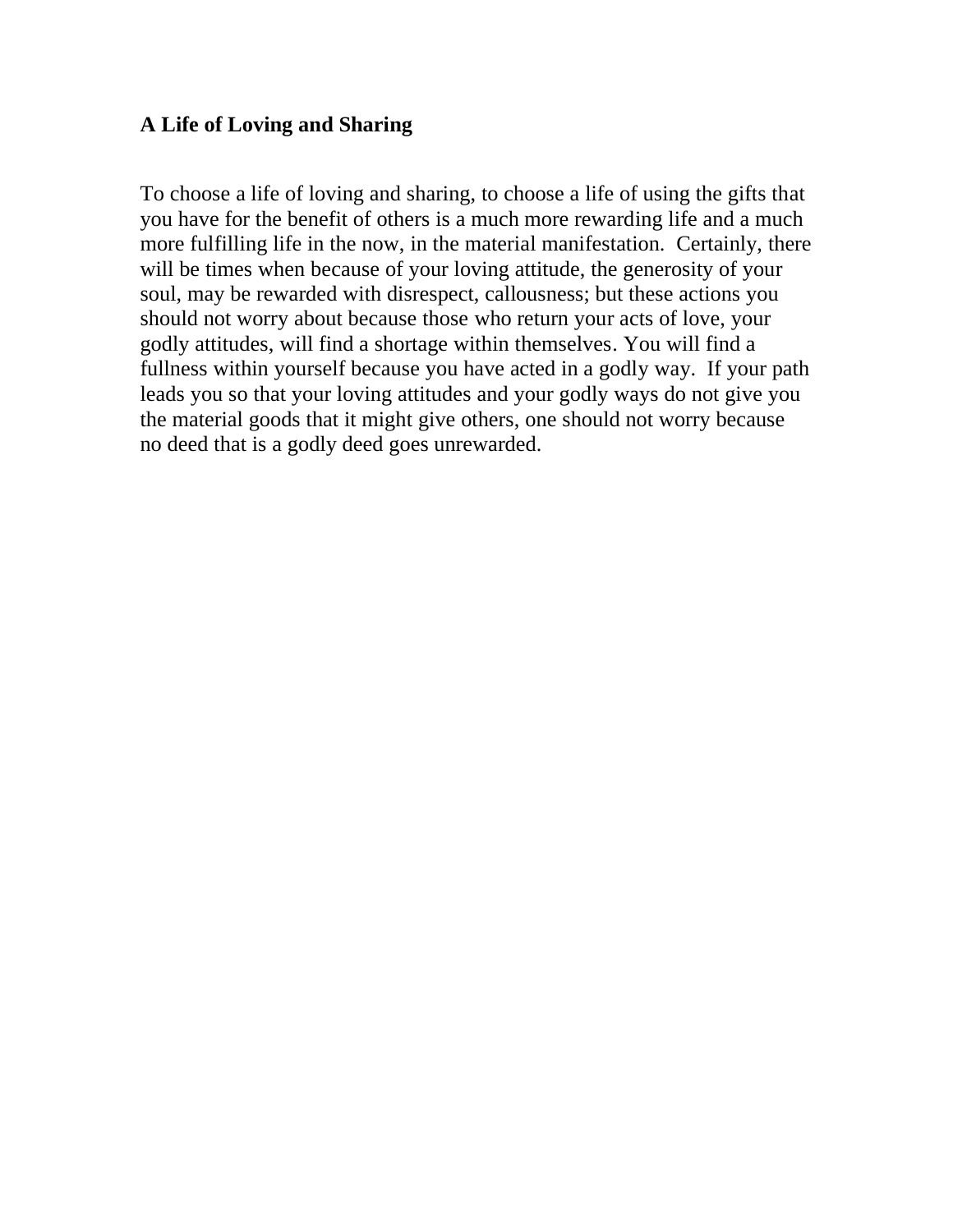### **Spirituality is Initiated by Thought**

The Council: Those of you who quest for spirituality must understand what real spirituality is. It is not the act of kindness or loving or caring. It is the thought that instigates the act. If one can train his thoughts, if one can control his thoughts along the line of what is good, what is kind, what is loving, the natural outcome will be an action. Look into yourselves, and examine just how much love is there, how much kindness, how much caring. If there is even just the thought of possibly becoming serious about spirituality, then you have all that is necessary for success. All you must do is cultivate it. All you must do is begin to think about kindness, about compassion, about caring. In time, those thoughts will become actions.

Do not misunderstand when we say thought is important. One cannot just think spiritual thoughts or thoughts of loving, or kindness. One must allow those thoughts to manifest in an action. If the thoughts are sincere, if they truly are from your heart, then they will become action, they will become a doing. Those who only think thoughts of spirituality must question their own sincerity. Are they more interested in the search or in the discovery? There are many who want the search but not the discovery. The search poses no responsibility. The discovery engulfs one in responsibility, in commitment, in the doing. Allow the thoughts and nurture them, and perfection or spirituality is yours.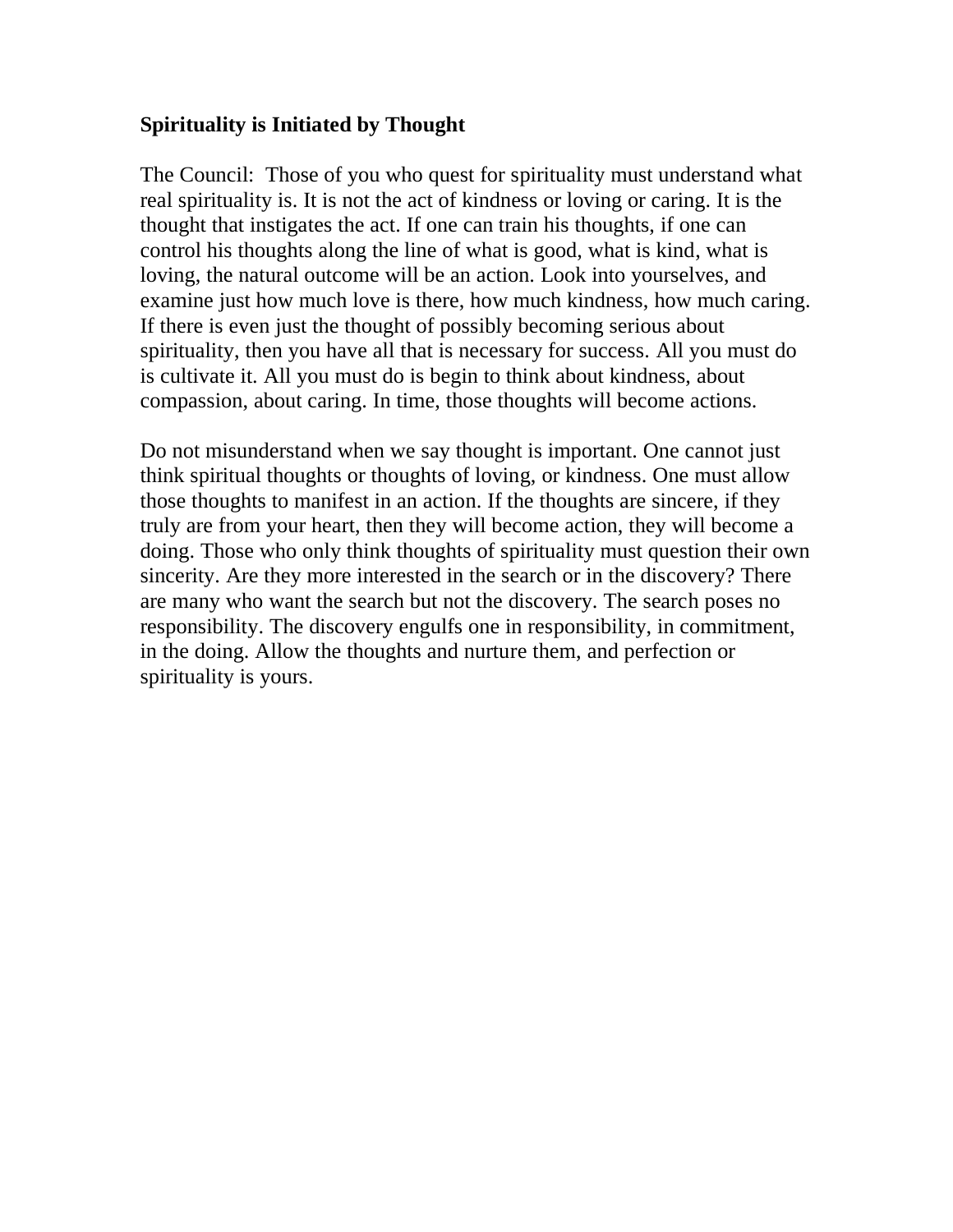### **Spirituality - How to Attain it.**

What is spirituality? It should be obvious and yet how very, very few see the obvious. Spirituality is but an attitude, an attitude towards oneself and an attitude towards life or to those around us.

How do we attain spirituality? If spirituality is an attitude, then to attain it we simply bring that attitude into us, make it a part of our nature. Not something we talk about, but something that we do something about. What is this great secret, this attitude, this mystifying miracle maker? It is as simple as this: Do nothing to someone else you would not want done to yourself. That means then you must be caring, you must be loving, you must be honest, you must be faithful, and you must be a responsible individual. That sums up spirituality, yet for as simple as it is, for as obvious as it is, those who choose not to see what lies before them are numbered in the frequency of raindrops hitting the face of the earth in any given storm. Infidelity to oneself translates to infidelity to all other aspects of that individual's life. Those that you are committed to, those that you have the responsibility of caring for is your greatest avenue of expressing your own spirituality. If you have made a commitment, then you must, you MUST honor that commitment completely. If you have the responsibility of caring for individuals, then you must fulfill that responsibility completely. Spirituality lays before you. The only way you can avoid it is by turning your back on it and walking in another direction, therefore if it lays before you and you truly seek spirituality, you truly seek that at-one-ment with your Divine Source, simply take the first step ahead, forward.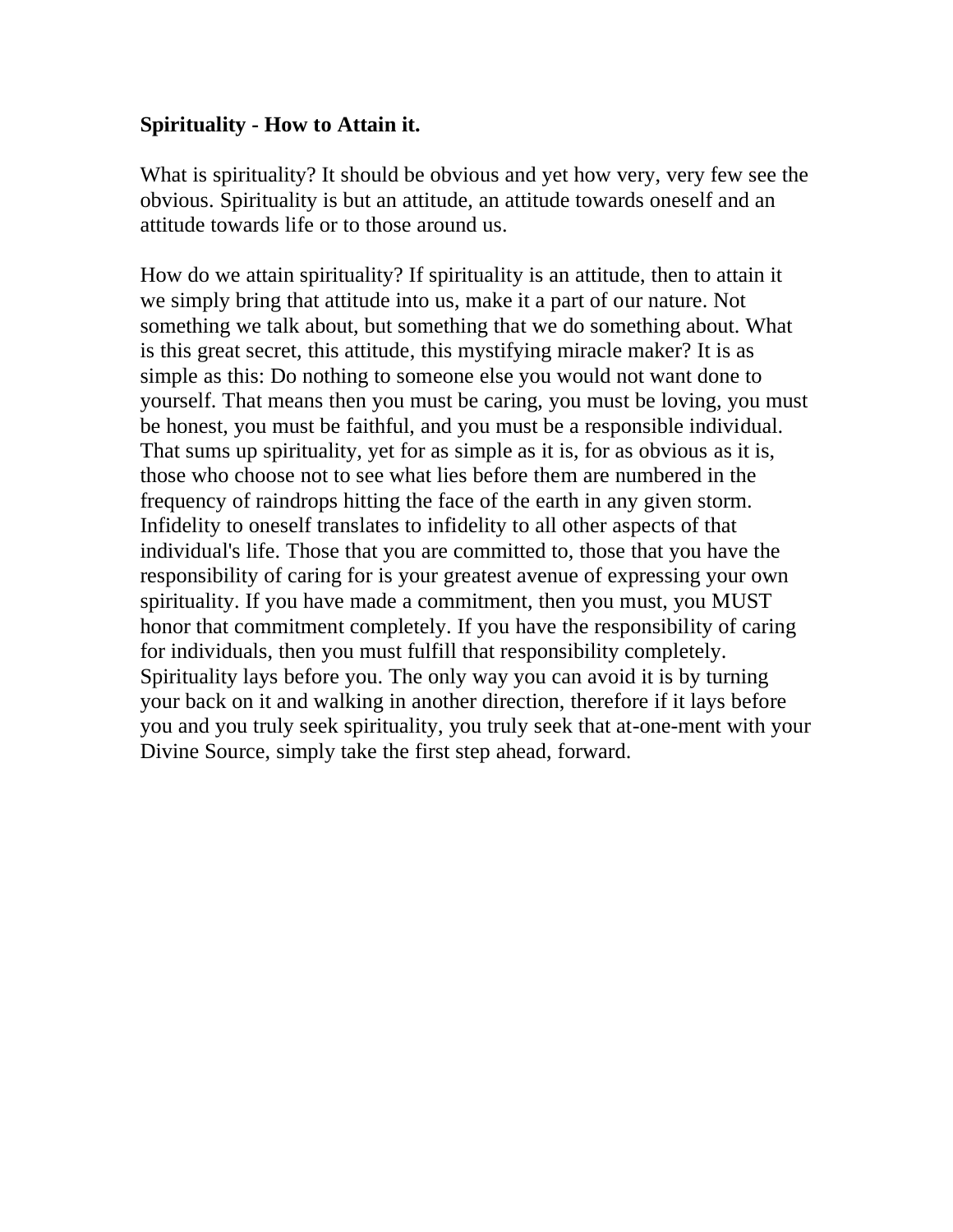### **Imperfect Love**

Questioner: Let us say I am sitting at home and I am watching the televsion game and my wife decides she wants to go get her hair cut. And I say, "Oh, I really don't want to do that," but I decide because of wanting to try to make an effort to be more spiritual I do what she wants but I am still not 100% happy with the situation. Is that a step forward or is that just sort of rationalizing around it and solving the problem without really improving?

The Council: Do you recall what we have said about perfect and imperfect love?

Questioner: Yes.

The Council: Very few individuals are capable of perfect love, so the rest must settle for imperfect love, if nothing else. An act such as that, an attitude such as that, carried out with kindness, not having a negative attitude towards the individual because they interrupted your preferred activity, may be considered an imperfect act of love, but nonetheless it IS an act of love. Many times when an individual steps forwards and is responsible for an imperfect act of love, before it is all over with, the attitude has changed and the individual has transformed that into a perfect act of love.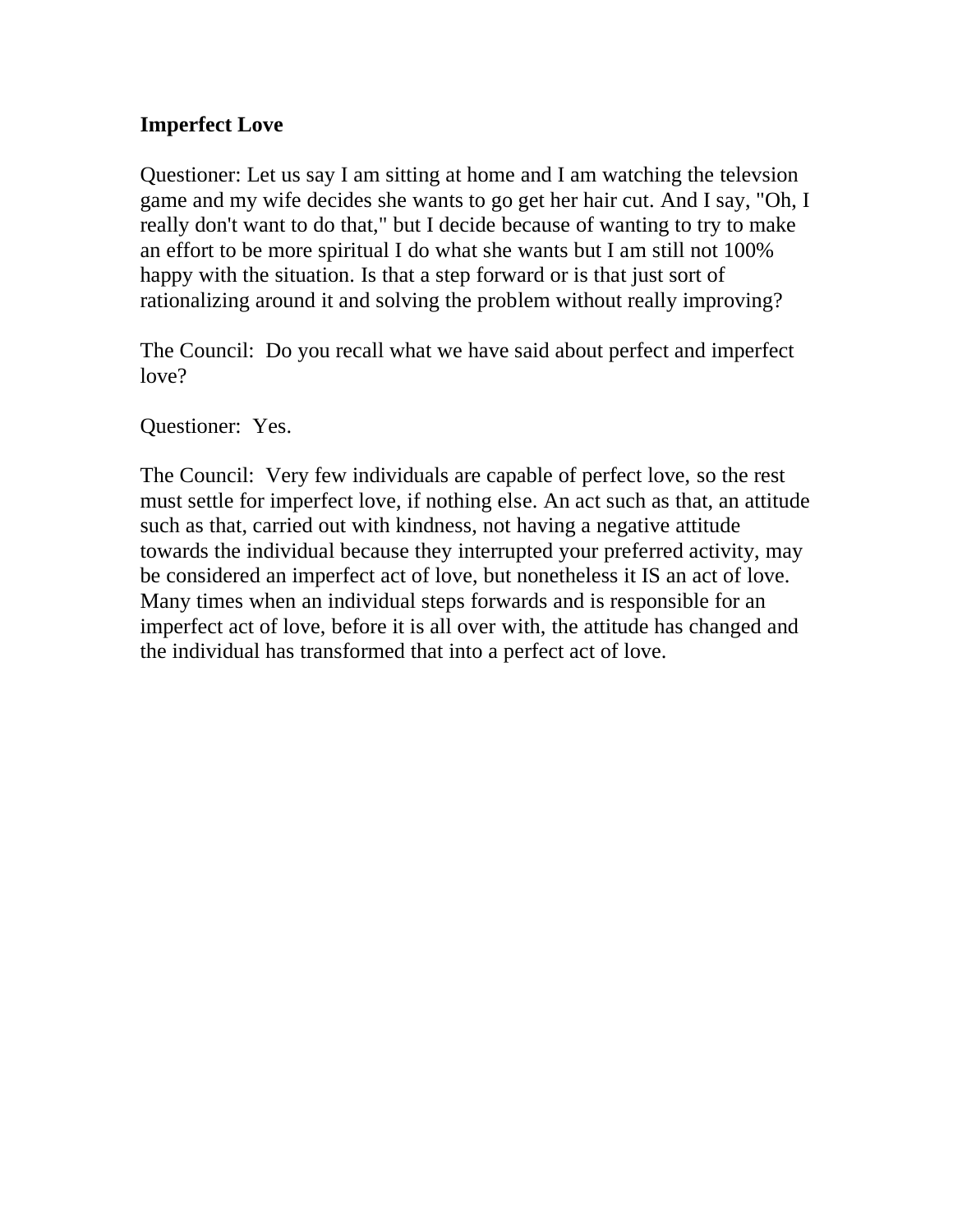### **How do We Ask for God's Help**

Questioner: When praying, how do we ask God's blessing or help in time of need of help and fear for ourselves and others, such as disasters or crises of some sort? Is there a special way?

The Council: There is a special way. How you accomplish that special way will depend on each of you as individuals. Whenever you reach out to the Divine Presence for help, regardless of how large the problem is or how small, how disastrous it may be, or whether it is just an inconvenience, you must reach out to that Divine Presence, just as a child reaches out to its parents for help. Have the same assurance that the problem will be taken care of, and then allow the natural chain of events to transpire so that this Divine Presence can answer your prayer. Again, keeping in mind that what you wish to be the final outcome may not be what does transpire. There are many factors involved that would determine that. Do the individuals that you are praying for or the situation that you are praying for really want the outcome that you are hoping for in your prayers or that you are requesting for in your prayers? So there is a number of determining factors there that you as an individual or a group of individuals praying for a situation reach out to your Divine God just as a child. Ask. Ask. And know that you will receive. Very simple, not very easy to do.

Although it could be very easy to do if you really believe that you are worthy to be the heir of your Heavenly Father. There is the key to successful prayers.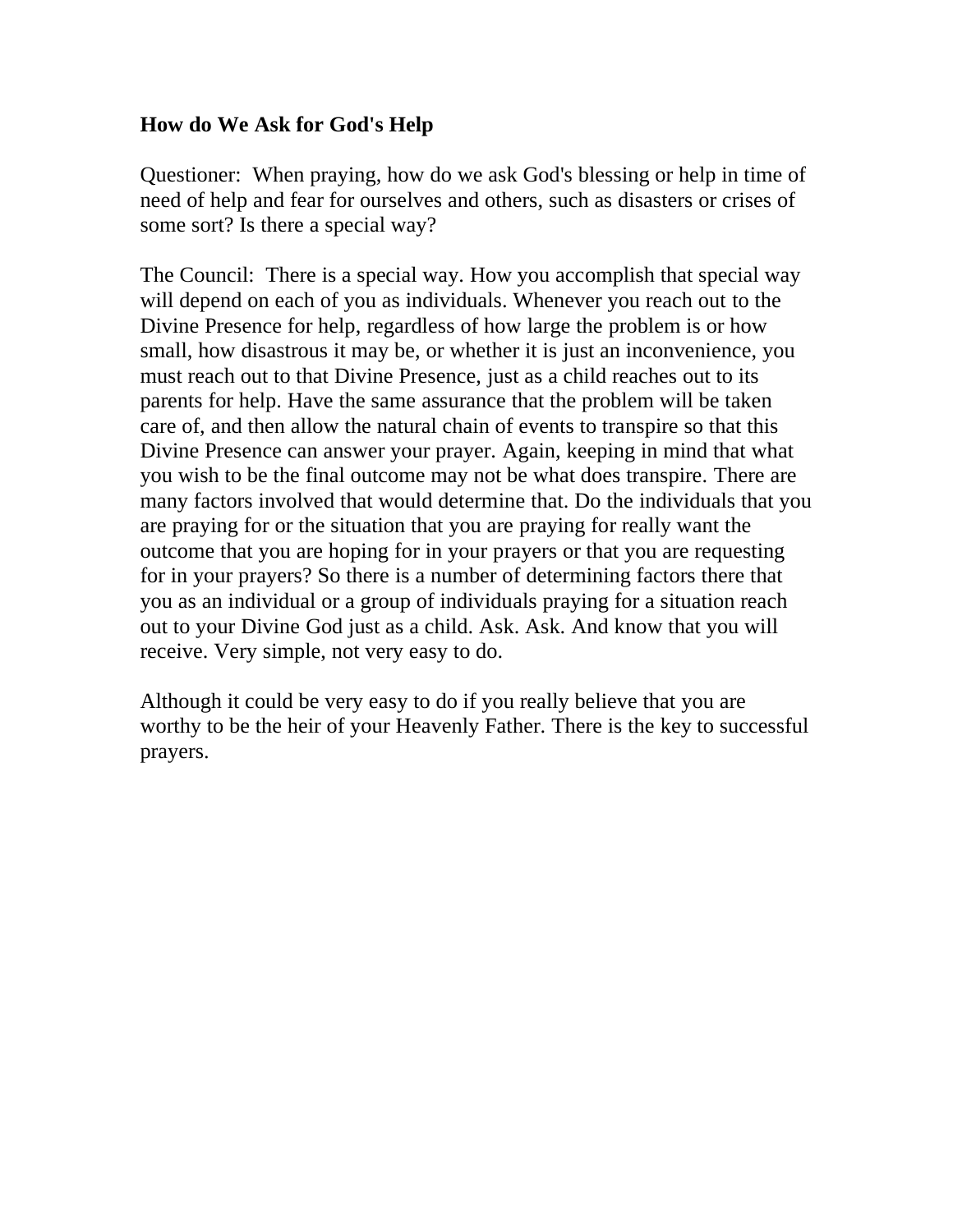### **Handling Conflict**

In this quote a questioner is asking about calling on the Holy Spirit for assistance in dealing with a problem.

The Council: One can pray and ask for an eternity, but if the heart of the individual who is praying truly does not want this, then the prayers are empty, therefore carry no energy or power or force. Part of the strength of a prayer is the personal effort at a physical level, at a conscious level, to exercise control. Once we put forth that effort willfully, then we open the door for the Holy Spirit to assist, to build up strength. It is a retraining of the consciousness, the emotion, and in some cases the physical. So, one must retrain oneself. If one finds themselves in a situation which may, how shall we put it, explode, then one should immediately begin to exercise control over the emotions. Mentally talk yourself down from the emotion or talk yourself into a position where you have an overview of it, therefore eliminating the personal emotional touch. Possibly one of the easiest ways of controlling oneself is to be able to pull oneself out of the emotional arena and look at the problem in the cold hard, hard light of truth, which means in some cases you will view yourself as being wrong and the other person right. This is the hard part of doing it. This is why many people do not do this because they do not want to be wrong even though they are. Again, if you can train yourself to pull yourself out of the emotional level and look at it in coldness from the overview, you will have a far greater control over your life.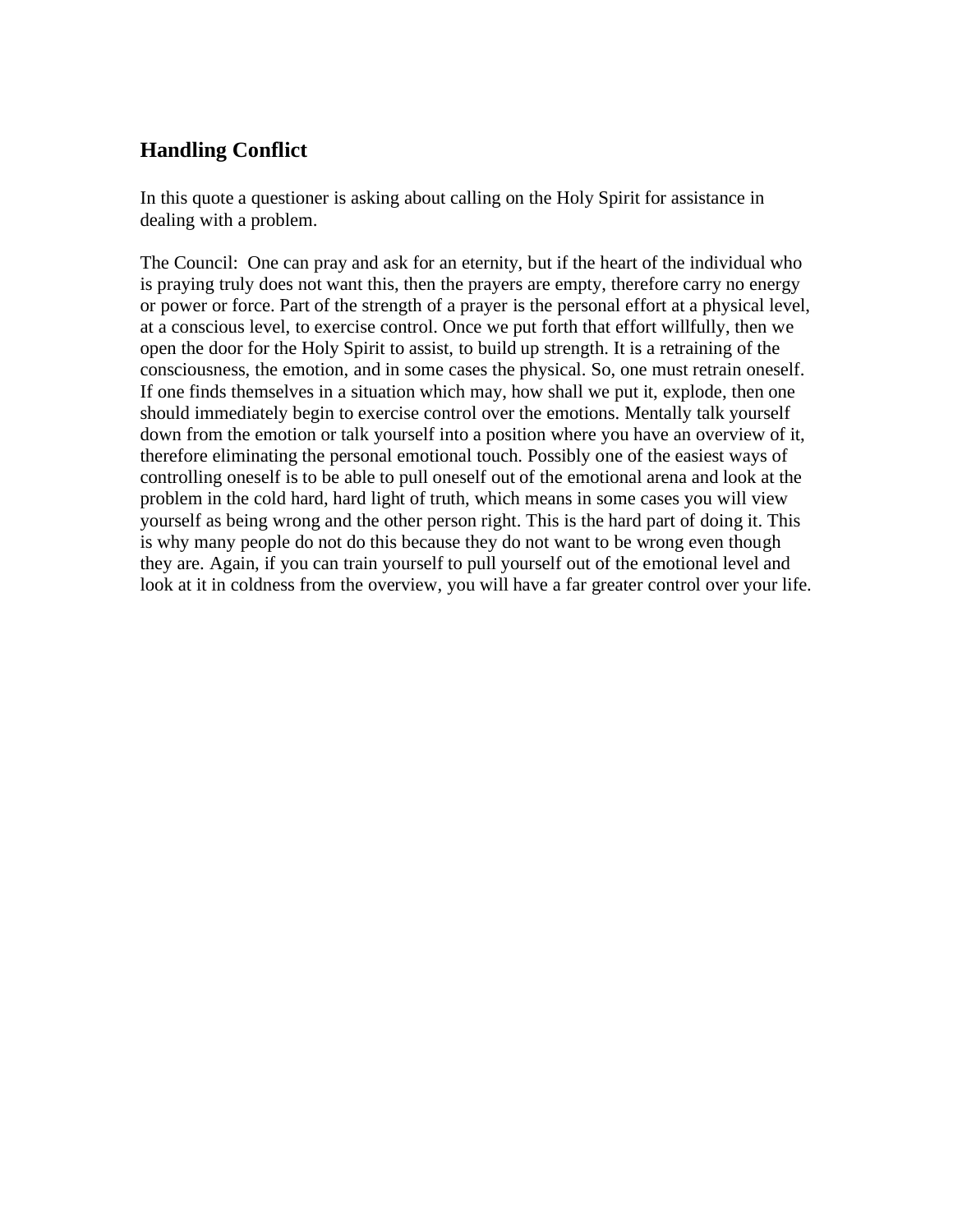#### **Entrance to the Heavenly Realms**

In this quote from William LePar's spiritual source, The Council, they tell us how we earn entrance into the heavenly realms.

The Council: The destiny that you have once you leave the material manifestation is not measured by how many good things you have done as opposed to how many bad things you have done, but it is measured by the true heart's desire. There are many things in life that you do that you wish you had not done, that you do not seem to be able to get full control on, will that hamper you from the God-Made Heavenly Realms? Not necessarily, not necessarily. If the circumstances in life have been such that you are not capable of certain things, does this withhold you from the God-Made Heavenly Realms? No. What will allow you entrance into the God-Made Heavenly Realms is when you ask yourself, "How much did I do? How much did I really try?" The answer that you give yourself will determine which of the Heavenly Realms you will go to. This Divine Essence does not judge you. This Divine God does not judge you. He does not weigh your good faults and your bad faults. He accepts you just as you are, all the good in you and all the bad in you, all the positive and all the negative. But you see, deep in you is a god in the making, a rediscovery of self, taking that divine essence, that divine spark, that spiritual electricity, and bringing it into the totality of your consciousness, your soul, your physical life, and allowing it to manifest to those around you. That is what life is about. A quality life or a spiritual life does not depend on how much you have; it depends on how much you have given of yourself.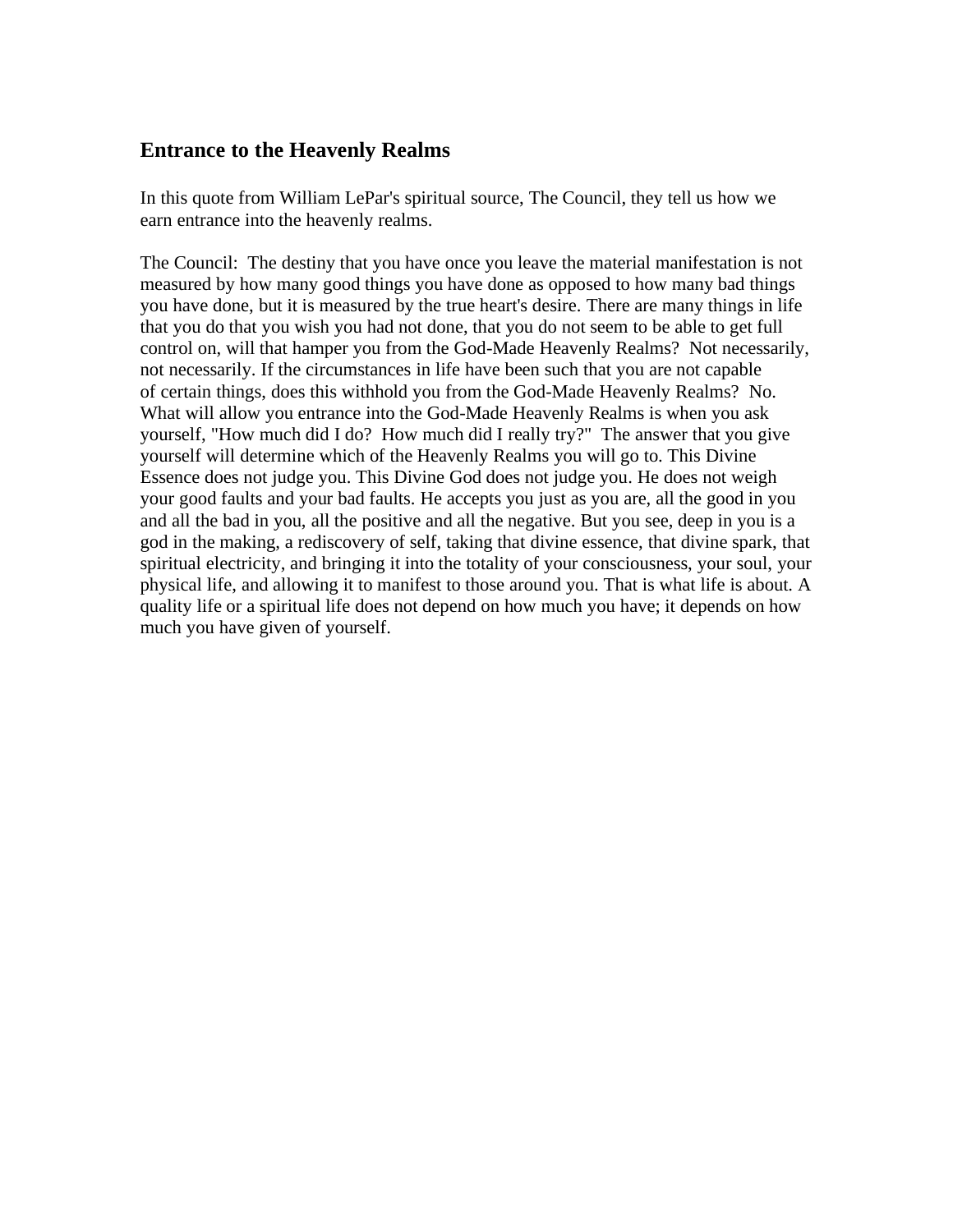#### **God's Love for Us**

What God wants you to accept is that He loves you totally, very personally. He loves you personally. He is just for you but at the same time He is so all encompassing that He can love each and every one of us very personally and be our own personal God all at the same time. This is one of the mysteries of the Divine Godhead. We will never be able to understand this any more than the Trinity. We will never be fully able to understand. We can intellectualize; we can guess, but we do not have a capacity to be spiritually aware of that kind of thing. If we could fully understand the total love of God, we would not be here.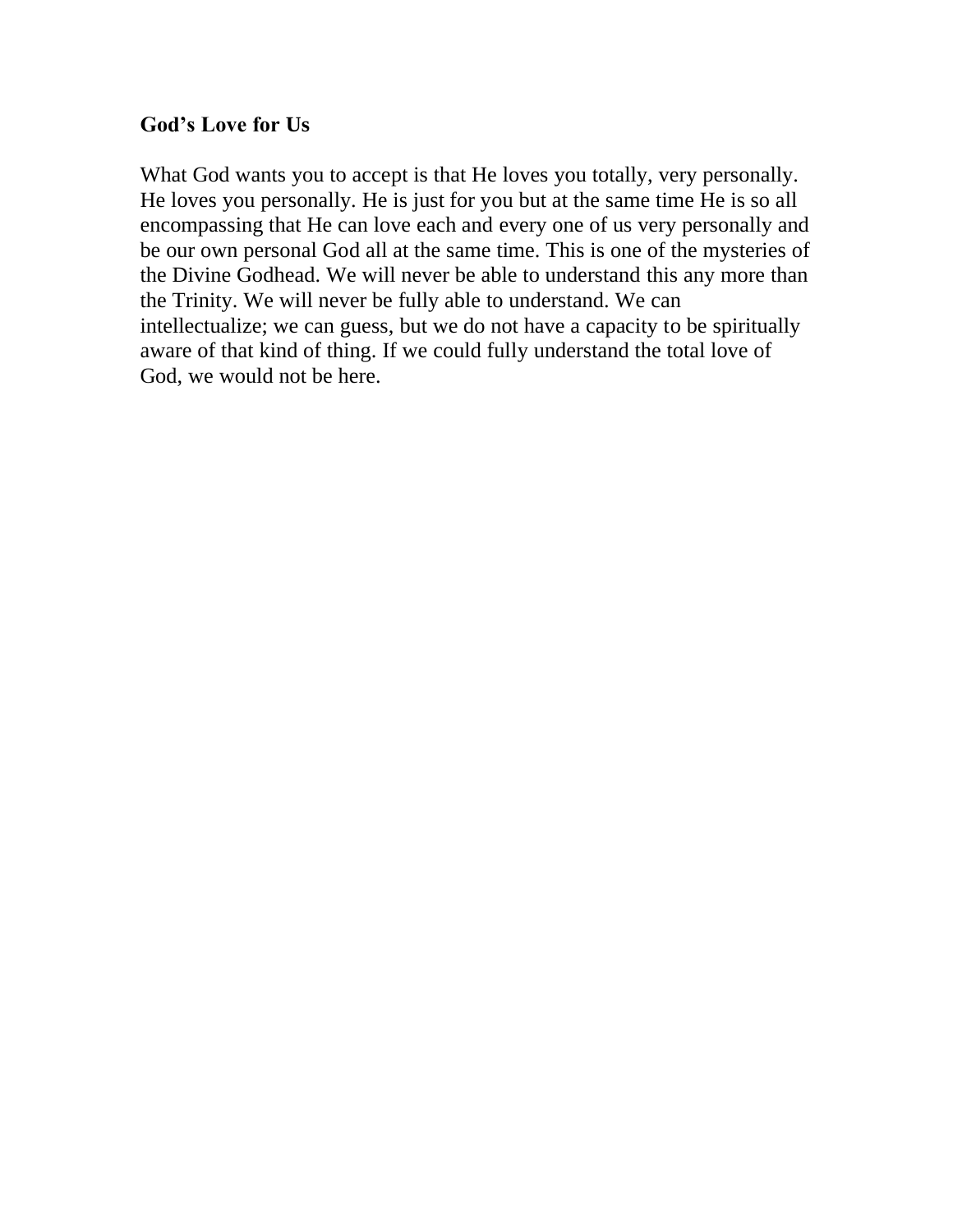#### **The Mystery of Loch Ness**

This is a selection from one of our new Trance Lending Library Files for 2016 titled Animals and Pets - Part 3. In this quote from The Council one of our children asked about the Loch Ness Monster.

Questioner: Is there really a dinosaur-like creature that lives in Loch Ness?

The Council: Yes, there is really. The problem is they don't realize there are subterranean channels that connect that particular body of water with other bodies of water, not only that but there are underground lakes that this particular animal is able to go to or escape to. Does that answer your question?

Questioner: Yes.

The Council: It is real.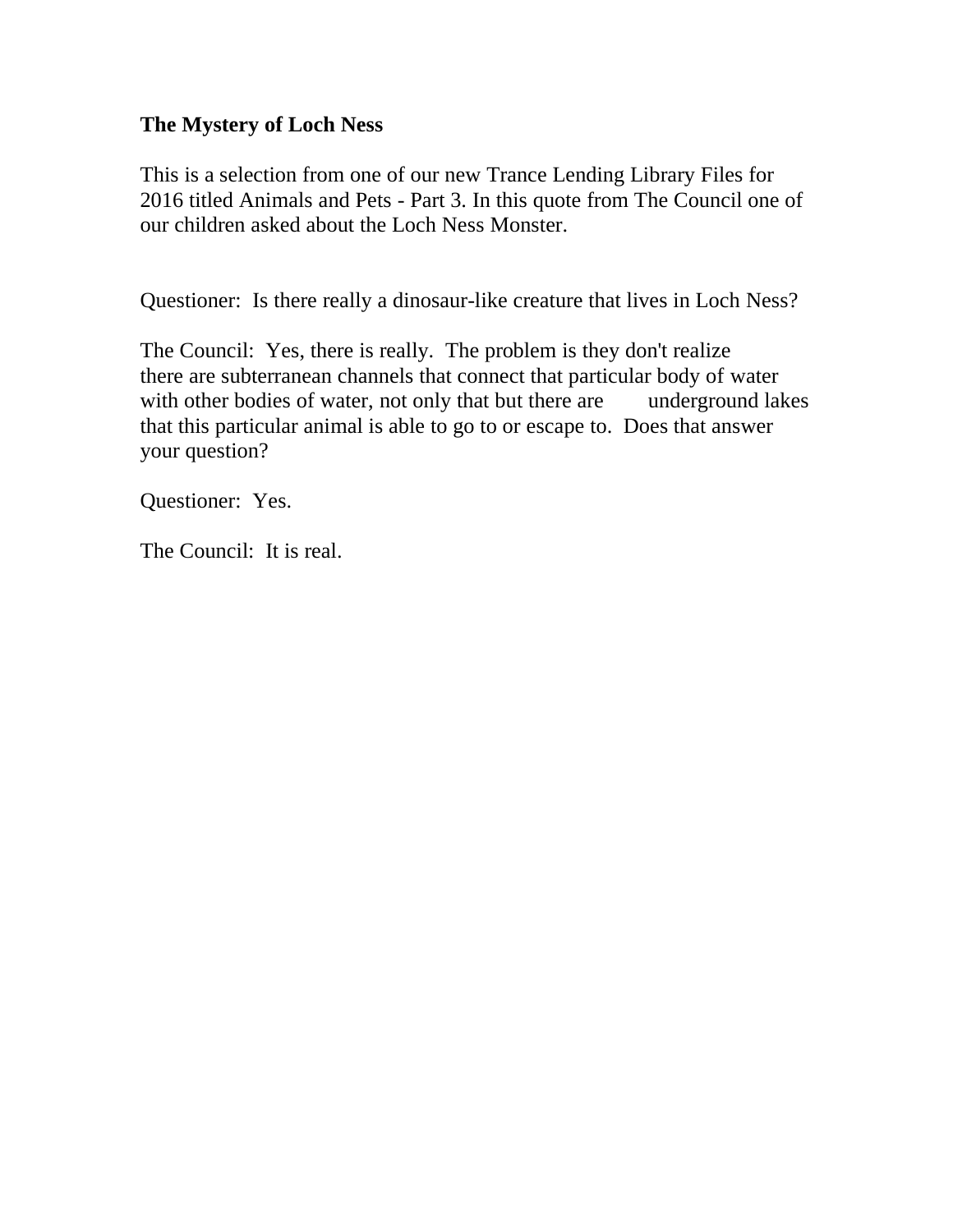#### **A Christmas Message**

The Council: Now as to a message to all. At this time of the year man has seen fit to proclaim it the time of Advent. Advent. Yes, the time that one makes for the preparations of the New Coming. Preparations to receive the Christ in the physical. Lo, this was done many years ago, but it was not done over a few years but this preparation started from the very beginning of time and constantly was worked on by a select few. As they worked diligently, as they believed diligently, they built within them and their community an awareness that would pave the way for the entrance of Christ. And in today's world man should also attempt this, especially at this time of the year. He should place forth much more effort in going over his own self. To look into that mirror and judge whether he is worthy or whether he is not worthy. Has he truly put forth the effort necessary? Does he have the honest heartfelt desire? If not, then this is the time which he should apply himself so that he can raise his awareness to that degree which could accept the Consciousness of Christ. He should extend himself out so that he may become part of that mystical body or that mystical consciousness so that he too may live, instead of just exist. So he too can become more aware of true illumination and true spiritual awareness. And so now at this time man should reminisce upon the birth of Jesus Christ and take these thoughts and bring it within himself and attempt to instill that Love that the Father demonstrated so vividly for His children. He should attempt to demonstrate that same love to his fellow man, thus insuring his place in the new world, in the new existence. Adding to, building up, and for, instead of attempting to draw from. At this time man wishes to express some form of that innate awareness of the giving God and the loving Christ by exchanging gifts on Jesus's birthday. Let this deep awareness become more active in your everyday lives. Do not hold it to a few short weeks at the end of each year. Start now with the beginning of a new year to promote this feeling of love, this feeling of giving, this outgoing love. Promote it so that it not only encompasses a few short weeks at the end of the old year, but engulfs the entire new year. Let this become the New Birth for you. Think of that helpless little babe and the suffering that in a few short years it would have to endure. And for what reason: for its own at-one-ment with God? No. For your at-one-ment with God. So that your way could be made easier. So that you in one short existence in time could step from the physical into the glories of your Father. What greater love could any man have given to him? May that Divine Father and that Blessed Love which is His Son and Creator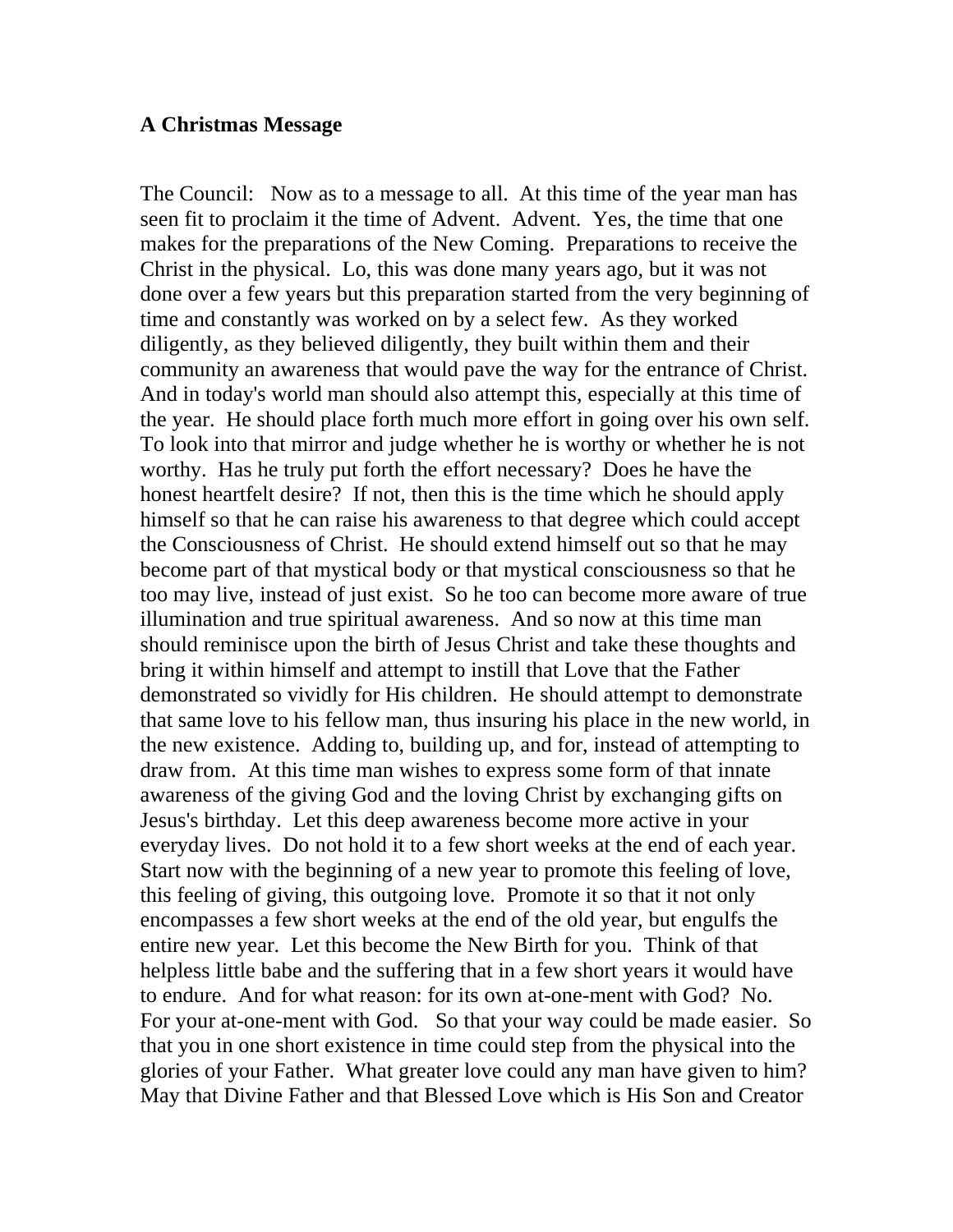always be near to you. May you always be open to that Presence. May you always reach out to that hand that is already waiting for you, that has long, long been waiting for you and that patiently will always wait for you. Accept that personal Love He has for you and be glorified by bringing glories to your Father.

This is our Christmas message to you and to all. Think upon it for it says much more than just words.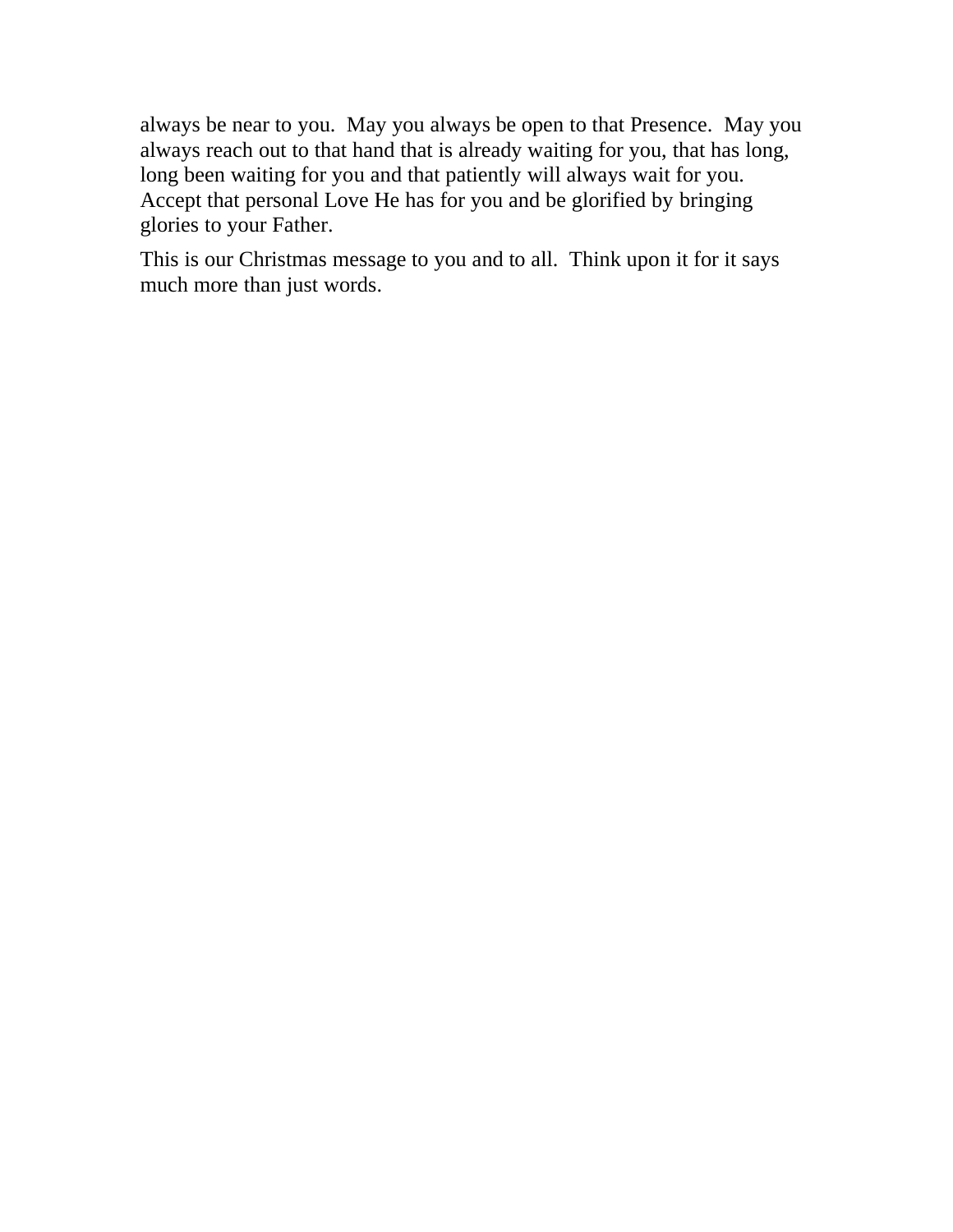## **A New Year's Message**

May the New Year bring you all the happiness that this Divine Presence wants for you. May your life be full of the valuable things in life, the intangible things, the spiritual things.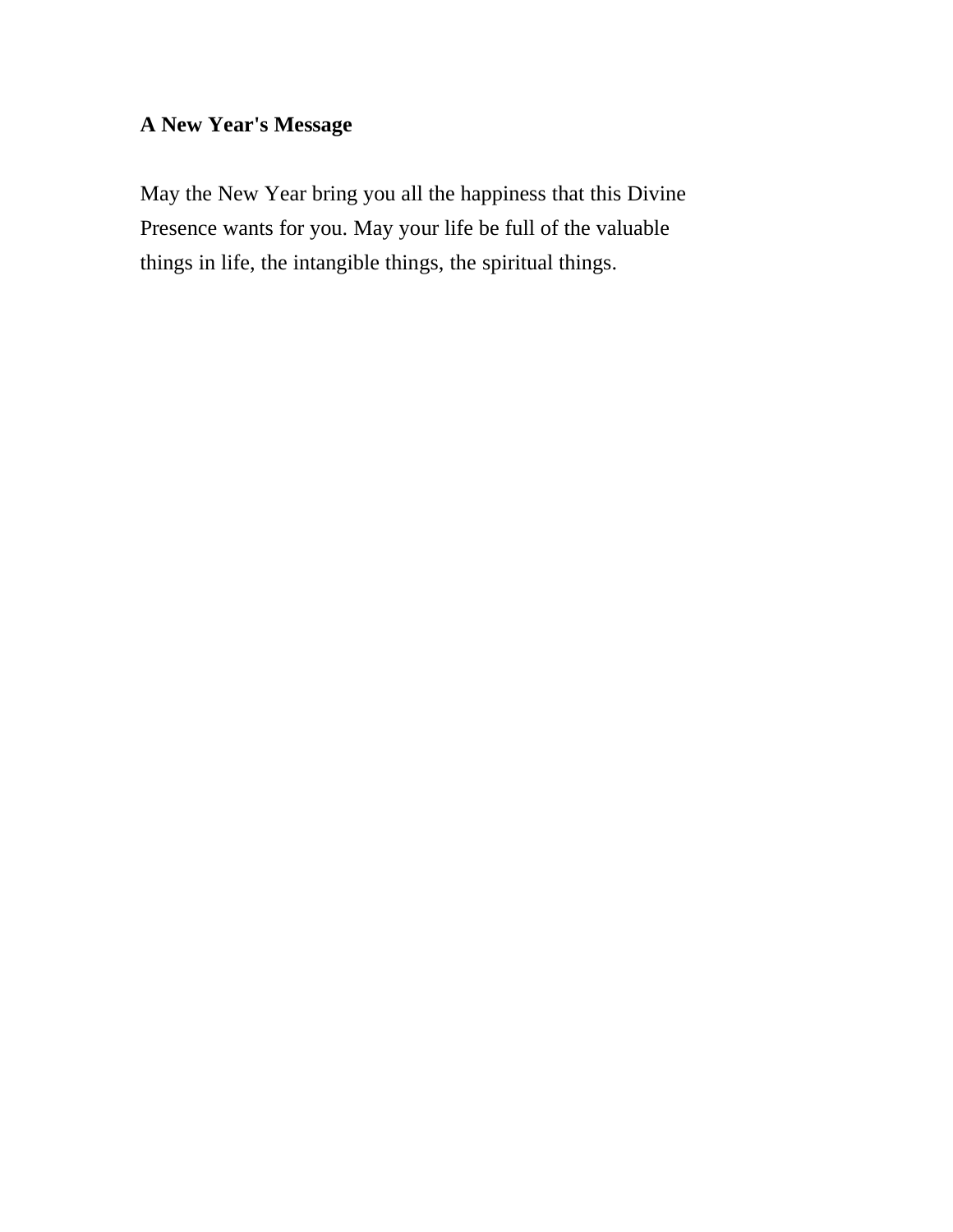#### **William LePar's work on the Book of John Chapter 5**

The importance of this life is that this life determines our further existence. All through this life we are either fitting or unfitting ourselves for our next existence, making ourselves fit or unfit for the presence of God. So in essence, we choose either the way which leads us to a life with God and His eternal love or a way that leads us to death. Again, death is a separation from God. That separation from God then means coming back in and going through the whole mess over. Whatever our eventual outcome we can rest assured that it is our own free choice.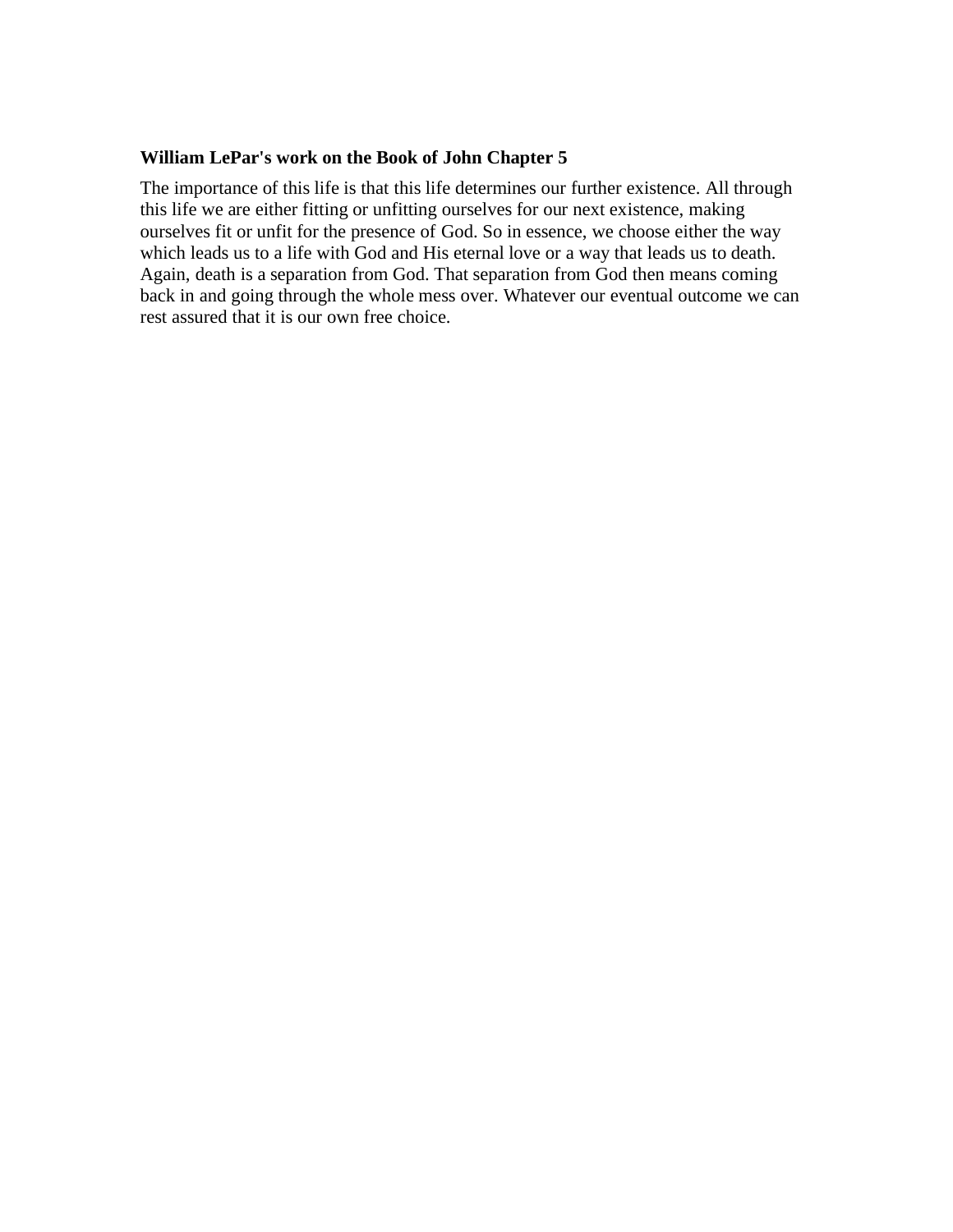### **Spirituality - What it is.**

Spirituality. Some of you express an interest in spirituality. Some of you say that you are on a quest for spirituality. Some of you say that you wish to be spiritual. But what is spirituality and how do we attain it? It is very simple. It must be simple, it must be very obvious. It must be staring us right back into our faces if we have an All-Loving and Forgiving God, an All-Loving and Forgiving Divine Presence, and since we do, then spirituality is before us. If we cannot see it, if we cannot understand it, if we cannot reach out and bring it into ourselves, it is because we choose to be blind to the love that this Infinite and Divine Presence has for us.

What is spirituality? It should be obvious and yet how very, very few see the obvious. Spirituality is but an attitude, an attitude towards oneself and an attitude towards life or to those around us.

How do we attain spirituality? If spirituality is an attitude, then to attain it we simply bring that attitude into us, make it a part of our nature. Not something we talk about, but something that we do something about. What is this great secret, this attitude, this mystifying miracle maker? It is as simple as this: Do nothing to someone else you would not want done to yourself. That means then you must be caring, you must be loving, you must be honest, you must be faithful, and you must be a responsible individual. That sums up spirituality, yet for as simple as it is, for as obvious as it is, those who choose not to see what lies before them are numbered in the frequency of raindrops hitting the face of the earth in any given storm. Infidelity to oneself translates to infidelity to all other aspects of that individual's life.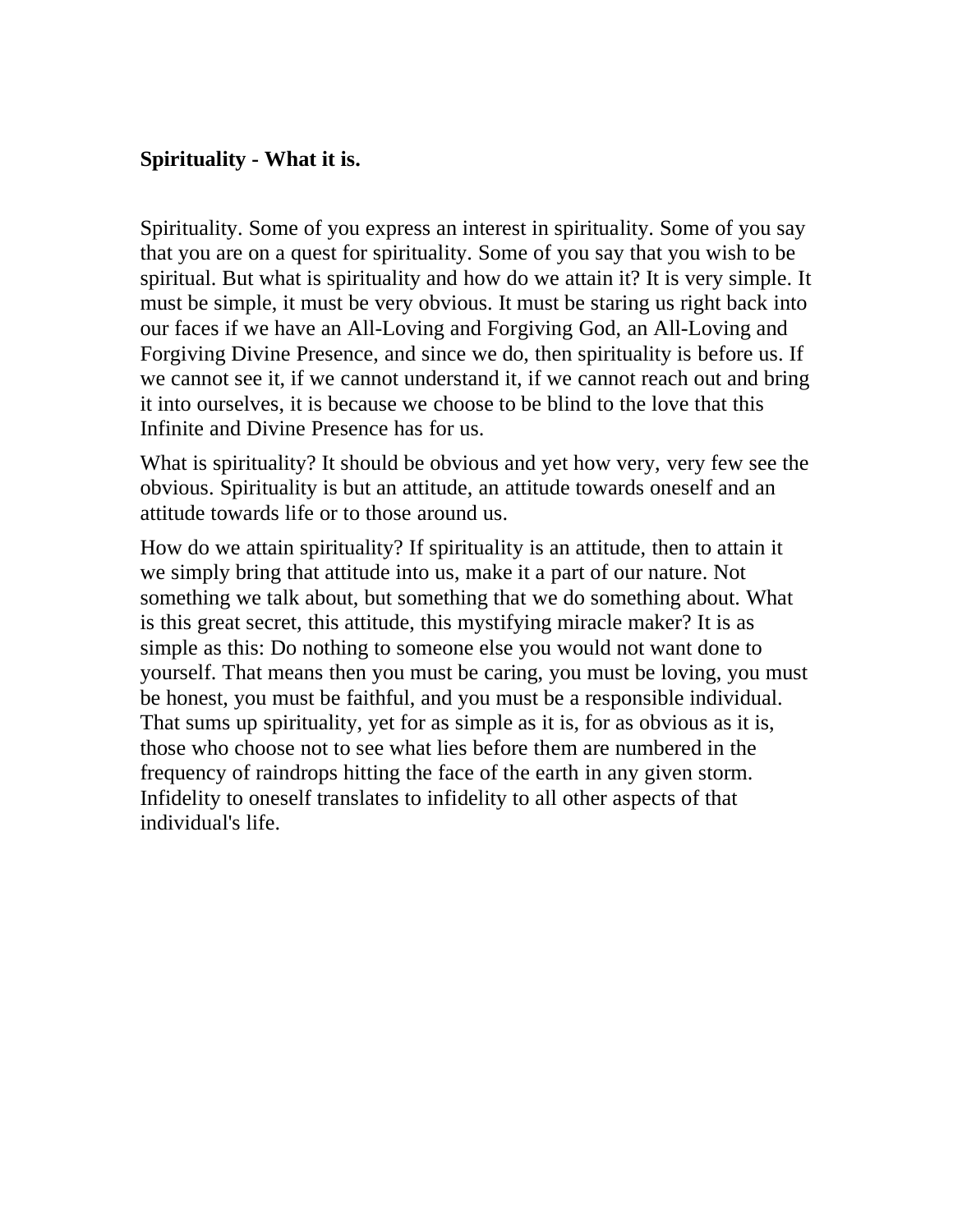#### **Growing Spiritually**

The Council: When each of you come into the material manifestation to live a life, to attain that perfect state, believe this or not, your lives are planned out, as a general rule, to be quite calm and peaceful. You will have a certain amount of sorrow in it, a certain amount of sickness, a certain amount of joy, and a certain amount of work. If you live your life as you generally plan it, it will be filled with a good balance of all things. Unfortunately, very few individuals have that kind of life because someplace along the line they make a choice based on the selfish ego. What happens when this occurs is you begin to set up a rippling effect in your life. Instead of that clear picture of choice, the clarity becomes rippled, much as a lake that is very calm, you toss a pebble in it and it creates ringlets that keep going out and out and out. Once the first choice is made based on the ego and self-serving ego, you create a series of rippling effects. The next decision in life is looked at through this rippling effect, which gives it somewhat of a distorted picture. If the mind is not or the conscience is not wise enough to make a choice not based on ego but based on what is best and good and spiritual, the ripples become more distorted, another pebble is thrown in and this is an accumulative error that is created and this continues then through life, which then begins to distort the peace and tranquility that the life was supposed to undergo.

So each decision in life based on the ego, self-serving ego distorts the view for the next decision. Someplace along the line one must return to the original clarity of thought or the clarity of vision. That means that sometimes the rippling effect when a perfect decision is made or a perfect choice is made the consequences of that may not be as pleasing as one would hope. So, you can reduce this rippling effect or this distortion by going through life making the proper choices. Life will then begin to level out again. Now, this is creating your life. Your talents are the same way. You create the talent you want. There is a natural ability to the soul in all artistic and uplifting things. It is part of the soul to express itself in a loving and godly way, in a way of art and beauty.

So it is bringing out this talent, this artistic talent, this beauty of the soul through this rippled existence or incorrect vision or whatever you choose to call it. So you may be able to reach that perfect balance of meditation or prayer and practice but because of wrong choices you will never attain the respect of the public. But then, too, one should ask, are you striving for prominence so that the ego is fed or are you striving to produce something beautiful that is uplifting for those around you and for yourself?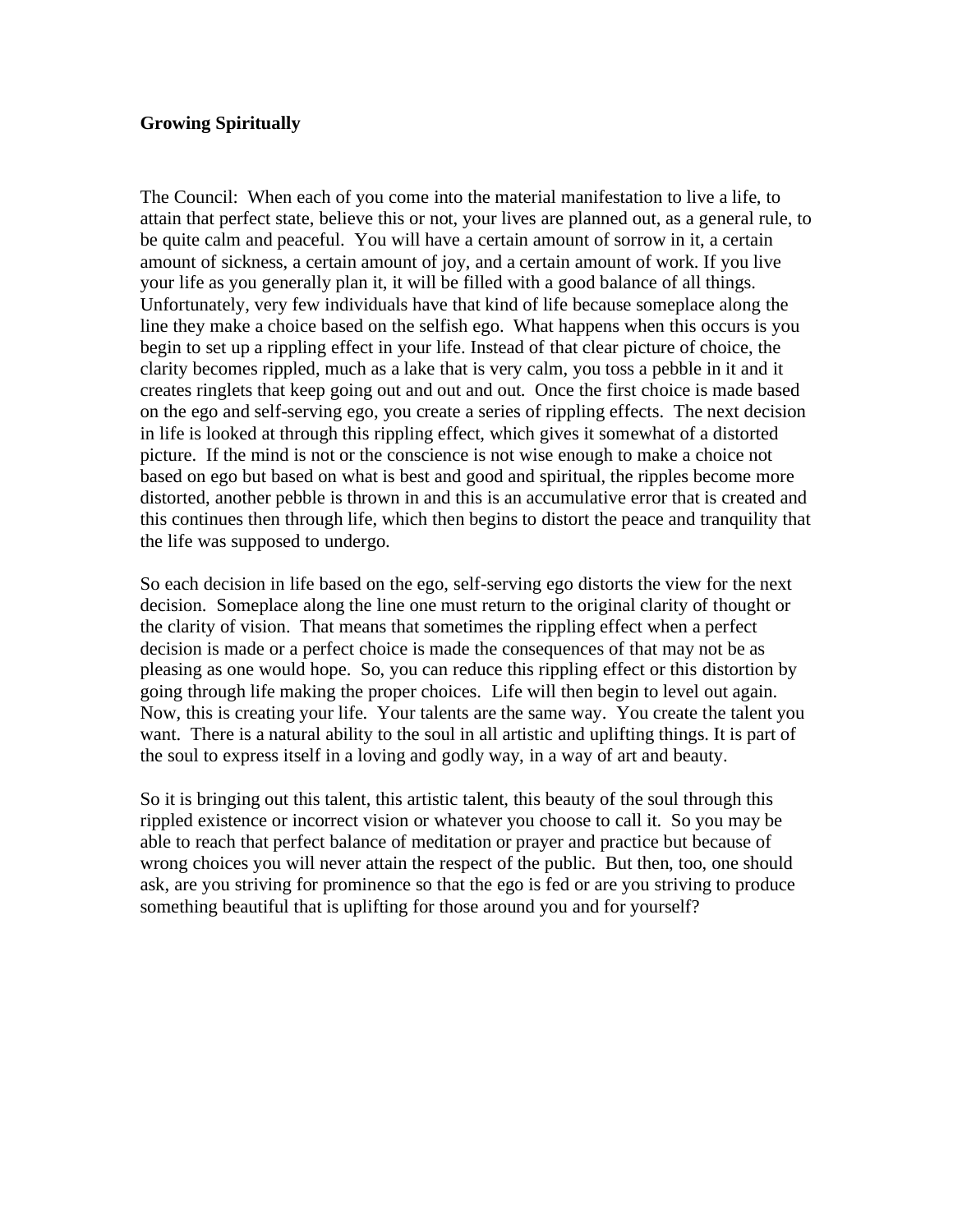#### **One Member of The Council Speaks**

What is presented next is a very rare occurrence in William LePar's trances. One member of The Council, Mr. LePar's spiritual source, will speak without the input of the other members. This happened less than a halfdozen times in the more than four decades that The Council spoke through Mr. LePar.

The Council: To show each of you that we live in total unison and love with one another and still maintain our responsibilities to ourselves and we maintain our own individual, I have chosen to speak to you on that basis. Each of you may venture out into a new way of thinking and a new kind of life, one of real service to yourself and to others. I, as an individual creation of the Divine Father, wish to encourage you, wish to point out that not all choices in life are easy, but one should not choose according to the easiness of the way of life, but choose according to its eventual awards. Do not be surprised in accepting certain attitudes which we will attempt to give you. Do not be surprised if you meet challenges because of this. It is not for us to destroy anything, but it is for us to add to and to clarify. One must realize that when the truth is brought forth and the Light shines through that truth, all other elements that are not the truth will eventually crumble and fall. But the truth does not shine out so easily; it is always a constant effort to bring it forth. We hope that each of you uses this strength in the desire to reach spirituality. We hope that with these desires you seek that which is truly the truth. I might also add that in speaking separate from my brothers and sisters, if we may use that term only to let you know that all are equal, there is a loss in doing this, not a loss in the sense that you understand, but as we unite and work in the Light of the Divine together we add to each other, and as I separate myself from these to speak to you to show that there is a personality for each of us, that time, that period, I am without those that love me and that I love. That is why we rarely speak separately.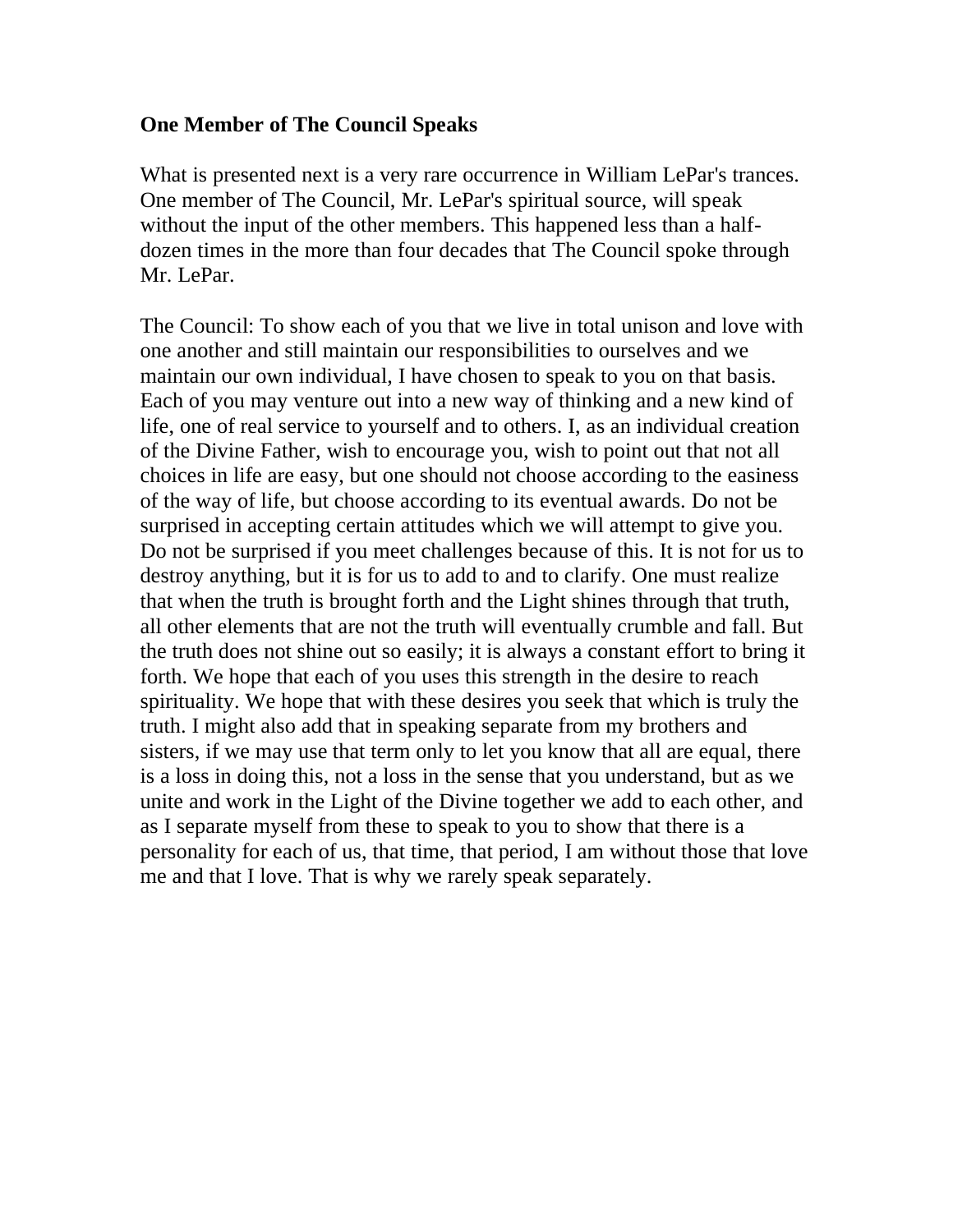#### **A New Year's Message**

The Council: Start now with the beginning of a new year to promote this feeling of love, this feeling of giving, this outgoing love. Promote it so that it not only encompasses a few short weeks at the end of the old year, but engulfs the entire new year. Let this become the New Birth for you. Think of that helpless little babe and the suffering that in a few short years it would have to endure. And for what reason: for its own at-one-ment with God? No. For your at-one-ment with God. So that your way could be made easier. So that you in one short existence in time could step from the physical into the glories of your Father. What greater love could any man have given to him? May that Divine Father and that Blessed Love which is His Son and Creator always be near to you. May you always be open to that Presence. May you always reach out to that hand that is already waiting for you, that has long, long been waiting for you and that patiently will always wait for you. Accept that personal Love He has for you and be glorified by bringing glories to your Father.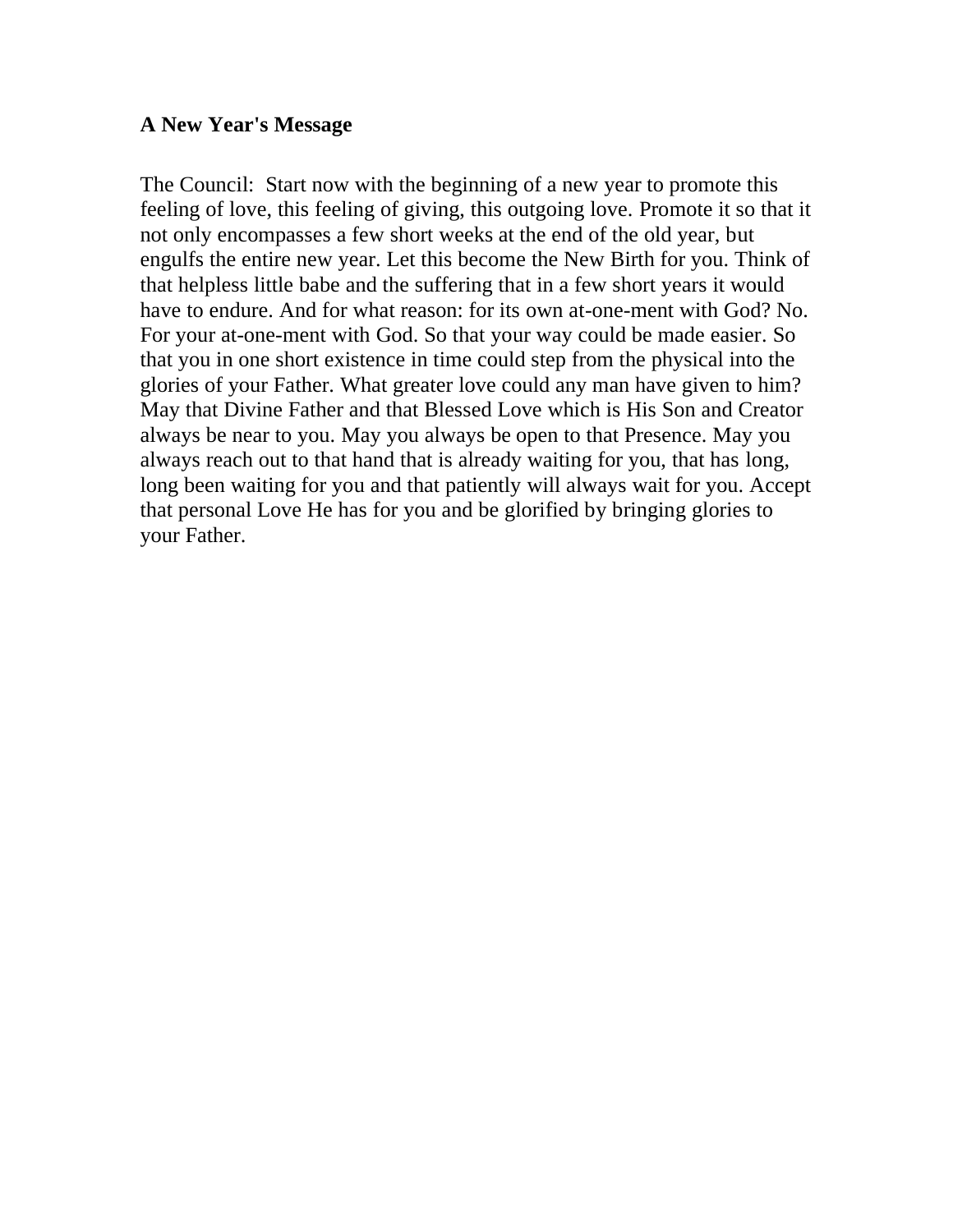# **The Tunnel during the Death Experience – Part 1**

This discussion between a researcher and William LePar's spiritual source, The Council, delves into the details of what we experience when we first cross over after death whether it is a permanent leaving or a pre-death experience.

Questioner: The after death experience that some people have had that is being written about. They go through a tunnel. Some of them meet their loved ones and religious friends and they see what they refer to as a city of light. They see the lights. He wanted to know if this area that is referred to as the city of lights, heaven or the area around it, is heaven?

C: In other words, what you are asking is the city of lights or that area that the city of light is in, is this heaven, is that the question?

Q: Yes.

C: The experience of going through a tunnel, the noises, the leaving the body and then the tunnel effect, the noises, the meeting of loved ones, the religious figures, and in some cases the feeling of a city of lights, this is, shall we say, an indoctrination period. You must try to understand that even though you as a soul may be imperfect and even though you may not reach perfection and be somewhat less than perfect the magnitude of the soul is such that the initial conscious awareness would be too overpowering. Now we say conscious awareness; let us say the first state of consciousness after the death experience.

The total awareness of your own being would be overwhelming, so there is a gradual weaning away from the three-dimensional or material attitudes to the truer realities. Now this does take, what you would call, time, yet time after or time beyond what you know physical time is in no way related. Yet so that that soul has some way of understanding or relating to the experience then there is a certain time element allowed or a certain perspective of time allowed in these experiences. This area by no means is heaven. What it is basically is that realm which we have referred to in the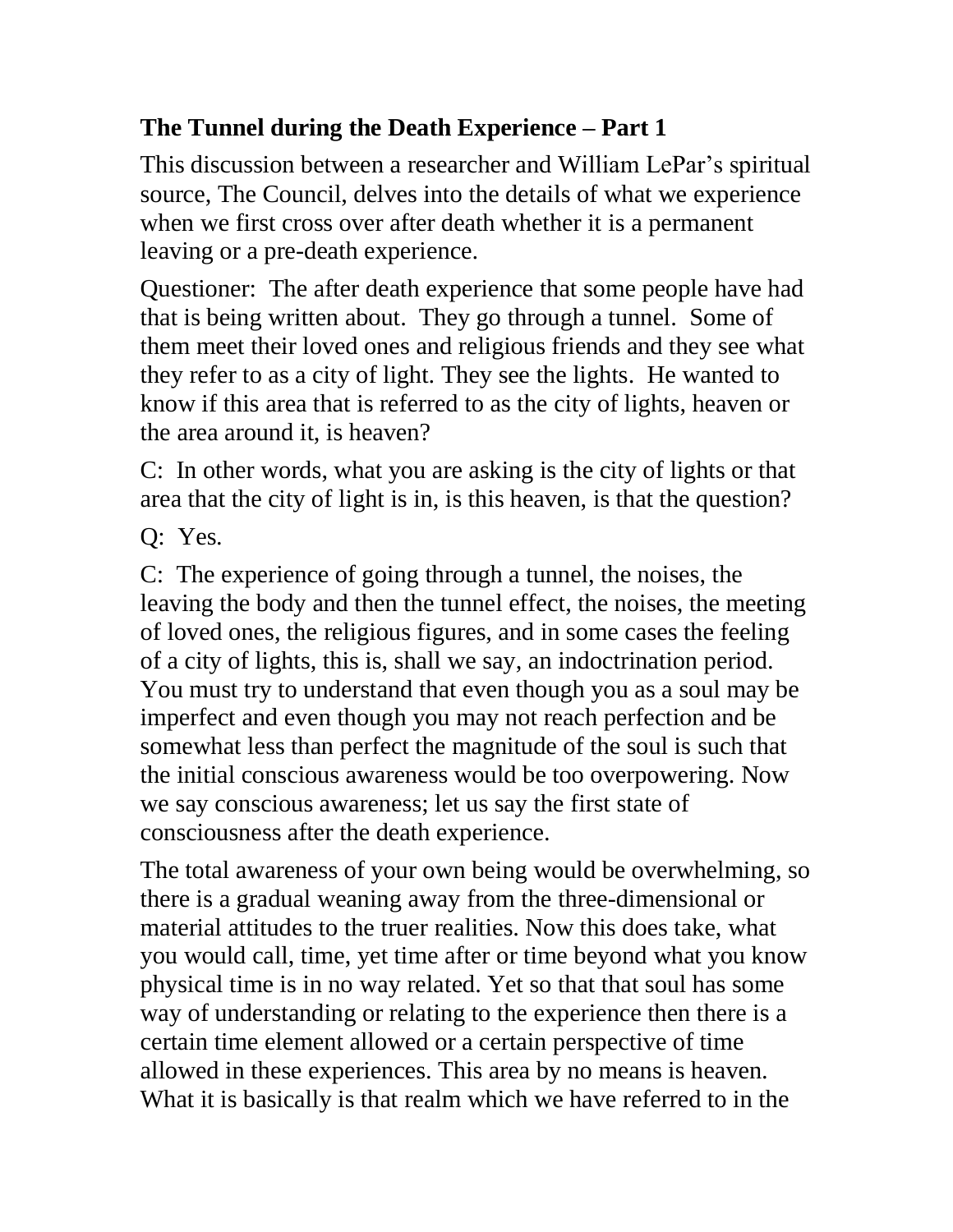dissertation that is the very first realm, so those that have not attached themselves to that realm, those who have weaned themselves out of that mumbo-jumbo of existence are capable of viewing it, so to speak, only in relationship to their personal experiences in life. In other words whatever segment of that they may have touched on, then those segments from that level are allowed, shall we say, in this outskirt level or outskirted area, so that there will be some understanding or some way of perceiving what is going on. These death experiences as they are called are for a purpose: to give credence to the belief of an afterlife and also to make individuals aware that there is a review of your life. We have spoken before of self-condemnation, and to be sure when death does come, when you do finally go through the veil, then the real review of your experiences comes to you, and, of course, you are guided by a spiritual being, and that review is much more agonizing than what you can believe. Even those who have had a partial experience, that has been toned down because they could not cope with the remorse and the self-condemnation that would be involved in it. So this experience is mellowed to a great degree and is presented in such a way so as you can relate to it in your physical state. This by no means is heaven. The city of lights or the city of light that is questioned can best be understood as your ability at that time to see the real levels of existence that the Divine Creator originally had intended for you to experience and not those lower levels that man has created; and in this then you could say beyond that city of lights or, shall we say, going into the walled city to be sure would be entering heaven or paradise. This would then bring you to the second level. As to what you can accept at this moment or what would be, shall we say, easier to understand, this area that has been experienced by some and spoken about by some is not heaven really but beyond then would be heaven. This is the area, shall we say, we could refer to as the foyer.

Q: Does everybody experience this?

C: Oh, to be sure, yes. You see there is a vast difference between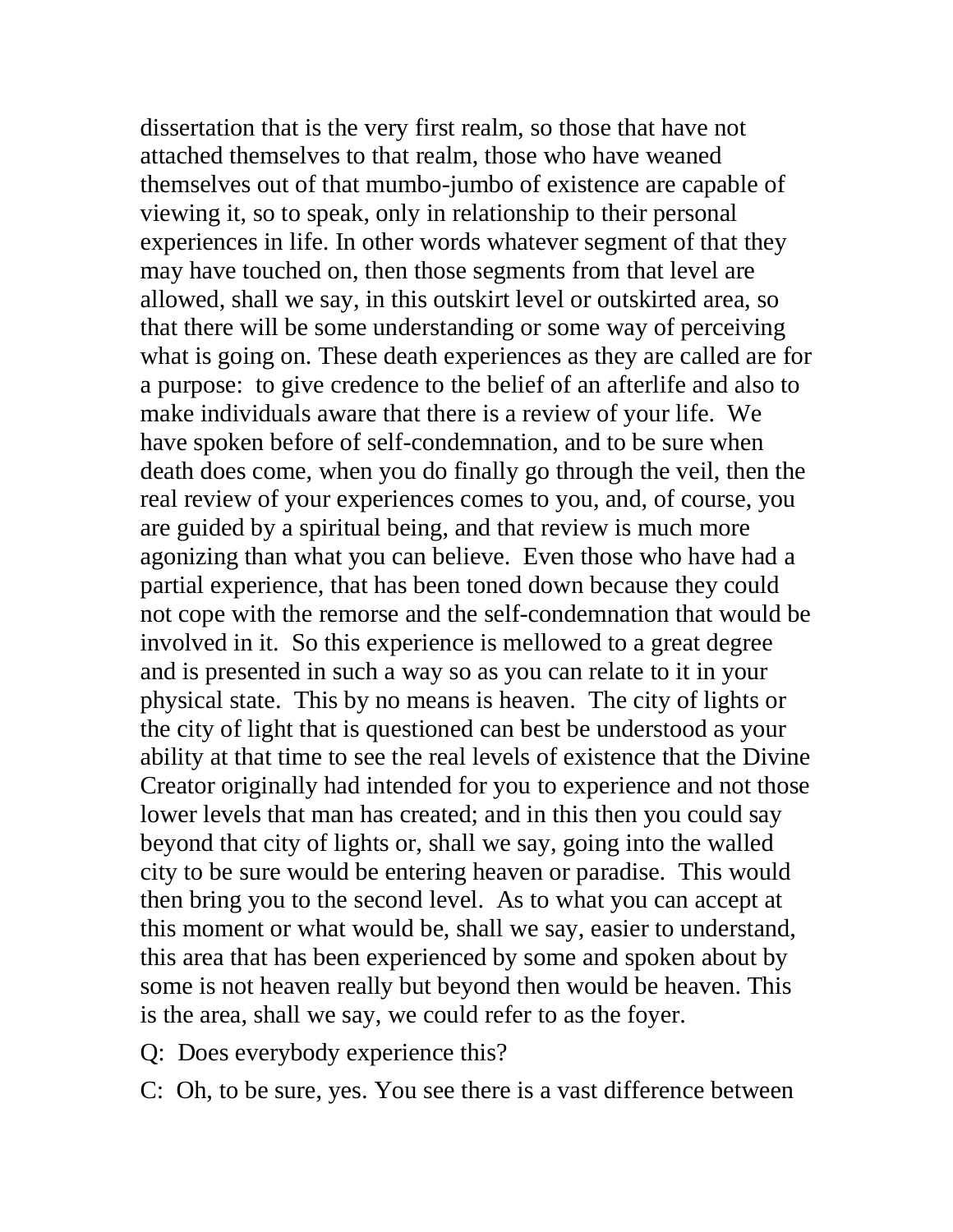the physical manifestation and your spiritual reality. If you will recall the example we gave of the individuals sitting around the table, sitting on the circumference of this table and sitting in small booths. It is just like being locked in a small dark booth, and then all of a sudden opening the door and being engulfed in extremely bright light; you cannot see, you know; you are blinded. You have no ability to move ahead, so you must stay in that little compartment until the light is subdued, and then the door is opened, and you can come out and see where you are to walk. So this area can be understood in the same manner. It is an area where your spiritual awareness or your spiritual eyes is given time to adjust to the true reality. You can put, shall we say, days on it as far as earthly time, but even in that dimension or in that awareness there is no real time. It should be easily understood that those people who have, shall we say, crossed through the veil and then returned that possibly they had experienced quite a few experiences that in normal awarenesses would have taken considerable time, and yet they were only dead for, shall we say, minutes. So you see time beyond the physical is something entirely different, and that is how the precognitive psychic experience is really experienced. It is not an experience of the physical dimension or the physical reality, but it is actually an experience of the spirit.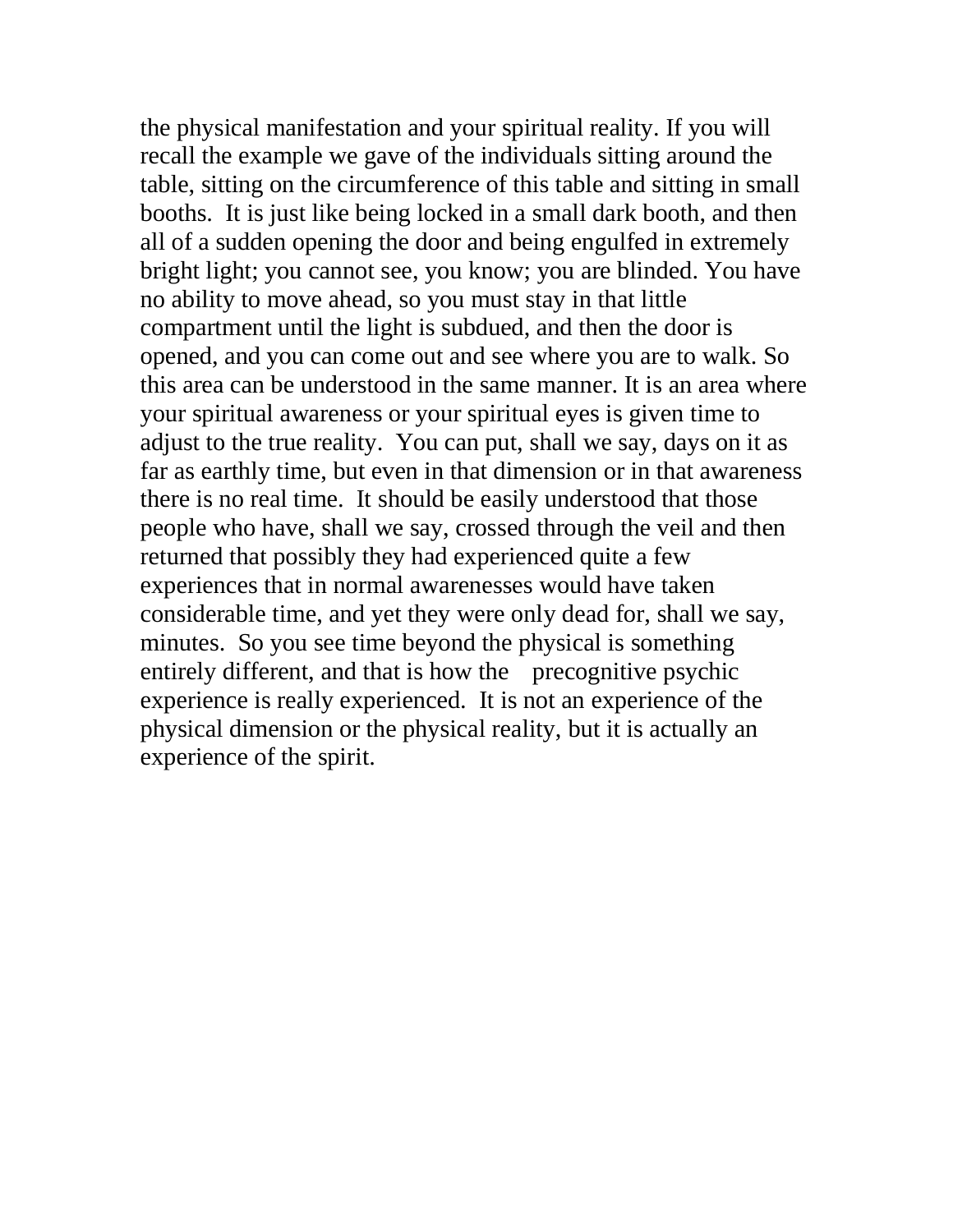# **The Tunnel during the Death Experience – Part 2**

This is a continuation of the previous posting. William LePar's spiritual source, The Council, is discussing what occurs initially after we cross over.

Questioner: You talk about different levels. How many levels are there before you get to the gates of heaven?

The Council: It would be wise if you were to tell us what you mean by the gates of heaven.

Q: Well, how long does it take before you see the Father?

C: Well, we cannot tell you in time. In other words, we cannot say it takes a year or two years or a month or a week, because there is no time. If we could make a comparison a thousand years is but a second, and a second is a thousand years. So there would be no way of explaining it.

Q: Well, you said the tunnel and the lights and everything is more or less like one level of dying, is that correct?

C: No, this is not one level of dying. This is, shall we say, the entrance. This is where you just begin to come into the home.

Q: What comes after that? This is what I want to know.

C: Then if it is to be a final departure, from there then the review of your life situation takes place. The full intensity of it takes place and all the things that you have done that have harmed others or inhibited others you become totally aware of, the furthest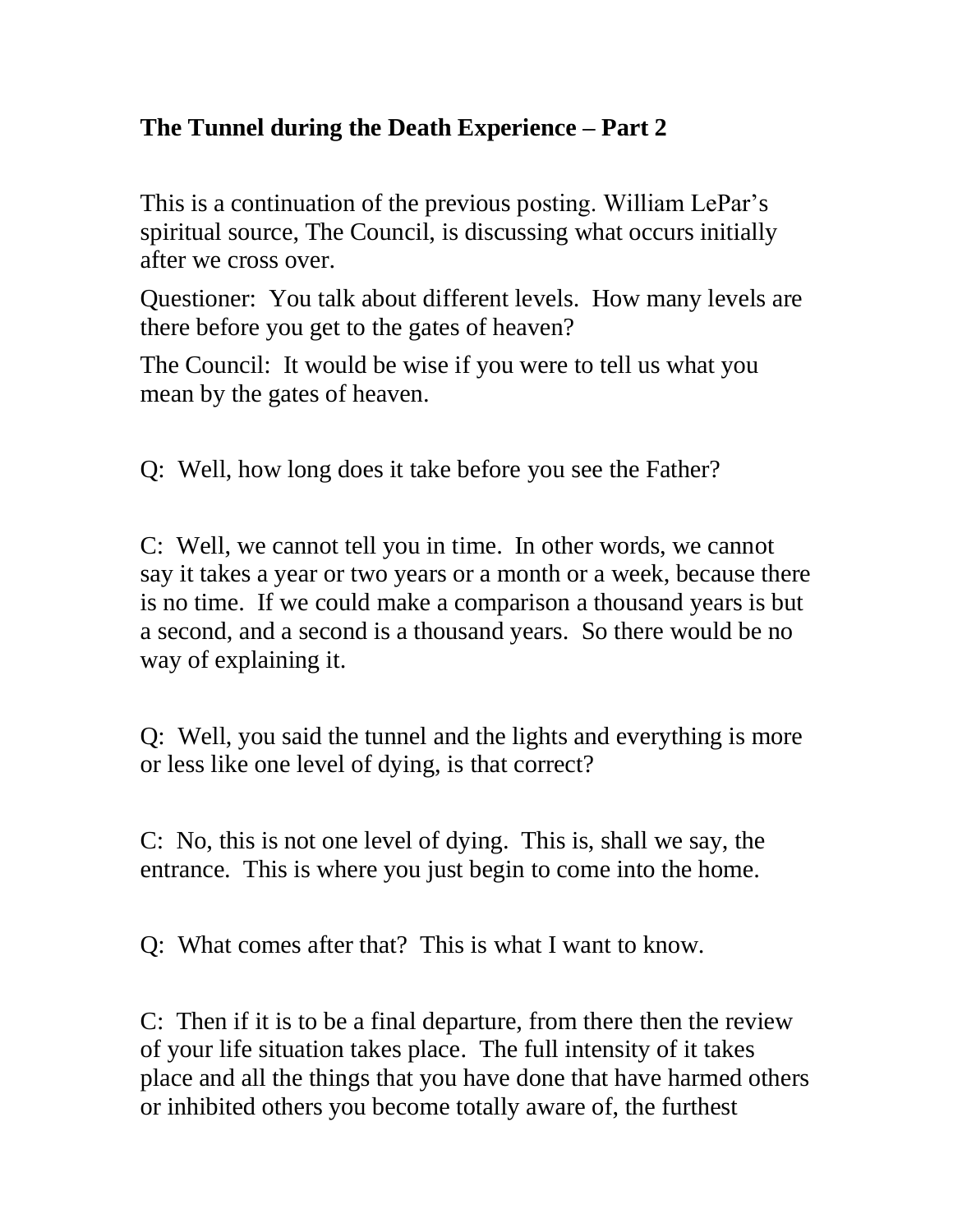extending fragment of your action is reviewed before you.

Q: Who's reviewing this with you?

C: It can be any number of people or beings. Whatever is necessary for you to have a greater awareness of what you have done. You certainly have heard of St. Peter at the Pearly Gates; it is quite possible that Peter could review your life with you. It is quite possible that your mother or your father or your sister or your aunt could review the situation, your life, with you. It is quite possible the Lord could review your life with you. It all depends on what you need. Do you understand?

Q: Who decides what you need at those times?

C: Whatever would give you the greatest comfort. Who decides? Basically, all the accomplished beings in concert with the Divine Father choose.

Q: This review of your life, is it just bad things that you've done to people and to yourself, or is it everything that has been done throughout your life?

C: From the second of birth, the moment you leave the mother's womb, to the final second of your earthly experience. Everything. Nothing is left undiscovered.

Q: And what happens after this review?

C: Then the joy or the remorse takes hold. This is something then